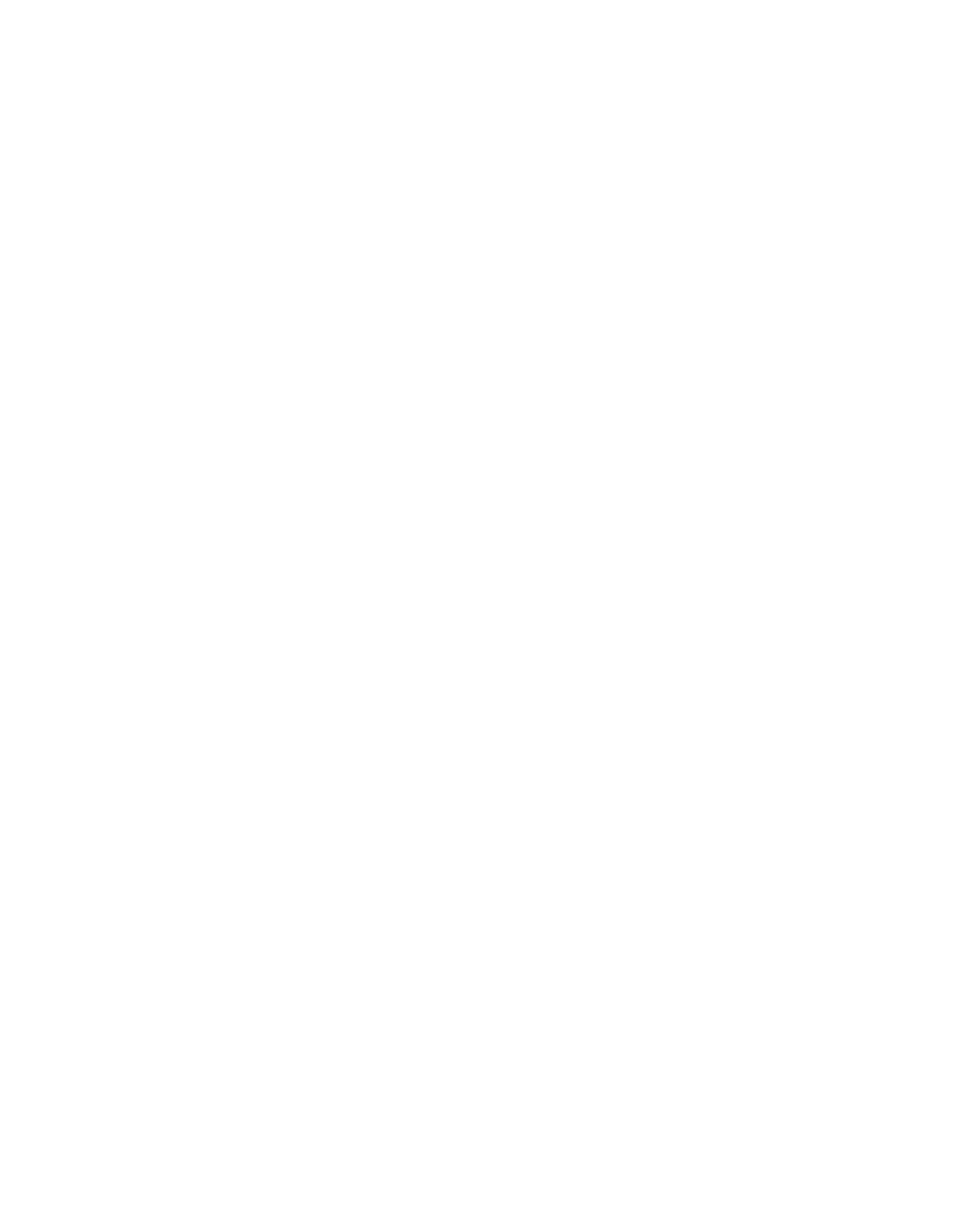### **Osterr ¨ eichische Mathematische Gesellschaft**

#### Gegründet 1903

#### **Sekretariat:**

TU Wien, Institut 104, Wiedner Hauptstr. 8–10, A 1040 Wien. Tel. +43-1-58801-11823 email: *sekr@oemg.ac.at*

#### **Vorstand des Vereinsjahres 2004:**

*H. Engl* (Univ. Linz): Vorsitzender *R. Tichy* (TU Graz): Stellvertretender Vorsitzender *M. Drmota* (TU Wien): Herausgeber der IMN *M. Oberguggenberger* (Univ. Innsbruck): Schriftführer *I. Fischer* (Univ. Klagenfurt): Stellvertretende Schriftführerin *W. Schachermayer* (TU Wien): Kassier *H. Pottmann* (TU Wien): Stellvertretender Kassier *G. Teschl* (Univ. Wien): Web-Beauftragter (kooptiert)

#### **Vorsitzende der Sektionen und Kommissionen:**

*L. Reich* (Graz) *M. Oberguggenberger* (Innsbruck) *H. Kautschitsch* (Klagenfurt) *G. Larcher* (Linz) *P. Hellekalek* (Salzburg) *C. Schmeiser* (Wien) *R. Geretschläger* (Lehrersektion) *W. Schloglmann ¨* (Didaktikkommission)

#### **Beirat:**

*A. Binder* (Linz) *H. Bürger* (Univ. Wien) *C. Christian* (Univ. Wien) *U. Dieter* (TU Graz) *G. Gottlob* (TU Wien) *P. M. Gruber* (TU Wien) *G. Helmberg* (Univ. Innsbruck) *H. Heugl* (Wien) *E. Hlawka* (TU Wien) *W. Imrich* (MU Leoben) *M. Koth* (Univ. Wien) *W. Kuich* (TU Wien) *R. Mlitz* (TU Wien) *W. G. Nowak* (Univ. Bodenkult. Wien) *N. Rozsenich* (Wien) *K. Sigmund* (Univ. Wien) *H. Sorger* (Wien) *H. Stachel* (TU Wien) *H. Strasser* (WU Wien) *G. Teschl* (Univ. Wien) *H. Troger* (TU Wien) *W. Wurm* (Wien)

Vorstandsmitglieder und die Vorsitzenden der Sektionen und Kommissionen gehören statutengemäß dem Beirat an.

#### **Mitgliedsbeitrag:**

Jahresbeitrag:  $\in$  18,-

Bankverbindung: Konto Nr. 229-103- 892-00 der Bank Austria–Creditanstalt (IBAN AT83-1200-0229-1038-9200, BLZ 12000, BIC BKAUATWW).

*http://www.oemg.ac.at/* email: *oemg@oemg.ac.at*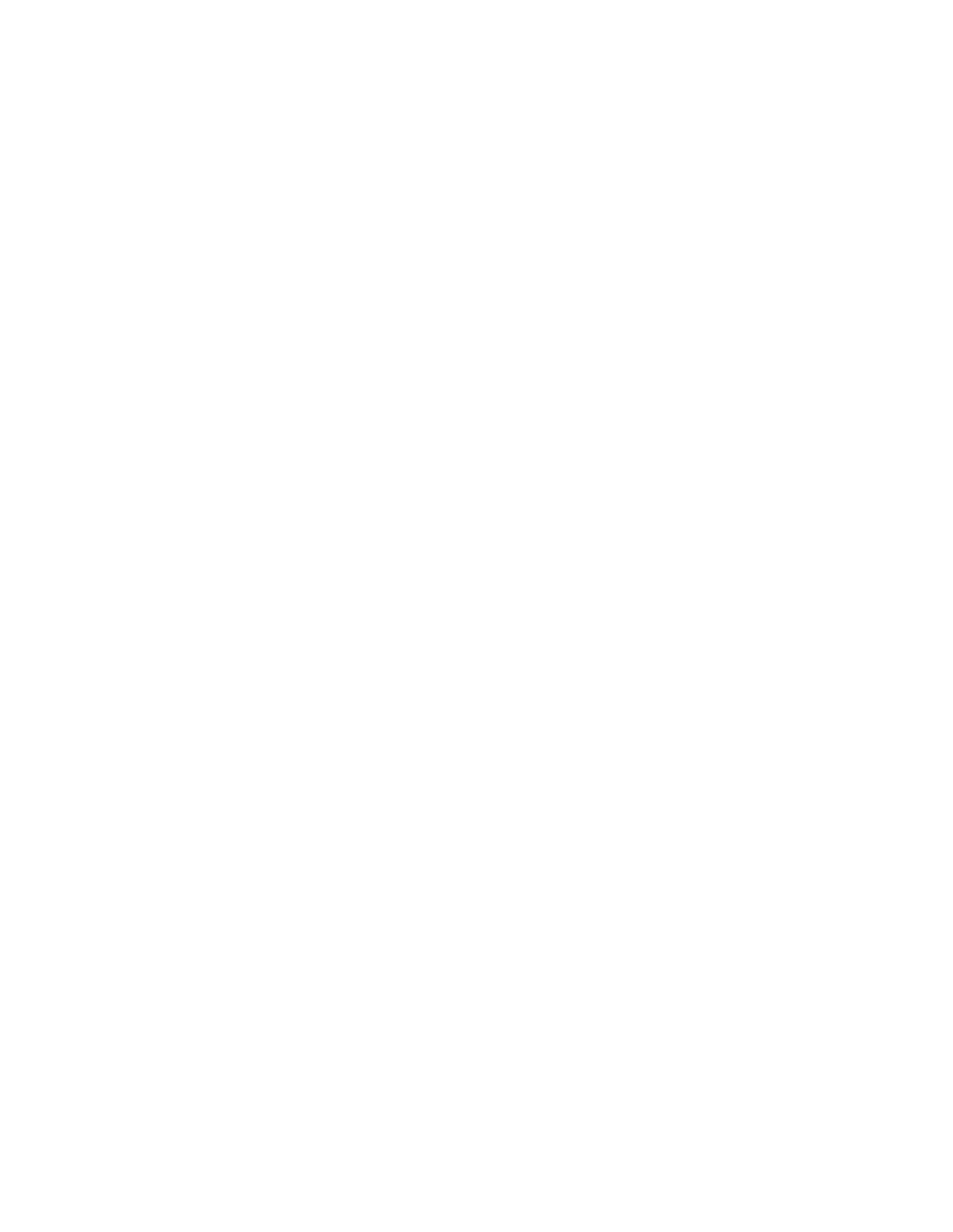# **Internationale Mathematische Nachrichten**

# **International Mathematical News Nouvelles Mathematiques ´ Internationales**

**Nr. 196 (58. Jahrgang) August 2004**

### **Inhalt**

| <i>Enrico Bombieri:</i> The Rosetta stone of <i>L</i> -functions $\ldots \ldots \ldots \ldots \ldots$ |  |
|-------------------------------------------------------------------------------------------------------|--|
| Richard M. Karp: Mathematical Challenges from Genomics and Molecular                                  |  |
| Leon Taylor: Der Spieler, der Ästhet und St. Petersburg 35                                            |  |
|                                                                                                       |  |
| Internationale Mathematische Nachrichten 77                                                           |  |
| Nachrichten der Österreichischen Mathematischen Gesellschaft 89                                       |  |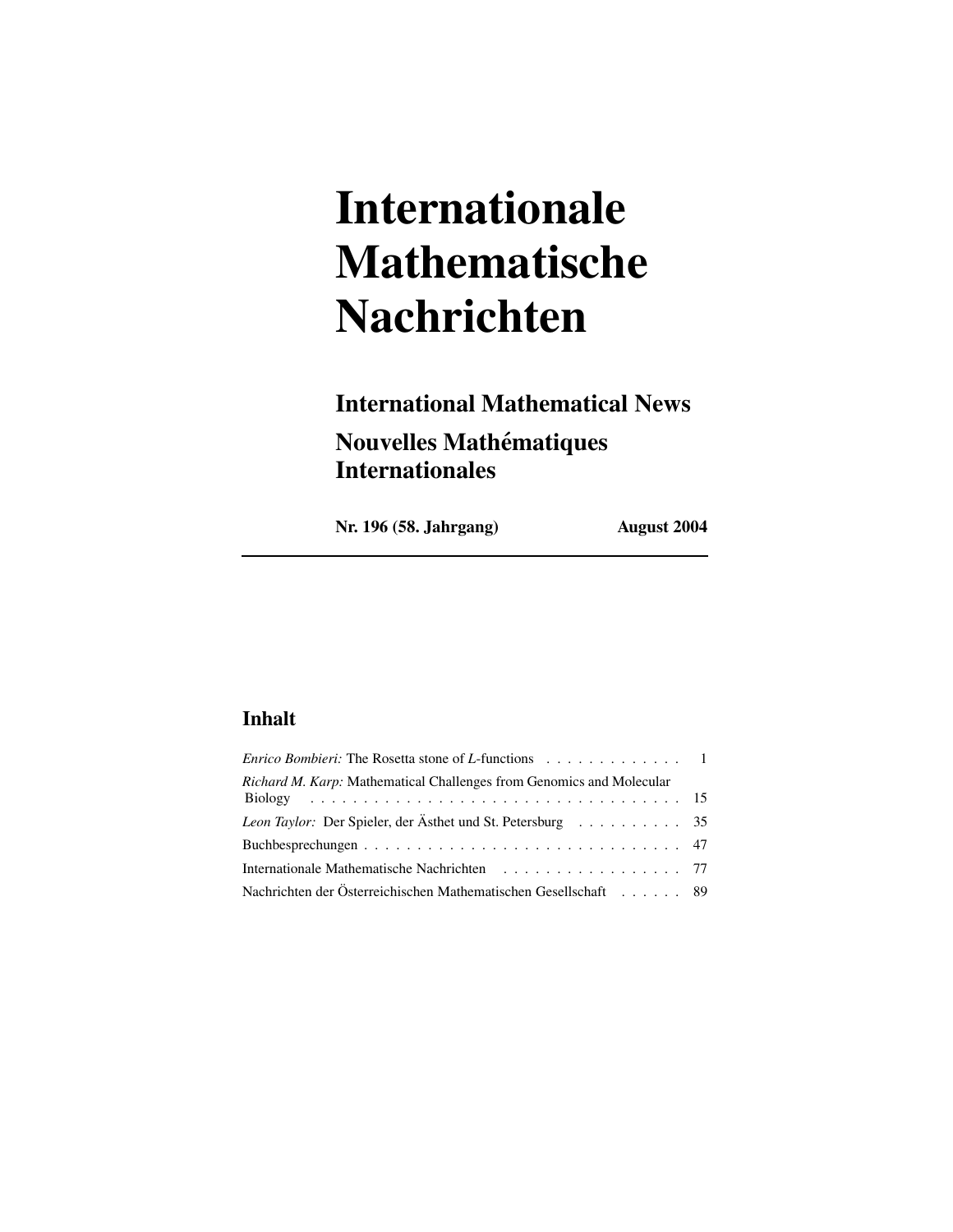Das Titelblatt zeigt ein *magisches Sechseck*, eine sechseckige Anordnung der natürlichen Zahlen von 1 bis  $h_n = 3n(n-1) + 1$ , sodass alle in einer Linie stehenden Zahlen dieselbe Summe ergeben. Es wurde unter anderem von Ernst v. Haselberg (Stralsund, 1887), William Radcliffe (Isle of Man, 1895), Martin Kühl (Hannover, 1940) und Clifford W. Adams (1957) entdeckt. Dass es im wesentlichen nur ein einziges nichttriviales magisches Sechseck gibt, wurde von C. W. Trigg 1964 gezeigt.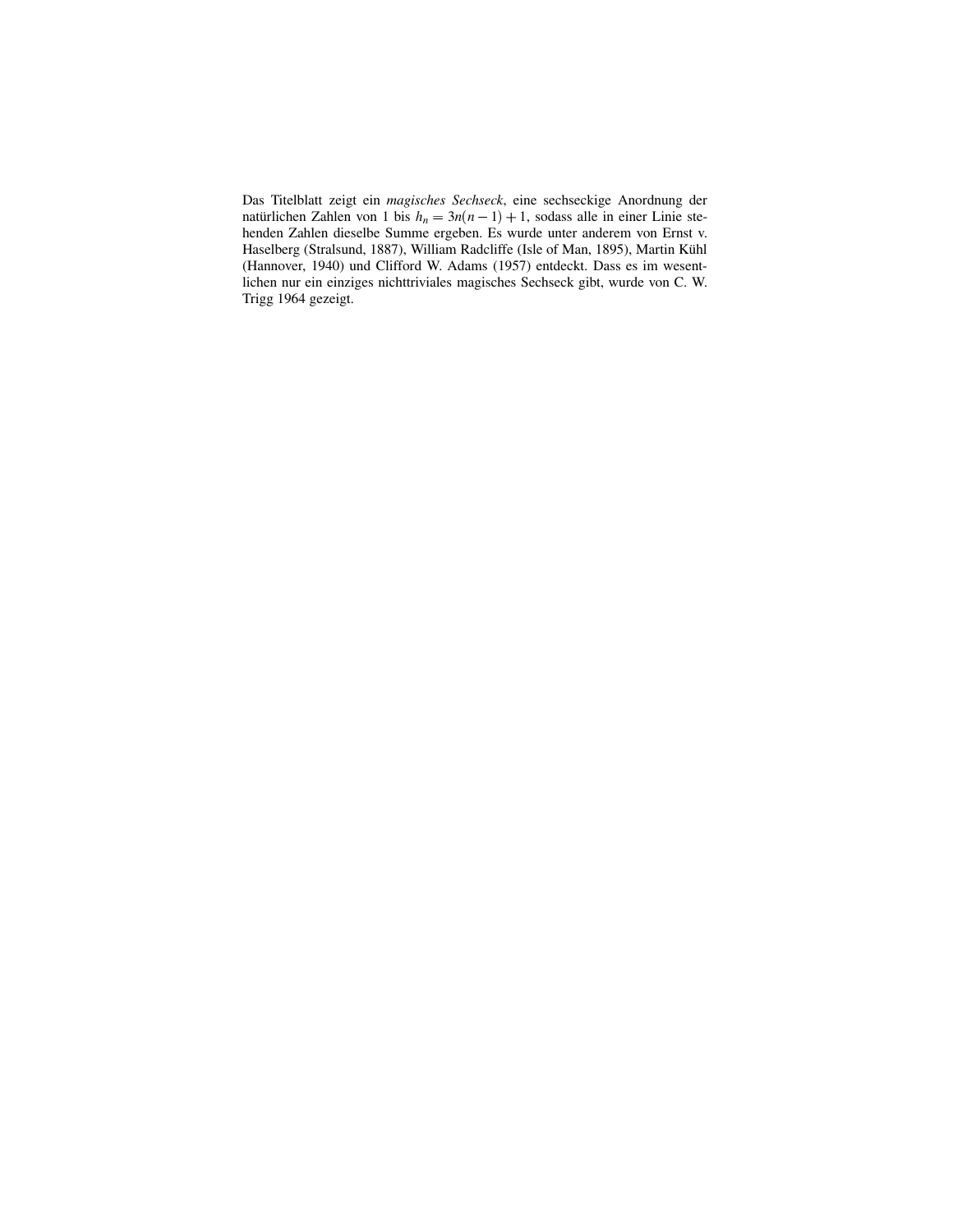### **The Rosetta stone of** *L***-functions**

#### **Enrico Bombieri**

Institute for Advanced Study, Princeton

The purpose of this talk is to describe three *languages* for *L*-functions (Motivic, Galois, Automorphic) and to discuss the relations between these notions.

#### **Zeta and** *L***-Functions**

**Number fields:** The Dedekind zeta function of a number field *K* is defined by

$$
\zeta_K(s) = \sum_{\mathfrak{a}} \frac{1}{N(\mathfrak{a})^s} = \prod_{\mathfrak{p}} \left(1 - \frac{1}{N(\mathfrak{p})^s}\right)^{-1},
$$

where  $\mathfrak a$  runs over all integral ideals of  $K$ ,  $\mathfrak p$  over all prime ideals of  $K$ , and where  $N(\mathfrak{a})$  is the absolute norm from *K* to Q.

The Dedekind zeta function is a generalization of the Riemann zeta function  $\zeta(s)$ with similar good properties.

#### **Theorem, Hecke (1920):**

*(i) The Dedekind zeta function is meromorphic of order 1 with a simple pole at*  $s = 1$  with residue  $2^{r_1}(2\pi)^{r_2}Rh/(w\sqrt{|\Delta(K)|})$ , where  $r_1$  is the number of real em*beddings of K, r*<sup>2</sup> *is the number of pairs of complex embeddings of K, w is the order of the group of roots of unity in K, R is the regulator of K, h is the class*  $m$ *umber and*  $\Delta(K)$  *the discriminant of*  $K$ .

*(ii) We have a functional equation:*

$$
|\Delta(K)|^{s/2} (\pi^{-s/2} \Gamma(s/2))^{r_1} ((2\pi)^{-s} \Gamma(s))^{r_2} \zeta_K(s)
$$

*remains invariant* by the *change of variable*  $s \mapsto 1 - s$ .

ISSN 0020-7926 © 2004 Österr. Math. Gesellschaft

The Rosetta Stone (Fig. 1) carries an identical text with parallel inscriptions in hieroglyphs, Demotic and Greek. It is associated with the famous egyptologist Champollion (1790–1832), who used it, after he had decyphered Demotic, as the starting point for reading hieroglyphs.

He recognized on the Rosetta stone the name Ptolmys in Greek and Demotic, and from there he identified the same name in hieroglyphs, written in a cartouche. Three years later, in 1821, while studying corresponding hieroglyphic and Greek texts on an obelisk transported to England by Giovanni Belzoni (1778–1823), he recognized the name *Kliopadra*, thus getting the values of twelve hieroglyphs. From there, he was able to complete the monumental task he had started in 1808 at the age of eighteen.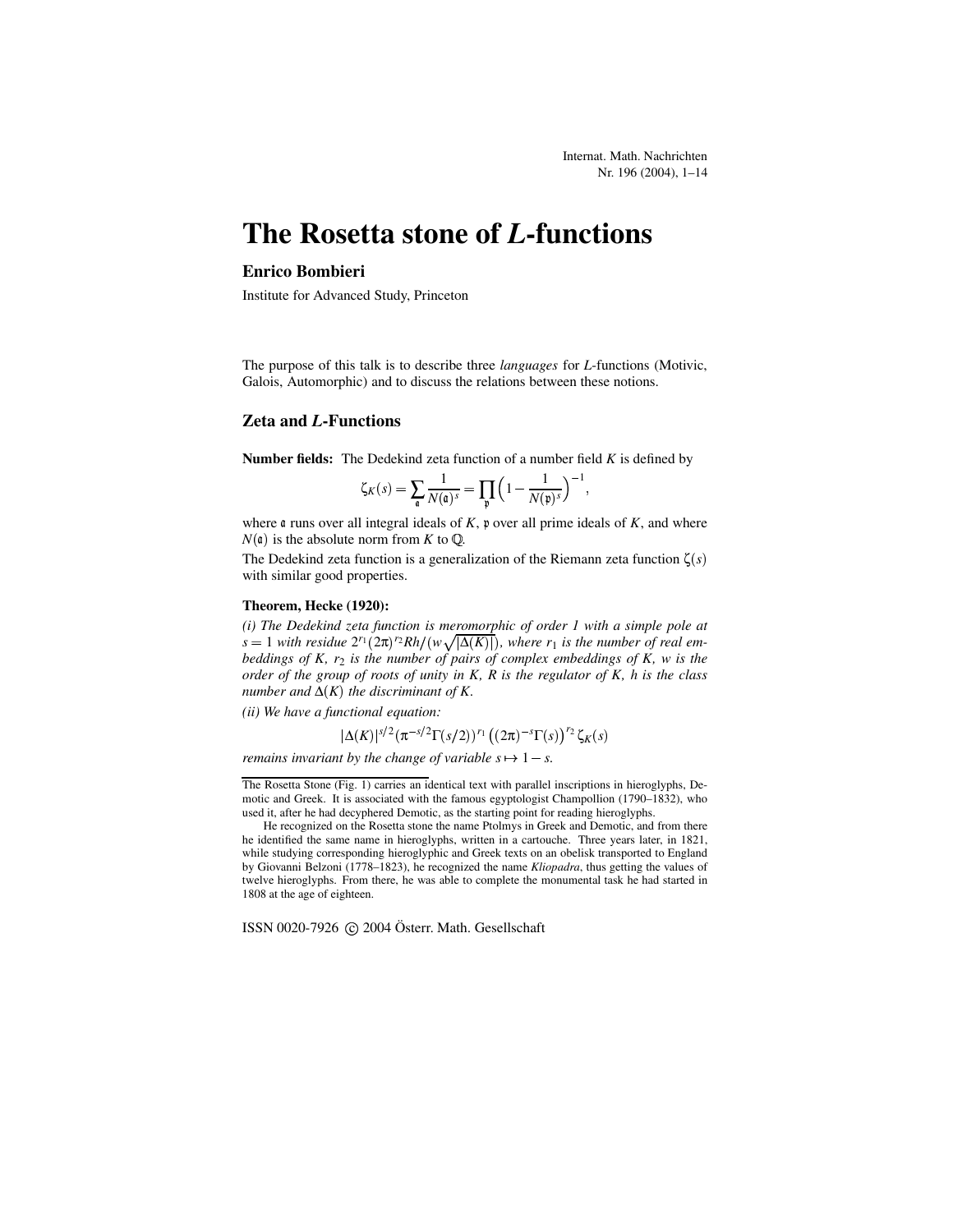

Figure 1: Left: The Rosetta stone, British Museum. Right: Leonardo of Pisa, called Fibonacci.

#### **Hecke Characters**

**Absolute values:** For each place *v*, let  $||x||_v$  be the associated absolute value:  $N(\mathfrak{p})^{-\text{ord}\mathfrak{p}}(x)$  if  $\nu = \mathfrak{p}, |x|$  if  $\nu = \mathbb{R}, |x|^2$  if  $\nu = \mathbb{C}.$ 

**Idèles:**  $J = \prod_{v} K_v^{\times}$ , with the product restricted to elements *x* with almost every factor  $||x_v||_v = 1$ , together with a suitable topology. Note that  $K^{\times} \subseteq J$  via the diagonal embedding.

A **Hecke Grössencharacter** *is a continuous homomorphism*  $\psi: K^{\times} \setminus J \to \mathbb{T}$ .

**The conductor:** A place *v* is *unramified* for  $\psi$  if  $\psi_v(x_v) := \psi((1, \dots, 1, x_v, 1, \dots))$ <br>= 1 whenever  $||x_v||_v = 1$ . The conductor f of  $\psi$  is the ideal

$$
\mathfrak{f}=\prod_{\mathfrak{p} \text{ ramified}} \mathfrak{p}^{m_{\mathfrak{p}}},
$$

| I      |
|--------|
| I<br>I |
|        |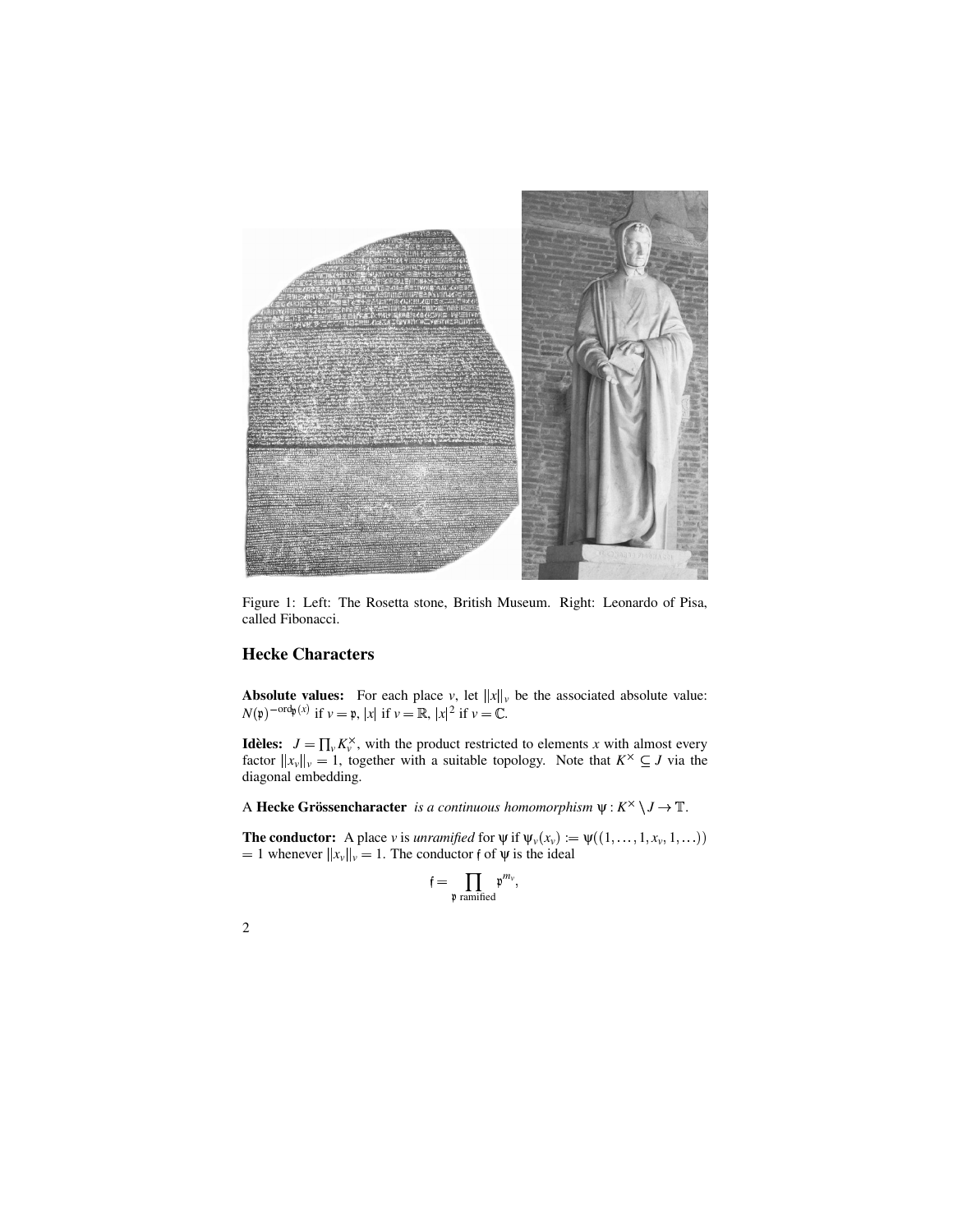where  $m_v$  is the smallest exponent for which  $\psi_v(x_v) = 1$  for  $x_v \in 1 + \mathfrak{p}^{m_v}$ .

**Grössencharacter of an ideal:** It suffices to define it on prime ideals, as  $\psi(\mathfrak{p}) =$  $\psi(\omega_{\nu})$  with  $\omega_{\nu}$  a uniformizer of  $\mathfrak{p}$  if  $\mathfrak{p}$  / f, and 0 otherwise. For  $K_v = \mathbb{R}$  or  $\mathbb{C}$ , we have

$$
\Psi_{\nu}(x_{\nu}) = \left(\frac{x_{\nu}}{|x_{\nu}|}\right)^{m_{\nu}} |x_{\nu}|^{i\tau_{\nu}}
$$

where  $m_v = 0$  or 1 if  $K_v = \mathbb{R}$  and  $m_v \in \mathbb{Z}$  if  $K_v = \mathbb{C}$ .

#### **Theorem, Hecke (1920):**

*(i) The L-function*

$$
L(s, \Psi) = \sum_{\mathfrak{a}} \frac{\Psi(\mathfrak{a})}{N(\mathfrak{a})^s} = \prod_{\mathfrak{p} \text{ ramified}} \left(1 - \frac{\Psi(\mathfrak{p})}{N(\mathfrak{p})^s}\right)^{-1}
$$

*attached to a non-trivial Grossenc ¨ haracter* ψ *is entire of order* 1*.*  $(iii)$  *Let*  $\Delta_v = |\Delta(K)| N(f_{\psi})$  and *define* 

$$
\Lambda(s,\psi) = (\Delta_{\psi})^{s/2} \prod_{K_{\nu} = \mathbb{R}} \pi^{-s/2} \Gamma(s/2 + c_{\nu}) \prod_{K_{\nu} = \mathbb{C}} (2\pi)^{-s} \Gamma(s + c_{\nu}) L(s, \psi)
$$

*where*  $c_v = (i\tau_v + |m_v|)/2$ . *Then* 

$$
\Lambda(s, \Psi) = w(\Psi) \Lambda(1 - s, \overline{\Psi})
$$

*for some complex number*  $w(\psi)$  *with*  $|w(\psi)| = 1$ .

#### **Artin** *L***-Functions**

Let *LK* be a Galois extension of degree *d* of *K* with Galois group *G* and let  $\pi: G \to GL_n(\mathbb{C})$  be a representation of *G*.

Then the lift  $pO_L$  to *L* of a prime ideal  $p$  of *K* factors as

$$
\mathfrak{p} O_L = \prod_{i=1}^r \mathfrak{P}_i^e.
$$

*e* is the ramification index,  $|O_L/\mathfrak{P}_i| = |O_K/\mathfrak{p}|^f$  and  $efr = d$ .

*G* acts on  $\{\mathfrak{P}_1, \ldots, \mathfrak{P}_r\}$  by permutations; the subgroup  $G_{\mathfrak{P}}$  fixing  $\mathfrak{P}$  is the *decom-*<br>*position group* of  $\mathfrak{P}$ . The elements  $\sigma \in G_{\mathfrak{P}}$  with *position group* of  $\mathfrak{P}$ . The elements  $\sigma \in G_{\mathfrak{P}}$  with

$$
\sigma x \equiv x^{N(\mathfrak{p})} \pmod{\mathfrak{P}}
$$

| I<br>I<br>I<br>i<br>×<br>v |    |  |
|----------------------------|----|--|
|                            | ۰, |  |
|                            |    |  |
|                            |    |  |
|                            |    |  |
|                            |    |  |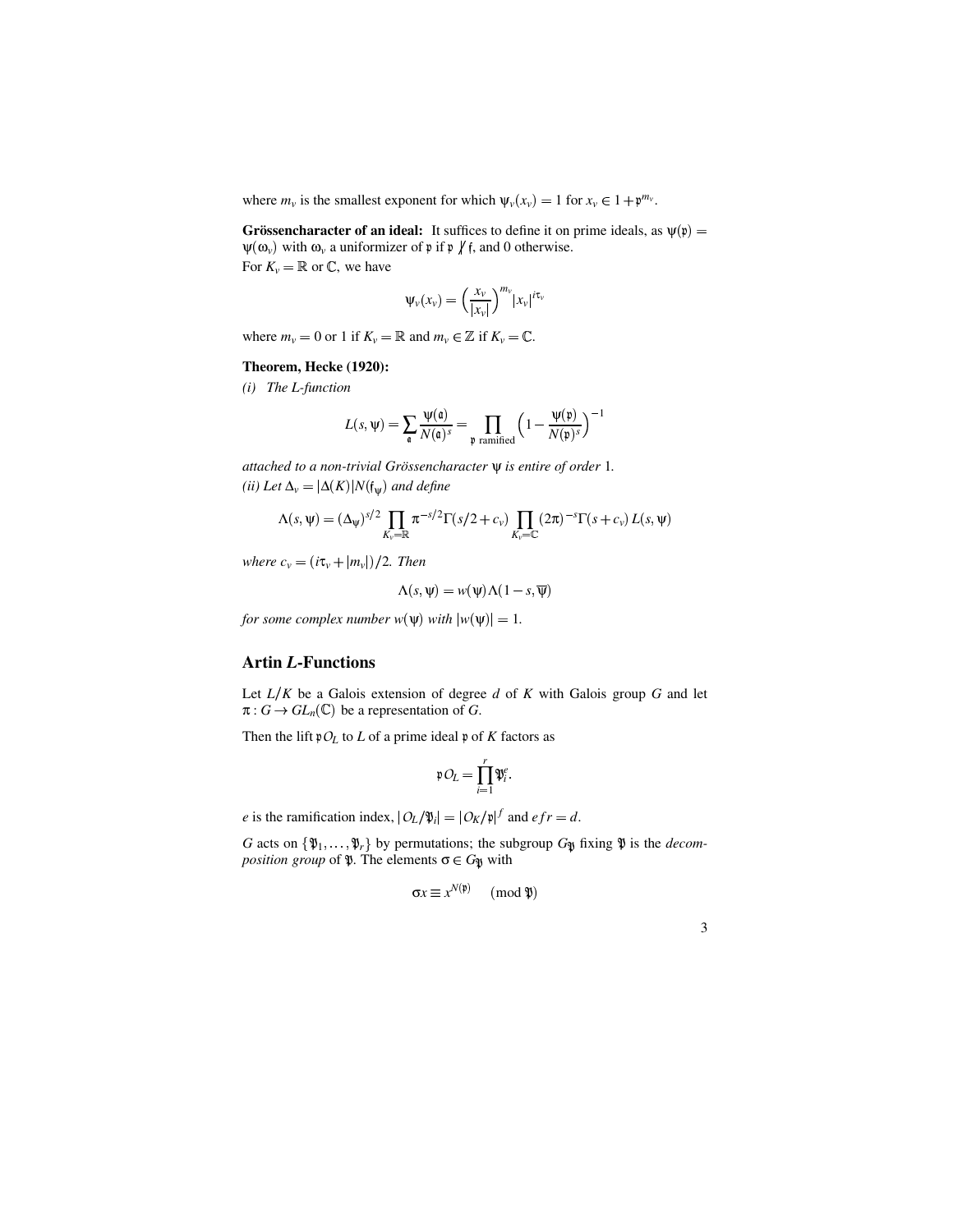form a right and left coset  $(\mathcal{X}, L/K)$  (the *Frobenius substitution*) of the inertia group  $I_{\mathcal{V}}$  fixing  $K(\mathcal{V}) = O_L/\mathcal{V}$ . Changing  $\mathcal{V}$  into  $\eta \mathcal{V}$  yields  $(\eta \mathcal{V}, L/K) = \eta(\mathcal{V}, L/K)$  $L/K$ ) η<sup>-1</sup>.

Let  $\chi = \text{Tr}(\pi)$  be the character of  $\pi$  and define for  $\sigma \in (\mathfrak{P}, L/K)$ :

$$
\chi(\mathfrak{p}^m)=|I_\mathfrak{p}|^{-1}\sum_{\tau\in I_\mathfrak{p}}\chi(\sigma^m\tau).
$$

Then  $\chi(\gamma^m)$  is independent of the choices of  $\mathfrak P$  and  $\sigma$ .

**Definition.** *The local L-function*  $L_p(s, \chi, L/K)$  *is defined by* 

$$
L_{\mathfrak{p}}(s,\chi,L/K) := \exp\Big(\sum_{m=1}^{\infty} \frac{1}{m} \chi(\mathfrak{p}^m) N(\mathfrak{p})^{-ms}\Big)
$$

*and the* **Artin** *L***-function** *by*

$$
L(s, \chi, L/K) = \prod_{\mathfrak{p}} L_{\mathfrak{p}}(s, \chi, L/K).
$$

Note that  $L(s, 1, L/K) = \zeta(s, K)$ . Further properties are listed below.

**Direct sum:**

$$
L(s, \chi_1 + \chi_2, L/K) = L(s, \chi_1, L/K)L(s, \chi_2, L/K).
$$

**Restriction:** Let  $L' \supseteq L \supseteq K$  be Galois extensions. Then

$$
L(s, \chi, L'/K) = L(s, \chi, L/K).
$$

**Induction:** Let  $L' \supseteq L \supseteq K$  be Galois extensions and let  $\chi^*$  be the character of  $G = \text{Gal}(L/K)$  induced by a character  $\chi$  of  $H = \text{Gal}(L'/L)$ . Then

$$
L(s, \chi, L'/L) = L(s, \chi^*, L'/K).
$$

The character  $\chi^*$  is the unique character such that  $(\chi^*, \psi)_G = (\chi, \psi|_H)_H$  where  $(g, g)$  is the scalar product on central functions on *G* normalized with  $(1, 1)_G = 1$ .

**Theorem, Artin (1923):** *We have*

$$
L(s, \chi, L/K) = \prod_{\mathfrak{p}} \det \left[ I - \frac{\pi(\mathfrak{p})}{N(\mathfrak{p})^s} \right]^{-1},
$$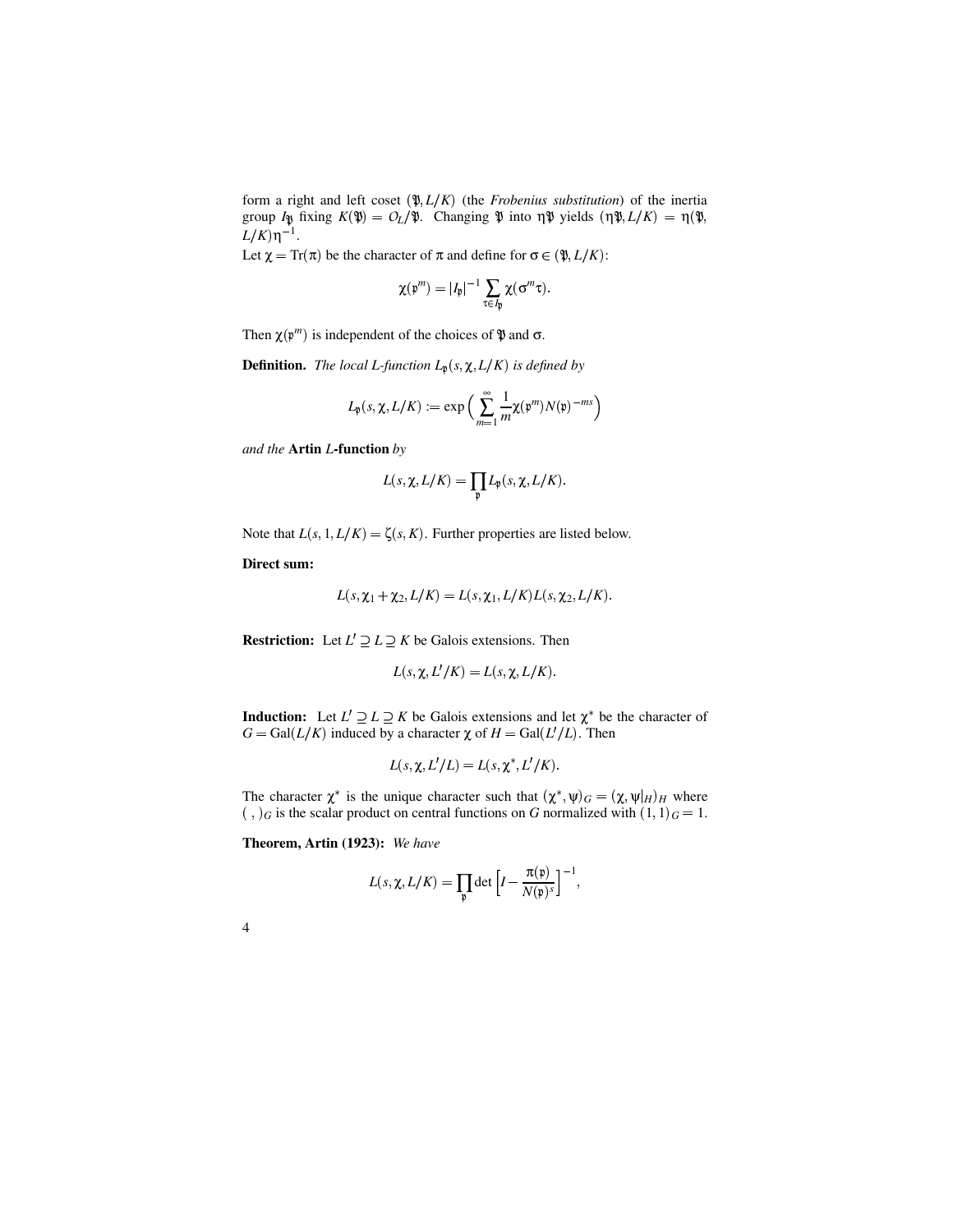*where*

$$
\pi(\mathfrak{p}) = \pi(\sigma)|I_{\mathfrak{p}}|^{-1} \sum_{\tau \in I_{\mathfrak{p}}} \pi(\tau).
$$

For the proof, it is important to note that  $|I_{\mathfrak{p}}|^{-1} \sum_{\tau \in I_{\mathfrak{p}}} \pi(\tau)$  is idempotent.

**An Example:** Let  $G = \{\pm 1\}$ ,  $L/K = \mathbb{Q}(\sqrt{D})/\mathbb{Q}$ , *D* square-free.  $\Delta = D$  if  $D \equiv$  $1 \text{ (mod 4)}$ , otherwise  $\Delta = 4D$ .

**Case 1:**  $p/\Delta$ ,  $(p) = p\overline{p}$ . Here  $G_p = \{1\}$  and  $(p, G) = (\overline{p}, G) = 1$  by Fermat's Little Theorem.

**Case 2:**  $p/\!\!\!/ \Delta$ ,  $(p)$  prime. Here  $G_p = \{\pm 1\}$ ,  $I_p = \{1\}$  and  $((p), G) = -1$ , because if  $(p)$  does not split then *D* is not a quadratic residue  $(\text{mod } p)$ .

**Case 3:**  $p|\Delta$ ,  $(p) = p^2$ . Here  $G_p = \{\pm 1\}$ ,  $I_p = \{\pm 1\}$  and  $(p, G) = \{\pm 1\}$ . Take  $\pi$  to be the regular representation

$$
\pi\{1,-1\}=\left\{\left[\begin{array}{cc}1&0\\0&1\end{array}\right],\left[\begin{array}{cc}0&1\\1&0\end{array}\right]\right\}.
$$

The local factors are:

$$
\det\begin{bmatrix} 1-p^{-s} & 0 \\ 0 & 1-p^{-s} \end{bmatrix} = (1-p^{-s})^2 \text{ if } p \text{ splits;}
$$
\n
$$
\det\begin{bmatrix} 1 & -p^{-s} \\ -p^{-s} & 1 \end{bmatrix} = 1 - p^{-2s} \text{ if } p \text{ remains prime;}
$$
\n
$$
\det\begin{bmatrix} 1-\frac{1}{2}p^{-s} & -\frac{1}{2}p^{-s} \\ -\frac{1}{2}p^{-s} & 1-\frac{1}{2}p^{-s} \end{bmatrix} = 1 - p^{-s} \text{ if } p \text{ ramifies.}
$$

Then  $L(s, \pi, L/K) = \zeta(s)L(s, (\triangle))$ .

Identifying  $L(s, \pi, L/K) = \zeta(s)L(s, \xi(\Delta))$  (where  $\xi(\Delta)$ ) is the Kronecker symbol) with  $\zeta(s, L/K) = \zeta(s)L(s, \chi_{\Delta})$ , where now  $\chi_{\Delta}$  is the Dirichlet character, is the quadratic reciprocity law.

In the general case of abelian extensions  $L/K$ , the corresponding result is Artin's reciprocity law of class field theory. For example, it implies as a special case the famous Kronecker-Weber theorem that every abelian extension of  $\mathbb Q$  is a subfield of a cyclotomic field.

**Artin's Conjecture:** The L-function  $L(s, \chi_{\pi}, L/K)$  associated to a non-trivial  $i$ *rreducible representation*  $\pi$  *of* Gal( $L/K$ ) *is an entire function of s of order* 1*.*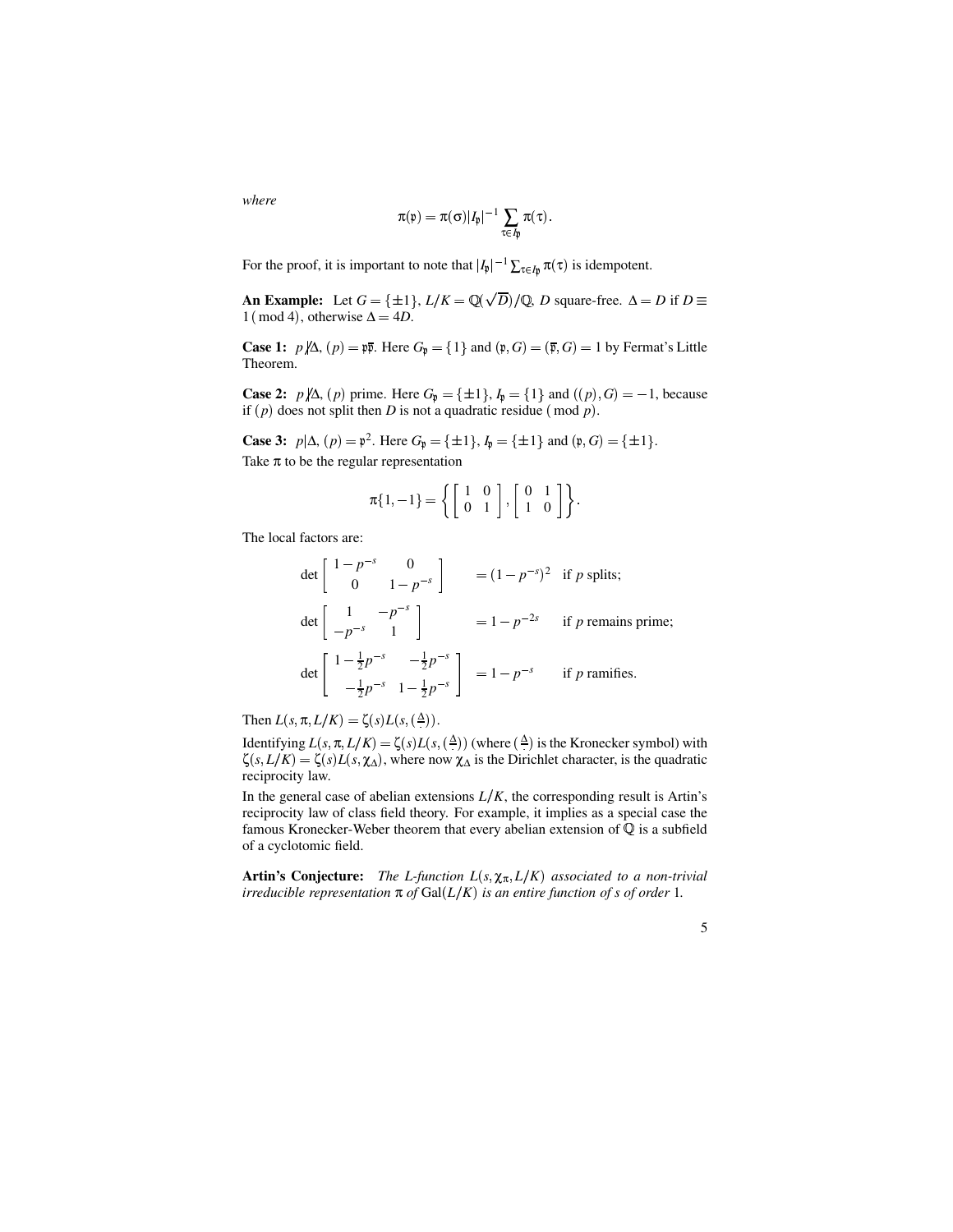This conjecture is known only in special cases. The abelian case is due to Artin. The conjecture is also known for characters expressible as linear combinations with positive coefficients of characters induced by cyclic subroups of *G*. For  $\dim(\pi) = 2$  and  $G = S_3$  and  $G = S_4$ : Langlands & Tunnell. For  $G = A_5$  with some conditions: Taylor, Buzzard, (2002).

**Brauer's Theorem:**  $L(s, \pi_{\chi}, L/K)$  is meromorphic of order 1 and satisfies a func*tional equation*  $(\Lambda = L \times {\{\Gamma \cdot \text{factors}\}})$ 

 $\Lambda(s,\chi_\pi,L/K) = w(\chi_\pi,L/K)\Lambda(1-s,\tilde{\chi}_\pi,L/K)$ 

*where*  $\tilde{\chi}_{\pi}$  *is the character of the contragredient of*  $\pi$ *.* 

#### **Modular Forms and a Converse Theorem**

Let  $f(z)$  be a holomorphic modular form of weight *k* for a subgroup  $\Gamma < \Gamma(1)$ generated by  $z \mapsto z + h$  and  $z \mapsto -1/z$ :

$$
f(\gamma z) = f\left(\frac{az+b}{cz+d}\right) = \varepsilon(\gamma)(cz+d)^k f(z), \qquad \gamma = \begin{bmatrix} a & b \\ c & d \end{bmatrix} \in \Gamma
$$

with  $ε(γ)$  an appropriate set of multipliers (*Nebentypus*). Then  $f(z)$  is periodic and has a Fourier expansion

$$
f(z) = \sum_{n=0}^{\infty} a_n e^{2\pi i z/h}.
$$

By Mellin transforms,  $L(s, f) = \sum_{n=1}^{\infty} a_n n^{-s}$  is meromorphic of order 1, with a simple pole at  $s = k$  if  $a_0 \neq 0$ , and

$$
(2\pi/h)^{-s}\Gamma(s)L(s,f) = w(2\pi/h)^{s-k}\Gamma(k-s)L(k-s,f)
$$

for  $w = i^k \varepsilon [z \mapsto -1/z]$ .

**Theorem, Hecke (1936):** Conversely, given  $L(s, f)$  with the above properties one recovers a modular form f of weight k for  $\Gamma$ , by setting  $a_0 = i^{-k}w$  in case  $L(s, f)$ *has a pole at*  $s = k$ .

**Example:** Take  $h = 2$ ,

$$
\Theta(z) = \frac{1}{2} \sum_{n=-\infty}^{\infty} e^{\pi i n^2 z}.
$$

Then  $\theta(z)$  is a modular form of weight  $\frac{1}{2}$ , multiplier 1 and  $L(s, \theta) = \zeta(2s)$ . The space of such forms for  $\Gamma$  has dimension 1, hence  $\zeta(2s)$  is the unique (up to a scalar) Dirichlet series satisfying the same functional equation as  $\zeta(2s)$ .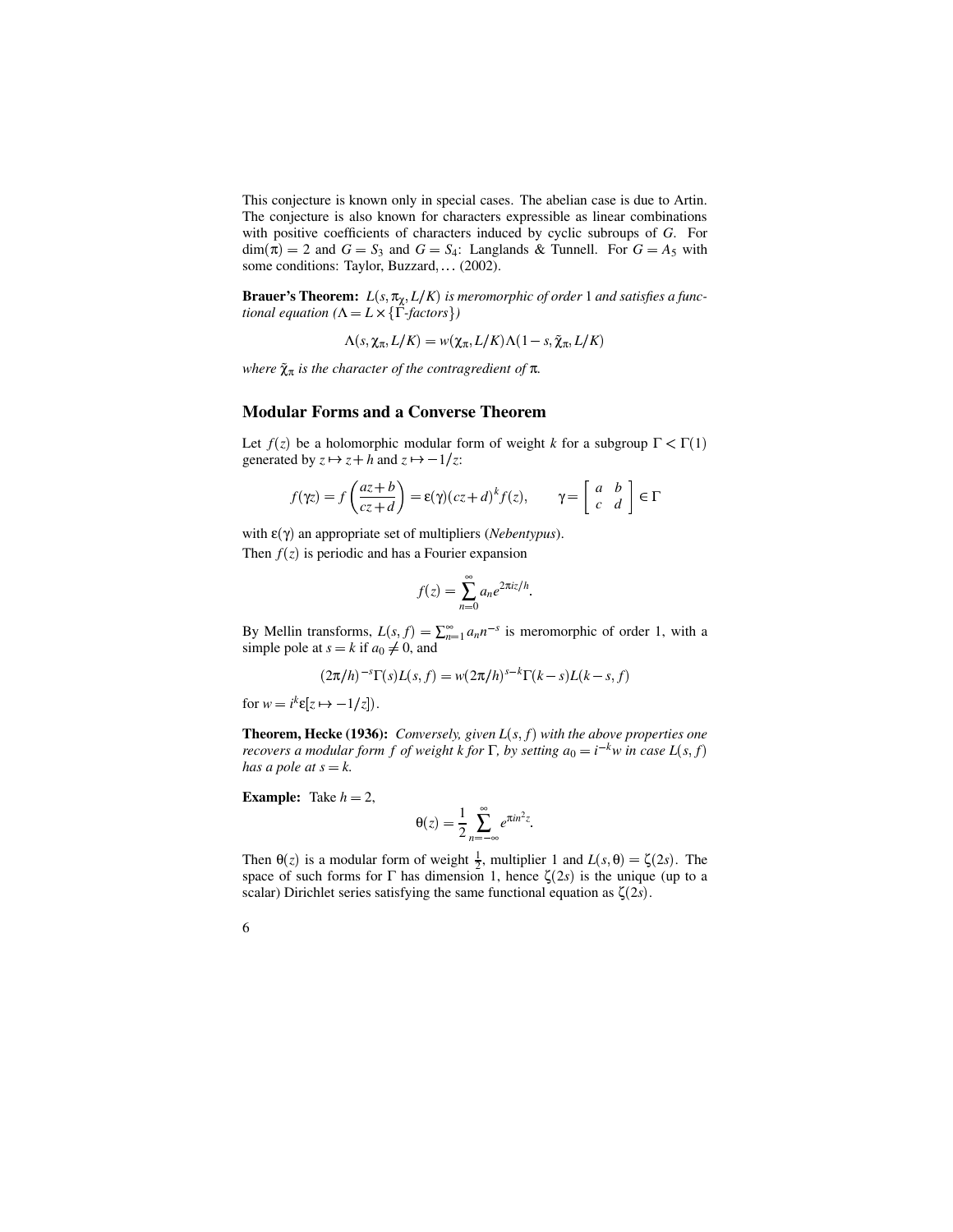Hecke's converse result uses only the cusp at *i*∞. Weil's new idea is to control the Fourier expansions at every cusp by 'twisting' the Dirichlet series with Dirichlet characters.

**Theorem, Weil (1967):** Let  $L(s, f) = \sum a_n n^{-s}$  and write, for a Dirichlet character  $\chi$  ( mod *r* ):

$$
\Lambda(s, f \otimes \chi) = (2\pi)^{-s} \Gamma(s) \sum_{n=1}^{\infty} a_n \chi(n) n^{-s}.
$$

*Suppose there are N*, *k such that for every primitive*  $\chi$  (*mod r*) *with*  $(r, N) = 1$  *we*  $h$ *ave that*  $\Lambda(s, f \otimes \chi)$  *is entire of order* 1 *and* 

$$
\Lambda(s, f \otimes \chi) = w_{\chi} r^{-1} (r^2 N)^{\frac{k}{2} - s} \Lambda(k - s, f \otimes \overline{\chi})
$$

with 
$$
w_{\chi} = i^{k} \chi(N) G(\chi)^{2}
$$
 and  $G(\chi) = \sum_{n \pmod{r}} \chi(n) e^{2\pi i n/r}$ .

*Then*  $L(s) = L(s, f)$  *with f a holomorphic cusp form for*  $\Gamma_0(N)$ *.* 

#### **The Hasse-Weil Zeta Function**

**The Hasse-Weil zeta function:** Let *V K* be a variety over a number field. Then for all except finitely many prime ideals  $\phi$  the reduction  $\overline{V}_{\phi}$  is defined over the finite field  $O_K/\mathfrak{p}$  and yields a Zeta function  $Z(T, \overline{V}_{\mathfrak{p}})$ . The global zeta function of *V* is now

$$
\prod_{\mathfrak{p}}Z(N(\mathfrak{p})^{-s},\overline{V}_{\mathfrak{p}})
$$

where the product runs over all prime ideals where the reduction is defined. If  $V'/K$  is another model of *V* the zeta functions are the same up to finitely many factors.

It is *a difficulty* to define 'good factors' even at places of bad reduction and 'good models' for which the zeta function behaves nicely.

**Example 1:** Let *V* be the projective space  $\mathbb{P}^n/\mathcal{O}_K$ . Then

$$
\zeta(s,V)=\zeta_K(s)\zeta_K(s-1)\cdots\zeta_K(s-n).
$$

**Example 2 (Deuring, 1953-57):** Let *E* be an elliptic curve over a number field *L*, with complex multiplication in the imaginary quadratic field  $K = End(E) \otimes \mathbb{Q}$ . Assume  $K \subseteq L$ . Then there is a model of  $E/L$  and a Hecke Grössencharacter  $\psi$  of *L* such that

$$
\zeta(s,E) = \zeta_L(s)\zeta_L(s-1)L(s-1/2,\Psi)L(s-1/2,\overline{\Psi}).
$$

| I |  |
|---|--|
|   |  |
|   |  |
| ۰ |  |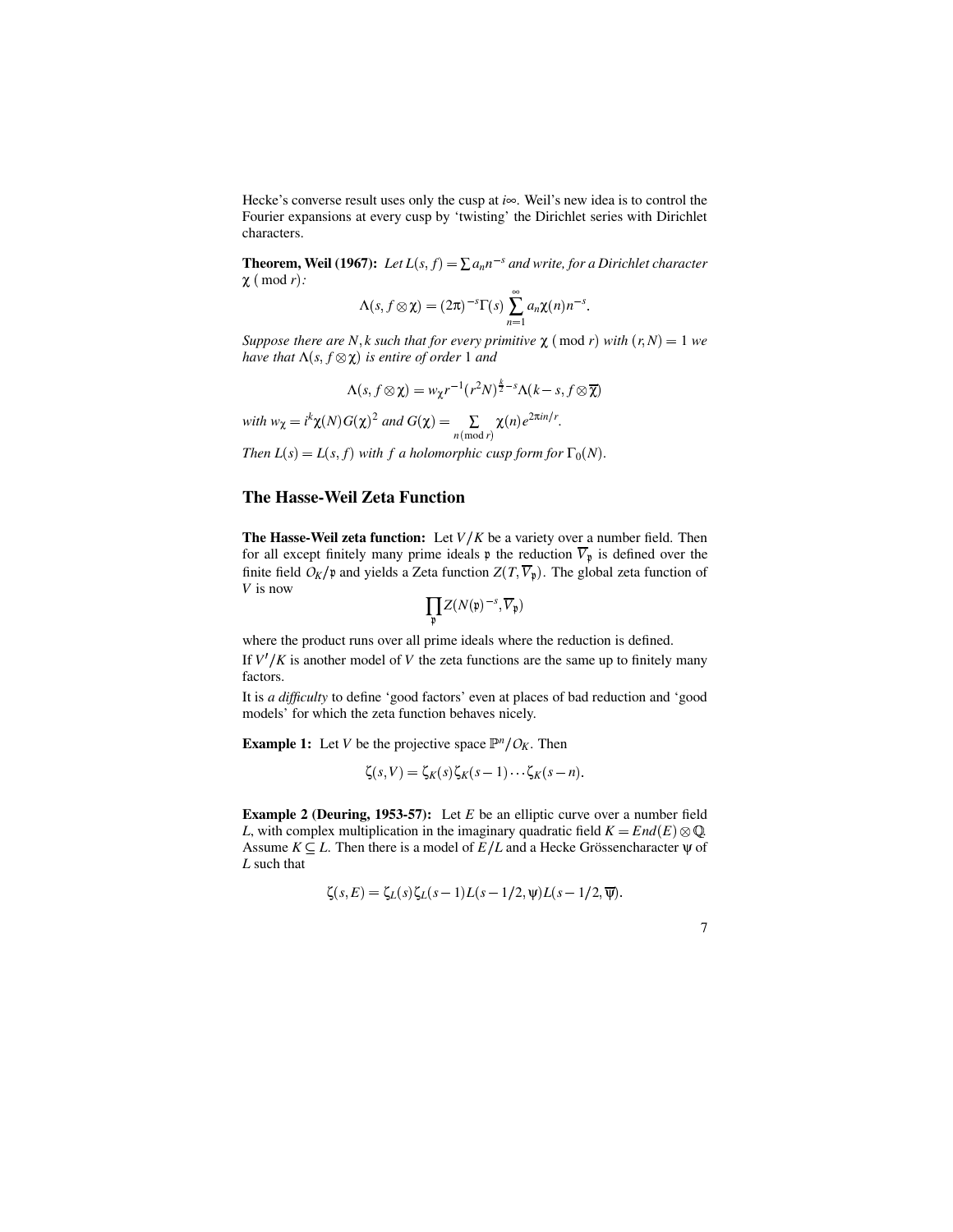**Example 3 (Taniyama, 1957):** Example 2 extends to abelian varieties of CM (complex multiplication) type.

#### **The Taniyama Conjecture**

Eichler (1953) proved the functional equation for zeta functions of modular curves  $X_0(N) = \mathcal{H}/\Gamma_0(N)$  of genus 1, by showing that in this case  $L(s, X_0(N))$  was the Mellin transform of a cusp form of weight 2. Shimura extended this to certain other cases. On the basis of this evidence, Taniyama suggested this held in general.

**Conjecture (Taniyama (1955), Shimura, Weil, . . .).** *Every elliptic curve over is uniformized by a cusp form of weight* 2 *for*  $\Gamma_0(N)$ *. Equivalently, every elliptic*  $curveE/\mathbb{Q}$  admits the modular  $curveX_0(N)$  as a ramified  $covering,$  for some N.

This conjecture was proved by Wiles and Taylor (1995) in the semistable case (namely multiplicative bad reduction only) and now in general by Breuil & Conrad & Diamond & Taylor (2001).

#### **Congruent Numbers**

**Fibonacci sequence:**

 $1, 1, 2, 3, 5, 8, \ldots;$   $f_{n+1} = f_n + f_{n-1}.$ 

**Fibonacci's formula** (The *Liber Quadratorum*):

$$
(a2 + b2)(c2 + d2) = (ad \pm bc)2 + (ac \mp bd)2.
$$

A **Congruent number** *m* is a positive integer that is (four times) the area of a rational right triangle. Equivalently there are rational numbers  $a, b, h$  with

$$
h2 + m = \square, \t h2 - m = \square
$$
  
 
$$
h2 = a2 + b2, \t m = 2ab = 4 \times \text{area}.
$$

Fibonacci: A congruent number *m* is not a square.

For the congruent number  $m = 157$  the smallest solution is (Zagier)

$$
a = \frac{3401649243913217525608770}{411340519227716149383203}, \quad b = \frac{411340519227716149383203}{43333111387429522619220}.
$$

**The solution? (Tunnell, 1983):** *Let*

$$
g = q \prod (1 - q^{8n})(1 - q^{16n}), \quad \theta_2 = \sum q^{2n^2}, \quad \theta_4 = \sum q^{4n^2},
$$

8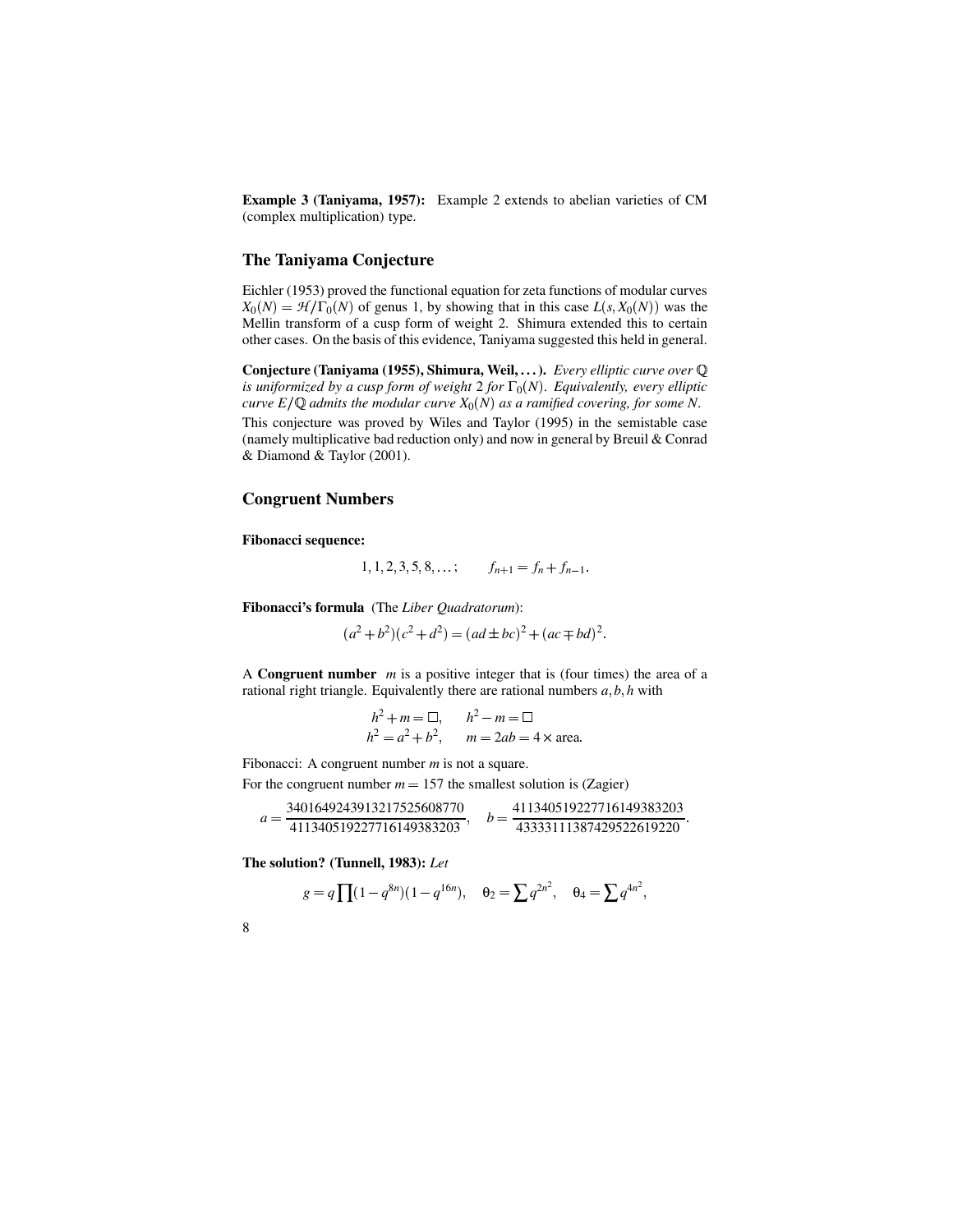$q = e^{\pi i z}$ , and *define cusp forms of weight*  $3/2$  *for*  $\Gamma_0(32)$ *:* 

$$
g\Theta_2 = \sum a(n)q^n, \quad g\Theta_4 = \sum b(n)q^n.
$$

*Then a square-free m is not a congruent number if*  $a(m) = 0$  (*m odd*), *and if*  $b(m/2) = 0$  (*m even*). The *converse* is *true,* if the Birch & Swinnerton-Dyer con*jecture holds for*  $y^2 = x^3 - m^2x$  *(or*  $my^2 = x^3 - x$ *).* 

Comments on proof: *m* is congruent if and only if the curve  $E_m$  defined by  $my^2 =$  $x^3 - x$  has rational solutions with  $y \neq 0$ . The connection with cusp forms uses a deep result of Waldspurger for computing  $L(1, E_m)$  (for example, for odd m it yields  $L(1, E_m) = \beta a(m)^2 / (4\sqrt{m}), \beta = \int_1^\infty (x^3 - x)^{-1/3} dx = 2.62205...$ , theta lifts and the B&S-D conjecture.

#### **The New Rosetta Stone**

**Motivic writing:** *L*-functions can be defined from geometry (Hasse, Weil, ...)

**Galois writing:** *L*-functions can be defined from finite dimensional representations of the absolute Galois group  $Gal(\overline{K}/K)$  acting on a vector space *V* (Artin, Weil, Serre

**Automorphic writing:** *L*-functions can be defined globally from automorphic forms on algebraic groups modulo discrete subgroups (Hecke, Langlands,  $\ldots$ )

#### **Automorphic** *L***-Functions**

**Langlands**  $(\sim 1970)$  vastly extended the concept of automorphic form and automorphic *L*-function.

**Remark:** A Hecke character is nothing else than a representation of  $GL_1(\mathbb{A})$  in the space of continuous functions on  $GL_1(K) \setminus GL_1(\mathbb{A})$ .

An automorphic representation is an irreducible component of a representation of  $GL_n(\mathbb{A})$  on the space of continuous functions on  $GL_n(K) \setminus GL_n(\mathbb{A})$  (with technical conditions). One can then attach to  $\pi$  an *L*-function, with functional equation  $L(s,\pi) = w(\pi)L(1-s,\tilde{\pi})$  with  $\tilde{\pi}$  the contragredient. Also  $\pi$  decomposes as a tensor product  $\otimes \pi_v$  of local components, yielding an Euler product for *L*(*s*,  $\pi$ ) with standard factors of degree *n*.

**Automorphic L-functions** (Langlands  $\sim$  1970): A concept which fuses together the Artin and Hecke concepts. Given a connected, reductive group  $G/K$  and a finite extension  $L/K$  one considers an extension <sup>L</sup>G of G by Gal( $\overline{L}/K$ ), a finite

| ×<br>i<br>I |  |
|-------------|--|
|             |  |
|             |  |
| ۰.<br>٦     |  |
| ٠<br>v      |  |
|             |  |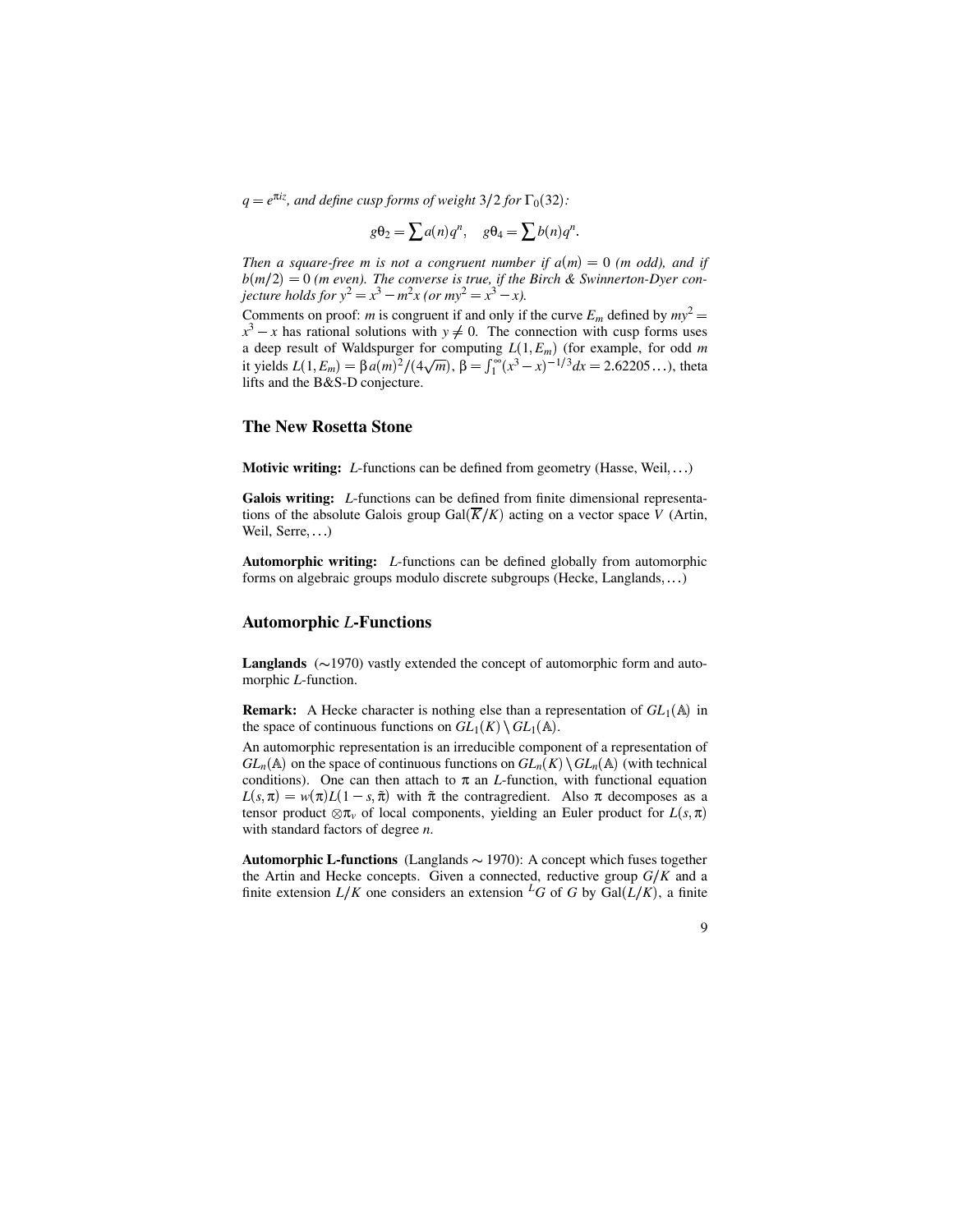dimensional complex representation  $\rho$  of <sup>L</sup>*G* and a representation  $\pi$  of *G*(A). The theory of Hecke operators gives us, for each local factor  $\pi$ <sub>*v*</sub> of  $\pi$ , a conjugacy class  $g_y = g(\pi_y) \in {}^L G$  which generalizes the notion of Frobenius substitution.

The automorphic *L*-function associated to  $\rho$  and  $\pi$  is a product of local factors where for almost every *v* one has

$$
L_{\nu}(s, \pi_{\nu}, \rho) = \det(I - \rho(g_{\nu})N(\mathfrak{p})^{-s})^{-1}.
$$

**The goal:** The reciprocity law. Given  $\rho$  and  $\pi$  there is  $\pi'$  of  $G(A)$  such that  $L_v(s, \pi_v, \rho) = L_v(s, \pi_v')$  for almost every *v* and  $L(s, \pi, \rho) = L(s, \pi')$ .

**The first tool:** The principle of functoriality. If *H* and *G* are two reductive groups and  ${}^L G \to \text{Gal}(L/K)$  factors as

$$
{}^L G \xrightarrow{\phi} {}^L H \to \text{Gal}(L/K),
$$

then one expects for each  $\pi$  for *G* to attach  $\Pi$  for *H* such that one has the equality of conjugacy classes  $\{g(\Pi_v)\} = \{\varphi(g(\pi_v))\}$  for almost every *v*. An important special case is base change, known in some cases.

**Other tools:** Converse theorems (Piatetski-Shapiro et al., 1979 ff.), theta-liftings, the Selberg-Arthur trace formula.

#### **Reading the Rosetta Stone**

**Automorphic = Galois:** This is a key step with very deep implications. For *GL*1, it is Artin's abelian reciprocity law of class field theory, a vast generalization of the quadratic reciprocity law. For *GL*<sup>2</sup> it is known for dihedral (reduces to *GL*1), tetrahedral and octahedral representations and many (but not yet all) icosahedral representations, i.e.  $G = S_3$ ,  $S_4$ ,  $A_5$  (Artin, Langlands, Langlands & Tunnell, Taylor, Buzzard, ...

**Galois = Motivic:** This is also a key step, understood in very few cases, namely  $GL_1$  (Artin, Hecke), elliptic curves  $E/\mathbb{Q}$  (the Taniyama conjecture).

**Motivic = Automorphic:** Known in very few cases. Possibly there are more automorphic *L*-functions than motivic *L*-functions coming from geometry.

#### **Applications:** If

$$
L(s, f) = \prod_{\nu} (1 - \omega_1(\mathfrak{p}) N(\mathfrak{p})^{-s})^{-1} (1 - \omega_2(\mathfrak{p}) N(\mathfrak{p})^{-s})^{-1},
$$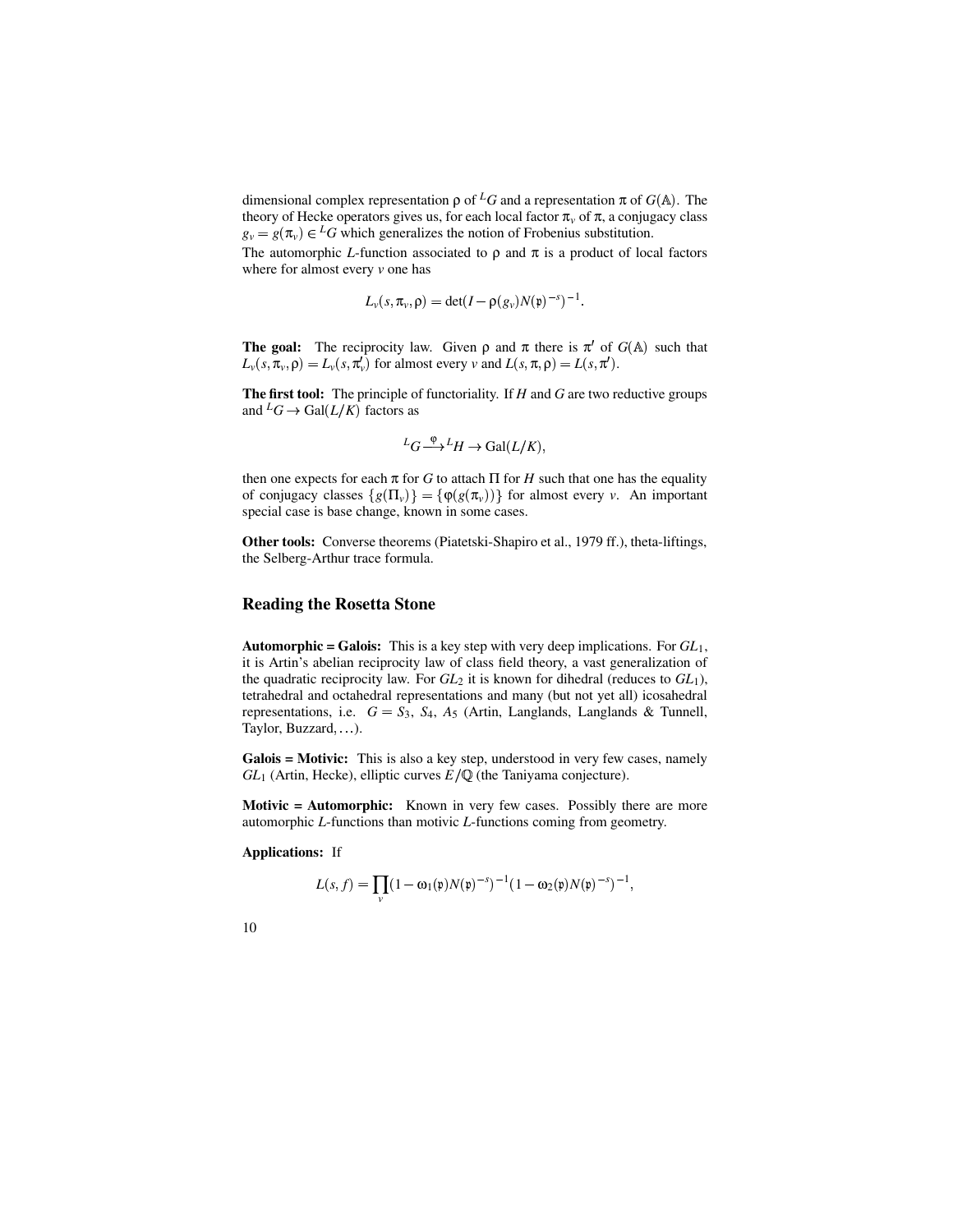the symmetric *k*-th power is

$$
L(s, Symk f) = \prod_{v} \prod_{j=0}^{k} \left(1 - \omega_1(\mathfrak{p})^{j} \omega_2(\mathfrak{p})^{k-j} N(\mathfrak{p})^{-s}\right)^{-1}.
$$

A deep conjecture is that these symmetric powers have analytic continuation and functional equation.

A success of these methods has been to prove such a conjecture for  $k = 2, 3, 4$  $(k = 2$  by Rankin and Selberg for classical cusp forms, Gelbart and Jacquet (1979) in general,  $k = 3$  and 4 by Kim and Shahidi (2000)).

#### **Classical Problems**

We have a good formal understanding for *L*-functions for Dirichlet characters and cusp forms for congruence subgroups of  $\Gamma(1)$ , but only limited information on analytical behavior. The functional equation has the form  $\Lambda(s, f) = w(f)\Lambda(k-s, \overline{f}),$  $k = 1$  or 2. An Euler product for  $L(s, f)$  has local factors given by polynomials of degree *k*. The integer *k* is the *degree* of  $L(s, f)$ .

**The Generalized Riemann Hypothesis GRH:** The zeros of the functions  $\Lambda(s)$ *f with Euler product all lie on the vertical line at the center k*2 *of the critical strip (the critical line).*

**The Generalized Lindelöf Hypothesis (GLH):** For every fixed  $\epsilon > 0$ ,  $L(s, f)$ *has order*  $N^{\varepsilon}(|s|+1)^{\varepsilon}$  *in the half-plane to the right of the critical line (except at a possible pole). Here N is the conductor.*

Let  $\mu(\sigma, f)$  be defined as the best exponent for which

$$
|L(\sigma+it, f)| \ll (N(|t|+1))^{\mu(\sigma, f)+\varepsilon}.
$$

Then the functional equation and convexity yields  $\mu(\sigma, f) \le (k - \sigma)/2$  for  $0 \le$  $\sigma \leq k$ . The Lindelöf hypothesis is  $\mu(\sigma, f) = 0$  for  $k/2 \leq \sigma \leq k$ ; a *subconvexity bound* is the statement  $\mu(\sigma) < (k - \sigma)/2$  for  $k/2 \le \sigma \le k$ . Such a statement has deep arithmetic consequences which are unattainable using the convexity bound alone. The estimate in the conductor is particularly hard (Duke & Friedlander & Iwaniec, 1989 ff.).

**The Generalized Ramanujan Conjecture GRC:** Ramanujan conjectured, on the basis of numerical evidence, that  $|\tau(p)| \leq 2p^{11/2}$  for every prime p. In general, this is about the coefficients  $a_n$  in  $L(s, f) = \sum a_n n^{-s}$ . Then GRC is the statement

$$
|a_n| \le n^{\frac{k-1}{2} + \varepsilon}
$$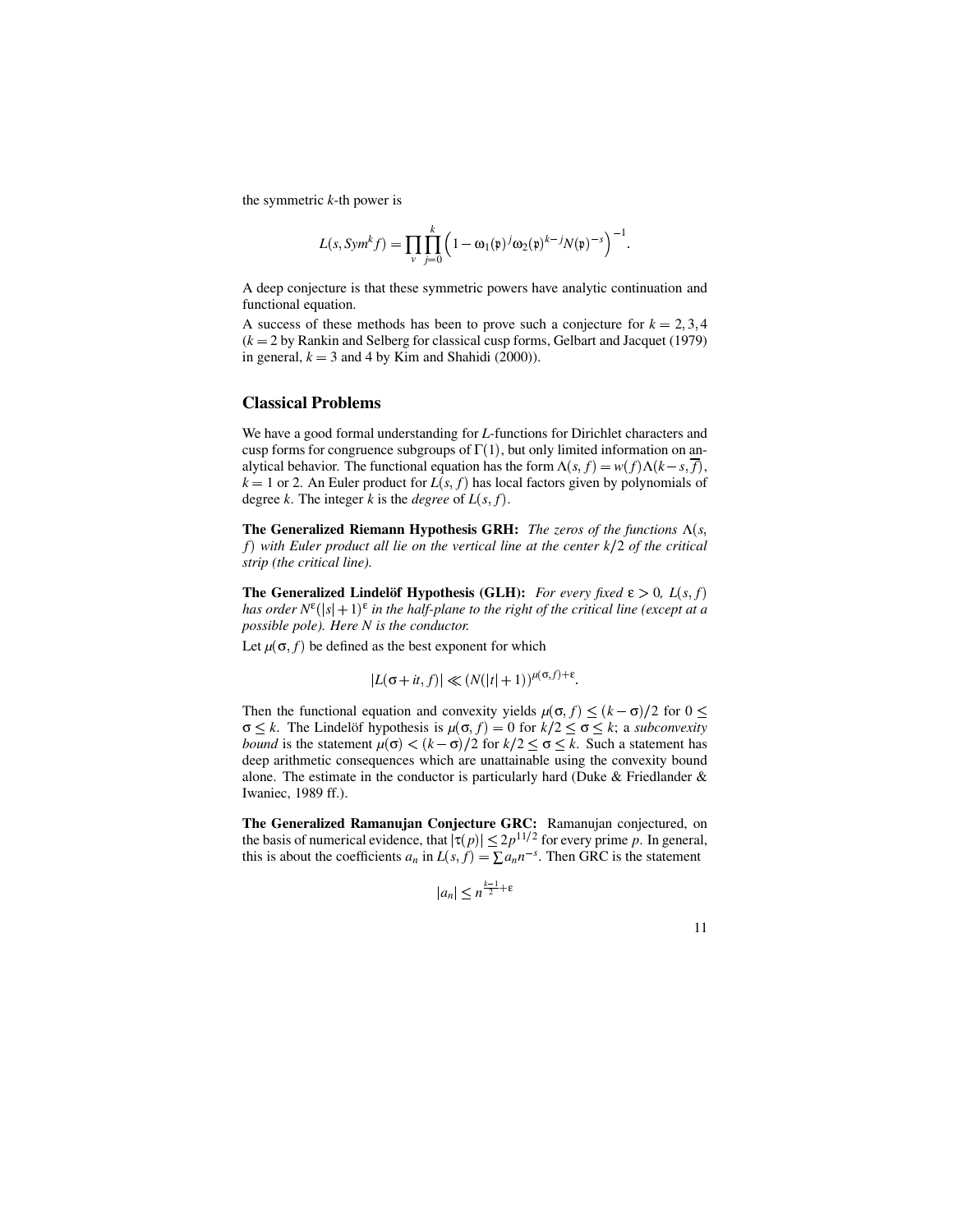for every fixed  $\varepsilon > 0$ .

GRC is a deep statement. For  $K = \mathbb{Q}$  and  $k = 2$ , it is known when f is a holomorphic cusp form of even integral weight for  $\Gamma(1)$ , as a consequence of Deligne's GRH for varieties over finite fields (1974). It is open already for *f* a non-holomorphic cusp form (Maaß wave form) for  $\Gamma(1)$ .

#### **Families**

Let  $\{\lambda_i\}$  be a real sequence,  $\lambda_i \sim j$ . Consider the gaps  $\Delta_i = \lambda_{i+1} - \lambda_i$  and set

$$
\mu_1(N)[a,b] = \frac{1}{N} \# \{ j : \Delta_j \in [a,b] \}, \quad 0 \le j < N.
$$

Quite often one finds a Cauchy-Poisson distribution

$$
\mu_1(N) \to e^{-x} dx
$$

**Example:** This is expected for the sequence  $\{p_j/\log p_j\}$ , although it remains hopeless to prove.

**Example:** Again, expected for the (ordered) sequence  $\{\pi 2^{-9/4} (m^2 + \sqrt{2}n^2)\}\$ and, again, completely open.

**Problem:** What is the expected behavior for  $\{\frac{1}{2\pi}\gamma\log\gamma\}$ , where  $\zeta(\frac{1}{2} + i\gamma) = 0$ and  $\gamma > 0$  ? (There are applications.)

For  $A \in U(N)$ , consider the eigenvalues  $z_1, \ldots, z_N$  on the unit circle ordered by increasing argument (mod  $2\pi$ ). Let

$$
\mu_{k,N}(A)[a,b] = \frac{1}{N} \# \{ j : \frac{N}{2\pi} \arg(z_{j+k}/z_j) \in [a,b] \}.
$$

**Gaudin (1961), Katz & Sarnak (1999):**

$$
\int_{U(N)} \mu_{k,N}(A) dA \to \mu_k([a,b])
$$

*(here dA is the normalized Haar measure) with*

$$
d\mu_k = \frac{d^2}{ds^2} \left( \sum_{j=0}^{k-1} \frac{k-j}{j!} \left( \frac{\partial}{\partial T} \right)^j \det \left( I + T K(s) \right) \Big|_{T=1} \right) ds
$$

 $and K(s)$  *the operator defined by* 

$$
K(s)\phi(x) = \int_{-\frac{s}{2}}^{\frac{s}{2}} \frac{\sin(x-y)}{\pi(x-y)} \phi(y) dy.
$$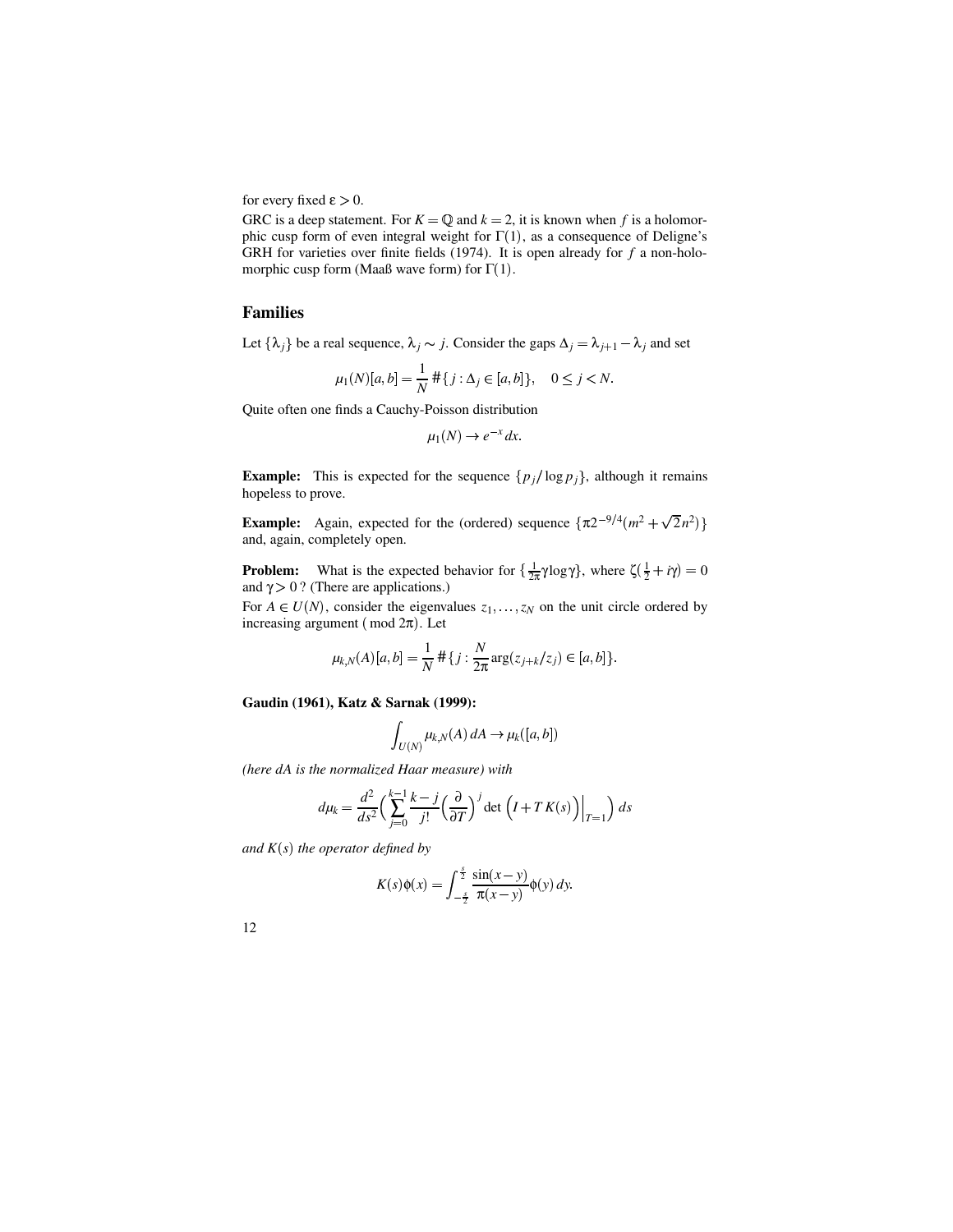**Conjecture** (Montgomery, Katz & Sarnak): The sequence of zeros of  $\zeta(s)$ satisfies the above  $U(N)$  statistics.

Extensive calculations by Odlyzko with zeros of  $\zeta(s)$  around  $10^{20}$  show a total agreement with the prediction. The only problem is: Why is this so?

There are similar formulas for the other classical groups  $SU(N)$ ,  $O(N)$ ,  $SO(N)$ ,  $USp(N)$ . The amazing thing is that certain families of *L*-functions seem to follow the same correlations. For example, the distribution of the *j*-th zero of  $L(s, \chi)$ ,  $\chi$ a primitive quadratic character, follows the *U Sp* prediction. Instead, the *j*-th zero of  $L(s, E \otimes \chi)$ , *E* an elliptic curve, follows the *O* prediction (two cases, according to the sign  $\pm$  in the functional equation, corresponding to the two connected components  $O^{\pm}$  of *O*).

Katz and Sarnak have shown that in the function field analogue the predictions are verified for families for which Deligne's theory applies, and the associated groups are nothing else than the monodromy groups of the families.

**Question:** For families of classical *L*-functions, what should replace monodromy so as to explain how these laws arise?

**Question:** Is this phenomenon peculiar to *L*-functions or is it instead the expression of a 'universality law' which holds in a much wider context?

**Question:** Is there a way of formulating a program to prove GRH following Deligne's blueprint in a new context?

The predictions on correlations have changed our way of thinking about *L*-functions.

**Example:** Until very recently, most experts in analytic number theory thought that the maximum order of magnitude of  $\log^+ |\zeta(\frac{1}{2} + it)|$  was  $\sqrt{\log |t| \log \log |t|}$ , based on the known Gaussian behavior of  $\log |\zeta(\frac{1}{2} + it)| / \sqrt{\pi \log \log |t|}$  and a probabilistic extrapolation. On RH, it was known that this maximum order cannot exceed  $\log |t| / \log \log |t|$ , but this is only an upper bound and the gap between the two was ascribed to an intrinsic 'weakness' of analytic methods.

Today, work of Keating and Snaith (2000) leads us to believe that the true maximum order of  $\log^+ |\zeta(\frac{1}{2} + it)|$  is  $\log |t| / \log \log |t|$ . This came as a total surprise to experts.

In the function field case, the discovery of elliptic curves over  $\mathbb{F}_p$  with rank as big as  $\log N / \log \log N$  (*N* is the conductor) confirms, *via* a Birch & Swinnerton-Dyer conjecture, the new prediction that the maximum order of  $\log^+ |\zeta(\frac{1}{2} + it)|$  is  $O(\log |t|/\log \log |t|).$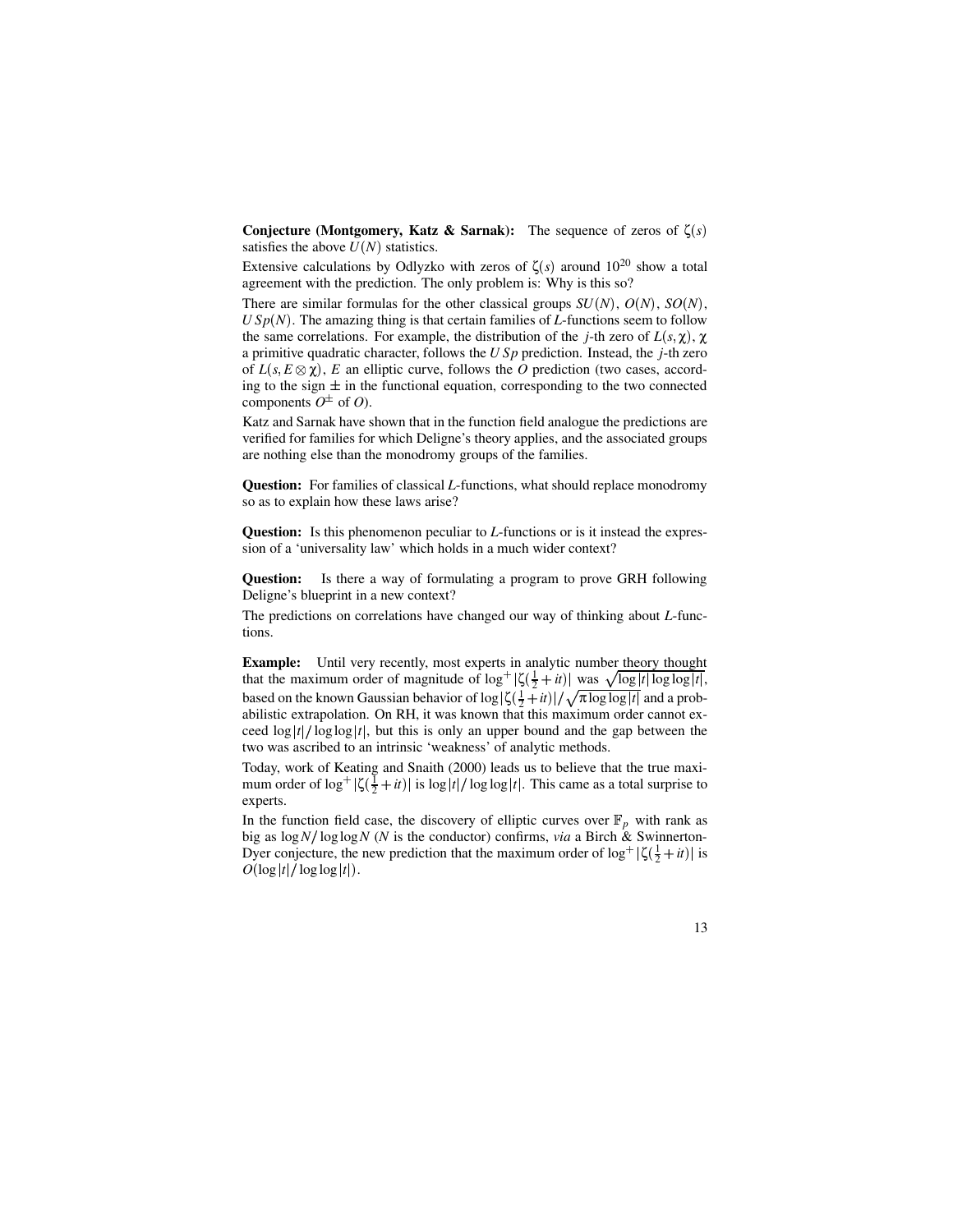**Conclusion:** The analogy with the function field case is often a good predictor for the classical case, too.

**Conclusion:** The recent proof by Lafforgue (2002) in the function field case that *motivic = automorphic* gives support to the hoped deciphering of the new Rosetta stone, namely that *motivic* = *automorphic* also holds in the classical case.

*This lecture was presented as a keynote address at the 8th Meeting of the Austrian Mathematical Society (joint conference in cooperation with SIMAI and UMI), which was held September 22–26, 2003 in Bozen (South Tyrol).*

### **SCHOOL SCIENCE AND MATHEMATICS**

Join the thousands of mathematics educators throughout the world who regularly read SCHOOL SCIENCE AND MATHEMATICS — the leader in its field since 1902. The journal is published eight times a year and is aimed at an audience of high school and university teachers. Each 96 page issue contains ideas that have been tested in the classroom, news items to research advances in mathematics and science, evaluations of new teaching materials, commentary on integrated mathematics and science education and book reviews along with our popular features, the mathematics laboratory and the problem section.

The institutional subscription rate for foreign subscribers is US\$ 46,– per year (surface mail), US\$ 96,- per year (air mail).

Orders should be addressed to

**School Science and Mathematics, Dr. Donald Pratt Curriculum and Foundations, Bloomsburg University 400 E Second Street, Bloomsburg, PA 17815, USA**

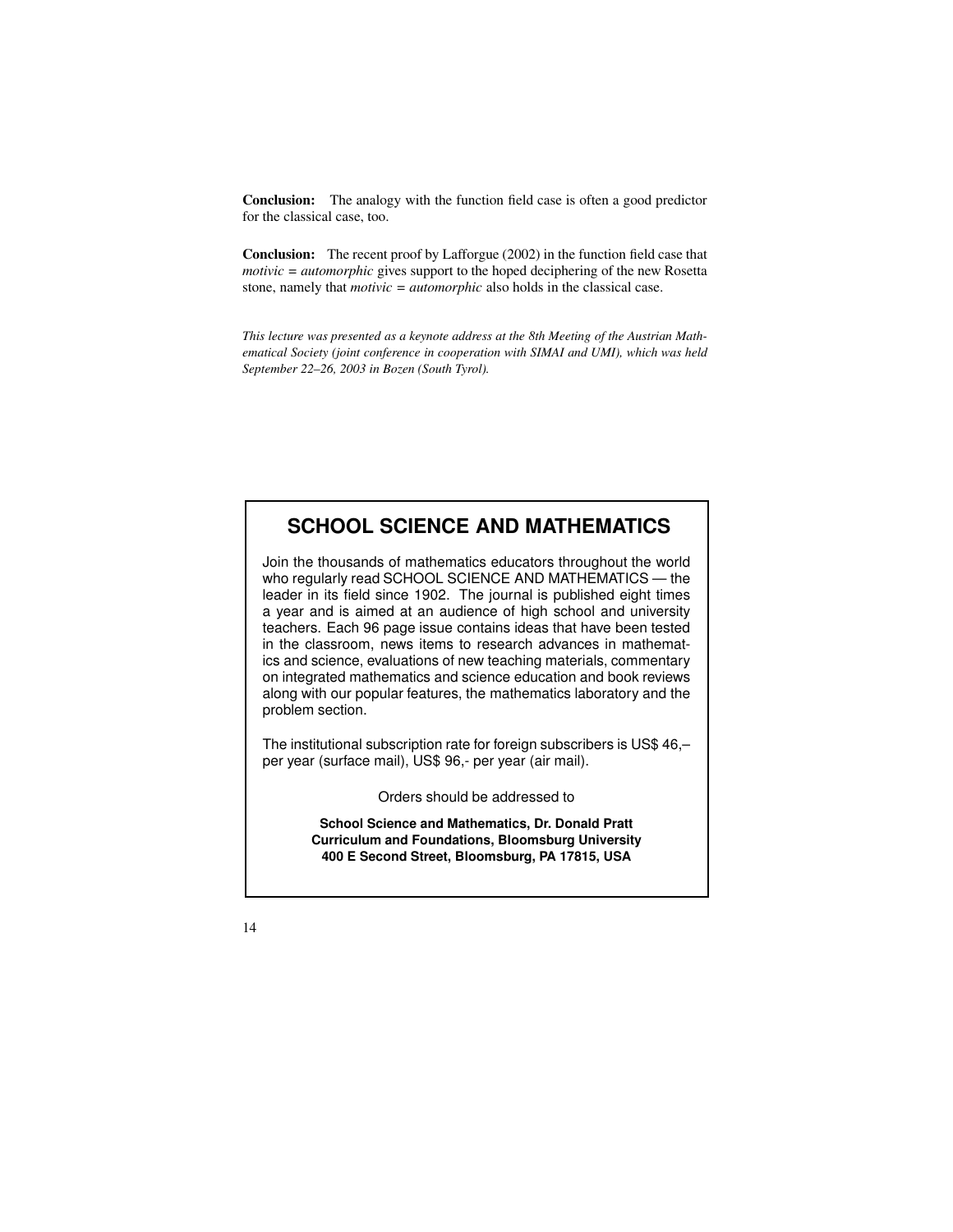# **Mathematical Challenges from Genomics and Molecular Biology**

#### **Richard M. Karp**

Berkeley

A fundamental goal of biology is to understand how living cells function. This understanding is the foundation for all higher levels of explanation, including physiology, anatomy, behavior, ecology, and the study of populations. The field of molecular biology analyzes the functioning of cells and the processes of inheritance principally in terms of interactions among three crucially important classes of macromolecules: DNA, RNA, and proteins. Proteins are the molecules that enable and execute most of the processes within a cell. DNA is the carrier of hereditary information in the form of genes and directs the production of proteins. RNA is a key intermediary between DNA and proteins.

Molecular biology and genetics are undergoing revolutionary changes. These changes are guided by a view of a cell as a collection of interrelated subsystems, each involving the interaction among many genes and proteins. Emphasis has shifted from the study of individual genes and proteins to the exploration of the entire genome of an organism and the study of networks of genes and proteins. As the level of aspiration rises and the amount of available data grows by orders of magnitude, the field becomes increasingly dependent on mathematical modeling, mathematical analysis, and computation. In the sections that follow we give an introduction to the mathematical and computational challenges that arise in this field, with an emphasis on discrete algorithms and the role of combinatorics, optimization, probability, statistics, pattern recognition, and machine learning.

We begin by presenting the minimal information about genes, genomes, and proteins required to understand some of the key problems in genomics. Next we describe some of the fundamental goals of the molecular life sciences and the role of genomics in attaining these goals. We then give a series of brief vignettes illustrating algorithmic and mathematical questions arising in a number of specific areas:

ISSN 0020-7926

Reprint from *Notices of the American Mathematical Society* 49/5 (2002), 544–553, with kind permission of the AMS and the author Richard M. Karp. © Amer. Math. Soc.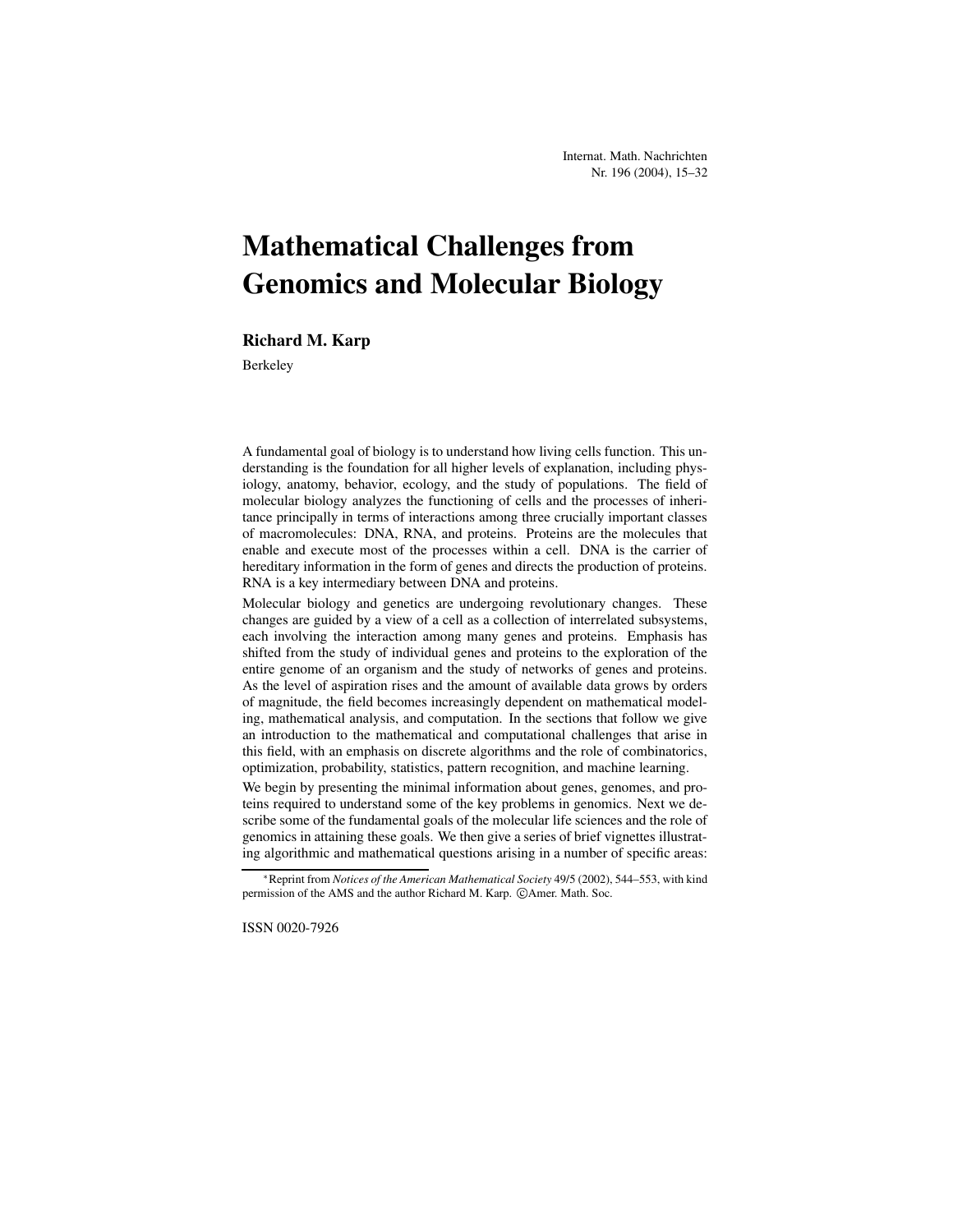sequence comparison, sequence assembly, gene finding, phylogeny construction, genome rearrangement, associations between polymorphisms and disease, classification and clustering of gene expression data, and the logic of transcriptional control. An annotated bibliography provides pointers to more detailed information.

#### **Genes, Genomes, and Proteins**

**The Double Helix** The field of genetics began with Gregor Mendel (1865), who postulated the existence of discrete units of information (which later came to be called genes) that govern the inheritance of individual characteristics in an organism. In the first half of the twentieth century it was determined that the genes are physically embodied within complex DNA macromolecules that lie within structures called chromosomes which occur in every living cell. This set the stage for the epochal discovery of the structure of DNA by Watson and Crick in 1953. They showed that a DNA molecule is a double helix consisting of two strands. Each helix is a chain of *bases*, chemical units of four types: A, C, T, and G. Each base on one strand is joined by a hydrogen bond to a complementary base on the other strand, where A is complementary to T, and C is complementary to G. Thus the two strands contain the same information. Certain segments within these chromosomal DNA molecules contain genes, which are the carriers of the genetic information and, in a sense to be explained later, spell the names of the proteins. Thus the genetic information is encoded digitally, as strings over the four-letter alphabet  $\{A, C, T, G\}$ , much as information is encoded digitally in computers as strings of zeros and ones.

In humans there are forty-six chromosomes. All but two of these (the sex chromosomes) occur in pairs of "homologous" chromosomes. Two homologous chromosomes contain the same genes, but a gene may have several alternate forms called alleles, and the alleles of a gene on the two chromosomes may be different.

The total content of the DNA molecules within the chromosomes is called the *genome* of an organism. Within an organism, each cell contains a complete copy of the genome. The human genome contains about three billion base pairs and about 35,000 genes.

**Proteins** Proteins are the workhorses of cells. They act as structural elements, catalyze chemical reactions, regulate cellular activities, and are responsible for communication between cells. A protein is a linear chain of chemical units called amino acids, of which there are twenty common types. The function of a protein is determined by the three-dimensional structure into which it folds. One of the premier problems in science is the *protein folding problem* of predicting the threedimensional structure of a protein from its linear sequence of amino acids. This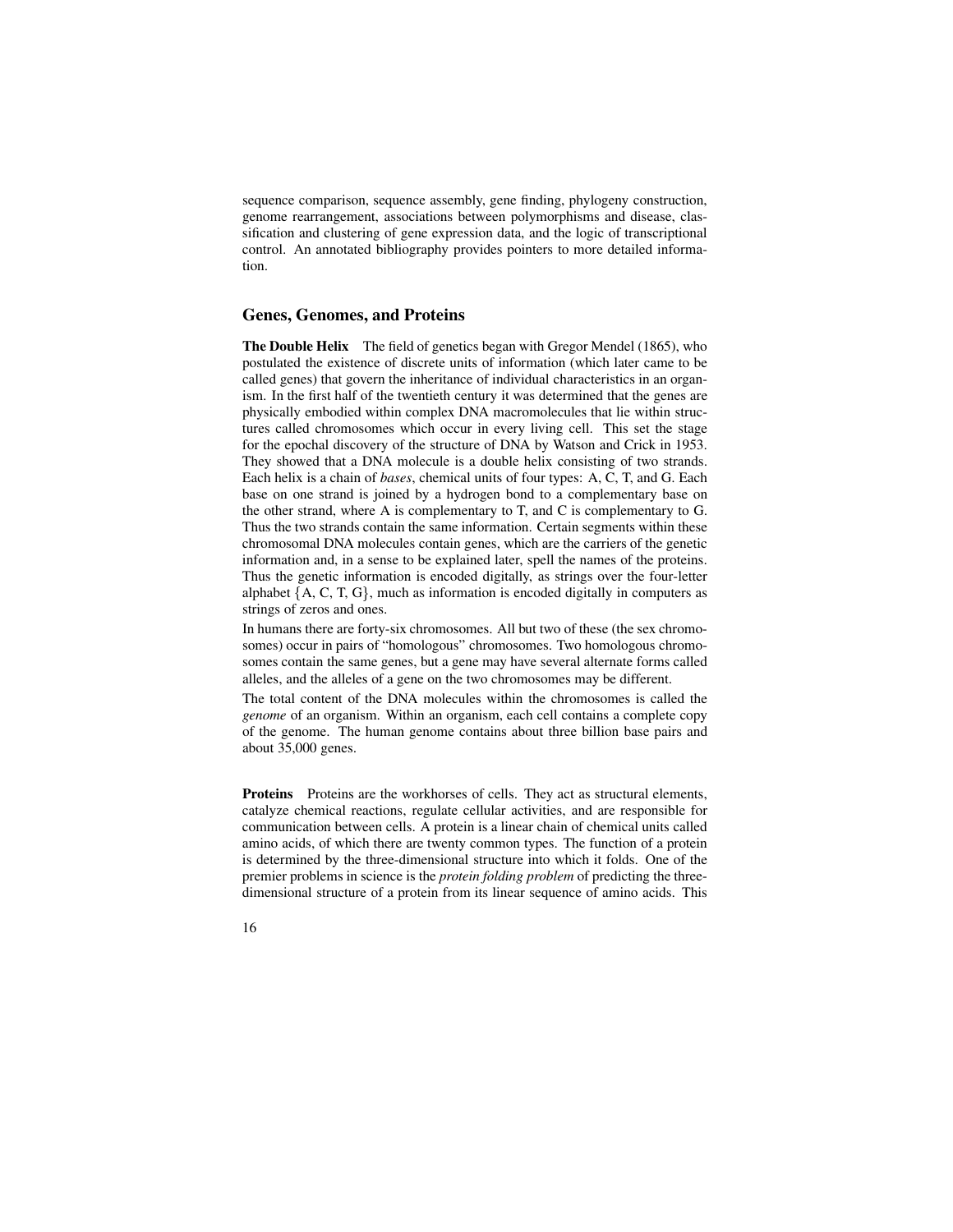problem is far from being solved, although progress has been made by a variety of methods. These range from numerical simulation of the physical forces exerted by the amino acids on one another to pattern recognition techniques which correlate motifs within the linear amino acid sequence with structural features of a protein.

**From Genes to Proteins** The fundamental dogma of molecular biology is that DNA codes for RNA and RNA codes for protein. Thus the production of a protein is a two-stage process, with RNA playing a key role in both stages. An RNA molecule is a single-stranded chain of chemical bases of four types: A, U, C, and G. In the first stage, called transcription, a gene within the chromosomal DNA is copied base-by-base into RNA according to the correspondence A  $\rightarrow$  U, C  $\rightarrow$ G,  $T \rightarrow A$ ,  $G \rightarrow C$ . The resulting RNA transcript of the gene is then transported within the cell to a molecular machine called a ribosome which has the function of translating the RNA into protein. Translation takes place according to the genetic code, which maps successive triplets of RNA bases to amino acids. With minor exceptions, this many-to-one function from the sixty-four triplets of bases to the twenty amino acids is the same in all organisms on Earth.

**Regulation of Gene Expression** All the cells within a living organism (with the exception of the sperm and egg cells) contain nearly identical copies of the entire genome of the organism. Thus every cell has the information needed to produce any protein that the organism can produce. Nevertheless, cells differ radically in the proteins that they actually produce. For example, there are more than 200 different human cell types, and most proteins are produced in only a subset of these cell types. Moreover, any given cell produces different proteins at different stages within its cycle of operation, and its protein production is influenced by its internal environment and by the signals impinging upon it from other cells.

It is clear, then, that the expression of a gene within a cell (as measured by the abundance and level of activity of the proteins it produces) is regulated by the environment of the cell. Transcription of a gene is typically regulated by proteins called transcription factors that bind to the DNA near the gene and enhance or inhibit the copying of the gene into RNA. Similarly, translation can be regulated by proteins that bind to the ribosome. Certain post-translational processes, such as the chemical modification of the protein or the transport of protein to a particular compartment in the cell can also be regulated so as to affect the activity of the protein. Thus gene expression can be viewed as a complex network of interactions involving genes, proteins, and RNA, as well as other factors such as temperature and the presence or absence of nutrients and drugs within the cell.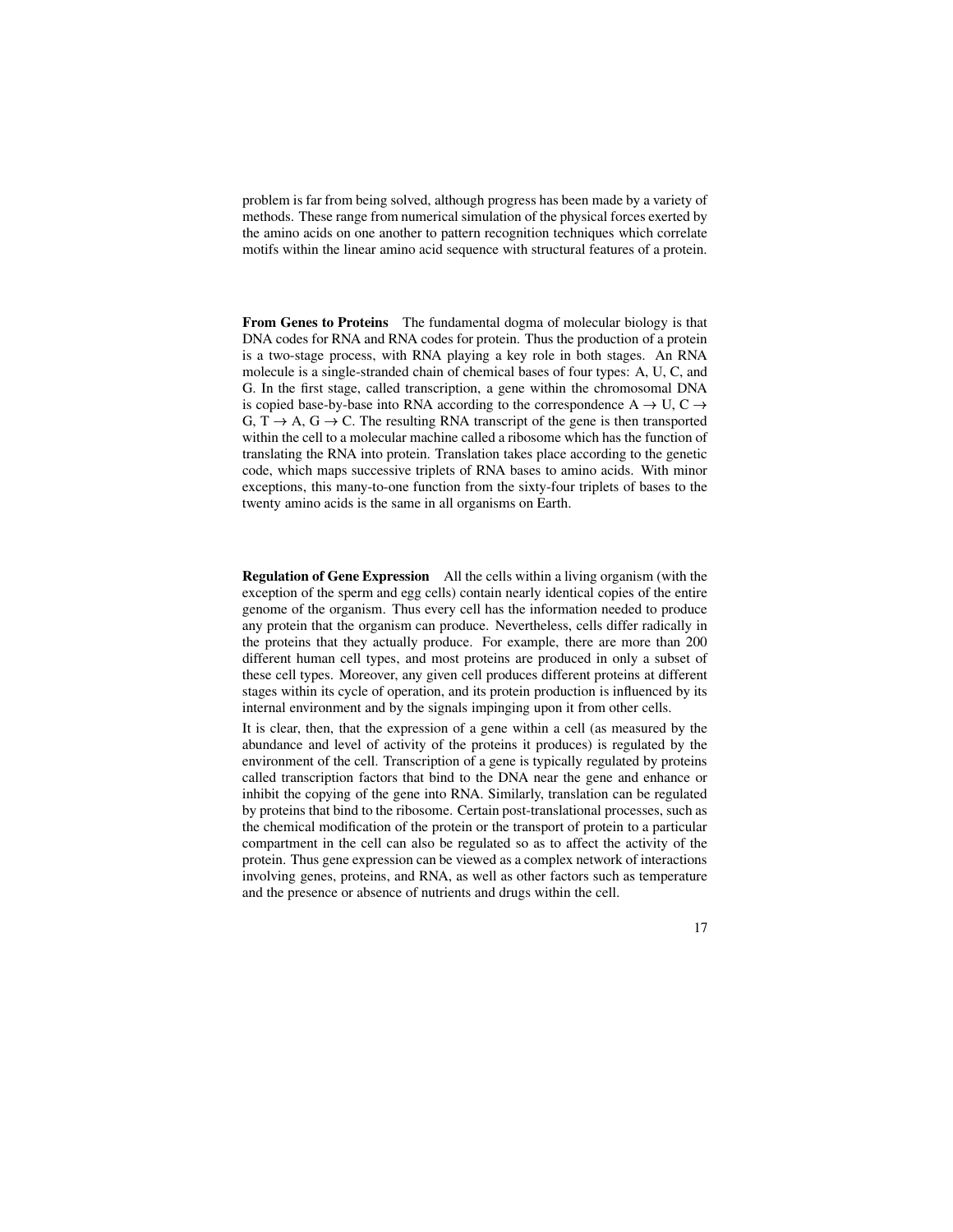#### **The Goals of Genomics**

In this section we enumerate some of the goals of genomics.

1. Sequence and compare the genomes of different species. To sequence a genome means to determine its sequence of bases. This sequence will, of course, vary from individual to individual, and those individual differences are of paramount importance in determining each individual's genetic makeup, but there is enough agreement to justify the creation of a composite reference genome for a species. For example, any two humans will have the same complement of genes (but different alleles) and will agree in about 999 bases out of 1,000.

The sequencing of the human genome has been a central goal of the world genomics community since 1990. Draft sequences were completed in February 2001, and the quest continues for a much more accurate sequence. This achievement was preceded by the sequencing of many bacterial genomes, yeast, the nematode, and, in June 1999, the fruit fly *Drosophila melanogaster*. The sequencing of a new organism is often of value for medical, agricultural, or environmental studies. In addition, it may be useful for comparative studies with related organisms.

2. Identify the genes and determine the functions of the proteins they encode. This process is essential, since without it a sequenced genome is merely a meaningless jumble of A's, C's, T's, and G's. Genes can be identified by methods confined to a single genome or by comparative methods that use information about one organism to understand another related one.

3. Understand gene expression. How do genes and proteins act in concert to control cellular processes? Why do different cell types express different genes and do so at different times?

4. Trace the evolutionary relationships among existing species and their evolutionary ancestors.

5. Solve the protein folding problem: From the linear sequence of amino acids in a protein, determine the three-dimensional structure into which it folds.

6. Discover associations between gene mutations and disease. Some diseases, such as cystic fibrosis and Huntington's disease, are caused by a single mutation. Others, such as heart disease, cancer, and diabetes, are influenced by both genetic and environmental factors, and the genetic component involves a combination of influences from many genes. By studying the relation between genetic endowment and disease states in a population of individuals, it may be possible to sort out the genetic influences on such complex diseases.

Having completed our brief survey of the general goals of genomics, we now turn to a number of examples of specific problems in genomics. These typically

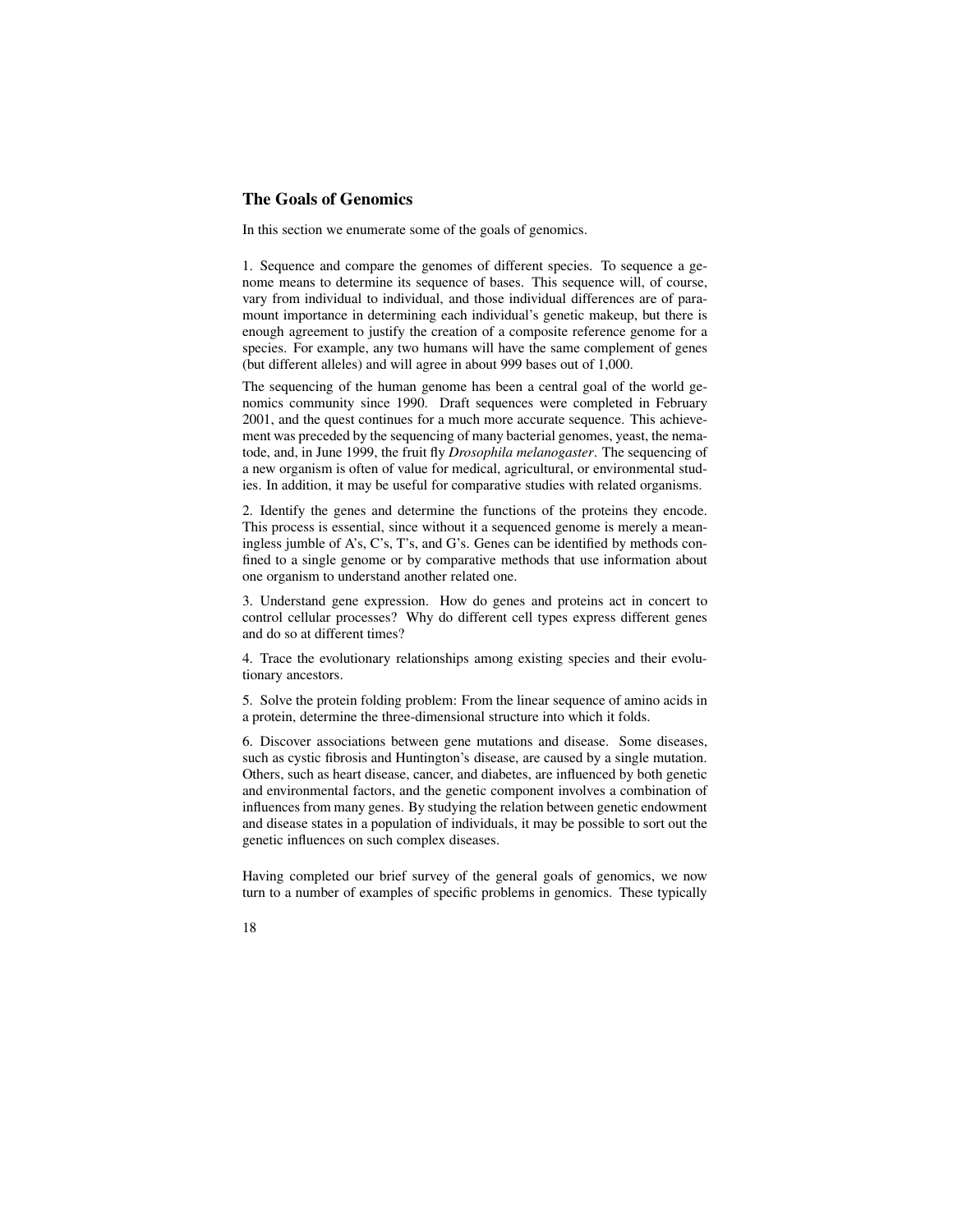involve the creation of a mathematical model, the development of an algorithm, and a mathematical analysis of the algorithm's performance.

#### **Sequence Comparison**

The similarity of a newly discovered gene or protein to known genes or proteins is often an indication of its importance and a clue to its function. Thus, whenever a biologist sequences a gene or protein, the next step is to search the sequence databases for similar sequences. The BLAST (Basic Local Alignment Search Tool) program and its successive refinements serve this purpose and are the most important single software tool for biologists.

In preparation for giving a measure of the similarity between two sequences of residues (i.e., bases or amino acids), we need a definition: An *alignment* of a pair of sequences  $x'$  and  $y'$  is a new pair of sequences  $x$  and  $y$  of equal length such that  $x^j$  is obtained from  $x$  and  $y^j$  is obtained from  $y$  by inserting occurrences of the special space symbol (-). Thus, if  $x = acbcdb$  and  $y = abbdcdc$ , then one alignment of *x* and *y* is as follows:

$$
x' = a - cbc - db
$$
,  $y' = ab - bdcdc$ .

Given an alignment of two sequences  $x$  and  $y$ , it is natural to assess its quality (i.e., the extent to which it displays the similarity between the two sequences) as a score, which is the sum of scores associated with the individual columns of the alignment. The score of a column is given by a symmetric scoring function  $\sigma$  that maps pairs of symbols from the alphabet  $\Sigma \cup \{-\}$  to the real numbers, where is the set of residues. Normally we will choose  $\sigma(a, a) > 0$  for all symbols  $a \in \Sigma$ , so that matched symbols increase the score of the alignment, and  $\sigma(a, -) < 0$  for all  $a \in \Sigma$ , so that misalignments are penalized. In the case of the alphabet of amino acids,  $\sigma(a, b)$  reflects the frequency with which amino acid *a* replaces amino acid *b* in evolutionarily related sequences.

The global alignment problem is to find the optimal alignment of two strings *x* and *y* with respect to a given scoring function σ. A dynamic programming algorithm called the Needleman-Wunsch algorithm solves this problem in a number of steps proportional to the product of the lengths of the two sequences. A straightforward implementation of this algorithm requires space proportional to the product of the lengths of the two sequences, but there is a refinement which, at the cost of doubling the execution time, reduces the space requirement to  $m + \log n$ , where *m* and *n* are the lengths of the shorter and the longer of the two sequences.

A related problem is that of local alignment, in which we seek the highest score of an alignment between consecutive subsequences of *x* and *y*, where these subsequences may be chosen as desired. Such an alignment is intended to reveal the extent of local similarity between sequences that may not be globally similar.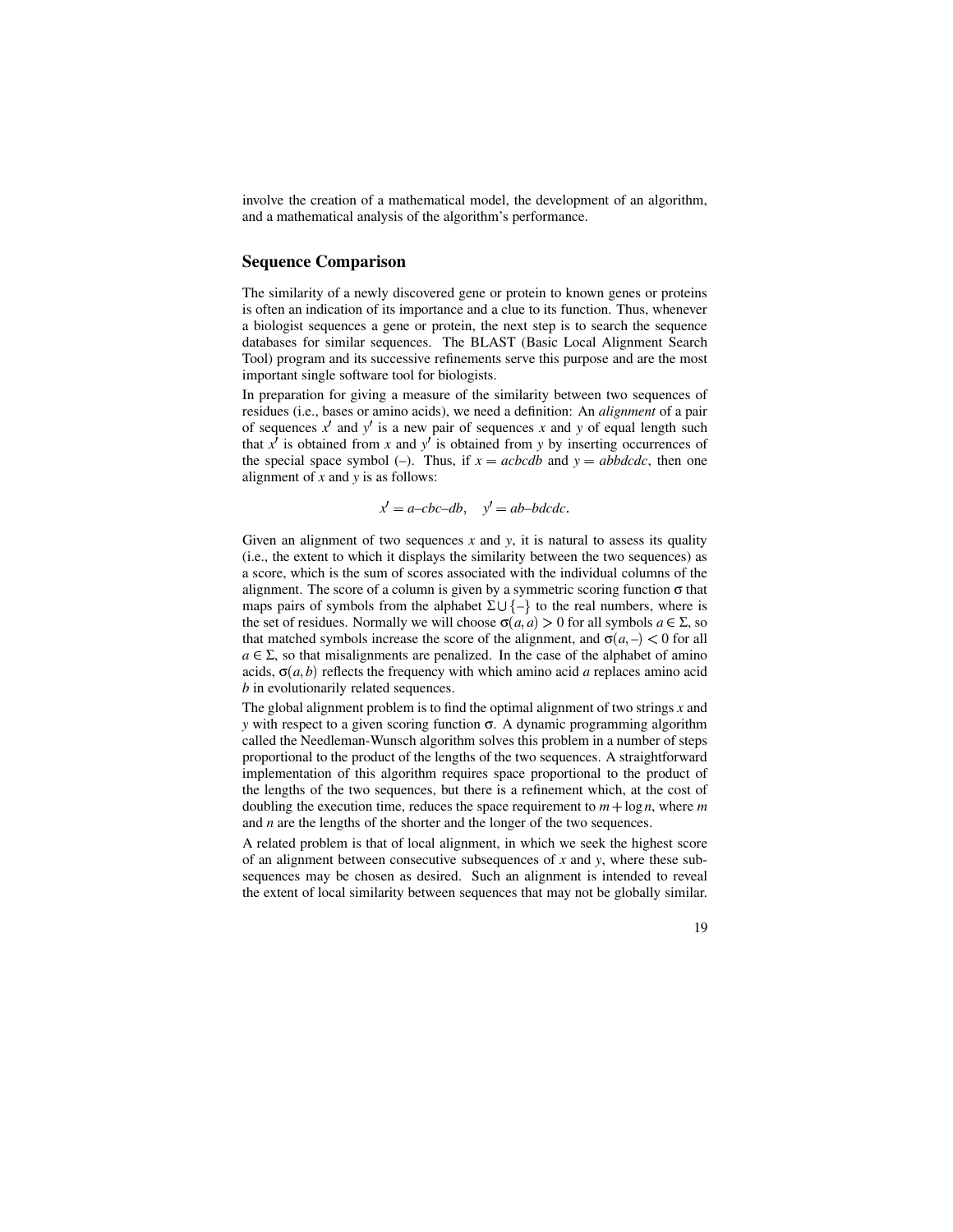This problem can be solved within the same time and space bounds as the global alignment problem, using a dynamic programming algorithm due to Smith and Waterman.

A *gap* is a sequence of consecutive columns in an alignment in which each symbol of one of the sequences  $(x' \text{ or } y')$  is the space symbol (–). Gaps typically correspond to insertions or deletions of residue sequences over the course of evolution. Because mutations causing such insertions and deletions may be considered a single evolutionary event (and may be nearly as likely as the insertion or deletion of a single residue), we may wish to assign a (negative) score to a gap which is greater than the sum of the (negative) scores of its columns. The above dynamic programming algorithms can be adapted for this purpose.

One of the most commonly occurring tasks in computational genomics is to search a database for sequences similar to a given sequence. BLAST is a set of programs designed for this purpose. Ideally, it would be desirable to scan through the entire database for high-scoring local alignments, but this would require a prohibitive amount of computation. Instead, a filtering program is used to find regions of the database likely to have a high-scoring local alignment with the given sequences; the full local alignment algorithm is then used within these regions. One principle underlying the filtering program is that two sequences are likely to have a highscoring local alignment only if there is a reasonably long exact match between them.

**Multiple Alignment** The concept of an alignment can be extended to alignments of several sequences. A *multiple alignment* of the sequences  $x_1, x_2, \ldots, x_n$ is an *n*-tuple  $(x'_1, x'_2, \ldots, x'_n)$  of sequences of equal length where, for  $i = 1, 2, \ldots, n$ , the sequence  $x_i$  is obtained from  $x_i$  by inserting occurrences of the space symbol. Just as in the case of a pairwise alignment, the scoring of a multiple alignment is based on a symmetric score function from  $(\Sigma \cup \{-\})^2$  into the real numbers; usually we take  $\sigma(-,-)$  to be zero. The score of a multiple alignment is then computed column by column. The *sum-of-pairs scoring method*, in which the score of a multiple alignment is the sum of  $\sigma(a, b)$  over all aligned pairs of symbol occurrences, is a natural choice, with the convenient property that the score of an alignment is the sum of the scores of its induced pairwise alignments.

For the commonly used scoring methods, the problem of finding a maximumscore multiple alignment of a set of sequences is NP-hard, and various heuristics are used in practice.

**Hidden Markov Models** Multiple alignments are an important tool for exhibiting the similarities among a set of sequences. Hidden Markov Models (HMMs) provide a more flexible probabilistic method of exhibiting such similarities. An HMM is a Markov chain that stochastically emits an output symbol in each state.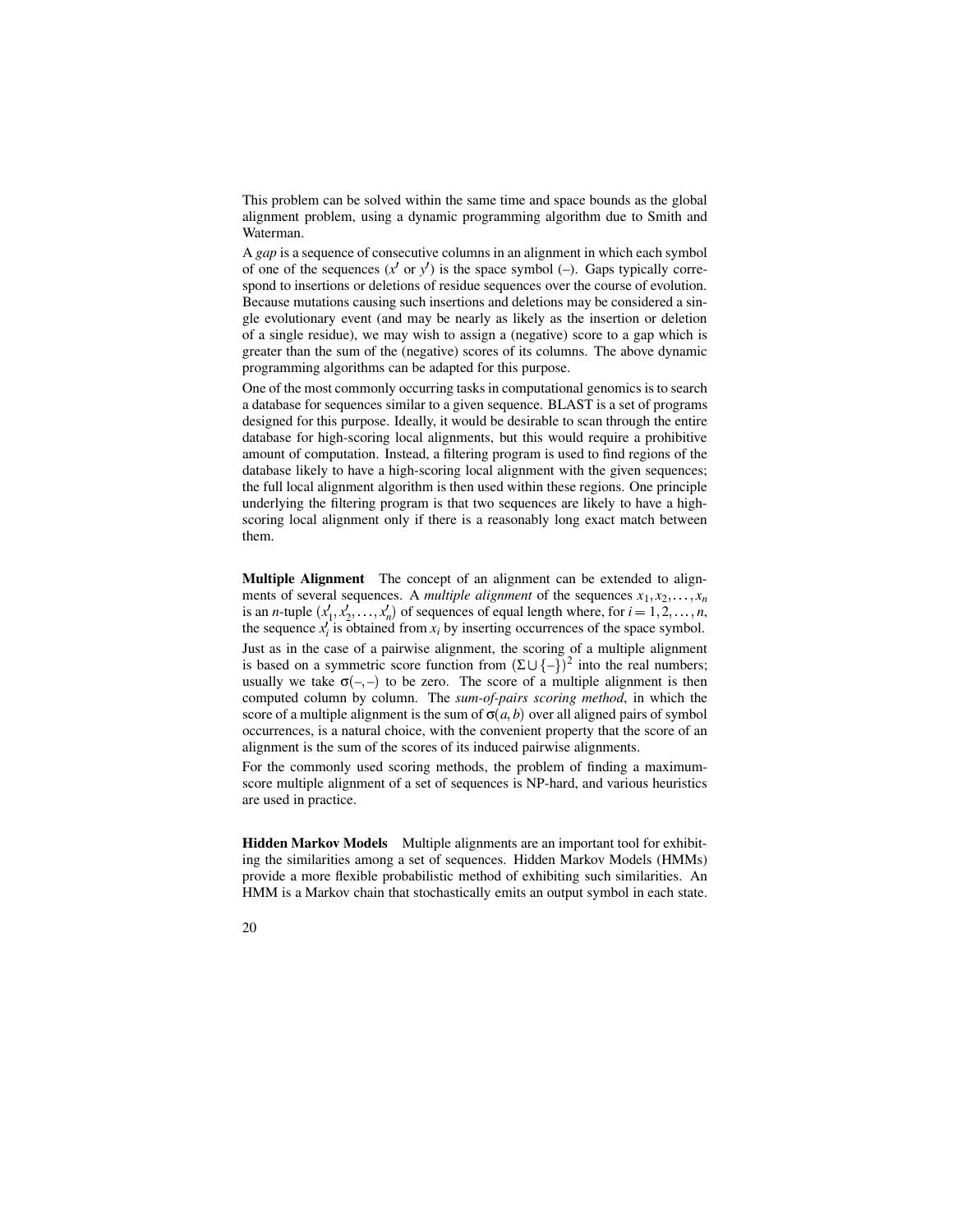It is specified by a finite set of states, a finite set of output symbols, an initial state, transition probabilities  $p(q, q')$ , and emission probabilities  $e(q, b)$ . Here  $p(q, q')$  is the probability that the next state is  $q'$  given that the present state is q, and  $e(q, b)$ is the probability of emitting output symbol *b* in state *q*. In typical biological applications the output symbols are residues (nucleotides or amino acids), and an HMM is used to represent the statistical features of a family of sequences, such as the family of globin proteins. A subsequent section describes the construction of an HMM representing the statistical features of human genes.

An HMM for a family of sequences should have the property that sequences in the family tend to be generated with higher probability than other sequences of the same length. In view of this property, one can judge whether any given sequence lies in the family by computing the probability that the HMM generates it, a task that can be performed efficiently by a simple dynamic programming algorithm.

In order to construct a hidden Markov model of a family of sequences, one needs a *training set* consisting of representative sequences from the family. The first step in constructing the HMM is to choose the set of states and the initial state and to specify which transition probabilities and which emission probabilities can be nonzero. These choices are guided by the modeler's knowledge of the family. Given these choices, one can use the *EM-algorithm* to choose the numerical values of the nonzero transition probabilities and emission probabilities in order to maximize the product of the emission probabilities of the sequences in the training set.

#### **Sequence Assembly**

The genomes of different organisms vary greatly in size. There are about 3 billion base pairs in the human genome, 120 million in the genome of the fruit fly *Drosophila melanogaster*, and 4.7 million in the genome of the bacterium *E. coli*. There is no magic microscope than can simply scan across a genome and read off the bases. Instead, genomes are sequenced by extracting many fragments called reads from the genome, sequencing each of these reads, and then computationally assembling the genome from these reads. The typical length of a read is about 500 bases, and the total length of all the reads is typically five to eight times the length of the genome. The reads come from initially unknown locations distributed more or less randomly across the genome. The process of sequencing a read is subject to error, but the error rate is usually low.

Shotgun sequencing is conceptually the simplest way to assemble a genome from a set of reads. In this method the reads are compared in pairs to identify those pairs that appear to have a significant overlap. Then the reads are aligned in a manner consistent with as many of these overlaps as possible. Finally, the most likely genomic sequence is derived from the alignment.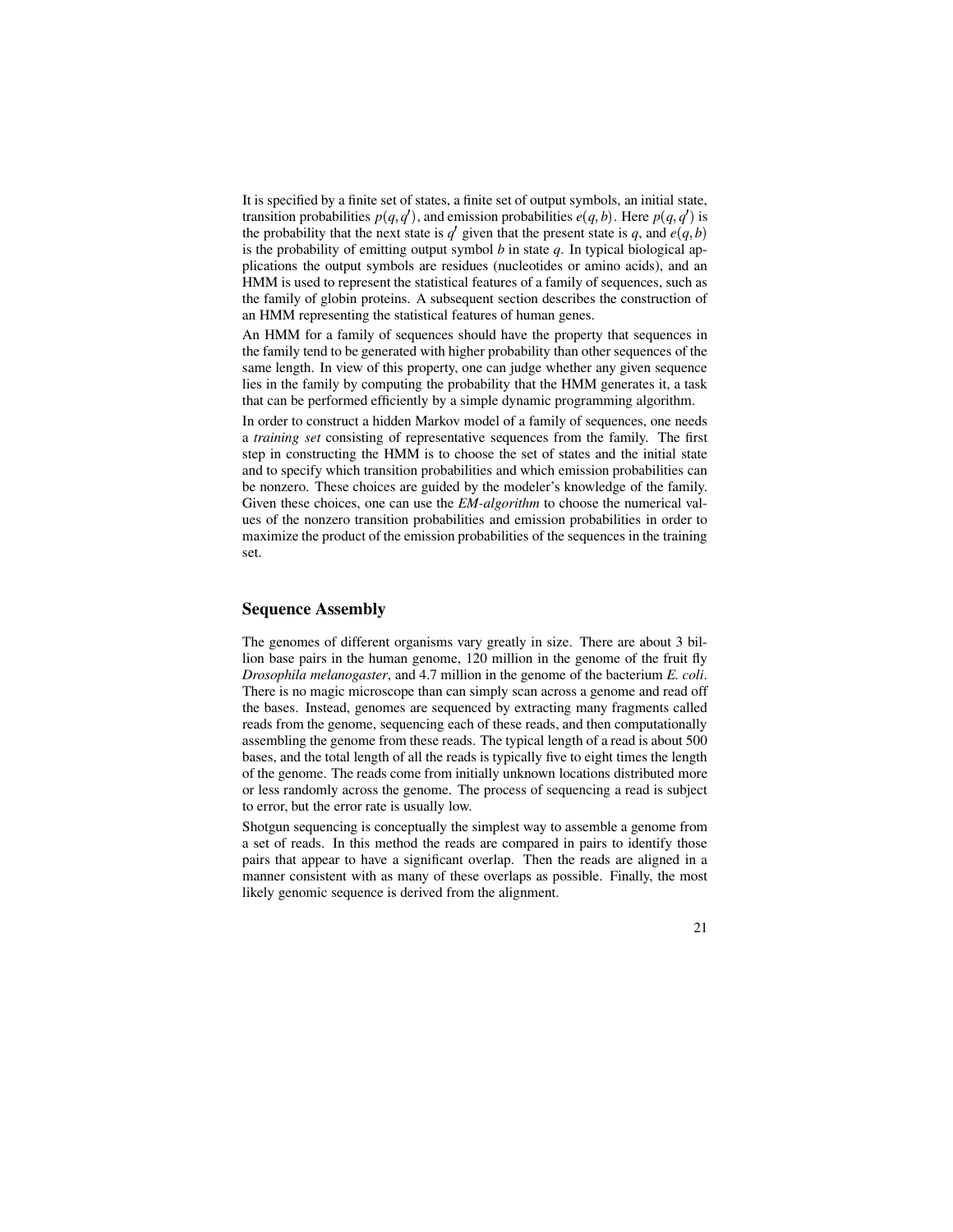During the 1990s The Institute for Genomic Research (TIGR) used the shotgun method to sequence the genomes of many microorganisms, of size up to about five megabases. However, the method was not believed to be applicable to organisms, such as *Homo sapiens*, having much larger genomes containing many *repeat families*. Repeat families are sequences that are repeated with very little variation throughout a genome. For example, the ALU repeat family consists of nearly exact repetitions of a sequence of about 280 bases covering about 10 percent of the human genome. Repeat families in a genome complicate the sequence assembly process, since matching sequences within two reads may come from distinct occurrences of a repeat sequence and therefore need not indicate that the reads overlap.

The Human Genome Project, an international effort coordinated by the U.S. Department of Energy and the National Institutes of Health, favors a divide and conquer approach over the shotgun sequencing approach. The basic idea is to reduce the sequencing of the entire genome to the sequencing of many fragments called *clones* of length about 130,000 bases whose approximate locations on the genome have been determined by a process called *physical mapping*.

In 1998 the biologist Craig Venter established Celera Genomics as a rival to the Human Genome Project and set out to sequence the human genome using the shotgun sequencing approach. Venter was joined by the computer scientist Gene Myers, who had conducted mathematical analyses and simulation studies indicating that the shotgun sequencing approach would work provided that most of the reads were obtained in pairs extracted from the ends of short clones. The advantage of using paired reads is that the approximate distance between the two reads is known. This added information reduces the danger of falsely inferring overlaps between reads that are incident with different members of the same repeat family. Celera demonstrated the feasibility of its approach by completing the sequencing of *Drosophila melanogaster* (the fruit fly) in March 2000.

In February 2001 Celera and the Human Genome Project independently reported on their efforts to sequence the human genome. Each group had obtained a rough draft sequence covering upwards of 90 percent of the genome but containing numerous gaps and inaccuracies. Both groups are continuing to refine their sequences. The relative merits of their contrasting approaches remain a topic of debate, but there is no doubt about the significance of their achievement.

#### **Gene Finding**

Although the sequencing of the human genome is a landmark achievement, it is not an end in itself. A string of three billion A's, C's, T's, and G's is of little value until the meaning hidden within it has been extracted. This requires finding the genes, determining how their expression is regulated, and determining the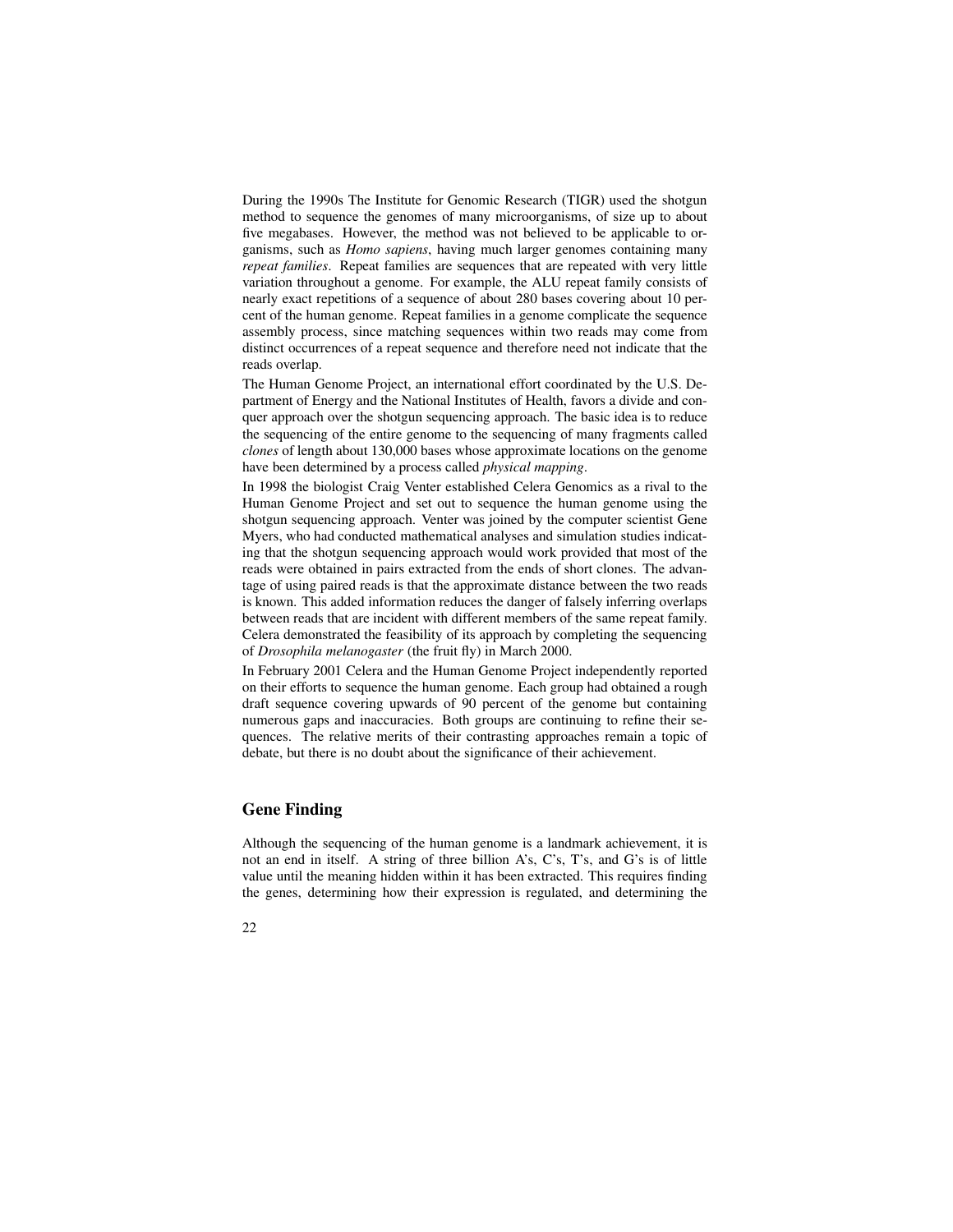functions of the proteins they encode. These are among the goals of the field of *functional genomics*. In this section we discuss the first of these tasks, gene finding.

Living organisms divide into two main classes: prokaryotes, such as bacteria and blue-green algae, in which the cell does not have a distinct nucleus, and eukaryotes, in which the cells contain visibly evident nuclei and organelles. Gene finding within prokaryotes is relatively easy because each gene consists of a single contiguous sequence of bases. In higher eukaryotes, however, a gene typically consists of two or more segments called *exons* that code for parts of a protein, separated by noncoding intervening segments called *introns*. In the process of transcription the entire sequence of exons and introns is transcribed into a *premRNA transcript*. Then the introns are removed and the exons are spliced together to form the mRNA transcript that goes to a ribosome to be translated into protein. Thus the task of gene identification involves parsing the genomic region of a gene into exons and introns. Often this parsing is not unique, so that the same gene can code for several different proteins. This phenomenon is called *alternative splicing*.

The identification of a gene and its parsing into exons and introns is based on signals in the genomic sequence that help to identify the beginning of the first exon of a gene, the end of the last exon, and the exon-intron boundaries in between. Some of these signals derive from the nature of the genetic code. Define a *codon* as a triplet of DNA bases. Sixty-one of the sixty-four codons code for specific amino acids. One of these (ATG) is also a start codon determining the start of translation. The other three codons (TAA, TAG, and TGA) are stop codons which terminate translation. It follows that the concatenation of all the exons starts with ATG (with occasional exceptions) and ends with one of the three stop codons. In addition, each intron must start with GT and end with AG. There are also important statistical tendencies concerning the distribution of codons within exons and introns and the distribution of bases in certain positions near the exon-intron boundaries. These deterministic signals and statistical tendencies can be incorporated into a hidden Markov model for generating genomic sequence. Given a genomic sequence, one can use a dynamic programming algorithm called the Viterbi algorithm to calculate the most likely sequence of states that would occur during the emission of the given sequence by the model. Each symbol is then identified as belonging to an exon, intron, regulatory region, etc., according to the state that the HMM resided in when the symbol was emitted.

Another approach to gene finding is based on the principle that functioning genes tend to be preserved in evolution. Two genes in different species are said to be *orthologous* if they are derived from the same gene in a common ancestral species. In a pair of species that diverged from one another late in evolution, such as man and mouse, one can expect to find many orthologous pairs of genes which exhibit a high level of sequence similarity; hence the fact that a sequence from the human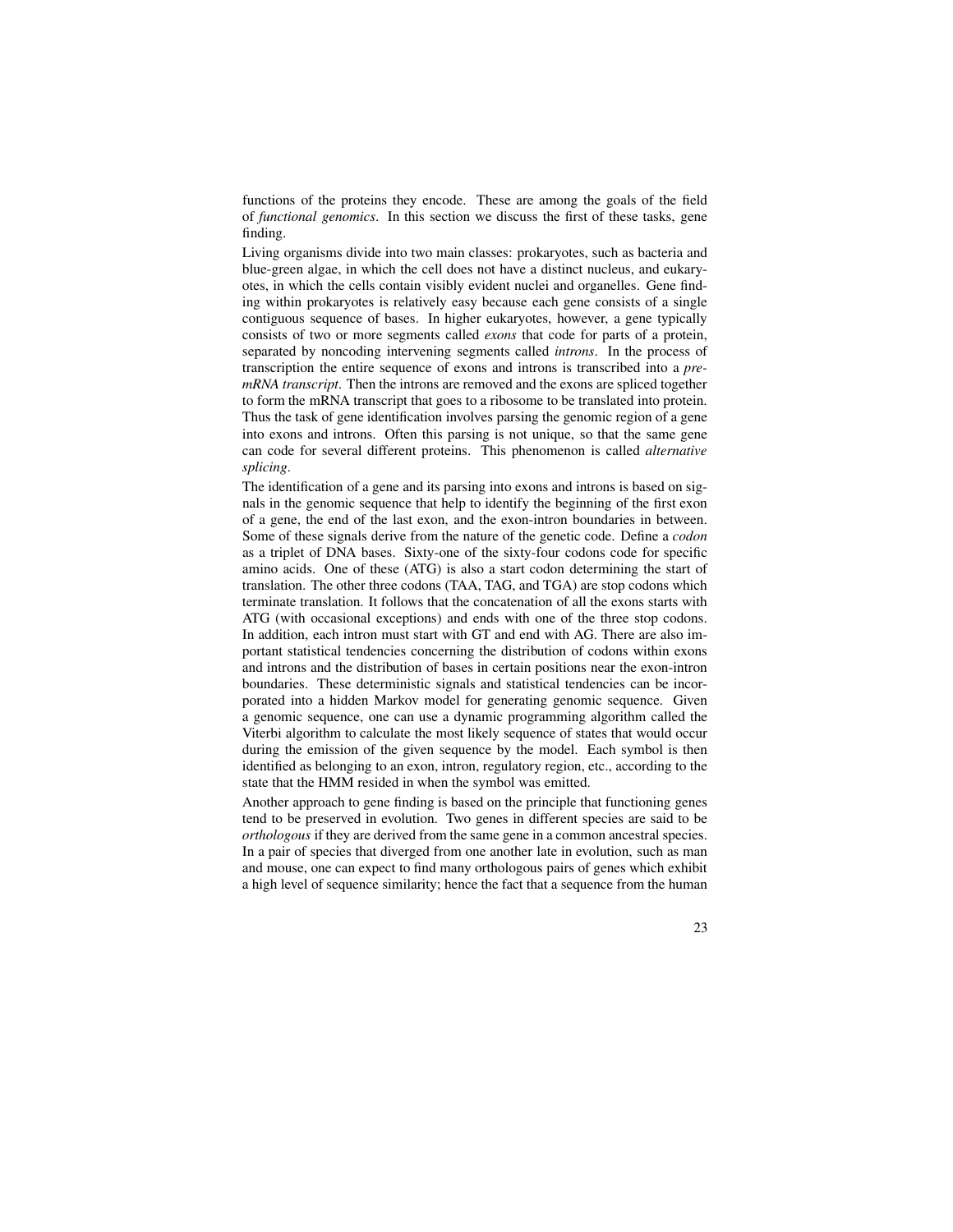genome has a highly similar counterpart in the mouse increases the likelihood that both sequences are genes. Thus one can enhance gene finding in both man and mouse by aligning the two genomes to exhibit possible orthologous pairs of genes.

#### **Phylogeny Construction**

The evolutionary history of a genetically related group of organisms can be represented by a *phylogenetic tree*. The leaves of the tree represent extant species. Each internal node represents a postulated *speciation event* in which a species divides into two populations that follow separate evolutionary paths and become distinct species.

The construction of a phylogenetic tree for a group of species is typically based on observed properties of the species. Before the era of genomics these properties were usually morphological characteristics such as the presence or absence of hair, fur, or scales or the number and type of teeth. With the advent of genomics the trees are often constructed by computer programs based on comparison of related DNA sequences or protein sequences in the different species.

An instance of the phylogeny construction problem typically involves *n* species and *m characters*. For each species and each character a *character state* is given. If, for example, the data consists of protein sequences of a common length aligned without gap symbols, then there will be a character for each column of the alignment, and the character state will be the residue in that position. The output will be a rooted binary tree whose leaves are in one-to-one correspondence with the *n* species.

The informal principle underlying phylogenetic tree construction is that species with similar character states should be close together in the tree. Different interpretations of this principle yield different formulations of the tree construction problem as an optimization problem, leading to several classes of tree construction methods. In all cases, the resulting optimization problem is NP-hard. We shall discuss *parsimony methods*, *distance-based methods*, and *maximum-likelihood methods*.

**Parsimony Methods** The internal nodes of a phylogenetic tree are intended to represent ancestral species whose character states cannot be observed. In *parsimony methods* of tree construction the task is to construct a tree *T* and an assignment *A* of character states to the internal nodes to minimize the sum, over all edges of the tree, of the number of changes in character state along the edge.

**Distance-Based Methods** Distance-based methods are based on the concept of an *additive metric*. Define a *weighted phylogenetic tree T* as a phylogenetic tree in which a nonnegative length  $\lambda(e)$  is associated with each edge *e*. Define the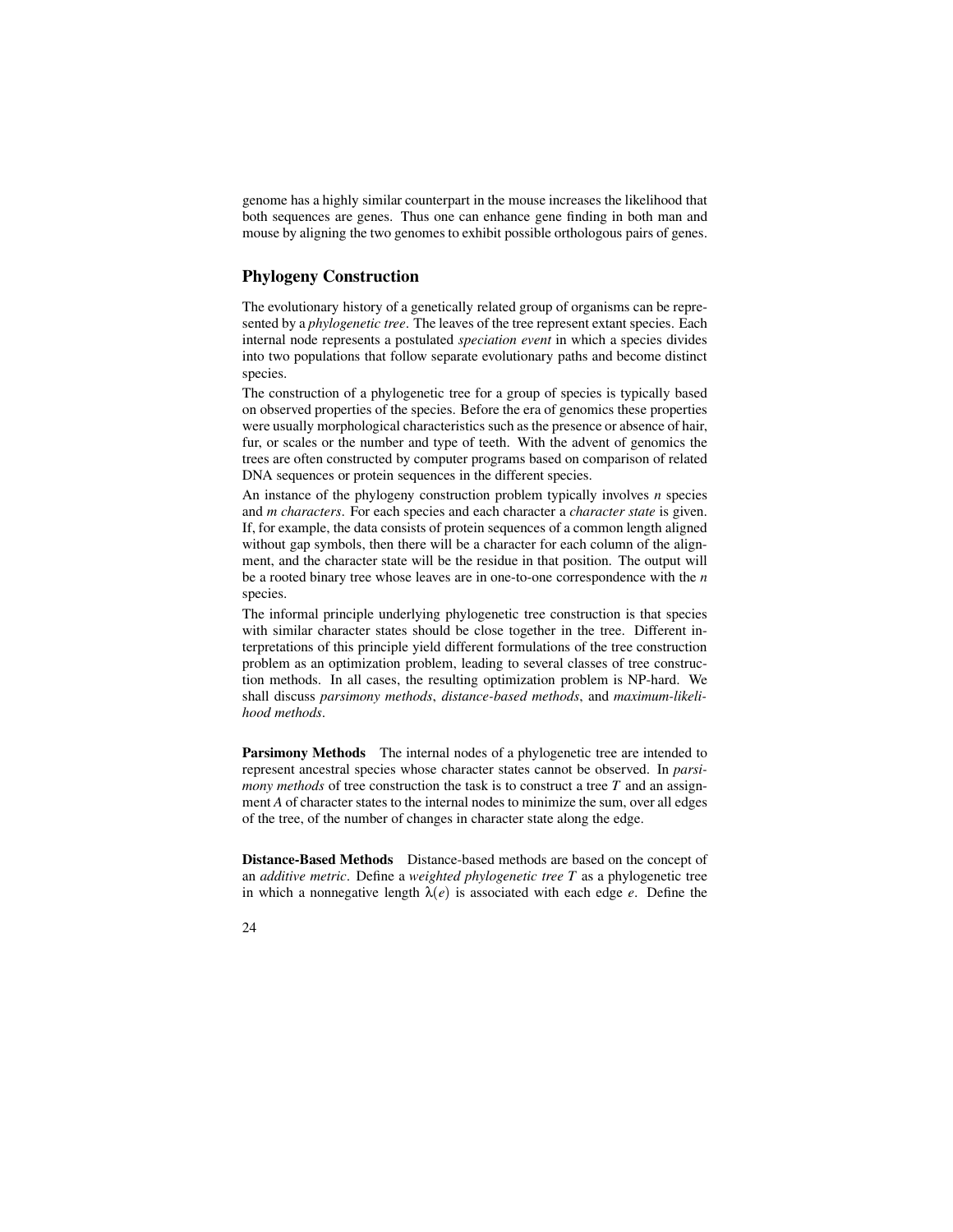distance between two species as the sum of the lengths of the edges on the path between the two species in the tree. The resulting distance function is called the *additive metric* realized by *T*.

Distance-based methods for phylogeny construction are based on the following assumptions:

1. There is a well-defined evolutionary distance between each pair of species, and this distance function is an additive metric.

2. The "correct" phylogenetic tree, together with appropriately chosen edge distances, realizes this additive metric.

3. The evolutionary distances between the extant species can be estimated from the character state data for those species.

This suggests the following *additive metric reconstruction problem*: Given a distance function *D* defined on pairs of species, construct a tree and a set of edge distances such that the resulting additive metric approximates *D* as closely as possible (for a suitable measure of closeness of approximation).

The following is an example of a simple stochastic model of molecular evolution which implies that the distances between species form an additive metric. The models used in practice are similar, but more complex.

The model is specified by a weighted phylogenetic tree T with edge lengths  $\lambda(e)$ . The following assumptions are made:

1. All differences between the character states of species are due to random mutations.

2. Each edge *e* represents the transition from an ancestral species to a new species. Independently for each character, the number of mutations during this transition has a Poisson distribution with mean  $\lambda(e)$ .

3. Whenever a mutation occurs, the new character state is drawn uniformly from the set of all character states (not excluding the character state that existed before the mutation).

The *neighbor-joining algorithm* is a widely used linear-time algorithm for the additive metric reconstruction problem. Whenever the given distance function *D* is an additive metric, the neighbor-joining algorithm produces a weighted tree whose metric is *D*. The neighbor-joining algorithm also enjoys the property of *asymptotic consistency*. This means that, if the data is generated according to the stochastic model described above (or to certain generalizations of that model) then, as the number of characters tends to infinity, the tree and edge weights produced by the neighbor-joining algorithm will converge to the correct tree and edge weights with probability one.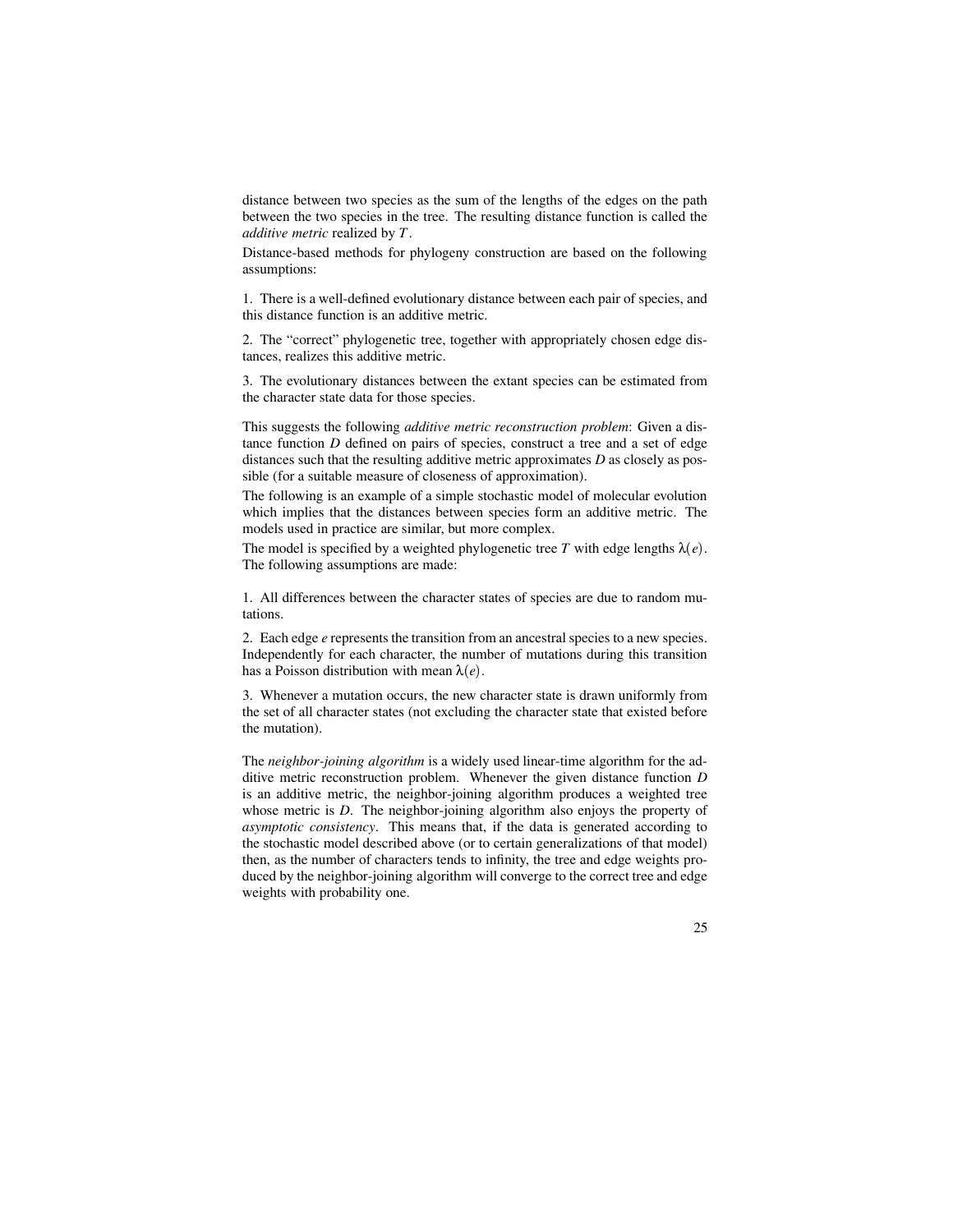**Maximum Likelihood Methods** *Maximum likelihood methods* for phylogeny construction are based on a stochastic model such as the one described above. Let *A<sup>x</sup>* be the observed assignment of states for character *x* to the extant species. For any model  $M = (T, \lambda)$  specifying the tree structure and the edge lengths, let  $L_x(M)$ be the probability of observing the assignment  $A_x$ , given the model  $M$ . Define  $L(M)$ , the likelihood of model *M*, as the product of  $L_x(M)$  over all characters *x*. The goal is to maximize  $L(M)$  over the set of all models. This problem is NP-hard, but near-optimal solutions can be found using a combination of the following three algorithms:

1. an efficient algorithm based on dynamic programming for computing the likelihood of a model  $M = (T, \lambda)$ ;

2. an iterative numerical algorithm for optimizing the edge lengths for a given tree; i.e., computing  $F(T) = max_{\lambda} L(T, \lambda);$ 

3. a heuristic algorithm for searching in the space of trees to determine  $max_T F(T)$ .

**Genome Rearrangement** In comparing closely related species such as cabbage and turnip or man and mouse, one often finds that individual genes are almost perfectly conserved, but their locations within the genome are radically different. These differences seem to arise from global rearrangements involving the duplication, reversal, or translocation of large regions within a genome. This suggests that the distance between genomes should be measured not only by counting mutations, but also by determining the number of large-scale rearrangements needed to transform one genome to another.

To study these problems mathematically we view a genome as a sequence of occurrences of genes, define a set of primitive rearrangement operations, and define the distance between two genomes as the number of such operations needed to pass from one genome to the other. As an example, consider the case of two genomes that contain the same *n* genes but in different orders, and in which the only primitive operation is the reversal of a sequence of consecutive genes. Each genome can be modeled as a permutation of  $\{1, 2, ..., n\}$  (i.e., a sequence of length *n* containing each element of  $\{1, 2, ..., n\}$  exactly once), and we are interested in the *reversal distance* between the two permutations, defined as the minimum number of reversal operations required to pass from one permutation to the other. To make the problem more realistic we can take into account that genes are oriented objects and that the reversal of a segment not only reverses the order of the genes within it, but also reverses the orientation of each gene within the segment. In this case each genome can be modeled as a *signed permutation*, i.e., a permutation with a sign  $(+)$  or  $-)$  attached to each of the *n* elements, and the reversal operation reverses the order of a sequence of consecutive elements and the sign

26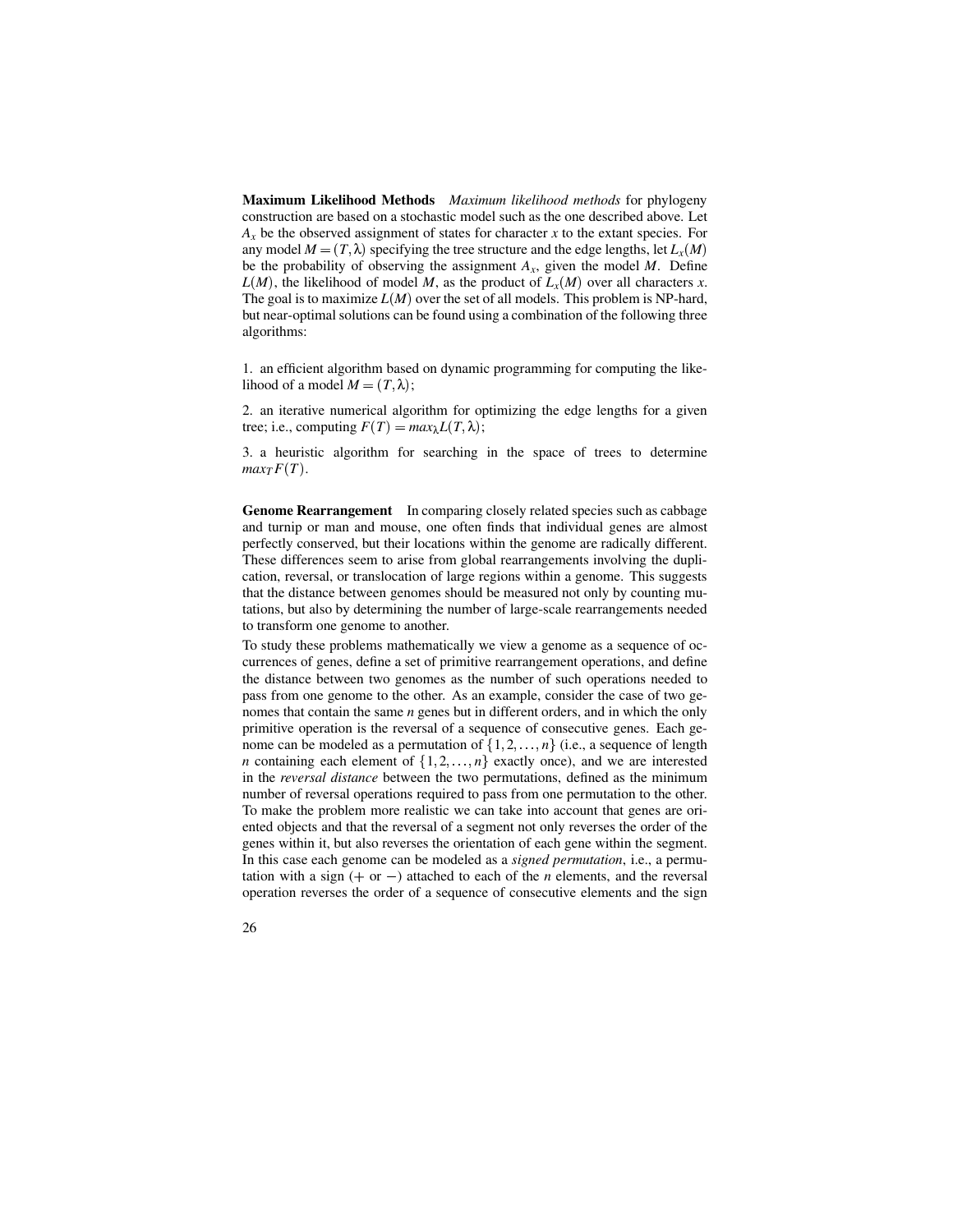of each of these elements. It turns out that the problem of computing the reversal distance between two (unsigned) permutations is NP-hard, but there is an elegant quadratic-time algorithm for computing the reversal distance between two signed permutations.

#### **DNA Microarrays**

In this section we describe a key technology for measuring the abundances of specific DNA or RNA molecules within a complex mixture, and we describe applications of this technology to the study of associations between polymorphisms and disease, to the classification and clustering of genes and biological samples, and to the analysis of genetic regulatory networks.

Two oriented DNA molecules *x* and *y* are called *complementary* if *y* can be obtained by reversing *x* and replacing each base by its complementary base, where the pairs (A,T) and (C,G) are complementary. There is a similar notion of complementarity between RNA and DNA. *Hybridization* is the tendency of complementary, or nearly complementary, molecules to bind together.

Specific molecules within a complex sample of DNA or RNA can be identified by detecting their hybridization to complementary DNA *probes*. A DNA microarray is a regular array of DNA probes deposited at discrete addressable spots on a solid surface; each probe is designed to measure the abundance of a specific DNA or RNA molecule such as the mRNA transcript of a gene. It is possible to manufacture DNA microarrays with tens of thousands of spots on a surface the size of a postage stamp.

Here we concentrate on the applications of DNA microarrays, omitting all technological details about the manufacture of the arrays, the application of DNA or RNA samples to the arrays, and the measurement of hybridization. It is important to note, however, that at the present state of the art the measurements are subject to large experimental error. Methods of experimental design and statistical analysis are being developed to extract meaningful results from the noisy measurements, but currently one can obtain only a rough estimate of the abundance of particular molecules in the sample.

#### **Associations between Polymorphisms and Disease**

The genomes of any two humans differ considerably. Each of us carries different alleles (commonly occurring variant forms) of genes and *polymorphisms* (local variations in the sequence, typically due to mutations). Of particular interest are *Single-Nucleotide Polymorphisms* (SNPs) caused by mutations at a single position. Several million commonly occurring SNPs within the human genome have been identified. It is of great interest to find statistical associations between a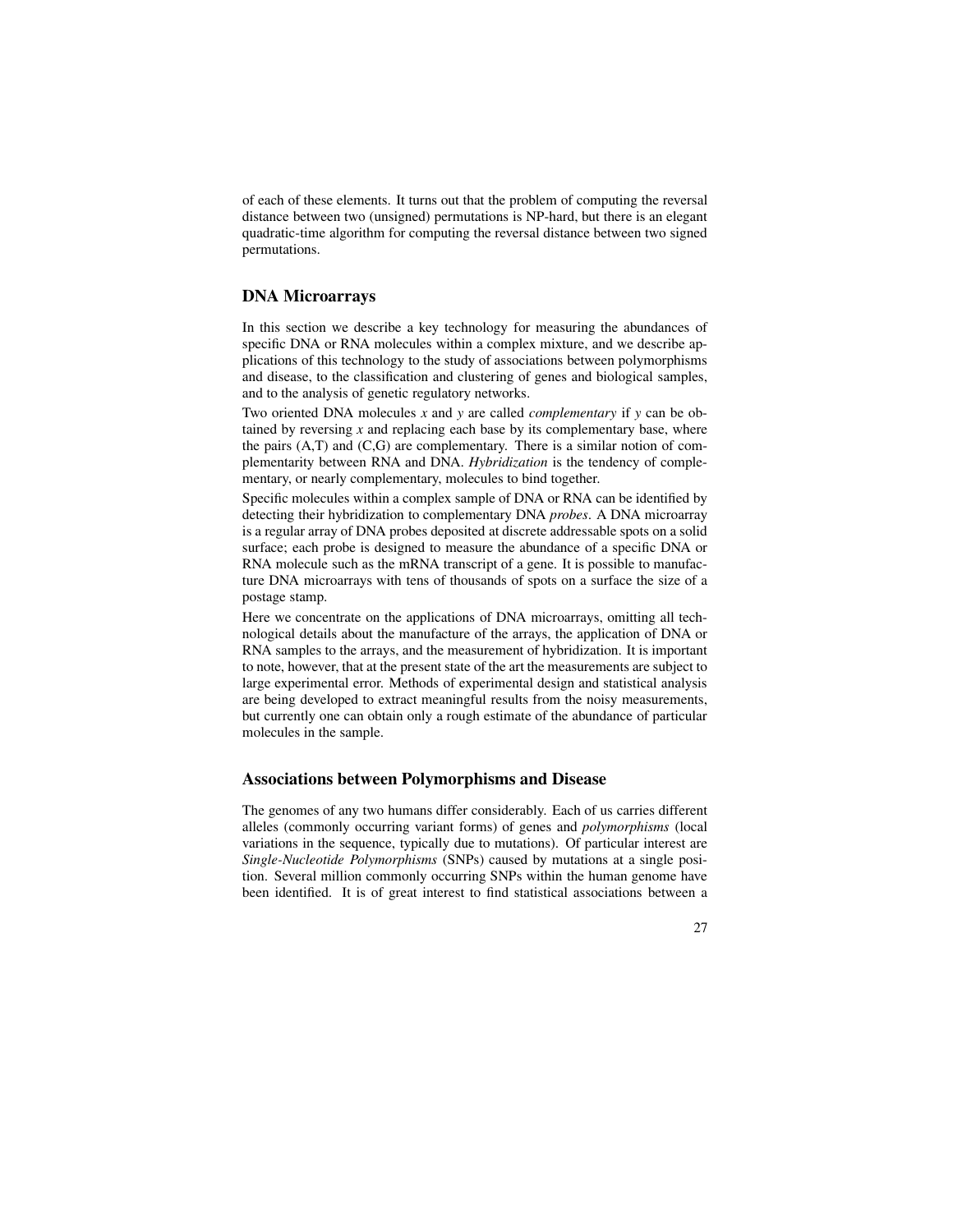genotype (the variations within an individual's genome) and phenotype (observable characteristics such as eye color or the presence of disease). Some genetic diseases result from a single polymorphism, but more commonly there are many genetic variations that influence susceptibility to a disease; this is the case for atherosclerosis, diabetes, and the many types of cancer. Microarrays are a fundamental tool for association studies because they enable an experimenter to apply DNA probes for thousands of different polymorphisms in a single experiment. The statistical problems of finding subtle associations between polymorphisms and complex diseases are currently being investigated intensively.

#### **Classification and Clustering Based on Microarray Data**

Microarrays can be used to identify the genetic changes associated with diseases, drug treatments, or stages in cellular processes such as apoptosis (programmed cell death) or the cycle of cell growth and division. In such applications a number of array experiments are performed, each of which produces noisy measurements of the abundances of many gene transcripts (mRNAs) under a given experimental condition. The process is repeated for many conditions, resulting in a *gene expression matrix* in which the rows represent experiments, the columns represent genes, and the entries represent the mRNA levels of the different gene products in the different experiments. A fundamental computational problem is to find significant structure within this data. The simplest kind of structure would be a partition of the experiments, or of the genes, into subclasses having distinct patterns of expression.

In the case of *supervised learning* one is given independent information assigning a *class label* to each experiment. For example, each experiment might measure the mRNA levels in a leukemia specimen, and a physician might label each specimen as either an acute lymphoblastic leukemia (ALL) or an acute myeloid leukemia (AML). The computational task is to construct a decision rule that correctly predicts the class labels and can be expected to generalize to unknown specimens. In the case of *unsupervised learning* the class labels are not available, and the computational task is to partition the experiments into homogeneous clusters on the basis of their expression data.

Typically the number of genes measured in microarray experiments is in the thousands, but the classes into which the experiments should be partitioned can be distinguished by the expression levels of a few dozens of critical genes, with the other genes being irrelevant, redundant, or of lesser significance. Thus there arises the *feature selection problem* of identifying the handful of genes that best distinguish the classes inherent in the data. Sometimes a gene expression matrix contains local patterns, in which a subset of the genes exhibit consistent expression patterns within a subset of experiments. These local patterns cannot be discerned through a global partitioning of the experiments or of the genes but require iden-

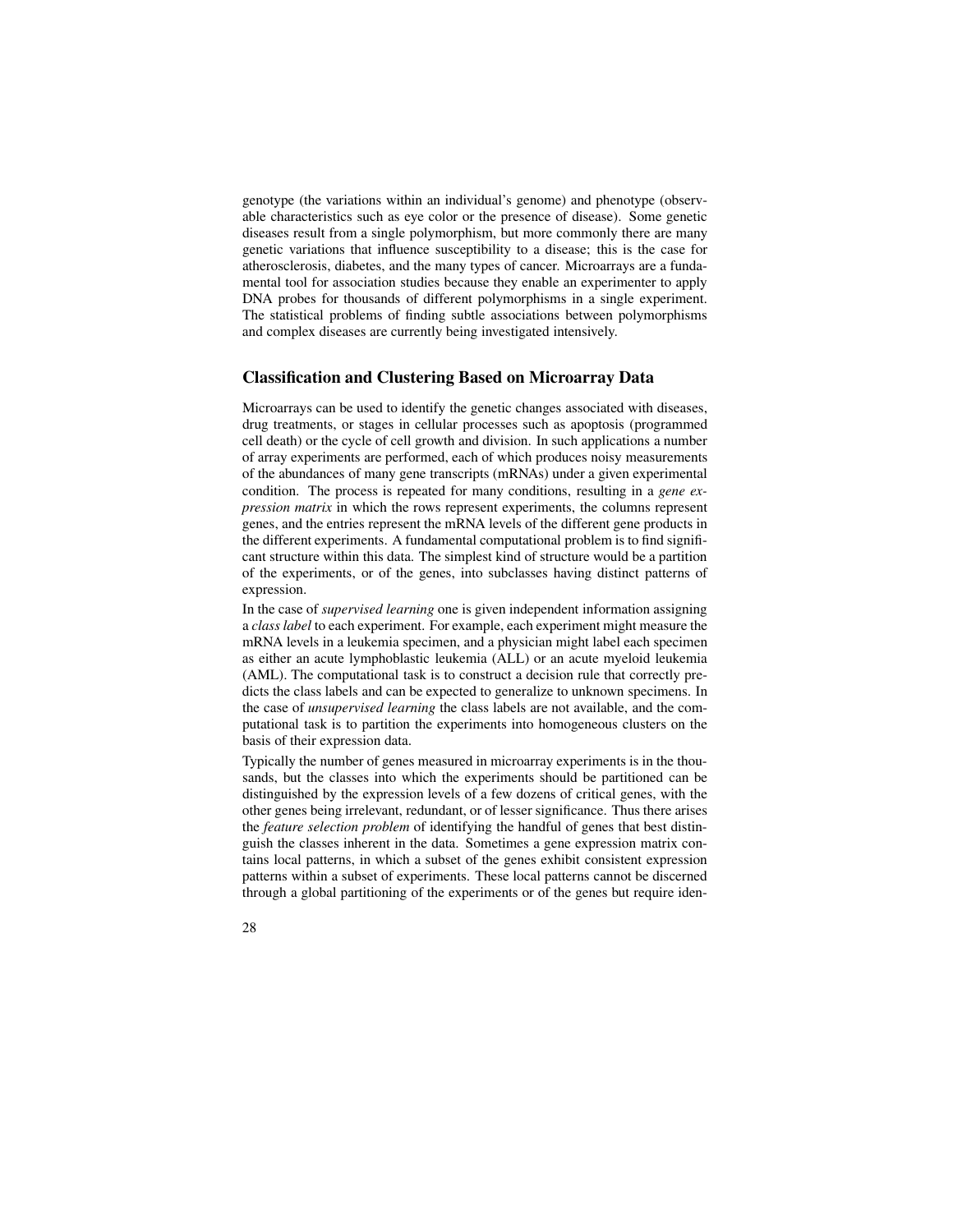tification of the relevant subsets of genes and of experiments. Research on the feature selection problem and on the problem of identifying local patterns is in its infancy.

**Supervised Learning** Machine learning theory casts the problem of supervised learning in the following terms. Given a set of *training examples*  $\{x_1, x_2, \ldots, x_n\}$ drawn from a probability distribution over  $R<sup>d</sup>$ , together with an assignment of a class label to each training example, find a rule for partitioning all of  $R<sup>d</sup>$  into classes that is consistent with the class labels for the training examples and is likely to generalize correctly, i.e., to give correct class labels for other points in *R d* . There is a general principle of machine learning theory which, informally stated, says that, under some smoothness conditions on the probability distribution from which the training examples are drawn, a rule is likely to generalize correctly if

1. each training example lies within the region assigned to its class and is far from the boundary of that region;

2. the rule is drawn from a "simple" parametrized set of candidate rules. The notion of simplicity involves a concept called the Vapnik-Chervonenkis dimension, which we omit from this discussion.

One reasonably effective decision rule is the *nearest neighbor rule*, which assigns to each point the same class label as the training example at minimum Euclidean distance from it.

In the case of two classes (*positive examples* and *negative examples*) the *support vector machine* method is often used. It consists of the following two stages:

**Mapping into feature space:** Map each training example *x* to a point  $\phi(x) =$  $(\phi_1(x), \phi_2(x), \ldots)$ , where the *i* are called *features*. The point  $\phi(x)$  is called the *image* of training example *x*.

**Maximum-margin separation:** Find a hyperplane that separates the images of the positive training examples from the images of the negative training examples and, among such separating hyperplanes, maximizes the smallest distance from the image of a training example to the hyperplane.

The problem of computing a maximum-margin separation is a quadratic programming problem. It turns out that the only information needed about the training examples is the set of inner products  $\phi(x)T\phi(y)$  between pairs  $(x, y)$  of training examples. It is possible for the images of the training examples to be points in an infinite-dimensional Hilbert space, as long as these inner products can be computed. *Mercer's Theorem* characterizes those functions  $K(x, y)$  which can be expressed as inner products in finite- or infinite-dimensional feature spaces. These functions are called *kernels*, and the freedom to use infinite-dimensional feature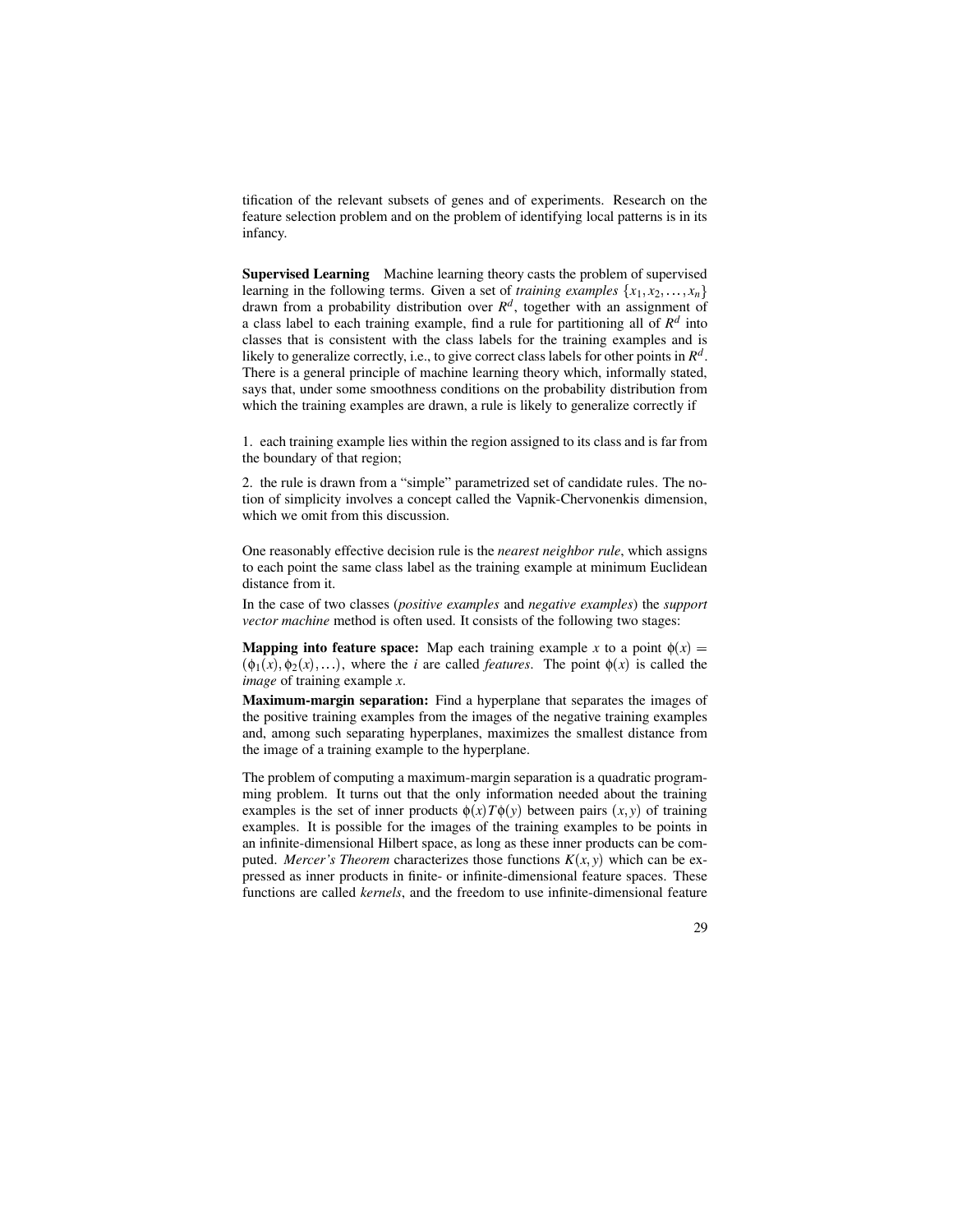spaces defined through their kernels is a major advantage of the support vector machine approach to supervised learning.

**Clustering** Clustering is the process of partitioning a set of objects into subsets based on some measure of similarity (or dissimilarity) between pairs of objects. Ideally, objects in the same cluster should be similar, and objects in different clusters should be dissimilar.

Given a matrix of gene expression data, it is of interest to cluster the genes and to cluster the experiments. A cluster of genes could suggest either that the genes have a similar function in the cell or that they are regulated by the same transcription factors. A cluster of experiments might arise from tissues in the same disease state or experimental samples from the same stage of a cellular process. Such hypotheses about the biological origin of a cluster would, of course, have to be verified by further biochemical experiments.

Each gene or experiment can be viewed as an *n*-dimensional vector, with each coordinate derived from a measured expression level. The similarity between points can be defined as the inner product, after scaling each vector to Euclidean length 1. When experiments are being clustered the vectors are of very high dimension, and a preliminary feature selection step is required to exclude all but the most salient genes.

In the *K*-means algorithm the number of clusters is specified in advance, and the goal is to minimize the sum of the distances of points from the centers of gravity of their clusters. Locally optimal solutions can be obtained by an iterative computation which repeats the following step: Given a set of K clusters, compute the center of gravity of each cluster; then reassign each point to the cluster whose center of gravity is closest to the point.

Maximum likelihood methods assume a given number of clusters and also assume that the points in each cluster have a multidimensional Gaussian distribution. The object is to choose the parameters of the Gaussian distributions so as to maximize the likelihood of the observed data. In these methods a point is not definitely assigned to a cluster, but is assigned a probability of lying in each cluster.

Merging methods start with each object in a cluster by itself and repeatedly combine the two clusters that are closest together as measured, for example, by the distance between their centers of gravity. Most merging and splitting methods that have been proposed are heuristic in nature, since they do not aim to optimize a clearly defined objective function.

#### **The Logic of Transcriptional Control**

Cellular processes such as cell division, programmed cell death, and responses to drugs, nutrients, and hormones are regulated by complex interactions among

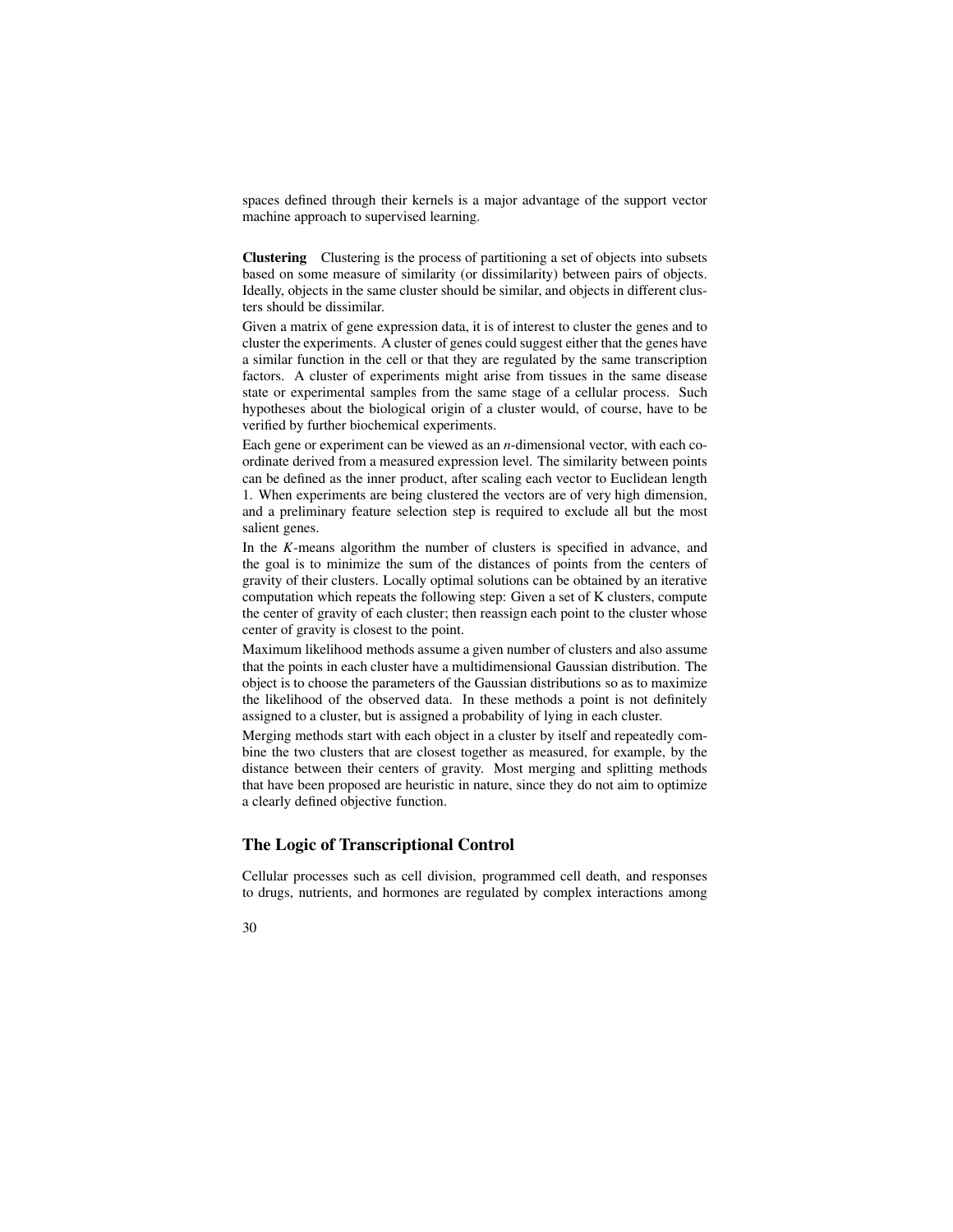large numbers of genes, proteins, and other molecules. A fundamental problem of molecular life science is to understand the nature of this regulation. This is a very formidable problem whose complete solution seems to entail detailed mathematical modeling of the abundances and spatial distributions within a cell of thousands of chemical species and of the interactions among them. It is unlikely that this problem will be solved within this century.

One aspect of the problem that seems amenable to mathematical methods is the logic of transcriptional control. As Eric Davidson has stated, "A large part of the answer lies in the gene control circuitry encoded in the DNA, its structure and its functional organization. The regulatory interactions mandated in the circuitry determine whether each gene is expressed in every cell, throughout developmental space and time, and if so, at what amplitude. In physical terms the control circuitry encoded in the DNA is comprised of cis-regulatory elements, i.e., the regions in the vicinity of each gene which contain the specific sequence motifs at which those regulatory proteins which affect its expression bind; plus the set of genes which encode these specific regulatory proteins (i.e., transcription factors)."

It appears that the transcriptional control of a gene can be described by a discretevalued function of several discrete-valued variables. The value of the function represents the level of transcription of the gene, and each input variable represents the extent to which a transcription factor has attached to binding sites in the vicinity of the gene. The genes that code for transcription factors are themselves subject to transcriptional control and also need to be characterized by discretevalued functions. A regulatory network, consisting of many interacting genes and transcription factors, can be described as a collection of interrelated discrete functions and depicted by a "wiring diagram" similar to the diagram of a digital logic circuit.

The analysis of this control circuitry involves biochemical analysis and genomic sequence analysis to identify the transcription factors and the sequence motifs characteristic of the sites at which they bind, together with microarray experiments which measure the transcriptional response of many genes to selected perturbations of the cell. These perturbations may involve changes in environmental factors such as temperature or the presence of a nutrient or drug, or interventions that either disable selected genes or enhance their transcription rates. The major mathematical challenges in this area are the design of informative perturbations and the inference of the transcriptional logic from information about transcription factors, their binding sites, and the results of microarray experiments under perturbed conditions.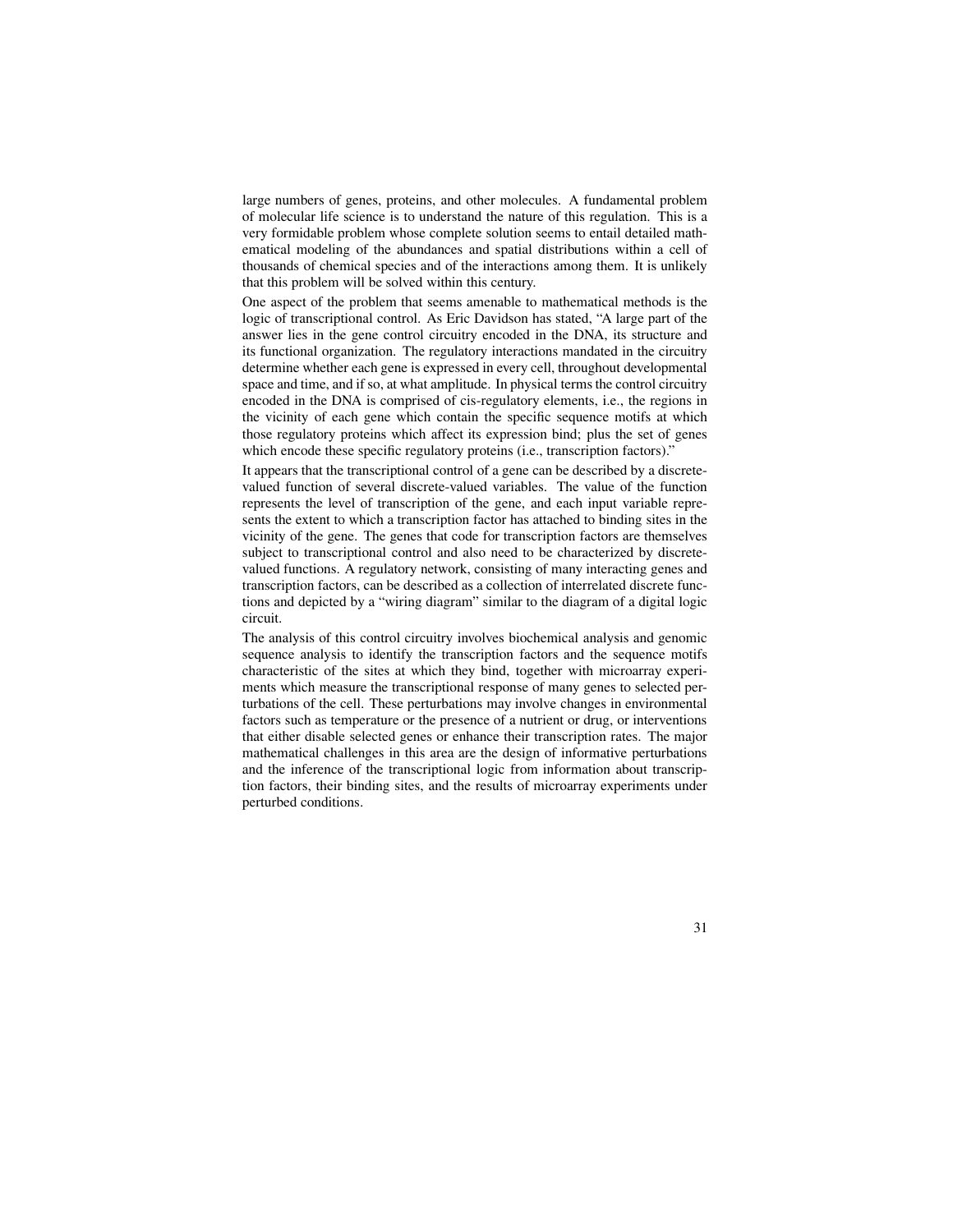# **Bibliography**

In this section we provide references for the principal topics introduced in this article.

*Sequence Comparison*

[1] D. GUSFIELD, Algorithms on Strings, Trees and Sequences, Cambridge University Press, 1997.

*Hidden Markov Models; Phylogeny Construction*

[2] R. DURBIN, S. EDDY, A. KROCH, and G. MITCHISON, Biological Sequence Analysis, Cambridge University Press, 1998.

*Sequence Assembly*

[3] EUGENE W. MYERS et al., A whole-genome assembly of Drosophila, Science 287 (2000), 2196–2204.

*Gene Finding*

[4] S. SALZBERG, D. SEARLS, and S. KASIF (Eds.), Computational Methods in Molecular Biology, Elsevier Science, 1998.

*Genome Rearrangement*

[5] P. PEVZNER, Computational Molecular Biology, MIT Press, 2000.

*DNA Microarrays*

[6] M. SCHENA (Ed.), DNA Microarrays: A Practical Approach, Oxford University Press, 1999.

*Supervised Learning*

[7] N. CRISTIANINI and J. SHAWE-TAYLOR, An Introduction to Support Vector Machines, Cambridge University Press, 1999.

*Clustering*

[8] B. EVERITT, S. LANDAU, and M. LEESE, Cluster Analysis, Edward Arnold, fourth edition, 2001.

*The Logic of Transcriptional Control*

[9] E. DAVIDSON, Genomic Regulatory Systems, Academic Press, 2001.

*Richard M. Karp is a member of the International Computer Science Institute (ICSI), Berkeley, and a University Professor at the University of California, Berkeley. His e-mail address is karp@icsi.berkeley.edu.*

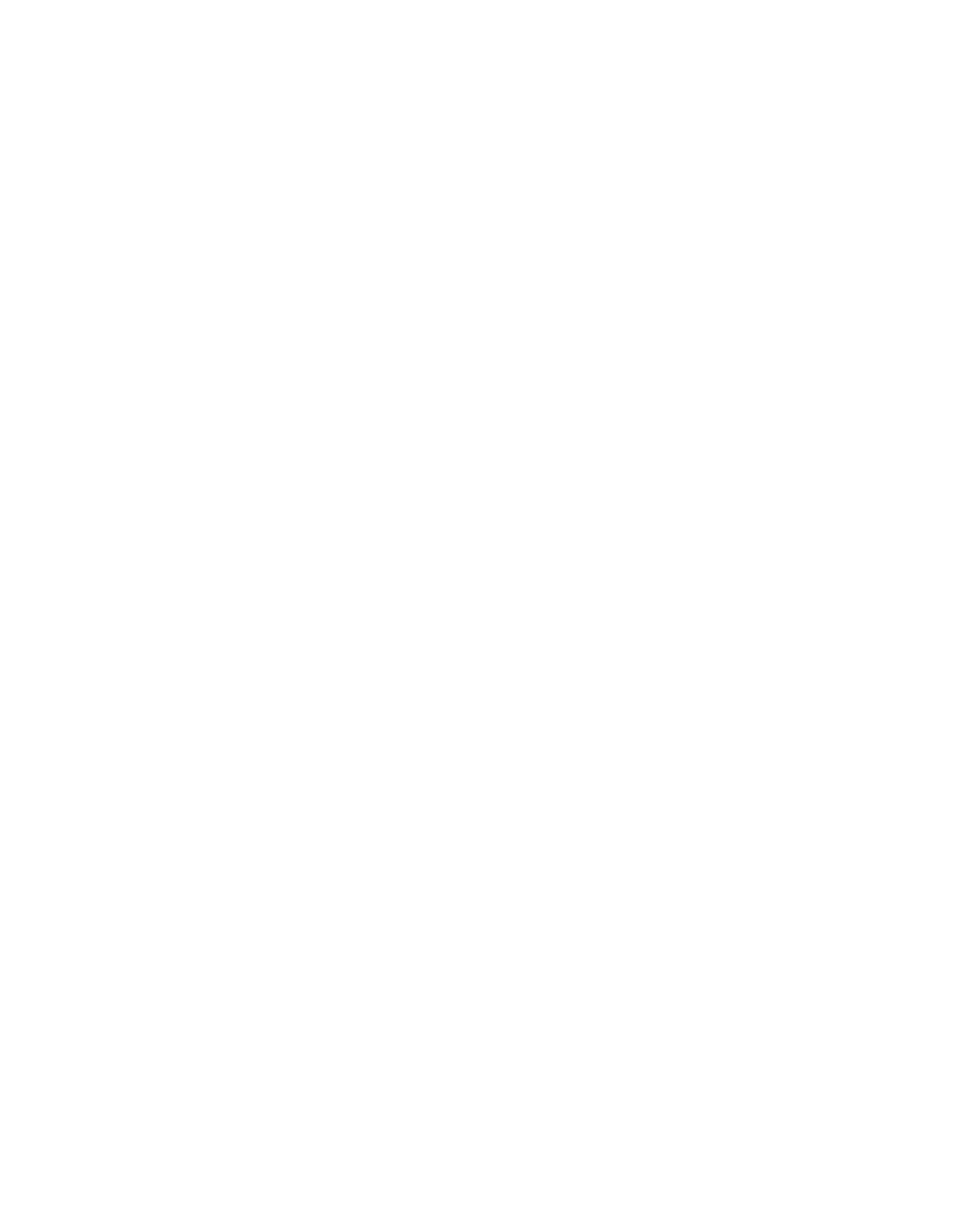# **Der Spieler, der Asthet ¨ und St. Petersburg**

**Kann man sich Reichtum erspielen?**

**Leon Taylor**

Es ist ein ruhiger Wintertag. Die Theater im Zentrum haben *Nightmare on Penn* $sylvania$  *Avenue* wiederaufgenommen, und die Footballsaison ist vorüber. Aber hier ist eine Möglichkeit, die Zeit totzuschlagen. Ich habe beim Kauf der heutigen Morgenausgabe von *News-Free Press* eine Münze Wechselgeld herausgekriegt. Angenommen, ich werfe die Münze so lange, bis Kopf oben ist (Ende des Spiels). Wenn Kopf beim ersten Mal erscheint, zahle ich Ihnen einen Dollar; 2 \$ wenn das erstmals beim zweiten Wurf passiert, 4 \$ beim dritten Wurf; et cetera, et cetera, et cetera, wie der König von Siam sagen würde. Allgemein, wenn Kopf erstmals beim *n*-ten Wurf kommt, zahle ich Ihnen  $2^{n-1}$  \$ (Gähn!) Nun, wieviel würden Sie eine Teilnahme an diesem unterhaltsamen Glücksspiel einsetzen?

Wenn Sie wie ein Computer denken, werden Sie Ihre Geldbörse samt Kreditkarte, Wohnungsschlüssel und Weihnachtsflugticket nach Tahiti dafür geben. Der Erwartungswert dieser langweiligen Wette spaziert nämlich davon gegen unendlich.

## **1. Unerwarteter Erwartungswert**

Schwer zu glauben? Rechnen wir's uns aus! Der Erwartungswert der Wette ist die beste mathematische Schätzung für ihren Wert. Um ihn zu berechnen, müssen Sie alle Möglichkeiten bedenken, wie wahrscheinlich sie sind, und was sie Ihnen im Falle ihres Eintretens brächten. Ein Beispiel: Angenommen wir hätten vereinbart, dass ich die Münze nur einmal werfe. Dann hätten Sie eine Chance von 50 %, dass Kopf kommt, mit dem stattlichen Gewinn von 1 \$. Und sie hätten eine 50 %-Chance auf Adler, die für Sie nichts wert wäre. Kopf oder Adler: das deckt offenbar alles ab. Deshalb ist der Erwartungswert der Wette  $(1/2)$   $1\frac{1}{5} + (1/2)$   $0\frac{1}{5} = 0.50\frac{1}{5}$ .

<sup>\*</sup> Von R. Winkler ins Deutsche übersetzter Nachdruck des Artikels: Leon Taylor, *The gambler*, *the aesthete, and St. Pete*, Quantum, Jan/Feb 1998, pp. 20–25. Mit freundlicher Genehmigung des Springer-Verlages © Springer-Verlag, New York.

ISSN 0020-7926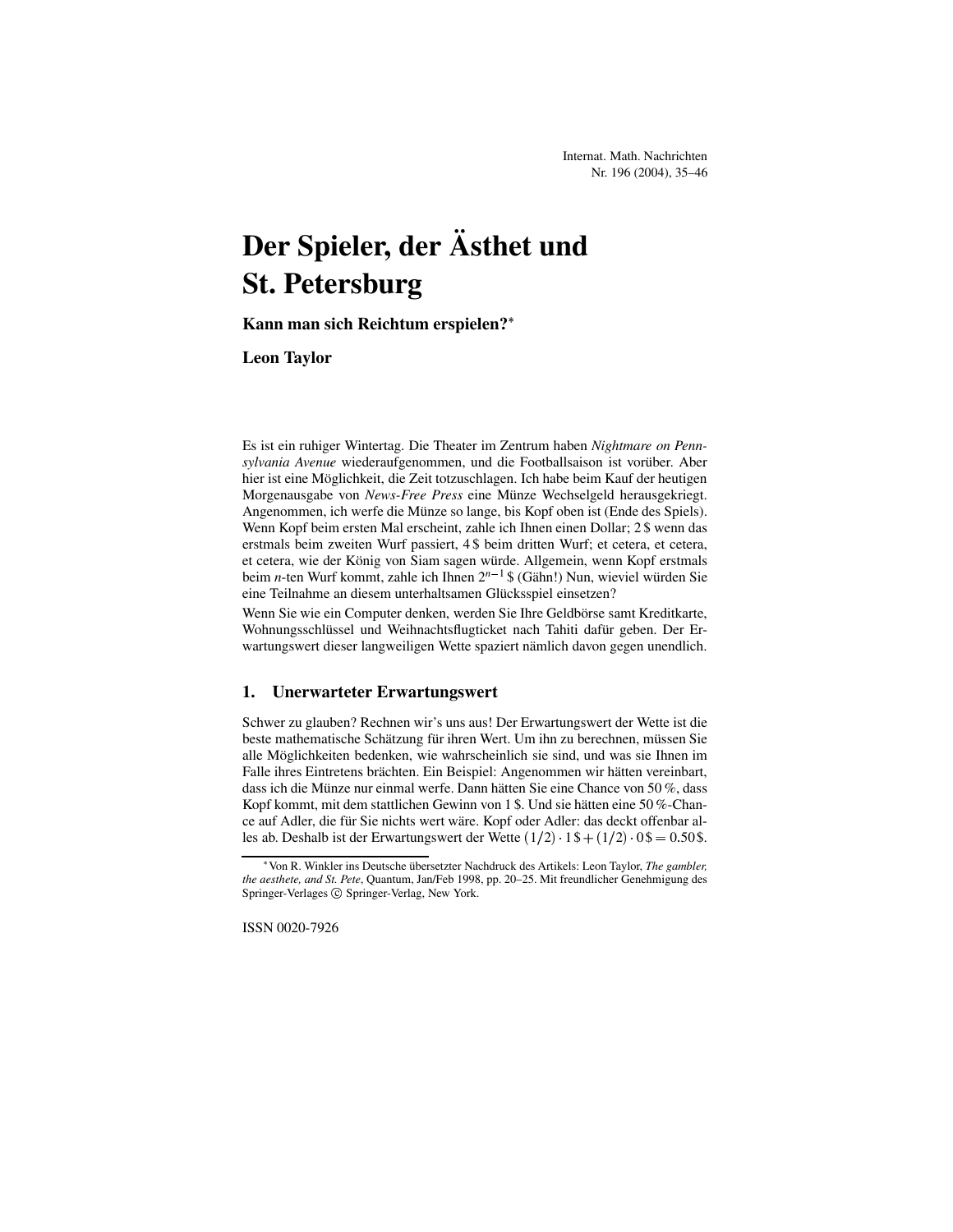Aber ich habe versprochen, die Münze nicht nur einmal zu werfen, sondern, ungeachtet geschwollener Daumen, so lange, bis Kopf erscheint.

Wenn dieses gesegnete Ereignis beim zweiten Wurf eintritt, bekommen Sie 2 \$. Um beim zweiten Wurf erstmals Kopf zu werfen, müssen wir beim ersten Wurf Adler gehabt haben. Was ist die Wahrscheinlichkeit für Adler zuerst und Kopf danach? Ein Wurf beeinflusst den anderen nicht, deshalb dürfen wir über die beiden unabhängig voneinander nachdenken. Beim ersten Wurf ist die Wahrscheinlichkeit für Adler 50 %. Beim zweiten Wurf ist die Wahrscheinlichkeit für Kopf 50 %. Wir haben demnach die Chance 1/2, bis zum zweiten Wurf zu kommen, und davon die Hälfte, dass auch noch beim zweiten Wurf Kopf erscheint. Die Wahrscheinlichkeit, erstmals beim zweiten Wurf Kopf zu erhalten, ist daher

$$
\frac{1}{2} \cdot \frac{1}{2} = \frac{1}{4}
$$

Die erwartete Auszahlung dabei ist  $(1/4)$   $2\$  = 0.50 \$.

Doch weiter. Was ist die Wahrscheinlichkeit, dass der erste Kopf beim dritten Wurf erscheint? Wir müssen bei den ersten zwei Würfen Adler erhalten und dann Kopf. Deshalb beträgt die Wahrscheinlichkeit für den ersten Kopf beim dritten Wurf

$$
\frac{1}{2} \cdot \frac{1}{2} \cdot \frac{1}{2} = \frac{1}{8}
$$

Sie sehen das Muster: Die Wahrscheinlichkeit, dass der erste Kopf genau beim *n*-ten Wurf auftritt, ist  $(1/2)^n$ .

Um schließlich den Erwartungswert der Wette zu berechnen, sind die erwarteten Auszahlungen für alle möglichen Wurfergebnisse zu addieren. Schließlich könnten Sie ja Glück haben; es könnte sein, dass bis zum zehnten Wurf kein Kopf auftritt – oder bis zum hundertsten. Wir (und Ihr Steuerberater) müssen alle diese Möglichkeiten in Betracht ziehen. Wir wollen etwas Papier sparen (in Wahrheit alles Papier der Welt) und eine Reihe verwenden:

$$
\sum_{n=1}^{\infty} (2^n \text{ s}) \frac{1}{2^n} = 0,50 \text{ s} + 0,50 \text{ s} + 0,50 \text{ s} + \dots \tag{1}
$$

Das ist eine unendliche Zahl von 50-Cent-Münzen. Mehr als die Milchstraße je aufnehmen kann.

Warum erhalten wir dieses seltsame Resultat? Bei jeder möglichen Wurffolge gleichen die Aussicht, Kopf zu erhalten, und die Auszahlung einander aus. Sie haben die Chance 1/2, Kopf beim ersten Wurf zu erhalten, aber die Auszahlung wird nur 1 sein. Sie haben eine Chance von nur 1/1024, den ersten Kopf beim zehnten Wurf zu erhalten, aber die Auszahlung wird 512 \$ sein. Die erwartete Auszahlung ist stets 0,50 \$. Aber Sie können den ersten Kopf bei jedem beliebigen von unendlich vielen Würfen haben. Die Wette umfasst diese Unendlichkeit

36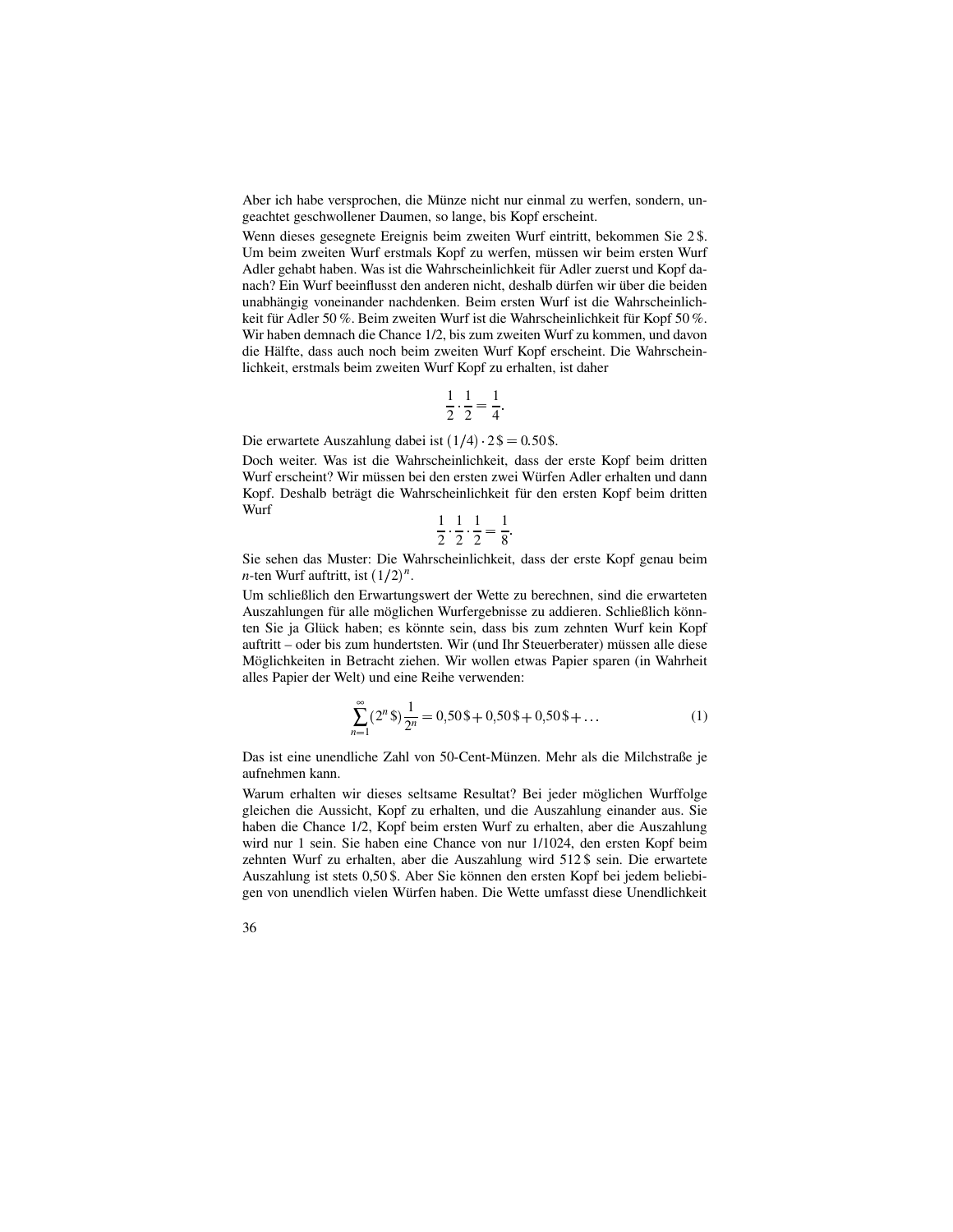von Möglichkeiten, deshalb divergiert das, was wir locker den "Erwartungswert"<br>cananyt heben – wir können ihn nicht wirklich berechnen – seson unendlich genannt haben, – wir können ihn nicht wirklich berechnen – gegen unendlich.

Schwer widersteht man der Versuchung, zu sagen: "Natürlich kann der Wert nicht andlich sein. Die Summa besteht is aus ungardlich vielen Terman!" Aber nahmen endlich sein. Die Summe besteht ja aus unendlich vielen Termen!"Aber nehmen Sie an, Sie könnten nur 1 \$ gewinnen, egal wann Sie den ersten Kopf erzielen. Dann wäre der Erwartungswert der Wette

$$
\sum_{n=1}^{\infty} (1 \text{ s}) \frac{1}{2^n} = 0,50 \text{ s} + 0,25 \text{ s} + 0,125 \text{ s} + \dots
$$
 (2)

Das ist auch eine unendliche Reihe, aber die Glieder werden kleiner und kleiner, schrumpfen gleichsam zu einem Atom, einem Neutrom einem Quark . Bemerkenswerterweise summiert sich diese Reihe zu 1 auf. Überzeugen Sie sich selbst: Stecken Sie das Problem in Ihren Rechner und lassen Sie ihn ein paar Stunden rechnen. Oder Tage. Oder versuchen Sie das:

**Problem 1:** Nehmen Sie die Formel für die Summe einer unendlichen geometrischen Reihe zur Hand. Verwenden Sie diese und beweisen Sie, dass (2) gegen 1 \$ konvergiert.

Nun betrachten Sie nochmals (1). Diese Reihe, die gegen unendlich strebt, fordert eine Nachdenkpause. Eine Wette mit unendlicher Auszahlung!

Aber Sie würden nicht wirklich Ihr gesamtes Vermögen für diese Wette mit unendlicher Auszahlung einsetzen. Warum nicht?

### **2. Ein realistischeres Spiel**

Vielleicht bezweifeln Sie (meine Frau tut das), dass ich unendlich reich sei. Dann kann ich Ihnen, selbst für eine sehr lange Folge, nur zahlen, was ich besitze. Und das wird die Auszahlung beschränken, die Sie erwarten können. Der französische Mathematiker Poisson zeigte das an einem eleganten Beispiel. Nehmen wir aus Bequemlichkeit an, dass in der Wette 2<sup>n</sup> \$ für den ersten Kopf beim *n*-ten Wurf vereinbart sind und dass ich nur einen gewissen Betrag *M* besitze. Denken Sie über dieses Spiel nach: Ich vereinbare, dass ich die Münze höchstens N Mal werfe oder bis Kopf erscheint, je nachdem welcher Fall früher eintritt. Auszahlen werde ich nur, was ich kann. Natürlich können wir  $N$  so groß machen wie wir wollen.

Wie groß mein riesiges Vermögen ist, hat einen Einfluss darauf, wieviel ich davon habe, wenn erst spät Kopf auftritt. Um dies genauer zu verstehen, brauchen wir eine Beziehung zwischen meinem Vermögen und der Zahl der Würfe. Aus Gründen, die (hoffentlich) bald klar werden, würde Poisson mein Vermögen als  $M = 2^{\nu}(1+h)$  schreiben. Dabei ist *v* eine ganze Zahl, die wir nachher mit der Zahl der Würfe vergleichen können, und  $0 \leq h < 1$ . Zuerst werden wir ein *v* finden, das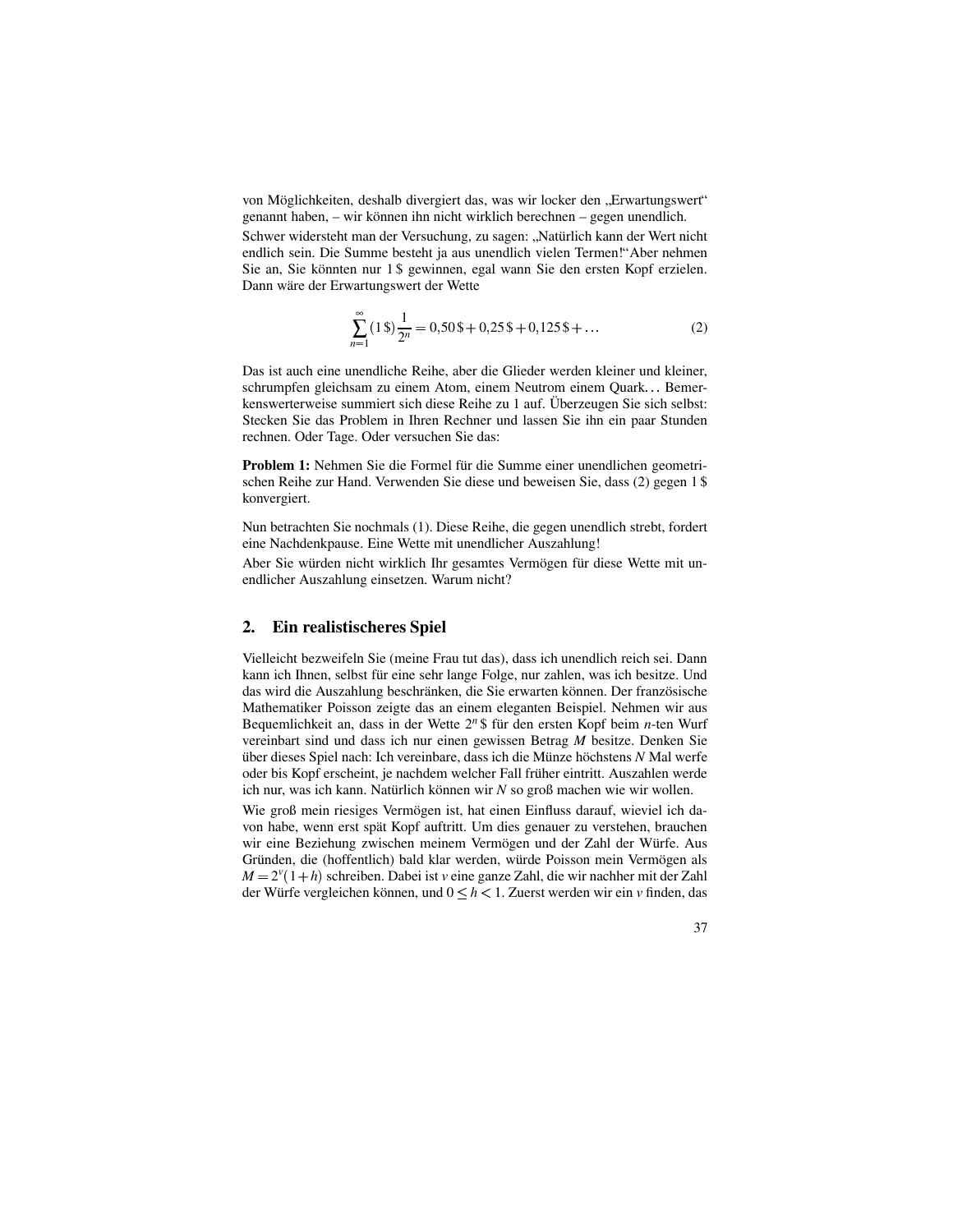die Größe M meines Vermögens annähert, dann wählen wir *h* so, um dies exakt zu machen. Und jetzt hervor mit dem Taschenrechner...

**Problem 2:** Angenommen, mein Vermögen *M* betrage 67,5 Mio. \$ (schön wär's!). Was sind *v* und *h*?

Wie immer  $\nu$  auch gewählt sei, sehen wir uns an, was nach  $\nu$  Würfen passiert. Ihr Erwartungswert für die Wette für diese Würfe ist

$$
\frac{1}{2}2 + \frac{1}{4}4 + \ldots + \frac{1}{2^{\nu}}2^{\nu} = 1 + 1 + \ldots + 1 = \nu.
$$

Erinnern Sie sich an  $M = 2^{\nu}(1 + h)$ , und das ist mindestens  $2^{\nu}$ . Wenn ich die Münze mindestens *v* Male werfen muss, bevor Kopf erscheint, dann muss ich Ihnen alles zahlen, was ich habe, also  $2^{\nu}(1+h)$ . Also ist der Erwartungswert der Wette (nicht nur für die ersten *v* Würfe)

$$
v + 2^{v}(1+h)\frac{1}{2^{v}}
$$
 (3)

oder

$$
v + 1 + h \tag{4}
$$

Ihr Erwartungswert für die Wette bleibt also zwischen  $v + 1$  und  $v + 2$ . Wenn mein Vermögen zum Beispiel 67,5 Mio. \$ beträgt, werden Sie für die Wette nicht mehr als 27 \$ oder 28 \$ einsetzen.

**Problem 3:** Woher wissen wir, dass (3) stimmt?

**Problem 4:** Zeigen Sie, dass das Spiel bei einem Vermögen von 67,5 Mio. \$ nicht mehr als 27 \$ oder 28 \$ wert ist.

Diese berechneten Werte – 27 \$ oder  $28\frac{1}{3}$  – wirken plausibel. Jedoch wird über Poisson überliefert: "Wenn er zu wählen hatte, etwa zwischen zwei gegensätzlichen Ideen diejenige, auf die er seine theoretischen Überlegungen anwenden sollte, erwies sich seine Entscheidung üblicherweise als falsch."Auch wenn etwa Caesar's Palace in Las Vegas ein geringeres Vermögen hat als die New Yorker Notenbank, so muss die Möglichkeit eines Bankrotts nicht der Grund dafür sein, dass Sie nur ein paar Dollar für die Wette riskieren würden. Der französische Mathematiker Joseph Bertrand wandte ein, dass das Haus die maximale Auszahlung im Spiel stets durch Änderung der Einheiten limitieren kann. Nehmen wir an, das Vermögen sei 600.000 \$ oder 60.000.000 Pennies. Dann würde für Kopf beim ersten Wurf nur einen Penny ausbezahlt, oder einen Kupferspan oder ein Sandkorn oder ein Wasserstoffmolekül. "Die Angst vor Insolvenz kann unbeschränkt reduziert werden", sagte Bertrand. Ob Sie nun die Bank sprengen oder nicht, es bleibt immer noch die grundlegende Frage: Warum würden die meisten von uns nur wenige Dollar für eine Wette mit einem Erwartungswert von vielen Tausenden Dollar zahlen?

38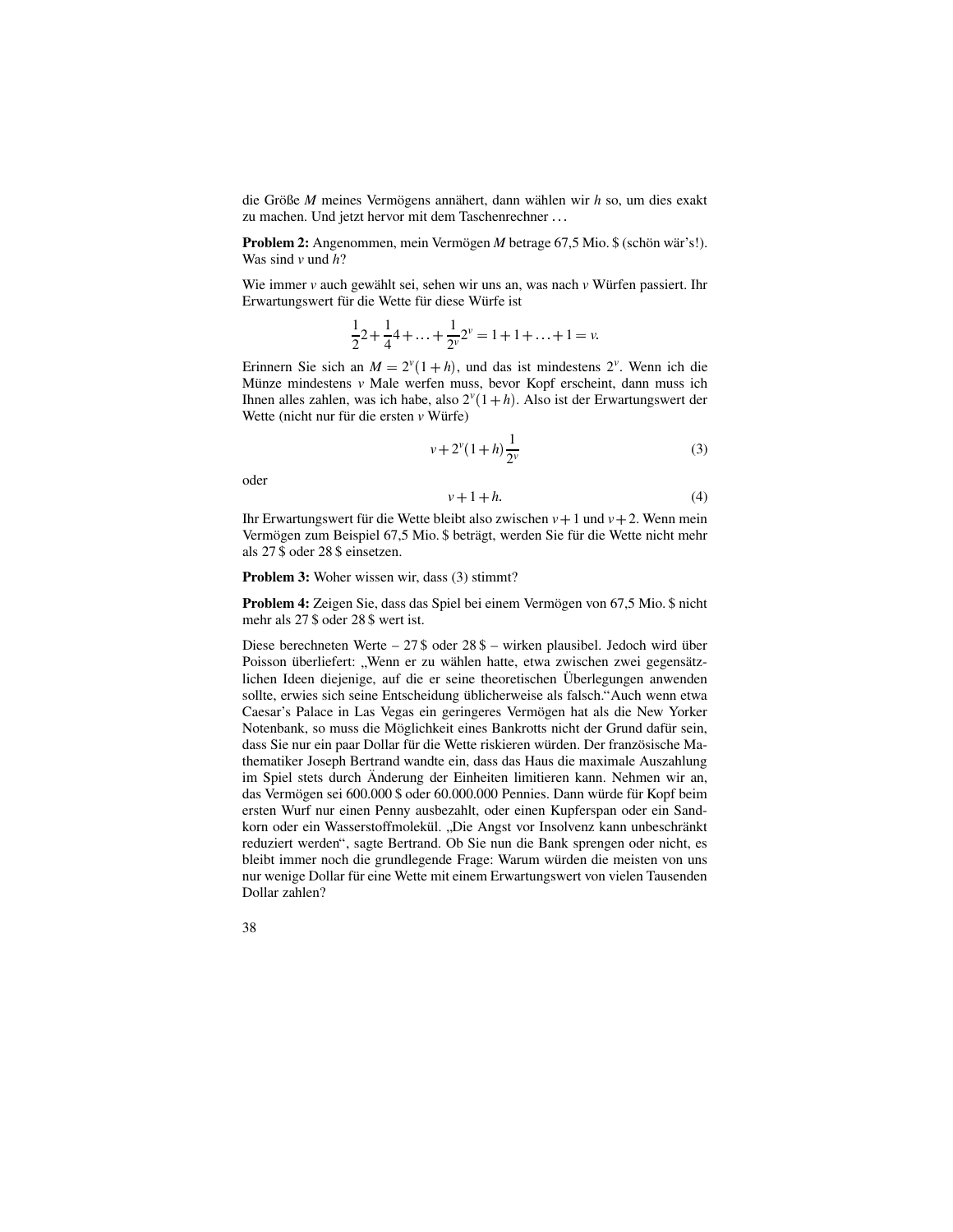# **3. Sie wetten um Ihr Leben**

Ein weiterer Zugang zu dem Problem besteht darin, ähnliche Wetten in der realen Welt zu betrachten und zu fragen, warum Menschen dafür nicht alles einsetzen würden. Denken wir an einen Akteur, der Insolvenz nie zu fürchten scheint – die Regierung. Sie gebe Lose in einer Lotterie aus. Los 1 zahle 1 \$ aus, wenn Kopf beim ersten Wurf kommt. Los 2 zahle 2 \$, wenn Kopf nicht vor dem zweiten Wurf kommt, Los 3 zahlt 4 \$, wenn Kopf nicht vor dem dritten Wurf nicht kommt. Los 4 zahlt 8 \$, wenn Kopf nicht vor dem vierten Wurf kommt. Und so weiter. Für 50 Cent pro Stück würden Sie vielleicht die Lose 1 und 2 kaufen. Aber würden Sie Los 50.000.000 kaufen? Nicht nach Antoine-Augustin Cournot, dem Begründer der mathematischen Ökonomie. Er verwies auf die französische Lotterie, wo man fünf Zahlen aus 90 auswählte und auf gewisse Kombinationen wettete. Die Lotterie hat mangels Nachfrage jene Wette zurückgezogen, wo auf eine spezielle Kombination von fünf Zahlen gesetzt wurde. "Man stellt sich vor", schrieb Cournot, dass as eine Untergrappe für die Cournobense geben muss " "dass es eine Untergrenze für die Gewinnchance geben muss."

<sub>waass</sub> es eine einergreize für die Gewinnenance geben mass.<br>Mag sein, dass gewisse Wahrscheinlichkeiten unter der Schwelle der Wahrnehmung liegen. Im achtzehnten Jahrhundert war die Wahrscheinlichkeit, dass ein 56-jähriger Mann über Nacht stirbt, etwa 1:10.000. Die meisten Männer in ihren besten Jahren verschwenden keinen düsteren Gedanken an die Möglichkeit, vor dem nächsten Frühstück zu sterben. Entsprechend könnte man die Wahrscheinlichkeit von 1:10.000 als unterhalb der Wahrnehmungsschwelle betrachten, sagte der französische Naturalist Buffon. Wenn Sie den Erwartungswert meiner Wette berechnen, werden Sie diese und kleinere Wahrscheinlichkeiten mit Null gleichsetzen. (Sie werden sich vielleicht fragen, warum Buffon nicht die Wahrscheinlichkeit wählte, dass ein Mann in seinen 20ern über Nacht stürbe. Vielleicht lag das daran, dass Buffon mit diesem Alter ein Duell gefochten hatte, als Student in Angers. Mit den Jahren wurde er vorsichtiger, so sehr, dass er das Glücksspiel als *le mal epid ´ emique ´* bezeichnete.)

Als erfahrener Praktiker, der das Unendliche als *une idée de privation* betrachtete, schien Buffon dafür prädestiniert, die These zu entwickeln, dass gewisse Ereignisse zu unwahrscheinlich seien, als dass wir uns darum kümmerten. Als der englische Historiker Edward Gibbon davon hörte, tat er es als lächerlich ab und schrieb: "Angenommen es wäre eine öffentliche Lotterie ausgeschrieben zur Aus-<br>webl eines sofertigen Todesenfers, und unser Neme stünde suf einem von 10 000 wahl eines sofortigen Todesopfers, und unser Name stünde auf einem von 10.000 Losen. Sollten wir völlig unbeschwert sein?"

Würden eine Million Lose die moderne Seele beruhigen? Die Bundesbehörden lassen gefährliche Substanzen nur in solchen Konzentrationen zu, dass weniger als ein Todesopfer unter einer Million während 70 Jahren täglicher Nahrungsaufnahme zu erwarten sind. Nehmen wir also schon kleinere Wahrscheinlichkeiten wahr als unsere Vorfahren? Vielleicht. Oder vielleicht fürchten wir das Sterben mehr? Die Festlegung einer Schwellenwahrscheinlichkeit beginnt willkürlich zu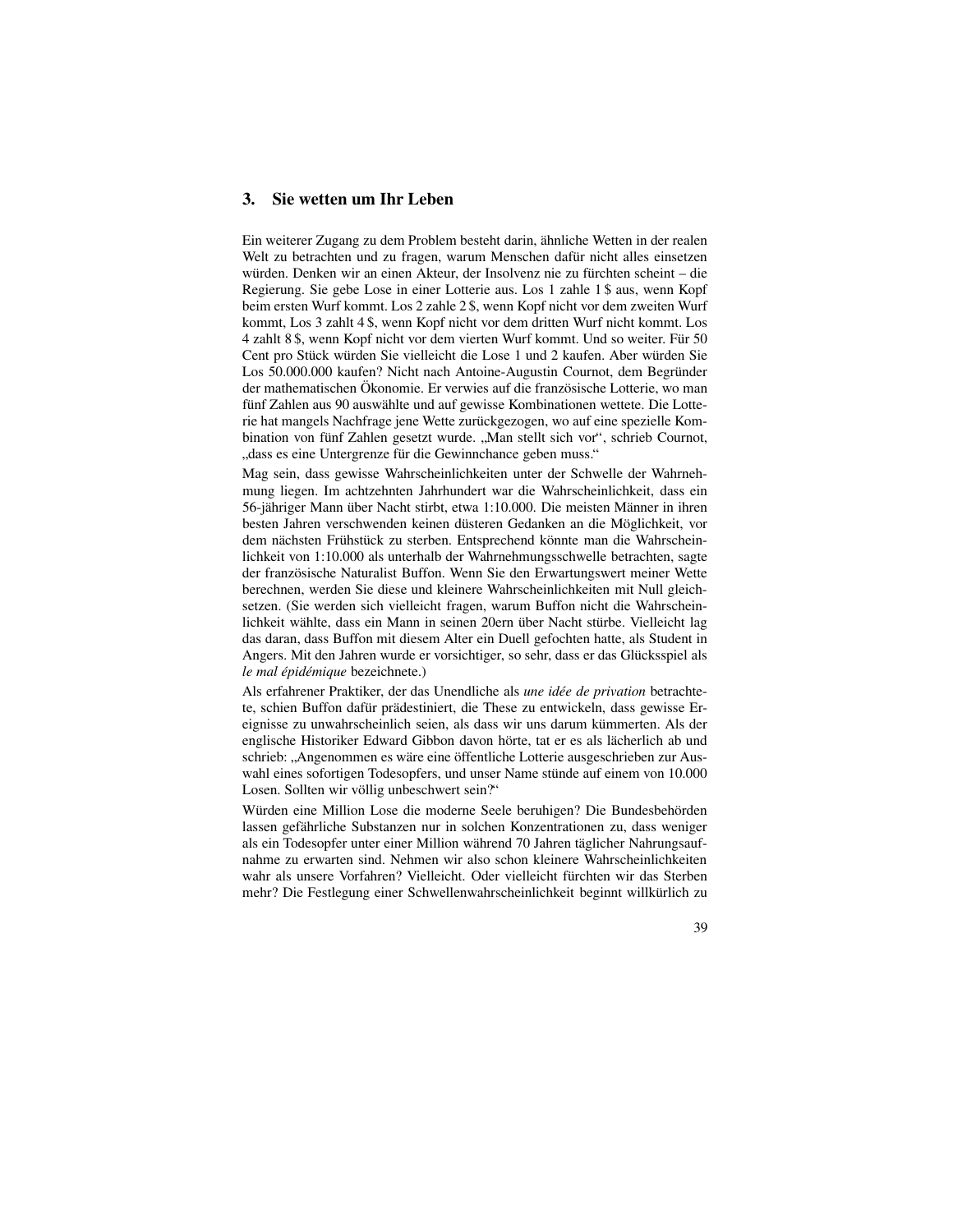erscheinen. Condorcet schlug vor, als Schwelle das Risiko einer Fahrt mit der Fähre von Dover nach Calais zu nehmen. Das war vor der Französischen Revolution. (Angesichts seines Schicksals hätte Condorcet als kleineres Risiko sicher jenes für die Segelfahrt von Calais angesehen. Er kam in französischen Gefängnissen um.) Würden wir heutzutage die Gefahr, im Ärmelkanal auf dem Weg nach Frankreich zu ertrinken als zu klein erachten, um in Erwägung gezogen zu werden?

# **4. Familienfehde**

Am einfachsten machen Sie abschließend ein Gedankenexperiment. Angenommen, ein Casino könnte unendlich hohe Beträge auszahlen. Würden Sie Ihr gesamtes Einkommen für diese Wette riskieren? Ich nicht.

Aber warum weigern sich Menschen, Wetten mit unendlichen Auszahlungen anzunehmen – das heißt mit einem unendlichen mathematischen Erwartungswert? Die berühmteste Lösung dieses Problems stammt von Daniel Bernoulli, der über die Frage nachdachte, wie sie sein Cousins Nikolaus gestellt hatte. Die Bernoullis waren eine angesehene aber geradezu verhexte Familie von Mathematikern. Als Protestanten in den spanischen Niederlanden waren sie zur Zeit der Spanischen Furie vor den Massakern 1583 durch Katholiken aus Antwerpen geflohen. Sie ließen sich schließlich in der Schweizer Stadt Basel nieder, wo sie begannen, sich gegenseitig auf subtile Weise zu verfolgen.

Denn die Familie der Bernoullis war durch die Eifersucht gespalten. Daniels rebellischer Onkel Jakob wurde Astronom nach dem Motto *Invito patre, sidera verso:* Gegen meines Vaters Willen greife ich nach den Sternen. Jakob war auch ein hervorragender Mathematiker. Er war der erste, der einen Vorschlag unterbreitete, wie Wahrscheinlichkeiten von Ereignissen wie dem, nach zehn Würfen erstmals Kopf zu erhalten, zu berechnen seien. Geheim unterrichtete er seinen jüngeren Bruder Johann in Mathematik, der sich seines Vaters Wunsch, er solle Geschäftsmann werden, widersetzte. Johann erwies sich als gelehriger Student – zu gelehrig für Jakob, der fürchtete, dass ihn sein Bruder als Mathematiker an der Universität Basel verdrängen würde. Vielleicht hatte er halb Recht: Als er 1705 starb, folgte ihm Johann auf seiner Position nach.

Arrogant, hoheitsvoll, distanziert und selber der berühmteste Mathematiker seiner Zeit, betrachtete er mit Argusaugen seinen eigenen begabten Sohn Daniel, der im Alter von elf Jahren begann, bei seinem etwas älteren Bruder Mathematikunterricht zu nehmen. Sein Vater Johannes versuchte ihn ins Geschäftsleben zu zwingen. Daniel bevorzugte Medizin und Mathematik. Glücklicherweise eröffneten sich ihm Aussichten. Im Alter von 25 wurde er von Basel nach St. Petersburg an die neue russische Akademie gelockt, um dort zu unterrichten. Jedoch gab es dort keine Studenten, außer jenen zwei, die jeder Professor mit sich brachte. In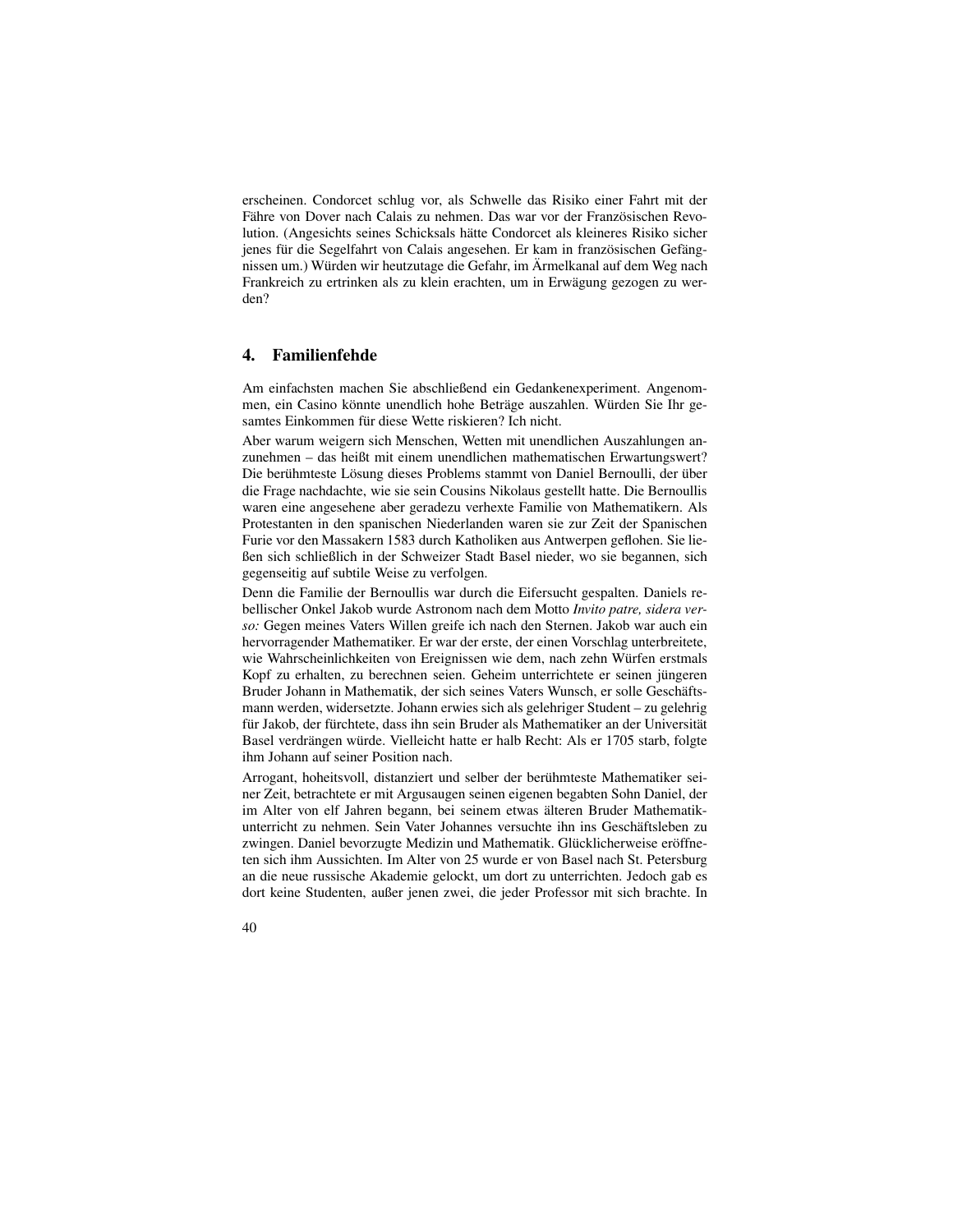einer Zeit, als die meisten Mathematiker den Großteil ihrer Zeit mit Unterricht verbringen mussten, war für einen an der Forschung interessierten Mathematiker die Akademie wie ein Paradies. Aber St. Petersburg – Zar Peters neue Hauptstadt, die aus den Sümpfen der Newa herauswuchs auf Kosten von tausenden Leben wie auch des Architekten, der unter die Knute des Zaren geriet – war jung, wild und roh. Die Zustände bei Hof waren schwer zu ertragen, und als die Unterstützer der Akademie verschwanden, verdunkelte sich ihre Zukunft. Unter dem Vorwand einer Krankheit quittierte Bernoulli 1733, nach acht Jahren, seinen Dienst und machte sich aus dem Staube. Wohlwollend (eine Seltenheit unter Bernoullis) vermittelte er seinen Posten einem tüchtigen jungen Freund aus der Schweiz, der zwischen dem ersten und zweiten Essensaufruf eine wissenschaftliche Arbeit hinschleudern konnte. Der Name des Freundes war Leonhard Euler.

Der Ästhet Daniel hatte die Lebensart der Spieler im heiligen Russland verachtet. Dennoch hatte er von dort anscheinend gelernt, dass Spieler wenig für Wetten von anscheinend unendlichem Wert zu zahlen bereit sind: Der Spieler denkt nicht ans Geld, sondern an den Nutzen des Geldes; an das Potenzial, Glück zu verschaffen. Nehmen wir an, jeder zusätzliche Dollar trage weniger und weniger zu Ihrer Zufriedenheit bei. Sie beziehen aus dem ersten Dollar, den Sie ausgeben, mehr Befriedigung als aus dem hundertsten; mehr aus dem hundertsten Dollar als aus dem millionsten. Dann kann die Befriedigung, die Sie selbst bei unendlicher Auszahlung aus so einer Geldmenge ziehen, bescheiden sein. Sie würden nur wenige Dollar dafür ausgeben.

Bernoulli argumentierte, dass die Befriedigung durch einen Zugewinn proportional zu seiner Größe sei, aber invers zum bestehenden Vermögen. Ein Gewinn von 1.000 \$ bedeutet für Sie mehr als ein Gewinn von 10 \$, aber 1.000 \$ bedeuten mehr für Sie, wenn Sie arm sind, als wenn Sie ein Millionär sind. Sei *x* die Menge Geld, die Sie besitzen und *dx* ein Zuwachs Ihres Geldes. (Wohlgemerkt: *dx* ist ein Symbol und nicht das Produkt von *d* und *x*.) Sei *y* die Befriedigung, die Sie aus Ihrem Geld beziehen und *dy* der Zuwachs an Befriedigung. Dann, behauptete Bernoulli, gilt

$$
dy = \frac{k \cdot dx}{x} \tag{5}
$$

für eine geeignete positive Zahl *k*.

Anders formuliert heißt (5): Die Änderung Ihrer Befriedigung hängt direkt proportional von der Änderung Ihres Vermögens ab, aber indirekt proportional von ihrem Vermögen selbst. Wenn Sie beispielsweise so reich sind wie Krösus (bevor er von Kyros dem Großen besiegt wurde) und Ihre Großmutter schenkt Ihnen zum Geburtstag einen Scheck über 5 \$, so wird Ihre Befriedigung lediglich unwesentlich wachsen; *dy* wird winzig sein. Viel hängt auch von *k* ab. Das ist eine Konstante, welche Ihre Konsumneigung bemisst, Ihre Fähigkeit, mit raschem Zuwachs an Vermögen umzugehen. Für Gebildete nimmt *k* eher höhere Werte an: Sie werden sich eines Millionengewinns mehr erfreuen, wenn Sie wissen, was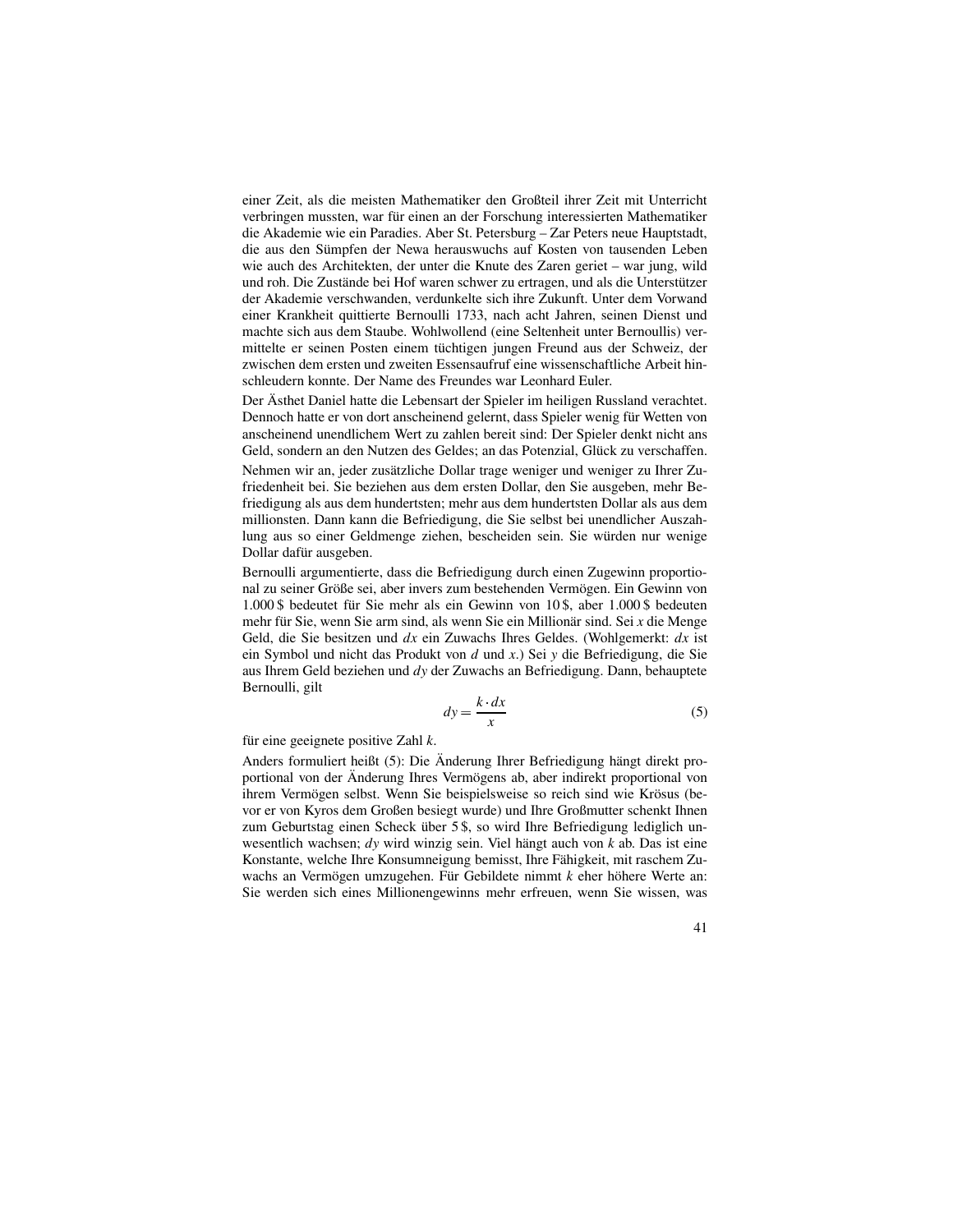man damit tun kann. Um diese Ideen zu fassen, verwendete Bernoulli die Infinitesimalrechnung und ermittelte aus (5) eine logarithmische Funktion, welche Befriedigung und Vermögen verbindet:

$$
y(x) = k \log x + c,
$$

mit einer Konstanten *c*. Spezifizieren wir *c* als Produkt aus  $-1$ , *k* und dem Logarithmus von Ihrem Vermögen  $\alpha$  vor der Annahme der Wette:

oder

$$
y(x) = k \log x - k \log \alpha
$$
  

$$
y(x) = k \log \frac{x}{\alpha}.
$$
 (6)

Zweckmäßigerweise drückt hier *y* Ihren relativen Gewinn (oder Verlust) an Glück aus, wenn Ihr Vermögen wächst (oder schwindet). Nach der Art nüchterner Ökonomen nennen wir diese Funktion *Nutzen* des Geldgewinns *x*. Wenn Ihr Vermogen ¨ bei  $\alpha$  bleibt, dann wird Ihre *y*-Messung bei Null bleiben, denn  $y = k \log 1 = 0$ .

Zurück zur Wette. Setzen wir der Einfachheit halber  $k = 1$ . Sie beginnen mit dem Vermögen α. Wenn Sie erstmals beim *n*-ten Wurf Kopf erhalten, dann wird zu  $\alpha$  der Wert  $2^{n-1}$  hinzukommen. Ihr prächtiges neues Vermögen x wird  $\alpha + 2^{n-1}$ sein. Der Nutzen  $y(x)$  dieses Vermögens für Sie wird  $log[(\alpha + 2^{n-1})/\alpha]$  sein. Die Wahrscheinlichkeit dafür ist 1/2<sup>n</sup>. Wir berücksichtigen jeden Wurf, wo eine Kopf erstmals auftreten kann, und können den erwarteten Nutzen *U* der Wette für Sie definieren:

$$
U = \sum_{n=1}^{\infty} \left(\frac{1}{2^n}\right) \log \left(\frac{\alpha + 2^{n-1}}{\alpha}\right).
$$
 (7)

Was würden Sie für diese Wette zahlen? Sicher werden Sie nicht mehr zahlen als Sie meinen, dass die Wette für Sie wert sei. Wir haben bereits gesehen, dass dieser Wert geringer ist als der mathematische Erwartungswert der ursprünglichen St. Petersburger Wette, der unendlich ist. Die Frage ist, ob wir mit diesem Nutzenbegriff zu einer genaueren Schätzung gelangen, was die Wette für Sie wert wäre, im Sinne Ihrer Befriedigung. Es mag helfen, die Frage von hinten her anzugehen. Nehmen wir an, Sie hätten das Recht, die Wette gratis zu nehmen. Wieviel müsste ich Ihnen zahlen, um Sie zur Aufgabe dieses Rechtes zu bewegen? Es müsste ein Wert sein – nennen wir ihn  $D$  –, von dem Sie annehmen, er würde Ihnen ebensoviel Befriedigung verschaffen wie die Wette. Angenommen Sie addieren *D* zum Vermögen  $\alpha$  hinzu, das Sie bereits besitzen. Dann – man denke an (6) – wäre der Nutzen Ihres neuen Vermögens  $log[(α + D)/α]$ . Sie wollen Ihre Wette nicht aufgeben, es sei denn dieser Nutzen ist wenigstens so groß wie jener, den Sie sich aus der Wette erwarten. Wir müssen D so wählen, dass  $\log[(\alpha + D)/\alpha]$  dem Wert von (7) gleich ist. Um dies zu tun, bringen wir (7) in eine angenehmere Gestalt.  $Wegen log(x_1/x_2) = log x_1 - log x_2$  können wir

$$
U = \sum_{n=1}^{\infty} \left(\frac{1}{2^n}\right) \log \left(\alpha + 2^{n-1}\right) - \sum_{n=1}^{\infty} \left(\frac{1}{2^n}\right) \log \alpha
$$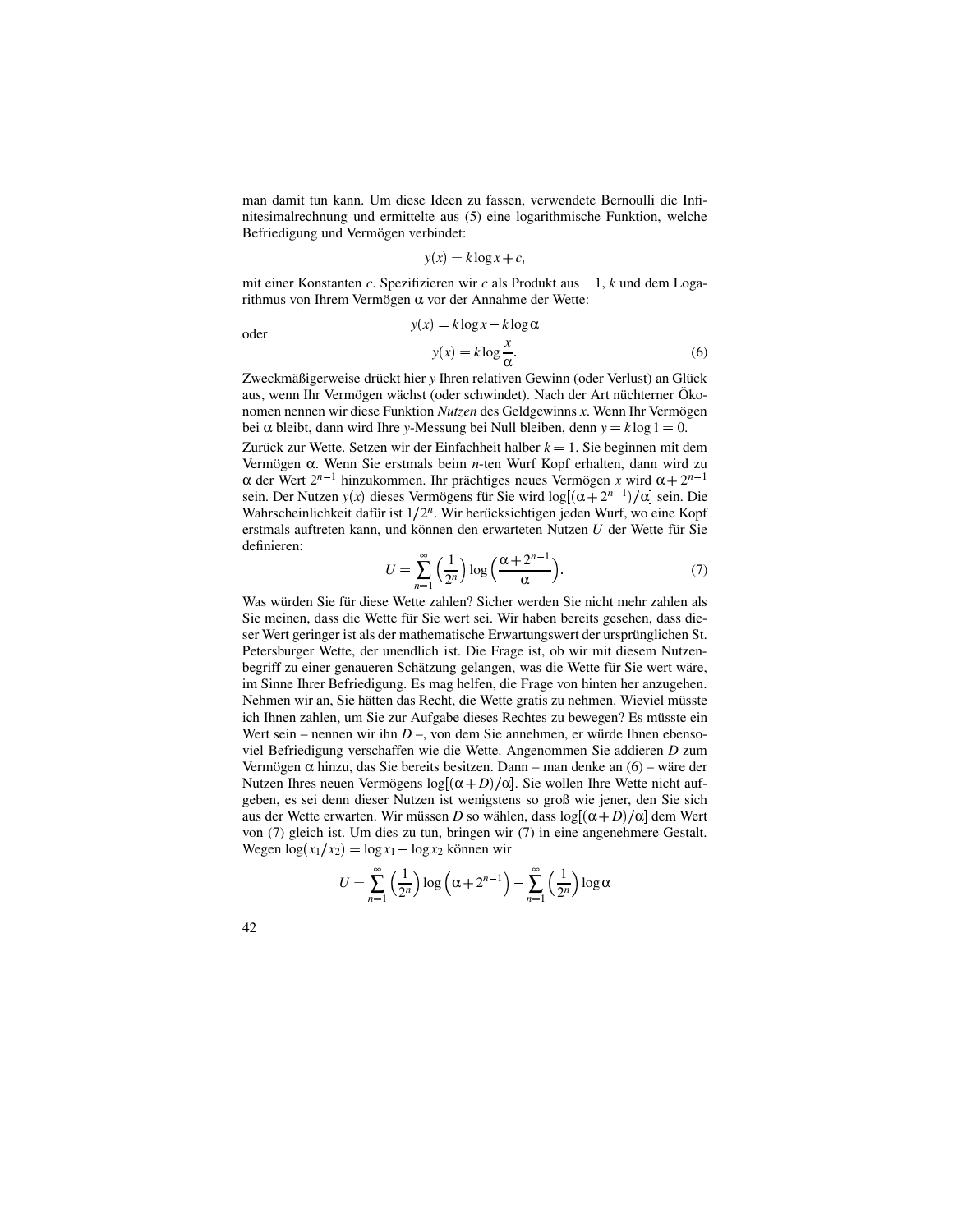schreiben. Weil  $log \alpha$  eine Konstante ist, können wir es aus der zweiten Summe herausheben:

$$
U = \sum_{n=1}^{\infty} \left(\frac{1}{2^n}\right) \log \left(\alpha + 2^{n-1}\right) - \log \alpha \sum_{n=1}^{\infty} \left(\frac{1}{2^n}\right).
$$

Aber die letzte Summe (Manna vom Himmel!) ergibt gerade den Wert 1, also

$$
U = \sum_{n=1}^{\infty} \left(\frac{1}{2^n}\right) \log \left(\alpha + 2^{n-1}\right) - \log \alpha. \tag{8}
$$

Da wir *D* als Argument einer logarithmischen Funktion behandeln wollen, ziehen wir möglichst viel von (8) in eine Logarithmusfunktion. Wegen  $\log x_1 + \log x_2 =$  $\log x_1 x_2$  und  $r \log x = \log x^r$ , können wir (8) zu

$$
U = \log\left(\prod_{n=1}^{\infty} (\alpha + 2^{n-1})^{1/2^n}\right) - \log \alpha \tag{9}
$$

umformen. Endlich haben wir unseren Ausdruck für *D*:

$$
D=\prod_{n=1}^{\infty}\left((\alpha+2^{n-1})^{1/2^n}\right)-\alpha.
$$

**Problem 5:** Überprüfen Sie, dass, wie versprochen,  $\log[(\alpha + D)/\alpha]$  mit dem Wert von (9) übereinstimmt.

Nach Bernoullis Rechnung würden Sie, wenn Sie mit einem Vermögen von 100 \$ beginnen (das heißt  $\alpha = 100$ \$), nicht mehr als etwa 4 \$ für die Wette zahlen. (Das heißt, *D* wird etwa 4 \$ sein. Als ich Bernoullis Gleichung auf meinem kleinen Computer ausprobierte, erhielt ich als Resultat 4,39 \$.) Mit anderen Worten: Sie würden die Wette aufgeben für Angebote, die 4 \$ merklich überschreiten).

**Problem 6:** Verifizieren Sie Bernoullis Schätzung, dass Sie nicht viel mehr als 4 \$ für die Wette zahlen würden, wenn Sie mit einem Vermögen von 100 \$ beginnen.

**Problem 7:** Wie viel würden Sie ungefähr zahlen, wenn Sie mit einem Vermögen von 1.000 \$ beginnen?

Eigentlich hatte sich Bernoulli des alten Begriffs von Erwartungswert bemächtigt, den Rechtsgelehrte des siebzehnten Jahrhunderts entwickelt hatten, um den kirchlichen Grundsatz anzugreifen, dass Spiel und Wucher ungerecht seien. Sie versuchten, einen gerechten Zinssatz für Banken und Versicherer berechnen, die Risiko übernehmen. Sie meinten, Gerechtigkeit bedeute, dass alle denselben Preis für ein Risiko übernehmen müssten – den mathematischen Erwartungswert. Bei dieser Auslegung des Erwartungswertes blickt man in die Zukunft wie ein Richter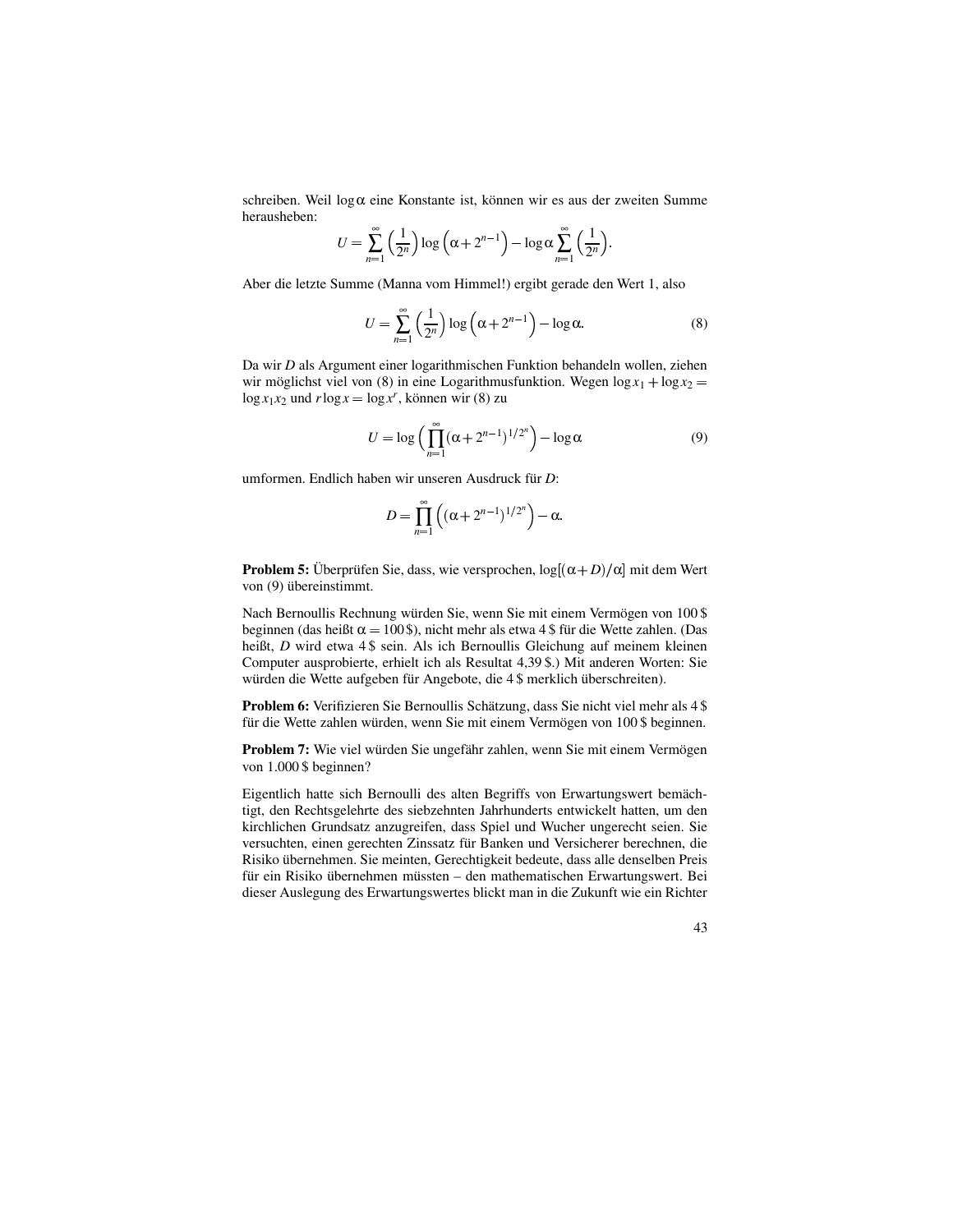mit steinerner Miene. In Bernoullis Theorie hingegen erwägt man die Zukunft wie ein besorgter Kaufmann. Der Wert eines Risikos schwankt von einer Person zur anderen; nicht alle werden denselben Preis zahlen. Dieses Argument ärgerte Nikolaus Bernoulli, Professor für Römisches und Kirchenrecht. Er entgegnete, sein Cousin sei daran gescheitert, "die Erwartungen jedes Teilnehmers im Einklang mit<br>Gleichheit und Gerschtielseit zu heuterten "Daniel geplizierte sehr eimpal, dass Gleichheit und Gerechtigkeit zu bewerten."Daniel replizierte sehr simpel, dass seine Theorie "perfekt mit der Erfahrung übereinstimme". Bernoulli eichte die Mathematik so, dass sie mit der Welt zusammenpasst.

### **5. Was ist's wirklich wert?**

Großer Schritt um mehr als ein Jahrhundert. Unter den Ökonomen treten die Jungtürken auf, die ihre Krummsäbel der Infinitesimalrechnung schwingen. Lustvoll räumen sie mit der Lehre der Alttürken auf, dass der Wert eines Gutes vom Ausmaß der Arbeit abhänge, welche in seine Produktion investiert werden musste. Nein, behaupten sie, der Werte eines Gutes hänge in Wahrheit von der Befriedigung ab, die der Konsument daraus zieht, speziell aus der letzten konsumierten Einheit. Die jungen Türken nennen die Einheit für diese Befriedigung den marginalen Nutzen und machen ihn zu ihrem Prüfstein. Seltsamerweise schreiben sie dieses Konzept nicht Daniel Bernoulli zu, sondern einem englischen Philosophen, Jeremy Bentham.

Im zwanzigsten Jahrhundert kamen die Ökonomen endlich zurecht mit dem Weisen von St. Petersburg. Unter ihnen hisste der Österreicher Carl Menger die rote Fahne. Was, wenn die Auszahlung von  $2^{n-1}$  für den *n*-ten Wurf erhöht würde? Sie könnten das durch Angabe einer unbeschränkten logarithmischen Funktion  $t$ un. Strebt die Geldmenge *x* gegen unendlich, so auch der Nutzen  $U(x)$  aus diesem Geld. Zum Beispiel ist es gut möglich, eine Geldsumme  $x_n$  zu finden, sodass  $U(x_n) = 2^{n-1}$  gilt. Aber in diesem Fall wäre der Nutzen der Wette

$$
\sum_{n=1}^{\infty} 2^{n-1} \frac{1}{2^n} = \frac{1}{2} + \frac{1}{2} + \dots + \frac{1}{2} + \dots
$$

Willkommen zurück in der Unendlichkeit!

Die offensichtliche Lösung war, eine obere Schranke anzunehmen für das Ausmaß an Befriedigung, die man von irgendeiner Geldmenge beziehen kann – das heißt die Nutzenfunktion zu beschränken. Das bedeutet, in (6) einen maximalen Wert für  $y(x)$  anzugeben – sagen wir eine Million Nutzenseinheiten für jedes Einkommen ab 10 Mio. \$. Ein Spieler mit dieser Nutzenfunktion würde kein Vergnügen daraus gewinnen, mehr als 10 Mio. \$ zu gewinnen. Deshalb würde er für keine Wette mehr als 10 Mio. \$ zahlen. Tatsächlich kannte Bernoulli diese Lösung. Sein Artikel wiederholte eine Bemerkung eines weiteren Schweizer Mathematikers, Gabriel Cramer, dass die Wertfunktion beschränkt sein sollte. (Cramer war

44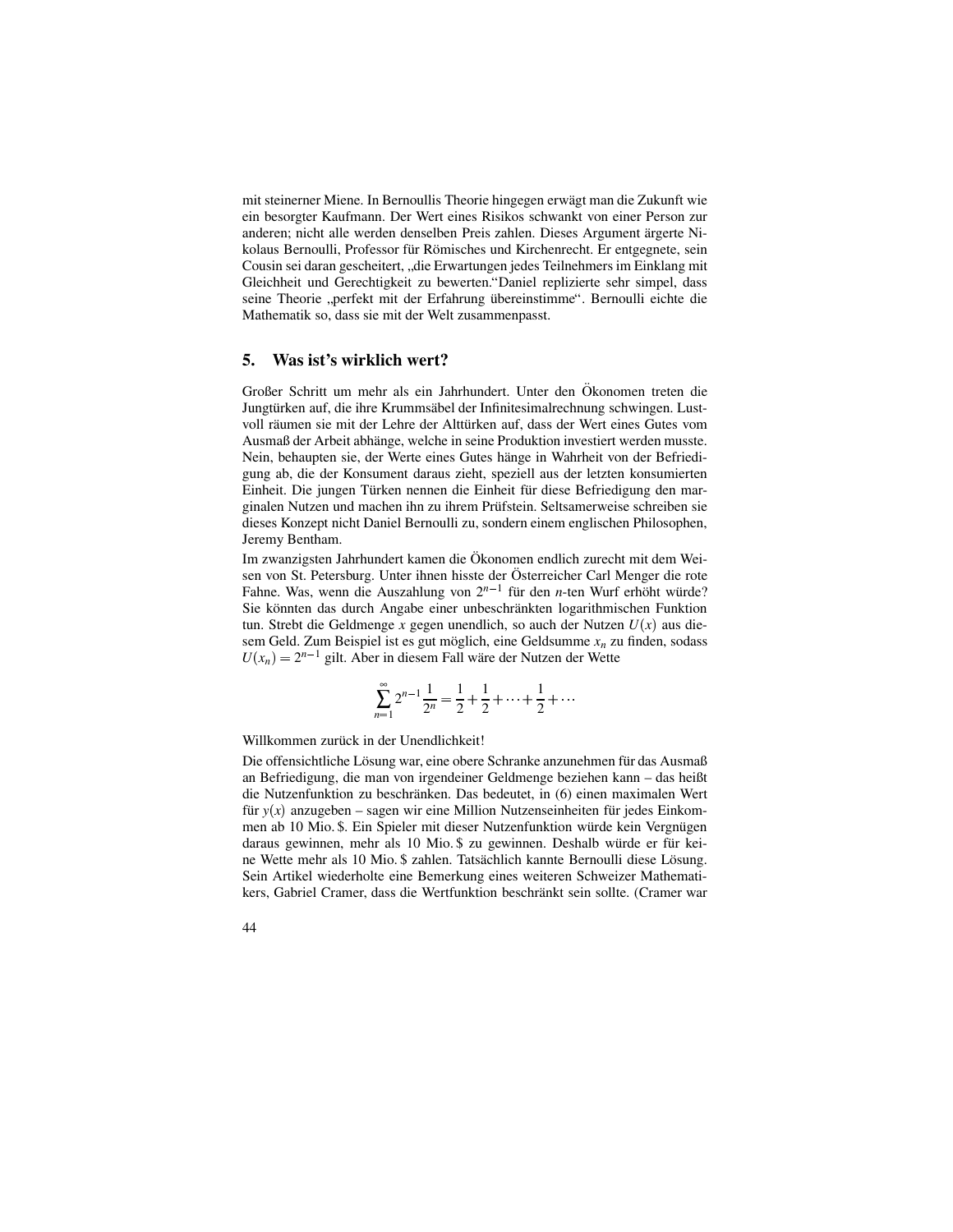ein begnadeter Problemlöser. Die Cramersche Regel, um Matrizen für die Lösung simultaner Gleichungen zu verwenden, hilft uns immer noch, alles zu modellieren – von Wirbelstürmen bis zur Weltwirtschaft.) Unglücklicherweise hatte sich Cramer eine Funktion ausgedacht, wo der Gesamtwert der Geldes bis zu einer gewissen Geldakkumulation, sagen wir 10 Mio. \$, gleich der Geldmenge war, alles Geld über diesen Wert hinaus aber nichts mehr wert war. Der marginale Nutzen stürzte plötzlich von 1 auf 0 ab. Sicher sollte die Abnahme aber glatter erfolgen.

Hyperbelähnliche Nutzenfunktionen würden besser passen als Cramers Funktion. Sei *w* der Reichtum und *Z* der Glückszustand. Man betrachte die Funktion

$$
U(w) = \frac{Zw}{Z+w}.\tag{10}
$$

Das ist eine feine Nutzenfunktion. Sehen Sie selbst!

**Problem 8:** Zeigen Sie, dass  $U(w)$  in (10) für Reichtum 0 auch Nutzen 0 liefert und marginalen Nutzen 1; und eine glatte asymptotische Annäherung des Nutzens an *Z*, wenn der Reichtum zunimmt.

Was hat das alles mit der Gegenwart zu tun? Nun, warum investieren Gesellschaften so wenig in die Ansammlung von Wissen? Man führe sich die Notlage der reinen Mathematik vor Augen – des Fundaments für Wissenschaft und Technologie. Reine Mathematik hilft der Wirtschaft beim Wachstum, dennoch geben wir wenig dafür aus. Das gleiche war der Fall zu Daniels Zeiten. Obwohl die Herrscher erkannten, dass Mathematik die Navigation ihrer Schiffe und die Genauigkeit ihrer Kanonen verbessern würde, wollten nur wenige dafür etwas ausgeben. Die kurze Liste beginnt mit Friedrich von Preußen und endet mit Katharina von Russland. (Ihr Beitrag war gut investiertes Geld, in besessene Mathematiker. Während er in der "Äneis" blätterte, stieß Euler zufällig auf diese Zeile: "Vorne ruht am Anker der Kiel, und hinten am Strandseil." Darauf ließ er das Buch sinken, griff zur Feder und modellierte das Schwanken eines Schiffes.) Was die Eifersucht der Bernoullis schürte, war ihr beständiges Gedränge um eine Handvoll Stellen und Preise: Johann Bernoulli warf einen seiner Söhne aus dem Haus, weil er einen Preis der Akademie der Wissenschaften in Paris gewann, um den sich auch Johann bemühte. E. T. Bell, ein brillianter Mathematikhistoriker, bemerkte: "Warum soll-<br>ten manschliche Wesen, wann ein sich über Kertanspiele sufragen kännen, nicht ten menschliche Wesen, wenn sie sich über Kartenspiele aufregen können, nicht auch wegen Mathematik ereifern können, die doch unendlich aufregender ist?"

Für ein Volk sind Investitionen in Grundlagenforschung wie ein Spiel, eine Suche nach Ideen mit hohen Auszahlungen und kleinen Wahrscheinlichkeiten, eine Versuchsreihe mit einem Kopf beim hundertsten Wurf. Wären erwartete Auszahlungen so bedeutend, dann wären wir Narren, nicht mehr in Forschung zu investieren. Aber leihen wir unser Ohr Bernoulli: Worauf es ankommt, ist nicht die Geldmenge, die wir erwirtschaften – es ist die Befriedigung, die wir daraus beziehen. Angenommen, wir hätten keine Verwendung für eine weitere halbe Millarde.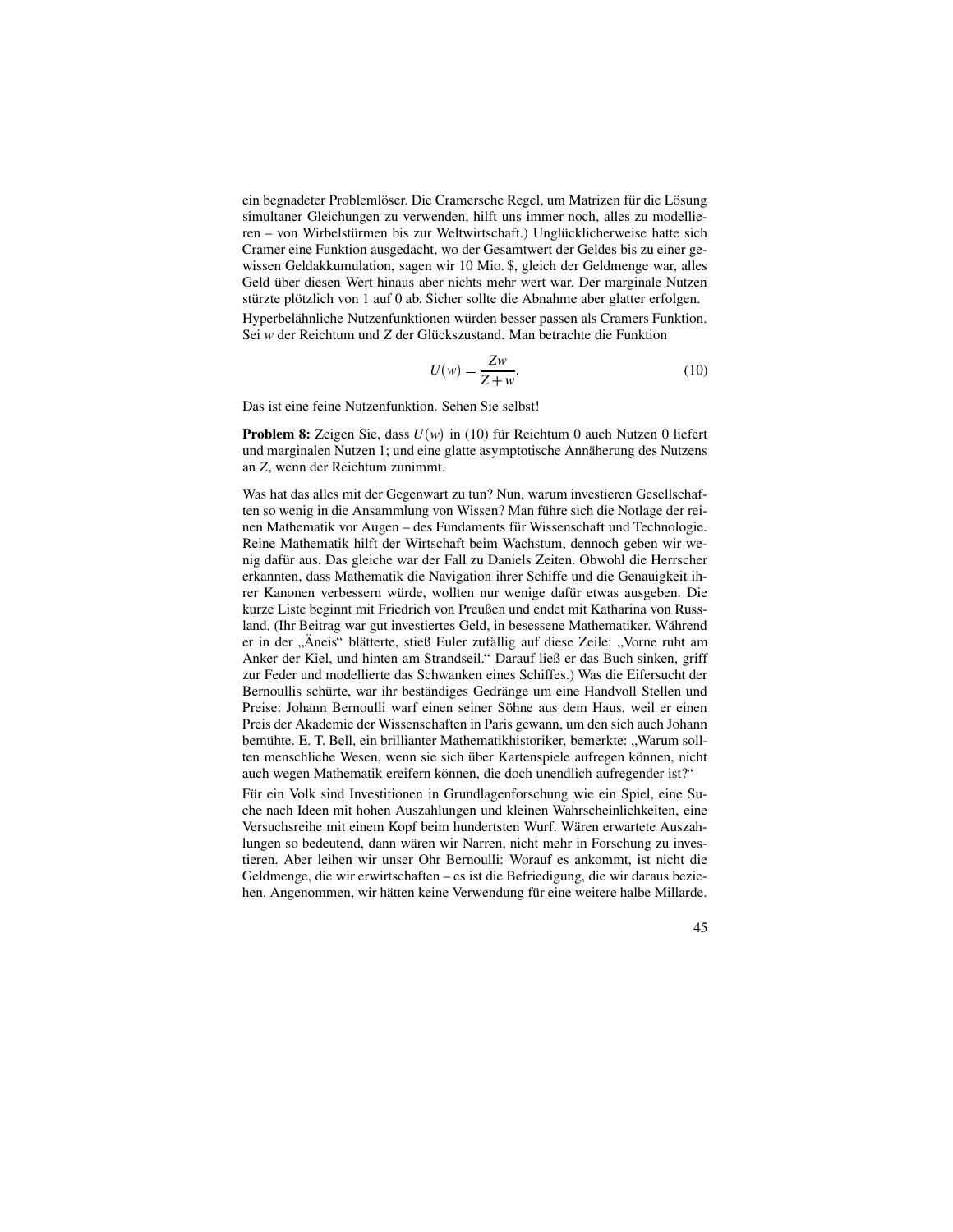Dann würden wir vorziehen, unser bestehendes Einkommen zu behalten, anstatt Teile davon im Spiel zu riskieren.

Aus diesem Grunde werden Appelle, mehr Forschung zu finanzieren, weil diese später einmal hohe Auszahlungen in Geld bewirken wird, das Volk nicht bewegen. Was hingegen die Herzen und Geldtaschen öffnen mag, ist ein Aufruf, für Forschung etwas einzusetzen, weil sie ein Spiel ist, ein historischer Nervenkitzel. Denken Sie an das Wettrennen um die erste Mondlandung!

**Bemerkungen zur Zeitschrift "Quantum"** Die Zeitschrift "Quantum" wurde von 1990 bis 2001 von der "National Science Teachers Association" in Zusammenarbeit mit der Springer-Verlag New York herausgegeben. Der Name "Quantum" ist die Übersetzung des Namens des rus-<br>Geologischen Schwestermagezing, Kuant" des 1970 vom Methematiker A. N. Kolmogorov und dem sischen Schwestermagazins "Kvant", das 1970 vom Mathematiker A. N. Kolmogorov und dem<br>Physiker L.K. Kikovin gegründet wurde. Diese Zeitschrift wordet sich vor allem en interessierte Physiker I. K. Kikoyin gegründet wurde. Diese Zeitschrift wendet sich vor allem an interessierte Schüler, wobei die Artikel von Wissenschaftlern verfasst werden.

Die ÖMG hat auf Grund einer Initiative von Peter Michor die Möglichkeit, ausgewählte (und ins Deutsche übersetzte) Artikel von "Quantum" nachzudrucken. Die Redaktion der IMN möchte da-<br>mit in unwehrtem Meß Schülengauen AUS, und DUS Lahrengangrachen. In den DAN 180 (Anril mit in vermehrtem Maß Schüler sowie AHS- und BHS-Lehrer ansprechen. In den IMN 189 (April 2002, pp. 21–31) ist bereits der Artikel "Funktionalgleichung und Gruppen" von Y. S. Brodsky und A. K. Slipenko, in den IMN 192 (April 2003, pp. 22-29) der Artikel "Kettenbrüche" von Yu.<br>Nestererke und E. Nikishin und in den IMN 104 (Dezember 2003, pp. 1–12). Ein Bitt euf Sier Nesterenko und E. Nikishin und in den IMN 194 (Dezember 2003, pp. 1–12), "Ein Ritt auf Sier-<br>ninskis Tennish und eine Krouzfehrt antlang einer unendlichen Küsterlinie" von L.M. Sekelow pinskis Teppich und eine Kreuzfahrt entlang einer unendlichen Küstenlinie" von I. M. Sokolow erschienen.

# **INDIANA UNIVERSITY MATHEMATICS JOURNAL**

(Formerly the Journal of Mathematics and Mechanics)

Edited by

P. Sternberg, E. Bedford, H. Bercovici, R. Glassey, M. Larsen, K. Zumbrun.

*The subscription price is* \$ *175.00 for subscribers in the U.S. and Canada, and* \$ *185.00 for all others. Private individuals personally engaged in research of teaching are accorded a reduced rate of* \$ *80.00 per volume. The JOURNAL appears in quarterly issues making one annual volume of approximately 1200 pages.*

**Indiana University, Bloomington, Indiana U.S.A**

<sup>46</sup>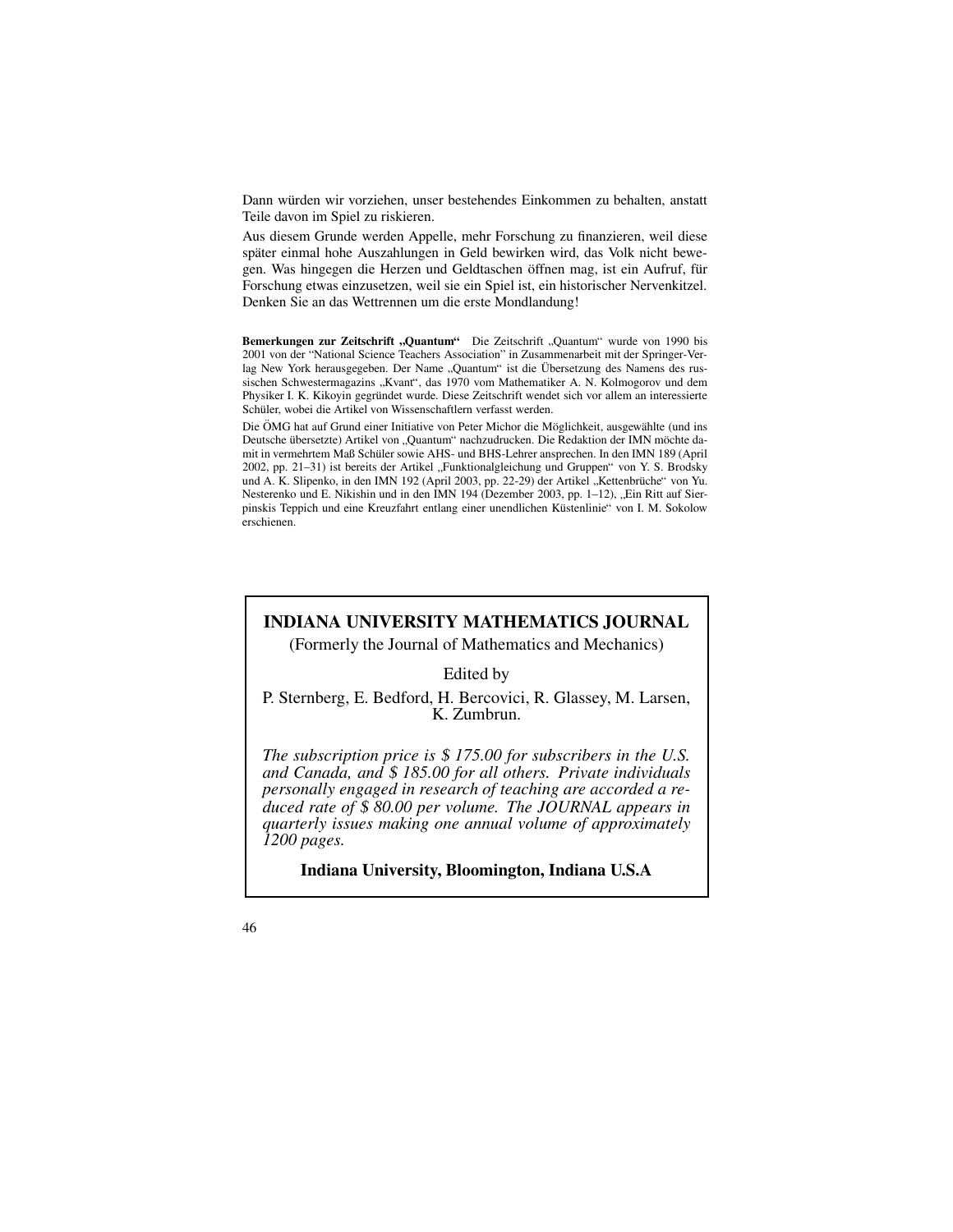# **Buchbesprechungen**

*Allgemeines und Geschichte*

**M. Aigner, G. M. Ziegler: Proofs from The Book.** Third Edition. With 250 Figures. Including Illustrations by K. H. Hofmann. Springer, Berlin, Heidelberg, New York, 2004, VIII+239 S. ISBN 3-540-40460-0 H/b € 29,95.

Die erste Ausgabe dieses Werkes wurde an vielen Stellen sehr enthusiastisch rezipiert, so auch in den IMN Nr. 181 (1999) und Nr. 191 (2002). Das Buch wurde inzwischen in viele Sprachen übersetzt und auch um einige Kapitel erweitert. Interessanterweise wurde auch ein Kapitel der ersten Ausgabe wieder entfernt, dessen Inhalt nach Angabe der Autoren nicht kurz und einfach in vollständiger Weise darstellbar war.

Ohne die bisherigen Rezensionen wiederholen zu wollen, sei doch auf den Umstand hingewiesen, daß in diesem Werk zum Teil sehr tiefliegende mathematische Resultate auf knappe und elegante Art bewiesen werden, oft durch Angabe mehrerer Beweise.

Die Lektüre setzt von seinen Leserinnen und Lesern einiges an mathematischen Vorkenntnissen voraus, belohnt aber durch tiefgründige Einblicke in die Welt der Mathematik.

Das Buch hat sich auch als Quelle für Seminarvorträge bestens bewährt. F. Rendl (Klagenfurt)

**M. Aigner, G. M. Ziegler: Das Buch der Beweise.** 2. Auflage. Mit Zeichnungen von K. H. Hofmann. Springer, Berlin, Heidelberg, New York, 2004, VIII+271 S. ISBN 3-540-40185-7 H/b 29,95.

Das ist die zweite deutsche Auflage des ursprünglich auf englisch erschienenen mathematischen Bestsellers *Proofs from The Book*. Neu aufgenommen wurden ein Kapitel über Eulersche Partitionsidentitäten mit einem bijektiven Beweis des Pentagonalzahlensatzes und eines über das Kartenmischen. Im Kapitel 16 kamen der Stern-Brocot-Baum und die damit zusammenhängende Aufzählung der positiven rationalen Zahlen von Calkin und Wilf dazu. In einem separaten Kapitel finden sich drei verschiedene Beweise für die Reihe der Reziproken der Quadratzahlen. Meiner Meinung nach zeigt diese Reihe, dass sich die ursprüngliche Idee des Buches, es gäbe zu jedem Resultat den "perfekten" Beweis, nicht durchhal-<br>ten lässt. Hier siht es is mahnare Beweise, die als "perfekt" engeschen werden ten lässt. Hier gibt es ja mehrere Beweise, die als "perfekt" angesehen werden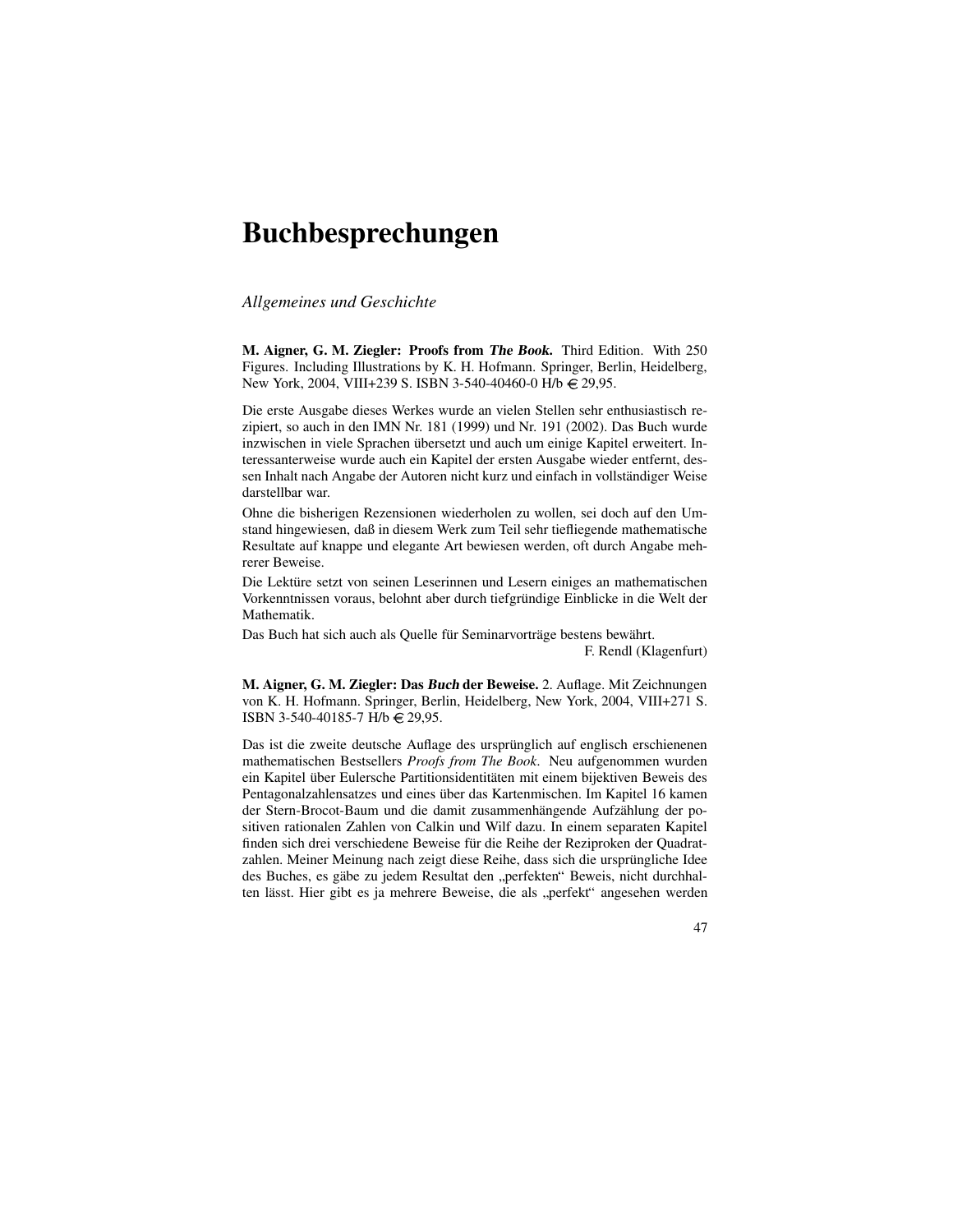können. Das wären etwa die Interpretation der Reihe als unendlich-dimensionales Analogon des Pythagoräischen Lehrsatzes, der Vergleich der Produktdarstellung des Sinus mit seiner Potenzreihenentwicklung oder der in Kapitel 20 gegebene Beweis aus der Partialbruchzerlegung des Cotangens. Aber auch unter den in diesem Kapitel behandelten elementaren Beweisen ist es schwer, den besten oder einfachsten auszuwählen. Noch einfacher als die hier gegebenen Beweise scheint übrigens der von Josef Hofbauer im American Mathematical Monthly 109 (2002), 196–200, angegebene zu sein. Es ist ja gerade das Überraschende an der Mathematik, dass sich ein und dasselbe "Resultat" oft auf den verschiedensten Wegen<br>hausigen lässt une is auch durch des verliegende Buch eindmaksuell hausigen beweisen lässt, was ja auch durch das vorliegende Buch eindrucksvoll bewiesen wird.

J. Cigler (Wien)

**B. Cipra: Misteaks.** . . . and how to find them before the teacher does . . . Third Edition. A. K. Peters, Natick, Massachusetts, 2000, XV+70 S. ISBN 0-56881- 122-5 P/b \$ 5,95.

Wenn bei der Multiplikation zweier 5-stelliger Zahlen eine 7-stellige Zahl herauskommt, so kann das einfach nicht stimmen. Der Autor stellt – ubersichtlich ¨ geordnet – viele Situationen zusammen, in denen man leicht und mit nur wenig Übung Fehler in den Lösungen von Aufgaben erkennen kann. Wenn eine Funktion zwischen 0 und 10 nie den Wert 3 übersteigt, so kann das bestimmte Integral über diesen Bereich nicht 50 sein; Symmetrien in Ausdrücken bleiben bei der Weiterverarbeitung fast immer erhalten; in einer Formel für den Flächeninhalt kann aus Dimensionsgründen keine 3. Potenz stehen, die nicht gekürzt werden kann, etc. Der Komödiant und Neurologe Gunther Philipp hat einmal geschrieben, dass er bei der bekannten Aufgabe "Man sieht einen Berg unter dem Winkel 10 Grad und<br>3 km weiter unter dem Winkel 8 Grad: wie boeb ist der Berg?" die Höhe des Ber 3 km weiter unter dem Winkel 8 Grad; wie hoch ist der Berg?" die Höhe des Berges als 0,2 cm berechnete. Hätte er dieses Buch gelesen, so hätte er diese "Lösung"<br>nicht ebeseeken nicht abgegeben.

G. Pilz (Linz)

**U. Daepp, P. Gorkin: Reading, Writing, and Proving.** A Closer Look at Mathematics. (Undergraduate Texts in Mathematics.) Springer, New York, Berlin, Heidelberg, 2003, XVI+395 S. ISBN 0-387-00834-9 H/b  $\in$  64,95.

Students have usually little training in rigouros mathematical reasoning. They have an intuitive sense of why things are true, but not the exposure to the detailed and critical thinking necessary to survive in the mathematical world. The intention of the authors has been to bridge this gap. It is based on Pólya's four step process: learn to understand the problem, devise a plan to solve the problem, carry out the plan, and look back and check what the results told you.

This book was originally written for a course of first and second year college students (and their teachers). Many illustrations, a wide variety of examples with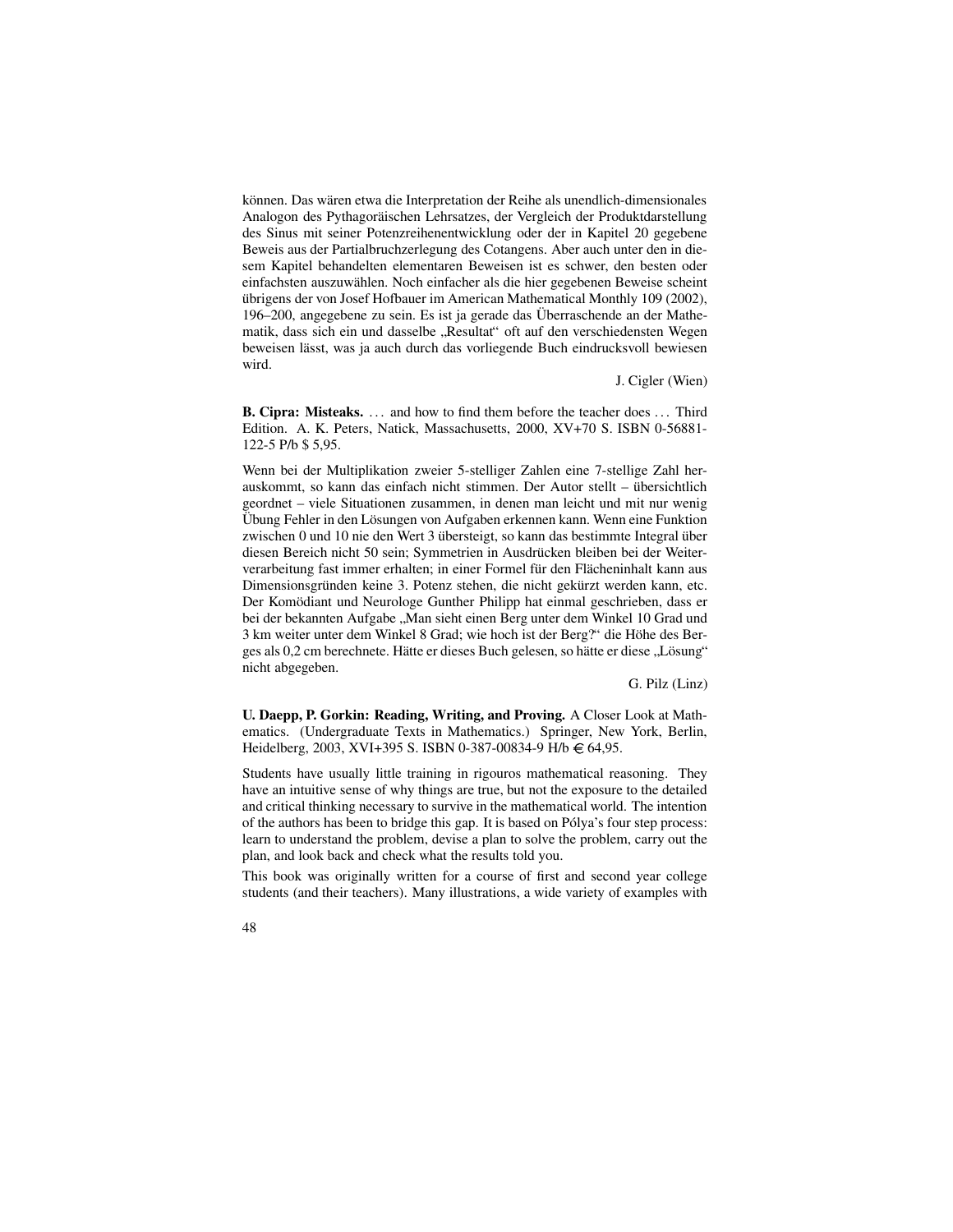and without proofs aid students in the transition from calculus to higher level mathematics.

G. Kirlinger (Wien)

**A. Stubhaug: Es war die Kuhnheit ¨ meiner Gedanken.** Der Mathematiker Sophus Lie. Aus dem Norwegischen übersetzt von K. Hartmann-Butt. Springer, Berlin, Heidelberg, New York, 2003, XIII+572 S. ISBN 3-540-43657-X H/b  $\in$  39,95.

Das vorliegende Werk ist eine sehr ausführliche Lebensbeschreibung des norwegischen Mathematikers Sophus Lie. Dem Autor Arild Stubhaug, kompetent unter anderem durch ein Studium der Mathematik und der Literaturwissenschaften, ist es gelungen, ein breites Bild der politischen und wissenschaftlichen Situation Norwegens zur Zeit Lies zu geben. Das Buch bringt allen großen Gewinn, die sich für Sophus Lie und seine Zeit interessieren. Insbesondere erfährt man viel über den wissenschaftlichen Kontakt zwischen Lie und andere mathematischen Größen der damaligen Zeit wie Klein, Darboux, Poincare... Wie schon in der Biographie von Niels Henrik Abel kommt der Autor ohne eine einzige mathematische Formel oder präzise mathematische Definition aus.

G. Kirlinger (Wien)

# *Algebra und Zahlentheorie*

**T. Brock ¨ er: Lineare Algebra und Analytische Geometrie.** Ein Lehrbuch fur¨ Physiker und Mathematiker. (Grundstudium Mathematik.) Birkhäuser, Basel, Boston, Berlin, 2003, X+366 S. ISBN 3-7643-2178-4 P/b 28,79.

Nach einem einleitenden Abschnitt ( Schulweisheiten") wird der Standardinhalt einer Lehrveranstaltung zur Linearen Algebra präsentiert, die Auflistung der fünf Kapitelüberschriften kann hier genügen: Vektorräume, Matrizenrechnung, die Determinante, Bilinearformen, die Jordansche Normalform. Ein umfangreicher Abschnitt ist der Linearen Geometrie in projektiven und affinen Räumen über einem Vektorraum mit kommutativem Grundkörper gewidmet. Neben Strukturaussagen über die jeweiligen Unterräume finden sich die projektiven sowie affinen Klassifikationen der Quadriken. Die Kopplung zwischen projektiven Quadriken und quadratischen Formen wird diskutiert. Einem Kapitel zur Tensorrrechnung folgen zwei Abschnitte über Lineare Gruppen und Liealgebren. Das mit "Quater-<br>nienen und erthogenele Gruppen" überschriebene Kenitel stellt die Beziehungen nionen und orthogonale Gruppen" überschriebene Kapitel stellt die Beziehungen zur Physik her. Abschließend wird die Lineare Geometrie auf Moduln über einem kommutativen Ring erweitert.

Dieses Lehrbuch stellt eine sehr umfassende und breit angelegte Beschreibung der Linearen Geometrie dar, es ist daher für einschlägig Lehrende sehr zu empfehlen. Aufgrund der vielen Übungsaufgaben sowie der instruktiven Präsentation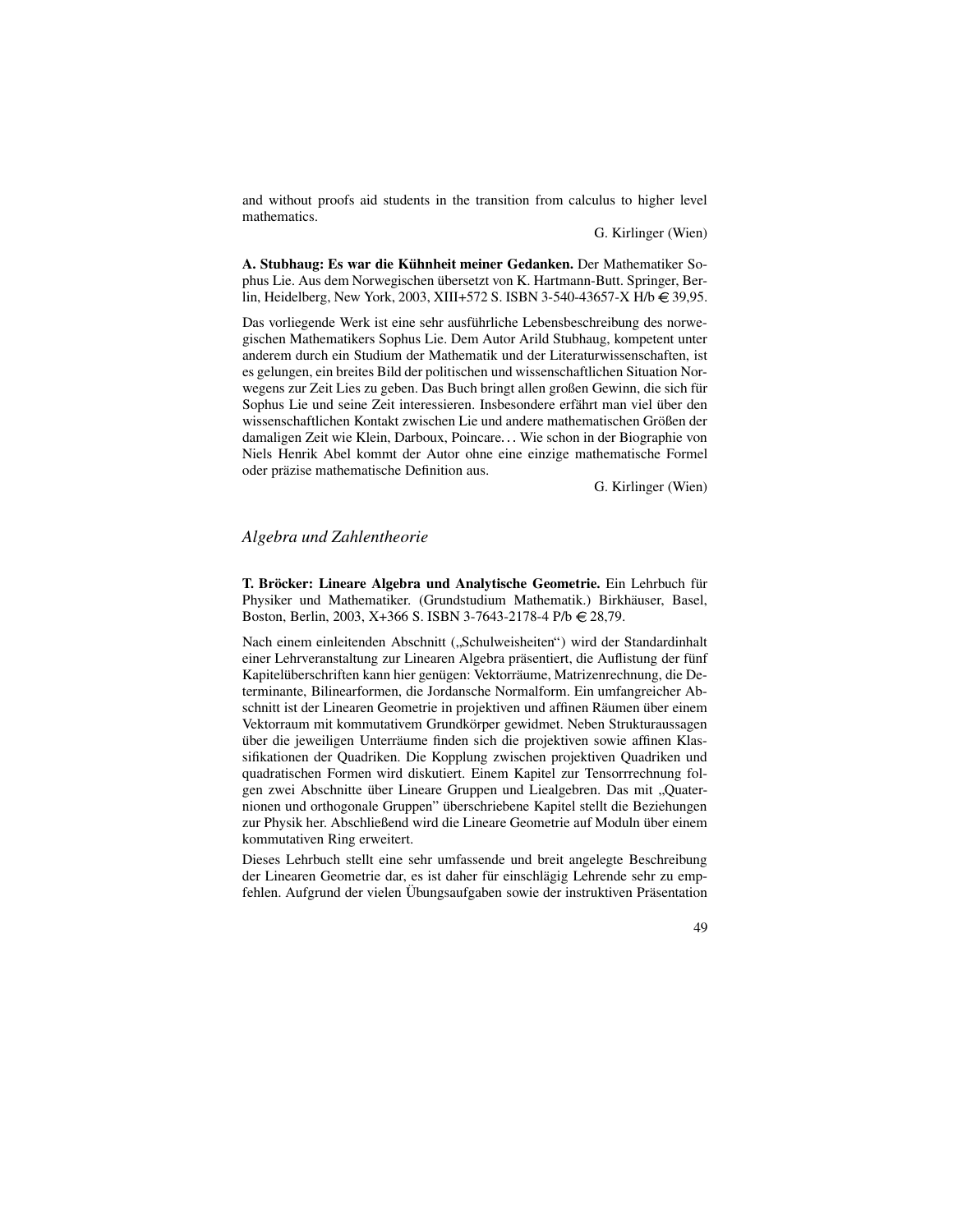der Inhalte und Zusammenhänge ist es auch hervorragend zum weiterführenden Selbststudium geeignet.

P. Paukowitsch (Wien)

**G. Castellini: Categorical Closure Operators.** (Mathematics: Theory & Applications.) Birkhäuser, Boston, Basel, Berlin, 2003, XII+300 S. ISBN 0-8176-4250-1, 3-7643-4250-1 H/b  $\in$  94,16.

The book is a substantial extension of the author's survey *Categorical Closure Operators*, published in: J. Koslowski and A. Melton (Eds.): *Categorical Per*spectives, Birkhäuser, Boston , 2001 (p. 109–150). It presents the contemporary theory of categorical closure operators, one of the main branches of categorical topology. The purpose of the theory is to develop a categorical characterization of the classical topological concepts. It provides a tool that allows us to extend these concepts to an arbitrary category so that the results of the theory have many applications in other fields of mathematics, particularly topology, algebra, and discrete mathematics.

The author, a leading specialist in the field, divided the book into two parts. The first one deals with the general theory, starting with basic definitions and gradually moving to more advanced properties. The second part discusses applications to the classical concepts of epimorphisms, separation, compactness, and connectedness. Many examples, mostly of topological and algebraic nature, are presented illustrating the various concepts introduced. A comprehensive list of references is also included.

There is only one other book on the theory of categorical closure operators, namely: D. Dikranjan and W. Tholen: *Categorical Structure of Closure Operators*, Kluwer Acad. Publ., 1995. The benefit of the Castellini's book is that, after introducing the reader to the general theory, it presents a number of applications based on quite recent results achieved in this field. Thus the book provides basic literature for those interested in the theory of closure operators and its applications. It is an excellent exposition of a part of modern mathematics.

J. Šlapal (Brno)

**G. Greaves: Sieves in Number Theory.** (Ergebnisse der Mathematik und ihrer Grenzgebiete, 3. Folge, Vol. 43.) Springer, Berlin u.a. 2001, XII+304 S. ISBN  $3-540-41647-1$  H/b DM  $189- (2004 \div 133,70)$ .

Seit der Formulierung des Siebes des Eratosthenes wurde eine Vielzahl von Siebmethoden als Werkzeuge in die der Zahlentheorie eingesetzt. Das 1974 erschienene Werk *Sieve Methods* von H. Halberstam und H.-E. Richert diente und dient dabei als Standardreferenz für dieses Gebiet.

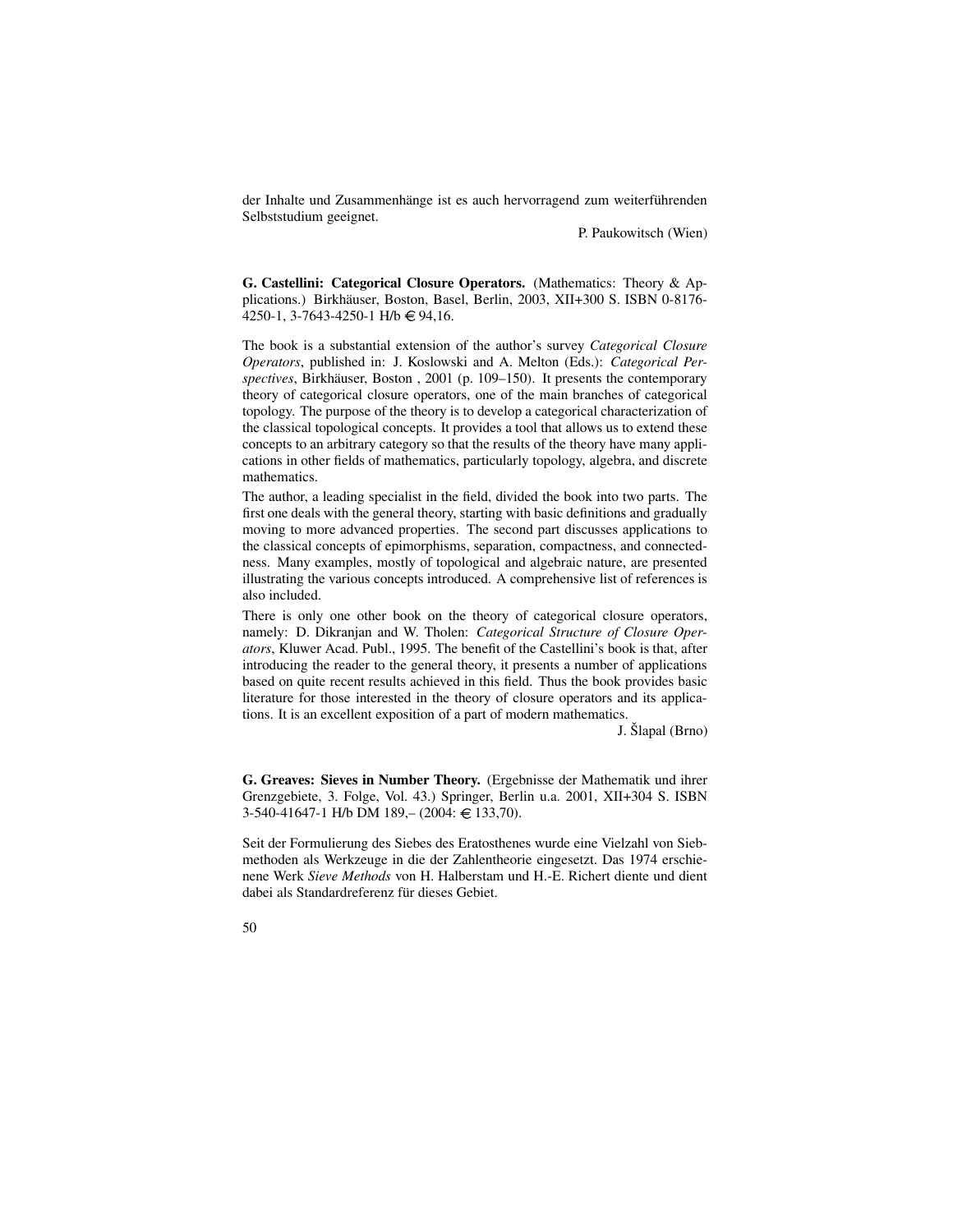Der Autor des vorliegenden Buches widmet sich in 7 Kapiteln den sogenannten *kleinen Sieben*, da die immensen Fortschritte auf dem Gebiet der Siebtheorie eine Einschränkung nötig machten.

In Kapitel 1 werden Grundlagen und eine einheitliche Notation etabliert, Kapitel 2 beschreibt die Selbergsche  $\Lambda^2$ -Methode für obere Schranken. Das 3. Kapitel beinhaltet die kombinatorischen Siebe von Brun und Rosser, Kapitel 4 geht dann auf die analytischen Aspekte des Rosserschen Siebes in beliebiger Dimension ein. Im zentralen Kapitel 5 wird mit gewichteten Sieben ein Gebiet behandelt, auf dem der Autor zahlreiche Beiträge beigesteuert hat. Die nicht triviale Abschätzung des Restterms im linearen Sieb nach Ivaniec bildet den Inhalt von Kapitel 6, und Kapitel 7 beschließt das Buch mit der Behandlung des Ankeny-Onishi-Siebes und der  $Λ<sup>2</sup>Λ$ -Methode von Selberg.

Die Stärken des Buches liegen auf jeden Fall in der klaren und gut aufgebauten Darstellung der beschriebenen Themen. Etwas zu wenig Wert wurde auf Anwendungen der Resultate gelegt, die seit jeher eine wichtige Rolle in der Siebtheorie eingenommen haben. Abschließend kann man sagen, dass das vorliegende Buch einen sehr umfassenden Einblick in die beschriebenen Gebiete liefert. Aufgrund der komplexen Thematik sollte der Leser jedoch einführendes Grundwissen mitbringen.

M. Lamberger (Graz)

**R. S. Irving: Integers, Polynomials, and Rings.** A Course in Algebra. (Undergraduate Texts in Mathematics.) Springer, New York, Berlin, Heidelberg, 2004, XV+284 S. ISBN 0-387-20172-6 P/b € 39,95, ISBN 0-387-40397-3 H/b.

This is a very elementary introduction to elementary number theory and some related topics in algebra (rings, fields, polynomials), centered around the Euclidean algorithm. It emphasizes mathematical thinking: proof techniques like induction are explained in detail, cautionary tales of faulty proofs are told, and definitions are preceeded by pages of motivational chitchat.

The topics chosen are well suited for a student's first exposure to "serious" mathematics (much more so, in the reviewer's opinion, than the calculus course that is the norm in almost all curricula almost everywhere). One purely superficial gripe: the extremely pale and spindly text face is unpleasant to read (and helps to give T<sub>E</sub>X/LAT<sub>E</sub>X an undeservedly bad name).

S. Frisch (Graz)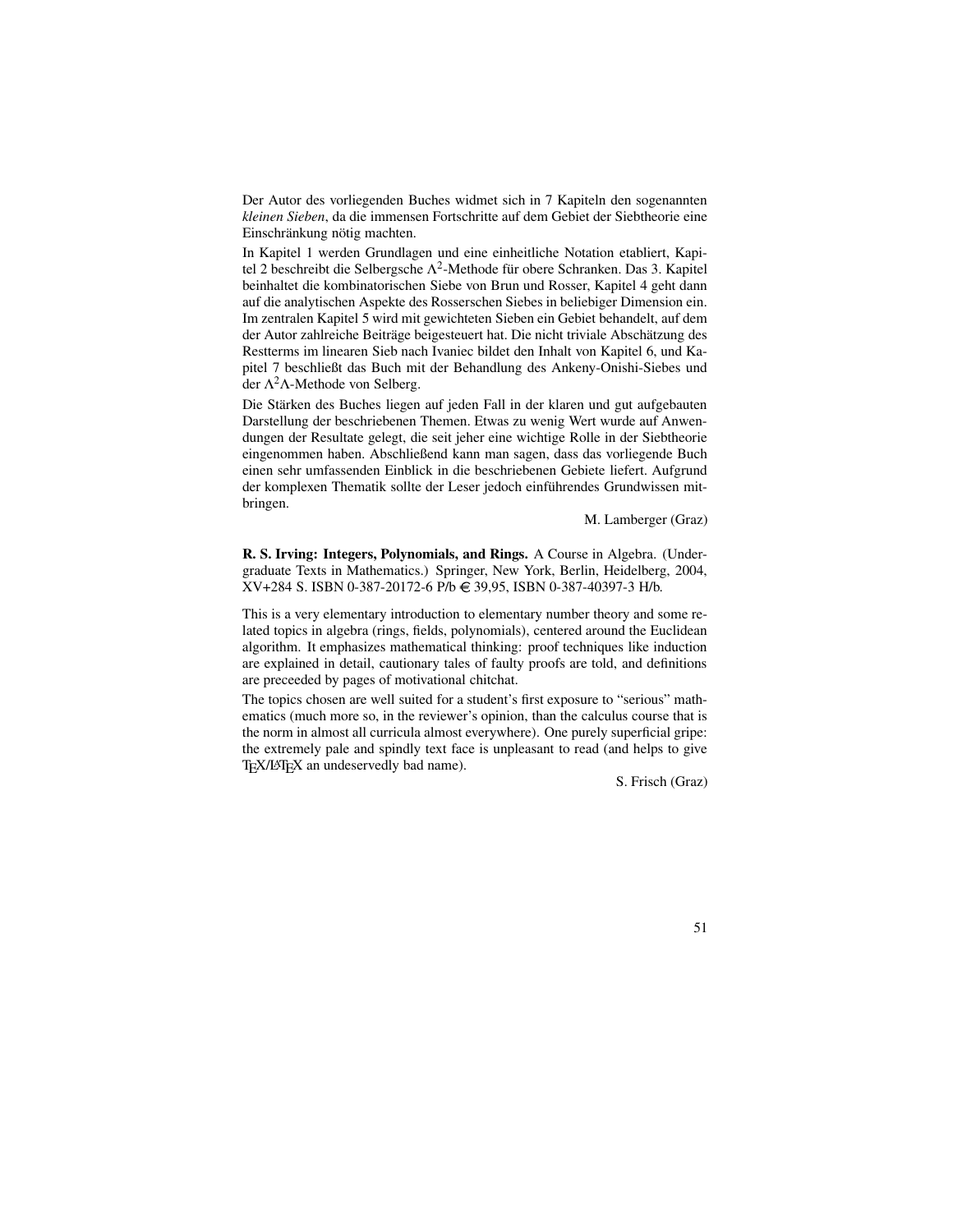**K. Janich: ¨ Lineare Algebra.** Zehnte Auflage. Mit zahlreichen Abbildungen. (Springer-Lehrbuch.) Springer, Berlin, Heidelberg, New York, 2004, XII+270 S. ISBN 3-540-40207-1 P/b  $\in$  19,95.

Falls ein Lehrbuch für die mathematische Grundausbildung naturwissenschaftlich und technisch orientierter Studienrichtungen im universitären Bereich derart akzeptiert wird, daß nach 25 Jahren die 10. Auflage begrüßt werden kann, dann liegt ein meisterlich konzipiertes Werk vor! Der Band ist charakterisiert durch die sehr geschickte Verzahnung von präzisem mathematischen Problemlösen und anwendungsorientiertem Problemstellen. Die Testfragen berücksichtigen zwei Lesergruppen, die Mathematiker und die Physiker. Die Kapitelüberschriften mögen zur inhaltlichen Beschreibung dieses Standardwerkes genügen: Mengen und Abbildungen, Vektorräume, Dimensionen, Lineare Abbildungen, Matrizenrechnung, Determinante, Lineare Gleichungssysteme, Euklidische Vektorräume, Eigenwerte, Hauptachsen-Transformation, Klassifikation von Matrizen. Diesem inhaltlich und didaktisch vorbildlichen Lehrbuch für Studenten und Dozenten sind noch viele weitere Auflagen zu wünschen!

P. Paukowitsch (Wien)

**H. Kurzweil, B. Stellmacher: The Theory of Finite Groups.** An Introduction. (Universitext.) Springer, New York, Berlin, Heidelberg, 2004, XII+387 S. ISBN  $0-387-40510-0$  H/b  $\in 69,95$ .

Es liegt nun die englische Übersetzung des in IMN 180, S. 48, ausführlich besprochenen deutschsprachigen Lehrbuchs vor – ein wunderbares Lehrbuch, für Neulinge jedoch eine "harte" Nuss!

Günter Lettl (Graz)

**T. Y. Lam: A First Course in Noncommutative Rings.** Second Edition. (Graduate Texts in Mathematics 131.) Springer, New York u.a. 2001, XIX+385 S. ISBN 0-387-95325-6 P/b (2004: 53,45), ISBN 0-387-95183-0 H/b DM 181,79.

Ten years ago, the first edition (see the review in Vol. 182, p. 38) of this book appeared. It is quite rare that a book can become a classic in its field in such a short time, but this did happen for this excellent book. Of course, minor changes were made for the second edition; new exercises and an appendix on uniserial modules were added. Every part of the text was written with love and care. The explanations are very well done, useful examples help to understand the material, and the exercises in the text (a solution manual is available) do help a lot to turn the reader into an active participant. The material covers the structure theory of (noncommutative) rings: the Wedderburn-Artin theory, the theory of radicals, and the classes of primitive, prime, division, ordered, (semi-)local and (semi-)perfect rings. The results are applied to the representation theory of groups.

G. Pilz (Linz)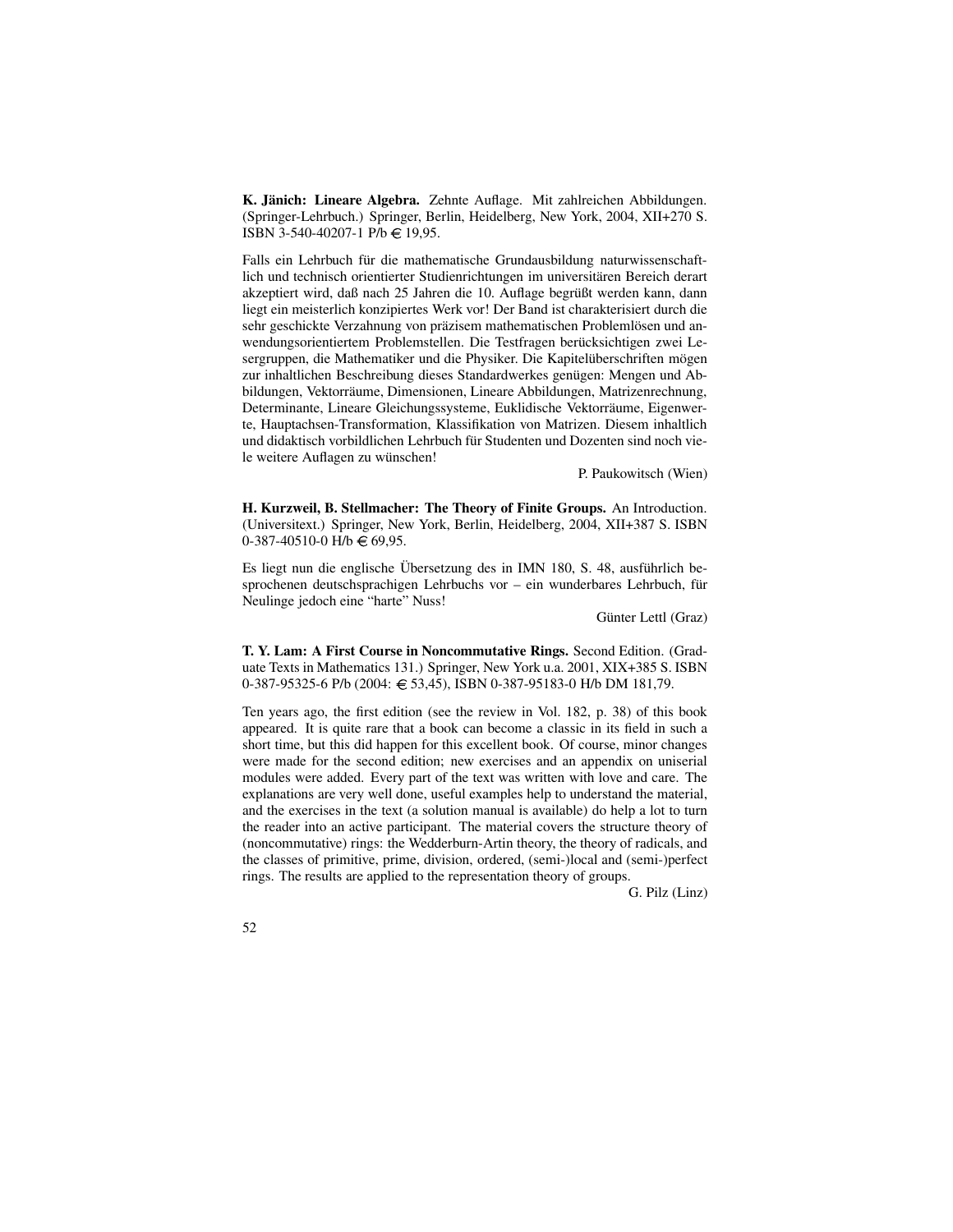**S. K. Lando: Lectures on Generating Functions.** (Student Mathematical Library, Vol. 10.) American Mathematical Society, Providence, Rhode Island, 2003, XV+148 S. ISBN 0-8218-3481-9 P/b \$ 29,–.

In his preface the author states: "I wanted to write a simple and accessible introduction to generating functions, paying attention first of all to striking examples". He begins with the lucky tickets problem of A. A. Kirillov and shows how it can be solved with generating functions and how asymptotic estimates of the solution can be derived. A simpler method by inclusion and exclusion is given in a later chapter. There are a lot of other very interesting examples reaching from the well-known Fibonacci or Catalan numbers to Euler and tangent numbers which are connected via the Bernoulli-Euler triangle introduced by V. I. Arnol'd with its combinatorial background consisting of up down permutations or equivalently Morse polynomials. Also Flajolet's approach to continued fractions of generating functions is shown, some asymptotic estimates of coefficients of generating functions are given, and finally some gems of the theory of partitions and of enumeration problems for embedded graphs are sketched. The book is very stimulating and the text is accessible to interested undergraduates with some mathematical maturity. The problems seem to be more difficult. Here some hints for the solutions would be appropriate.

J. Cigler (Wien)

**M. Ram Murty: Problems in Analytic Number Theory.** (Graduate Texts in Mathematics 206.) Springer, New York, Berlin, Heidelberg, 2001, XVI+452 S. ISBN 0-387-95143-1 H/b DM 98,– (2004: 58,80).

Wie schon in seinem Buch *Problems in Algebraic Number Theory* (Springer GTM 190, gemeinsam mit J. Esmonde), beschreitet der Autor im vorliegenden Buch einen Zugang zum gewählten Thema, der auf dem eigenständigen Lösen von Problemen und Beispielen basiert.

Die erste Hälfte des Buches besteht zum einen aus Resultaten und Beispielen, die der Leser dazu benutzen soll, die weiterführenden, oft zusammenhängenden Probleme zu lösen. Jedes Kapitel ermöglicht es dem Leser, in kleinen Etappen ein Teilgebiet der analytischen Zahlentheorie auf eigene Faust zu erkunden, wobei je nach Schwierigkeit Hilfestellungen gegeben werden. Die zweite Hälfte des Buches enthält die Lösungen aller gestellten Aufgaben und rundet das vorliegende Werk so zu einem vollwertigen Standardlehrbuch für analytische Zahlentheorie ab.

Das Buch ist in 10 Abschnitte unterteilt, deren Überschriften der Vollständigkeit halber aufgezählt seien: Arithmetische Funktionen, Primzahlen in arithmetischen Progressionen, der Primzahlsatz, Integralmethoden, Funktionalgleichungen, Hadamard-Produkte, Explizite Formeln, die Selberg-Klasse, Siebmethoden und *p*adische Methoden.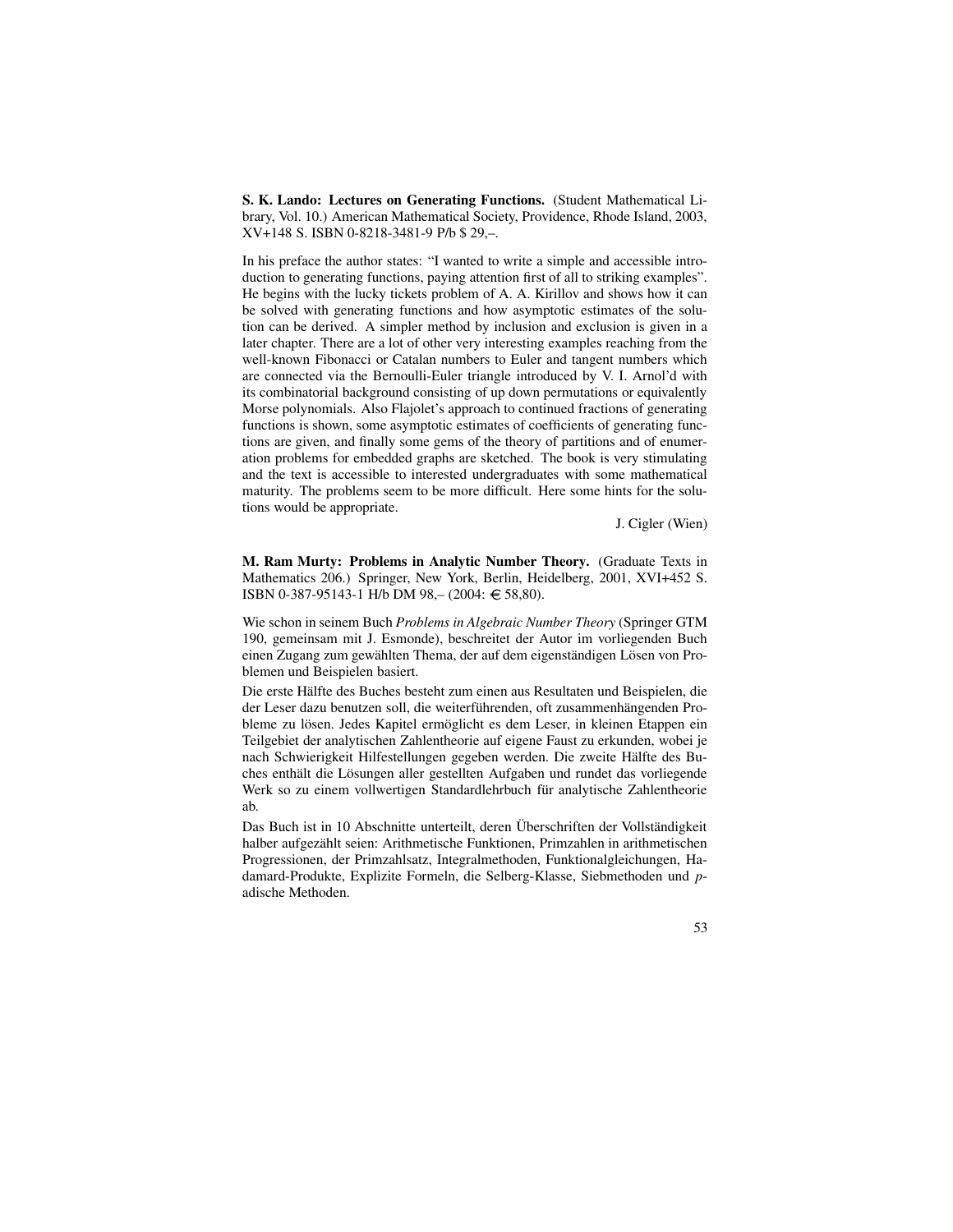Zum zweiten Mal ist es dem Autor gelungen, eine exzellente Auswahl an Problemen und Beispielen zu treffen, deren Lösung den Leser auf vortreffliche Weise den Arbeitsmethoden des jeweiligen Kapitels näherbringen wird. Das Buch ist als Einführung in die analytische Zahlentheorie zum Selbststudium sowie als Begleittext für eine Vorlesung uneingeschränkt zu empfehlen.

M. Lamberger (Graz)

**E. B. Vinberg: A Course in Algebra.** (Graduate Studies in Mathematics, Vol. 56.) American Mathematical Society, Providence, Rhode Island, 2003, X+511 S. ISBN 0-8218-3318-9 H/b \$ 89,–.

This book arose from courses on algebra which the author taught at two Moscow universities. On the one hand it covers the classical stock of linear algebra including tensor product and tensor algebra. On the other hand, the standard topics of algebra up to Galois theory are treated and some more advanced subjects are touched upon: module theory, algebraic varieties, linear representations, associative algebras, and Lie groups. More than 200 exercises and a list of answers to some of them are provided. Concerning the algebraic part, the presentation is unusual: the elements of group theory (up to Sylow's theorem) are treated in two separate chapters, but ring and field theory are scattered through the book which probably makes it difficult for the reader to follow. For instance, polynomial rings and factorization in Euclidean domains are dealt with in chapter 3, whereas the definition of an ideal enters the scene only more than 200 pages later. To some extent the style changes when progressing from undergraduate to beginning graduate level: the elementary topics are presented in a broad and easyily understandable way, whereas the argumentation grows more and more concise in the chapters devoted to more advanced topics. So the reader is forced to learn to stand on his own feet, which by the way is intended by the author. The book is recommendable for those who look for an unconventional text on algebra.

G. Kowol (Wien)

# *Geometrie, Topologie*

**S. Lang: Introduction to Differentiable Manifolds.** Second Edition. With 12 Illustrations. (Universitext.) Springer, New York, Berlin, Heidelberg, 2002,  $XI+250$  S. ISBN 0-387-95477-5 H/b  $\in$  59,95.

This volume is an introduction to differential manifolds which is intended for postgraduate or advanced undergraduate students. Consequently, manifolds are assumed finite-dimensional (the infinite dimensional case is treated in another book of the same author).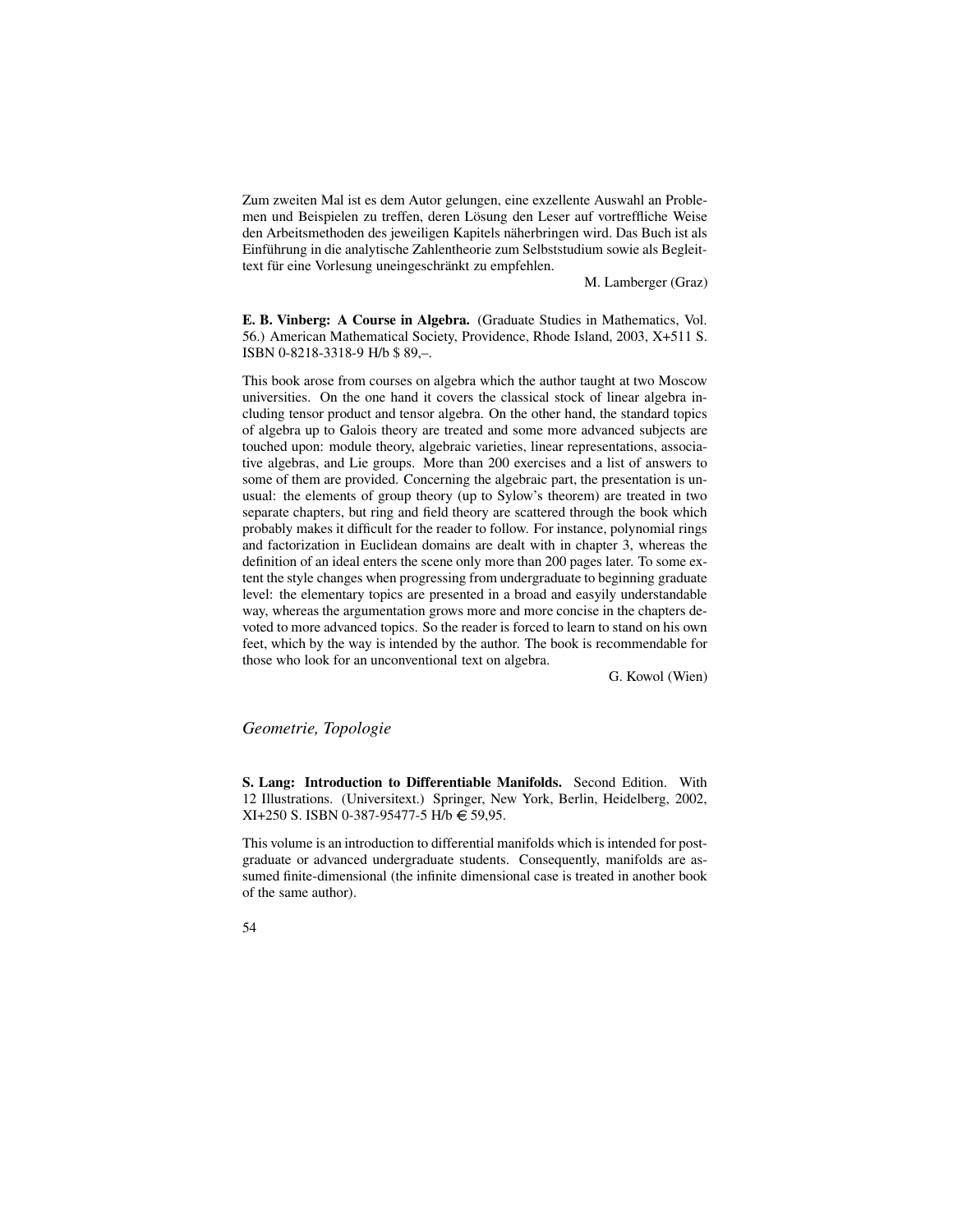Basic concepts are presented, which are used in differential topology, differential geometry, and differential equations. Charts are used systematically in order to avoid 'hiding geometric thoughts under an irrelevant formalism'. However, as local coordinates are useful for computations and are used frequently in the literature, often also a local coordinate formulation is given. In order to give a self-contained and complete treatment, the first chapter summarizes basic facts on differential calculus, with the intention to make the reader think of the derivative of a map as a linear transformation.

The book is well readable, and it is of interest not only for mathematicians, but also for theory-oriented researchers in applied sciences (e.g. in nonlinear control theory), who need an introduction to this important topic.

I. Troch (Wien)

#### *Analysis*

**M. J. Ablowitz, A. S. Fokas: Complex Variables.** Introduction and Applications. Second Edition. (Cambridge Texts in Applied Mathematics.) Cambridge University Press, 2003, XII+647 S. ISBN 0-521-53429-1 P/b *£* 29,95.

Ein hervorragendes Lehrbuch der Funktionentheorie, das sich gegenüber den hierzulande vornehmlich verwendeten Texten durch den sehr umfangreichen Abschnitt 2, "Anwendungen", auszeichnet. Allein der Theorie der asymptotischen<br>Auswertung von Integralen sind 56 von 512 Seiten gewidmet. Derüber binaus be Auswertung von Integralen sind 56 von 512 Seiten gewidmet. Darüber hinaus behandeln die Anwendungen auch ausführlich Riemann-Hilbertprobleme.

Zu vergleichen ist etwa der klassische Text von M. Lavrentiev und B. Chabat: Méthodes de la théorie des fonctions d'une variable complexe, Mir, Moscou, 2ème éd., 1977.

N. Ortner (Innsbruck)

**H. Amann, J. Escher: Analysis I.** Zweite, korrigierte Auflage. (Grundstudium Mathematik.) Birkhäuser, Basel, Boston, Berlin, 2002, XV+445 S. ISBN 3-7643-6928-0 P/b € 28,79.

Originialität und Wert des Buches liegen in der Betonung des Wesentlichen und im Blick für das Wesentliche. Welches sind die zentralen Themen einer "Analysis<br>I" in einer Beihe. Grundstudium Methemetik"? Konvergenz (II) Statiskeit (III) I" in einer Reihe "Grundstudium Mathematik"? Konvergenz (II), Stetigkeit (III), Differenzierberkeit (IV), Eunktionenfolgen (V); Des sind die Koniteliiberschriften Differenzierbarkeit (IV), Funktionenfolgen (V): Das sind die Kapitelüberschriften des vorliegenden Buches. Ich kenne kein anderes Lehrbuch der Differential- und Integralrechnung, das diese vier Säulen so klar und präzise herausarbeitet.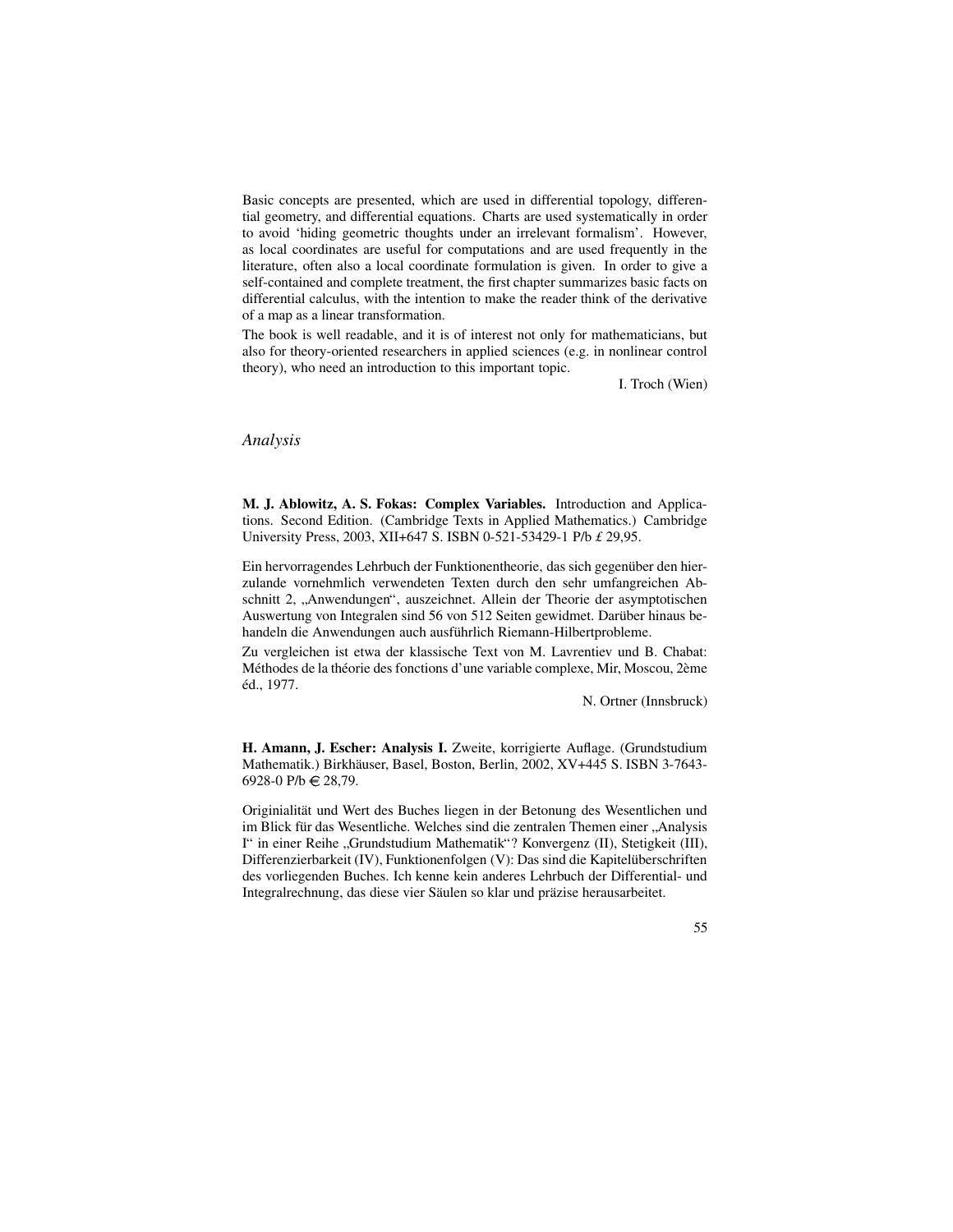Vom Leser wird eine beträchtliche Bereitschaft zur Abstraktion erwartet, was den Autoren den Vorwurf des Bourbakismus eintrug – völlig zu Unrecht wie beispielsweise an Hand des 4. Abschnitts von Kap. V, "Funktionenfolgen", leicht zu sehen ist: Er ist mit "Polynomiale Approximation" überschrieben und behandelt: Ba-<br>ist: Er ist mit "Polynomiale Approximation" überschrieben und behandelt: Banachalgebren, Dichtheit und Separabilität, den Satz von Stone und Weierstraß, trigonometrische Polynome, periodische Funktionen und den trigonometrischen Approximationssatz. Natürlich kann darüber diskutiert werden, ob diese Themen in eine Analysis I gehören – dass sie aber wichtige Teile konkreter Analysis ausmachen, steht außer Zweifel. Korrespondierend wird auch großer Wert auf konstruktive numerische Verfahren und auf gute Fehlerabschätzungen gelegt.

Der Anspruch an die Abstraktion spiegelt sich auch in der Aufgabe der Trennung der Behandlung von Funktionen einer und mehrerer Variablen wider – aber auch darin, dass, wie seit Dieudonné üblich, die Analysis in Hilbert- und Banachräumen formuliert wird. Dementsprechend enthält das Buch einen guten Teil der mengentheoretischen Topologie (ein Achtel des Buches), der elementaren Funktionalanalysis oder der Approximationstheorie.

Der Rezensent der 1. Auflage (die sich von der 2. nur durch Fehlerkorrekturen unterscheidet) im Zentralblatt für Mathematik [0909.26001] schreibt: "Originelle<br>Ideen wie men eine Einführung in die Anglysis vollziehen könnte, sucht men bien Ideen, wie man eine Einführung in die Analysis vollziehen könnte, sucht man hier leider vergebens." Dieses unreflektierte Urteil ist falsch, wie ich hoffe, oben nachgewiesen zu haben. Es entspringt einer beliebten, allerdings wenig intelligenten Attitüde, "Formalismus und Strukturalismus à la Bourbaki" als Mode zu verteu-Feln und dabei den ungeheuren Wert zu übersehen, den das Werk von N. Bourbaki für die Entwicklung der Mathematik hatte und hat.

Die Analysis I von Amann und Escher verbindet in vorbildlicher Weise die Idee der Analysis nach Dieudonné, H. Cartan und L. Schwartz mit konkreter Analysis und wird daher uneingeschränkt empfohlen.

N. Ortner (Innsbruck)

**D. Estep: Practical Analysis in One Variable.** With 211 Illustrations. (Undergraduate Texts in Mathematics.) Springer, New York, Berlin, Heidelberg, 2002,  $XX+621$  S. ISBN 0-387-95484-8 H/b  $\in$  59,95.

Diese Einführung in die Analysis für Funktionen einer Veränderlichen stellt die Ideen der Analysis in Zusammenhang mit Grundfragen der angewandten Mathematik als Approximation der Lösungen "physikalischer" Modelle dar. Daraus remank als Approximation der Eosungen "physikalischer" Modelle dar. Daraus te-<br>sultieren sowohl eine ungewohnte Anordnung des Stoffes, als auch eine starke Betonung jener Aspekte, die für das numerische Rechnen wichtig sind. So wird im ersten Teil – mit "Zahlen und Funktionen, Folgen und Grenzwerte" überschrieben<br>In Buder Funktionebegriff zunächst nur für Abbildungen zwischen Teilmengen – z.B. der Funktionsbegriff zunächst nur für Abbildungen zwischen Teilmengen rationaler Zahlen eingeführt, und anschließend werden sofort Lipschitz-Stetigkeit sowie Konvergenz und Divergenz von Folgen und Reihen bis hin zum Bisektionsverfahren diskutiert. Es folgen die Irrationalzahlen als Grenzwerte von Folgen

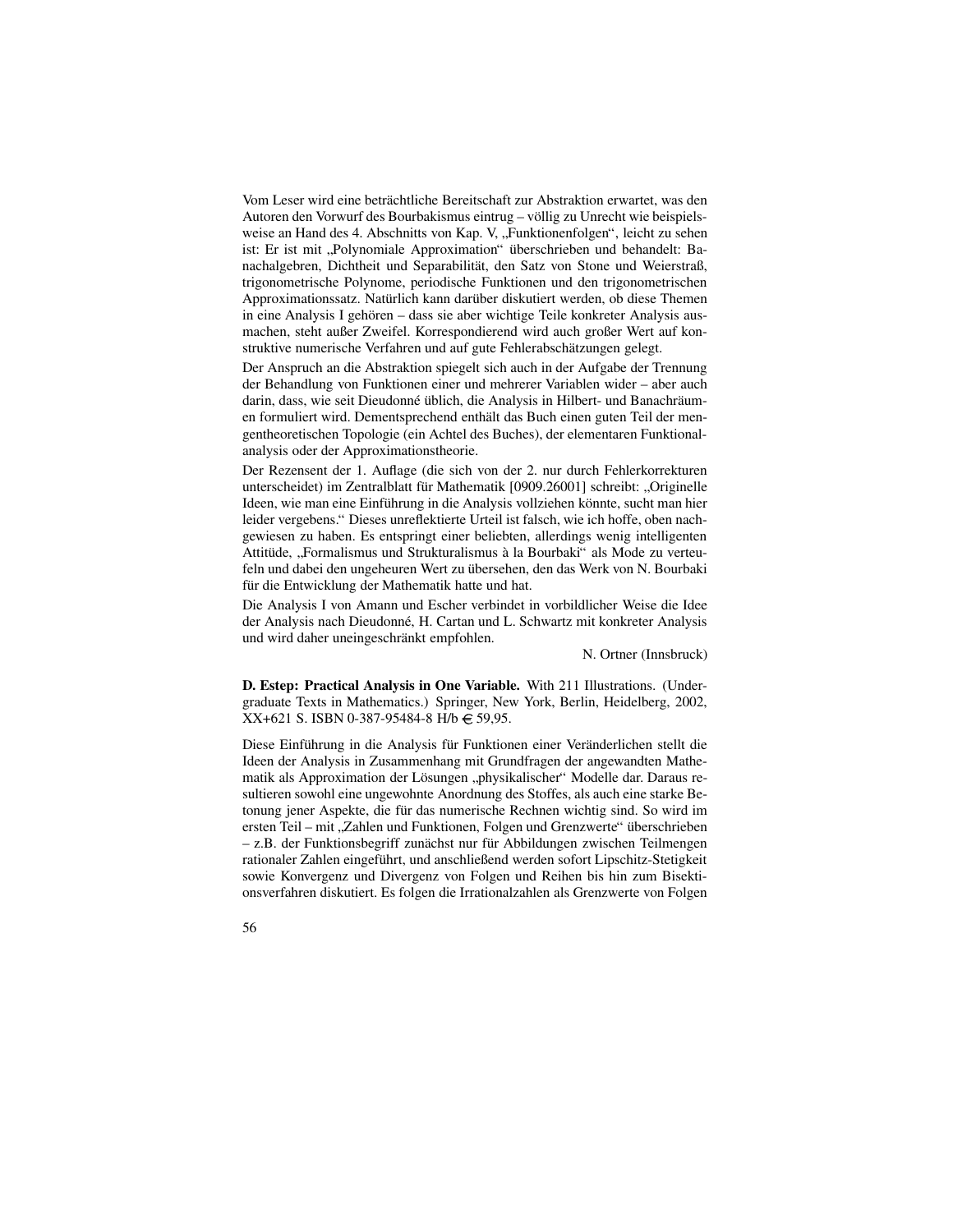und Funktionen reeller Zahlen und die Existenz der Inversen. Eine Diskussion des Bisketionsverfahrens sowie des Fixpunktsatzes von Banach und des darauf beruhenden numerischen Verfahrens beenden den ersten Teil.

Der zweite Teil ist der Differential- und Integralrechnung gewidmet, wobei vor allem der Zugang über den Begriff "streng differenzierbar" auffällt, bei dem (im Gegensatz zu dem im dritten Teil behandelten üblichen Differenzierbarkeitsbegriff) der Fehler der linearen Approximation von mindestens zweiter Ordnung gegen Null geht. Anschließend werden einige Differentialgleichungen als Motivation des unbestimmten Integrals bzw. des bestimmten Integrals mit variabler oberer Grenze behandelt. Es folgt ein Abschnitt über numerische Integration (von Anfangswertaufgaben) mit einer relativ ausführlichen Diskussion über gleichmäßige Konvergenz von Cauchy-Folgen von Funktionen auf (großen) Intervallen. Als Anwendungen folgen bestimmte Integrale, Logarithmus- und Exponentialfunktion sowie Fixpunktiteration und Newton-Verfahren.

Im dritten Teil werden schließlich Stetigkeit und Differenzierbarkeit (im Gegensatz zur strengen Differenzierbarkeit), Häufungspunkte von Folgen, uneigentliche Grenzwerte, der Approximationssatz von Weierstrass und Bernstein-Polynome, Taylor-Polynome und Polynom-Interpolation, Picard-Iteration und das Vorwärts-Euler-Verfahren behandelt.

Die Darstellung ist durch eine Vielzahl gut gewählter und ausführlich diskutierter und illustrierter Beispiele gekennzeichnet. Ebenso werden zahlreiche Übungsbeispiele am Ende jedes Kapitels bereitgestellt, die häufig durch eine kurze Diskussion der Schwachstellen des eben diskutierten mathematischen Konzepts (z.B. des Riemannschen Integralbegriffes) und durch Hinweise auf weiterführende Konzepte abgerundet werden. Der Autor legt – so wie auch viele Ingenieure – Wert darauf, nicht die Anwendung von Formeln zu zeigen, sondern wesentliche mathematische Begriffe und Ideen verständlich darzustellen und dabei Anwender zu motivieren, sich auch tatsächlich mit der nicht immer einfachen Materie inhaltlich auseinanderzusetzen. Insgesamt ist so ein Band entstanden, der einen wichtigen Beitrag zur Lösung der Frage liefert, wie im Zeitalter eines sich stets verstärkenden Computereinsatzes die für Anwender wesentlichen Konzepte der mathematischen Analysis anwendungsorientiert, aber ohne Vernachlässigung mathematischer Genauigkeit unterrichtet werden können.

I. Troch (Wien)

**A. Guzman: Derivatives and Integrals of Multivariable Functions.** Birkhau- ¨ ser, Boston, Basel, Berlin, 2003, X+319 S. ISBN 0-8176-4274-9, 3-7643-4274-9  $P/b \in 68, -$ .

Das Buch behandelt in zwei Abschnitten zu je drei Kapiteln die Differentiation und Integration von Funktionen in mehreren Variablen. In den ersten drei Kapiteln werden Differenzierbarkeit und die Ableitung skalarer und vektorwertiger Funktionen ausführlich diskutiert. Die nächsten drei Kapitel umfassen in analoger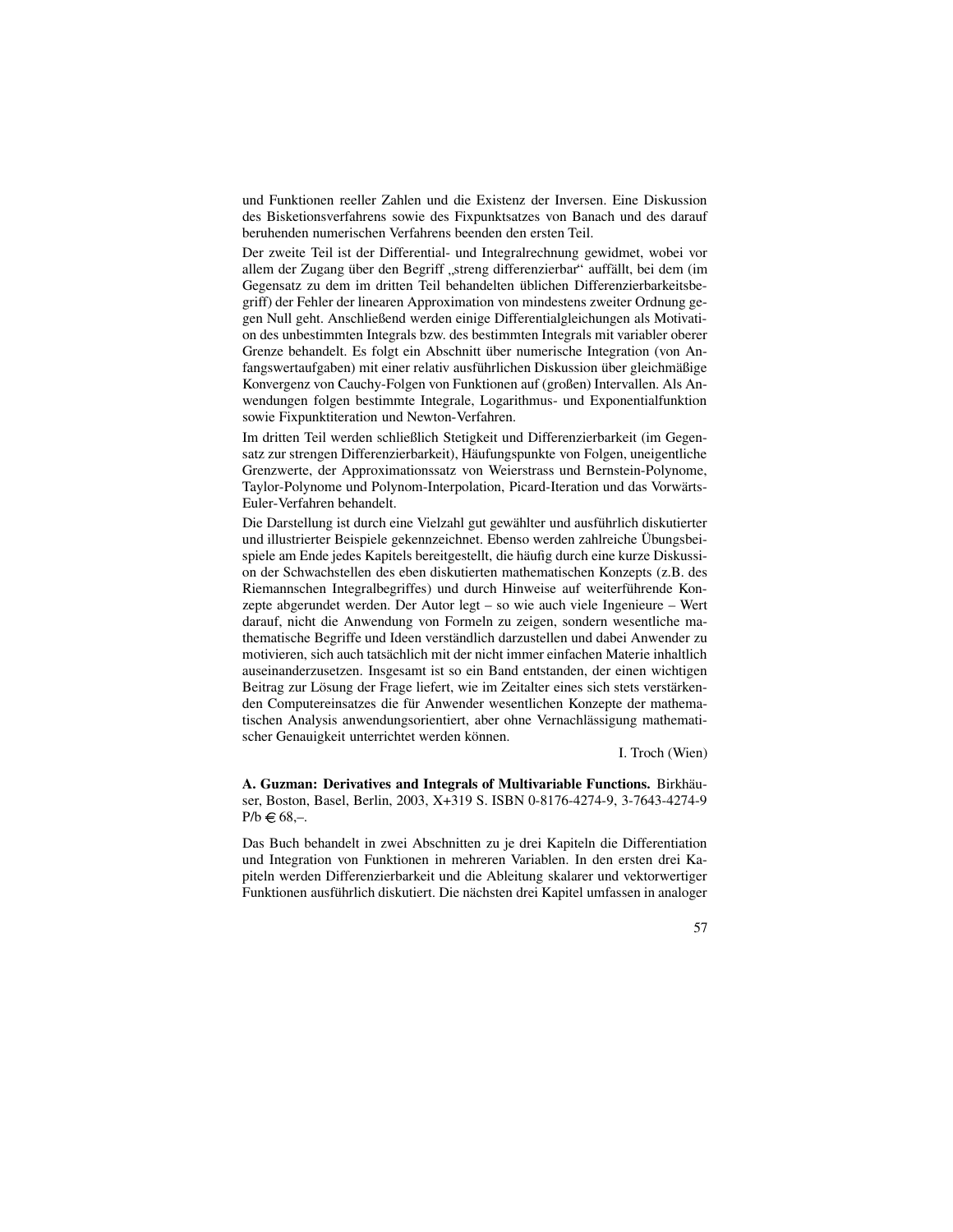Weise die Grundbegriffe der Integration von skalaren und vektorwertigen Funktionen in mehreren Variablen. Ausführlich werden Linien- und Flächenintegrale sowie die wichtigsten Integralsätze der Vektoranalysis dikutiert.

Das Buch ist mathematisch rigoros und didaktisch vorzüglich aufbereitet, stellt aber hohe Ansprüche an die Vorkenntnisse des Lesers. Der sichere Umgang mit Funktionen und der Topologie des Euklidischen Raums wird vorausgesetzt. Gleiches gilt für die erforderlichen Grundkenntnisse über lineare Algebra. Hier wird vom Leser vor allem die Vertrautheit mit Vektorräumen, Unterräumen, Dimensionalität und linearer Unabhängigkeit erwartet. Ein großer Fundus von Übungsbeispielen mit Lösungen am Ende des Buches erleichtern die Einarbeitung in dieses schöne und wichtige Gebiet der Mathematik.

E. Werner (München)

**K. Janich: ¨ Analysis fur¨ Physiker und Ingenieure.** Funktionentheorie, Differentialgleichungen, Spezielle Funktionen. 4. Aufl. Mit 461 Figuren. (Springer-Lehrbuch.) Springer, Berlin u.a. 2001, XI+419 S. ISBN 3-540-41985-3 P/b DM 59,90  $(2004: \bigoplus 29,95).$ 

Dieser Band ist die vierte Auflage eines erstmals 1982 erschienen Lehrbuches. Angesichts der doch großen Zeitspanne sei er wie ein erstmals erschienenes Buch besprochen. Es handelt sich in gewisser Weise (wenn auch der Teil über Differentialgleichungen eine Wiederholung ist) um den dritten Band einer Reihe von Analysis-Lehrbüchern und behandelt — wie der Untertitel sagt — komplexe Funktionen einer komplexen Veränderlichen (Grundbegriffe, analytische Funktionen, komplexe Integration, Potenz- und Laurentreihen, Identitätssatz, analytische Fortsetzung, Residuenkalkül), Gewöhnliche Differentialgleichungen (einfache Beispiele, dynamische Systeme, lineare Differentialgleichungen und Systeme, Randund Eigenwert-Aufgaben, Greensche Funktionen und δ-Funktion) und Spezielle Funktionen der Mathematischen Physik (Gleichungen aus Separationsansätzen, Differentialgleichungen in der komplexen Ebene, Kugel- und Zylinderfunktionen).

Dem Autor gelingt es in hervorragender Weise, den Leser zur Auseinandersetzung mit nicht immer einfachen mathematischen Begriffen und Aussagen zu motivieren. Dazu tragen die zahlreichen Zeichnungen ebenso bei wie die ausfuhrlichen ¨ Diskussionen der Bedeutung von Begriffen und Aussagen. Die Stoffauswahl ist als sehr geglückt zu bezeichnen. Klassische und "modernere" Themen werden ihrer Bedeutung entsprechend behandelt, wobei die Ideen hinter Begriffen (z.B. reell-analytisch und analytische Fortsetzung) bzw. von Methoden (etwa Konstruktion Greenscher Funktionen) und Eigenschaften von Funktionen und Systemen (z.B. Greensche Funktion, Phasenporträt eines dynamischen Systems) im Vordergrund der Betrachtungen stehen. Die einzelnen Kapitel beginnen jeweils mit einer Einführung in das Thema und werden durch eine Zusammenfassung der wichtigsten Inhalte sowie einen Test (Auswahl der Antwort aus drei Möglichkeiten) abge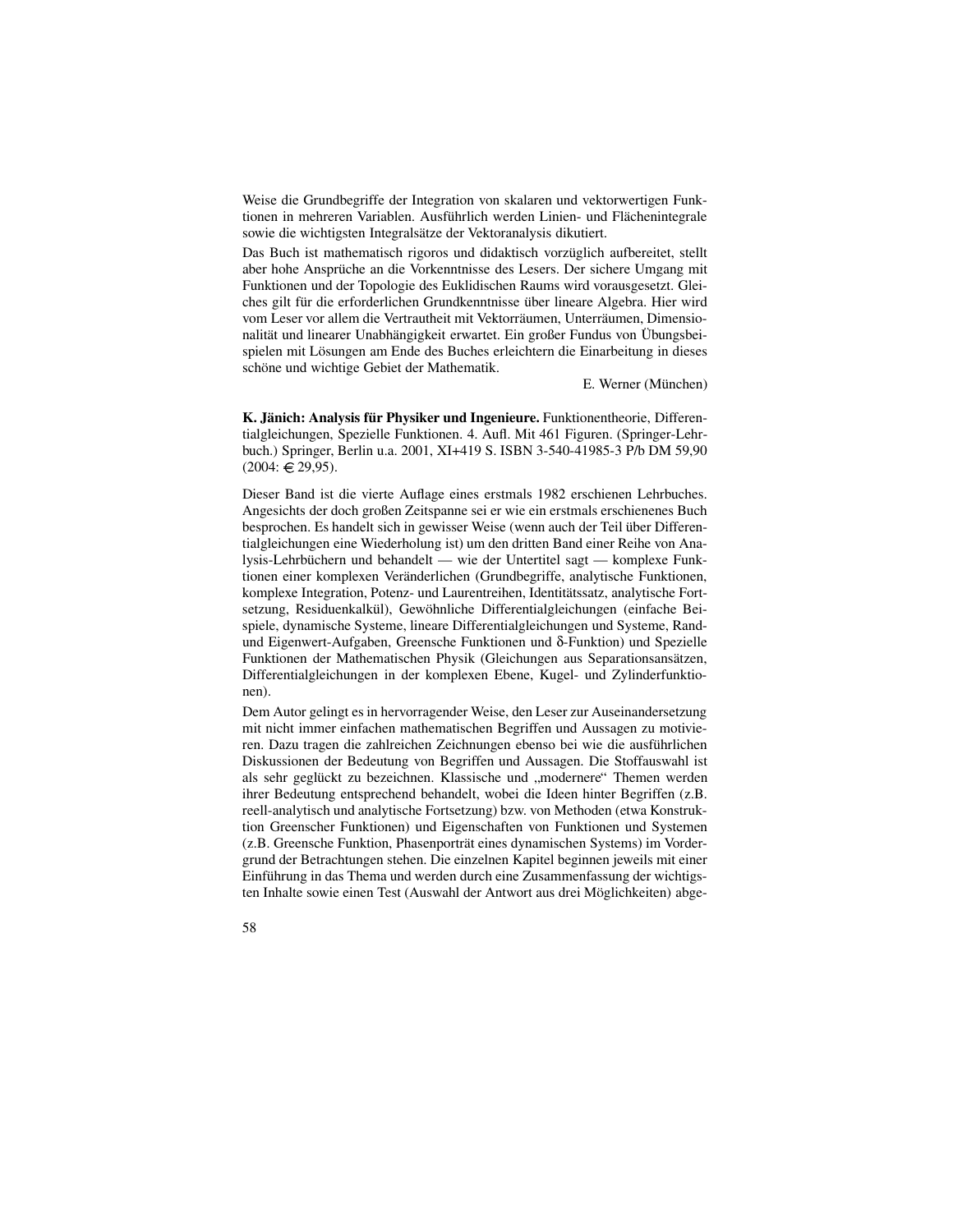schlossen. Am Ende des Bandes werden die korrekten Antworten zu den Tests sowie Hinweise zu den Übungsaufgaben gegeben. Ein sehr empfehlenswerter Band für Lehrende und Studierende (auch der Mathematik), der sowohl als Grundlage oder Ergänzung zu Vorlesungen, als auch für das Selbststudium geeignet ist. I. Troch (Wien)

**W. J. Kaczor, M. T. Nowak: Problems in Mathematical Analysis III.** Integration. (Student Mathematical Library, Vol. 21.) American Mathematical Society, Providence, Rhode Island, 2003, IX+356 S. ISBN 0-8218-2050-8 P/b \$ 49,–.

Eine hervorragende Aufgabensammlung zur Riemannschen und Lebesgueschen Integrationstheorie der Funktionen in einer Variablen, die klassische Aufgabensammlungen (wie Polya-Szegő, Günter-Kusmin, Bass, Ostrowski, Fichtenholz) an Systematik übertrifft, und durch Aufnahme neuerer Probleme (beispielsweise aus dem Amer. Math. Monthly) auch erweitert. Ergänzend sollte das "Handbook of Integration" von D. Zwillinger (Boston, 1992) betrachtet werden.

N. Ortner (Innsbruck)

**C. W. Henson, J. Iovino, A. S. Kechris, E. Odell: Analysis and Logic.** Edited by C. Finet and C. Michaux. (London Mathematical Society Lecture Note Series 262.) Cambridge University Press, 2002, XIV+267 S. ISBN 0-521-64861-0 P/b *£* 29,95.

Dieser Band aus der Reihe *Lecture Notes* der London Mathematical Society erfullt ¨ die in höchstem Maße verdienstvolle Aufgabe, die oft unterschätzte Relevanz der mathematischen Logik für Kerngebiete der Analysis und auch anderer klassischer Teile der Mathematik zu verdeutlichen.

Der Band enthält drei voneinander unabhängige, durchschnittlich jeweils knapp 100 Seiten umfassende Artikel, auf die hier sehr kurz einzeln eingegangen werden soll. Die Artikel entstanden als schriftliche Fassungen von drei Vortragsserien im Rahmen einer Tagung 1997 an der Universität von Mons-Hainaut, Belgien.

Der erste Artikel (Ultraproducts in Analysis) stammt von C. Ward Henson und José Iovino und beschäftigt sich vor allem mit Anwendungen der Modelltheorie in der Funktionalanalysis. Im Zentrum stehen normierte Räume, für die eine geeignete Signatur eingeführt wird, sowie die Begriffe der positiv beschränkten Formel und der approximativen Erfülltheit. Darüber können dann eine Modelltheorie aufgebaut und geeignete Ultraprodukte konstruiert werden. Eines der typischen Hauptergebnisse besagt, dass eine positive beschränkte Formel genau dann im Ultraprodukt approximativ erfüllt ist, wenn die Menge der Strukturen, wo sie erfüllt ist, im zugrundegelegten Ultrafilter liegt.

Der zweite Artikel (Actions of Polish Groups and Classification Problems) von Alexander S. Kechris ist der Deskriptiven Mengenlehre zuzuordnen und sollte von besonders breitem Interesse sein. Er gliedert sich in zwei Teile und beschäftigt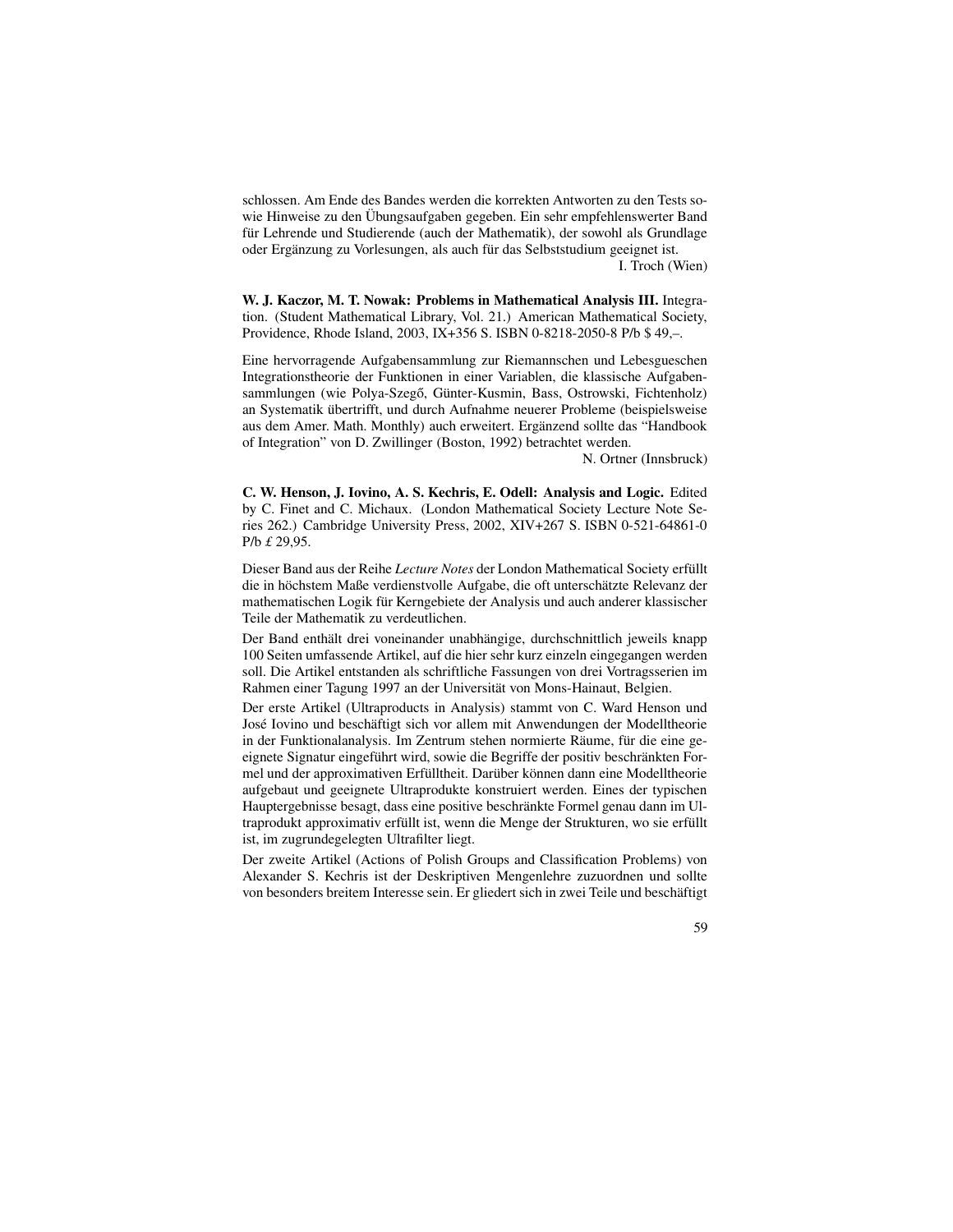sich vor allem mit den Möglichkeiten, die Schwierigkeit von verschiedenen Klassifikationsproblemen zu beschreiben, indem man die Kompliziertheit der zugrundegelegten Aquivalenzrelationen untersucht. Auch wenn nicht jeder Leser speziell an den im vorliegenden Artikel behandelten Aktionen Polnischer Gruppen interessiert sein mag (einzelne Kapitel sind speziell den Aktionen abzählbarer Gruppen, lokalkompakter Gruppen sowie der vollen symmetrischen Gruppe auf einer abzählbaren Menge gewidmet), so bringt der äußerst klar geschriebene Artikel doch so tiefe Einsichten, dass kaum ein Mathematiker aus der Lektüre nicht Wertvolles mitnehmen wird. Der zweite Teil vertieft den Stoff anhand der Turbulenztheorie von Hjorth.

Der letzte der drei Artikel (On Subspaces, Asymptotic Structure, and Distortion of Banach Spaces; Connections with Logic) von Edward Odell schließlich beschäftigt sich mit der reizvollen und facettenreichen Ramseytheorie in Banachräumen.

Jedem Mathematiker kann wenigstens ein Schmökern in diesem sehr attraktiven Band empfohlen werden.

R. Winkler (Wien)

**T. W. Körner: A Companion to Analysis.** A Second First and First Second Course in Analysis. (Graduate Studies in Mathematics, Vol. 62.) American Mathematical Society, Providence, Rhode Island, 2004, XIV+590 S. ISBN 0-8218- 3447-9 H/b \$ 79,–.

The book is intended for students with a solid knowledge of the fundamentals of one-variable and multivariable calculus. The text presents most of the central theory and methods of calculus at a higher level including material from the areas of calculus of variations and differential equations and including many stimulating exercises. A special feature of the book is an appendix containing 345 problems. Some of these exercises are standard, some form commentaries on the main text and others have been taken or adapted from the Cambridge mathematics exam. A collection of hints, (partial) answers and remarks on some of the exercises can be found on an AMS page at *http://www.ams.org/bookpages/gsm-62*. Students who work through this text or a part of it will improve their understanding of calculus and their technique of solving problems and will be better prepared for advanced lectures. The textbook is a valuable contribution to the literature in analysis.

C. Nowak (Klagenfurt)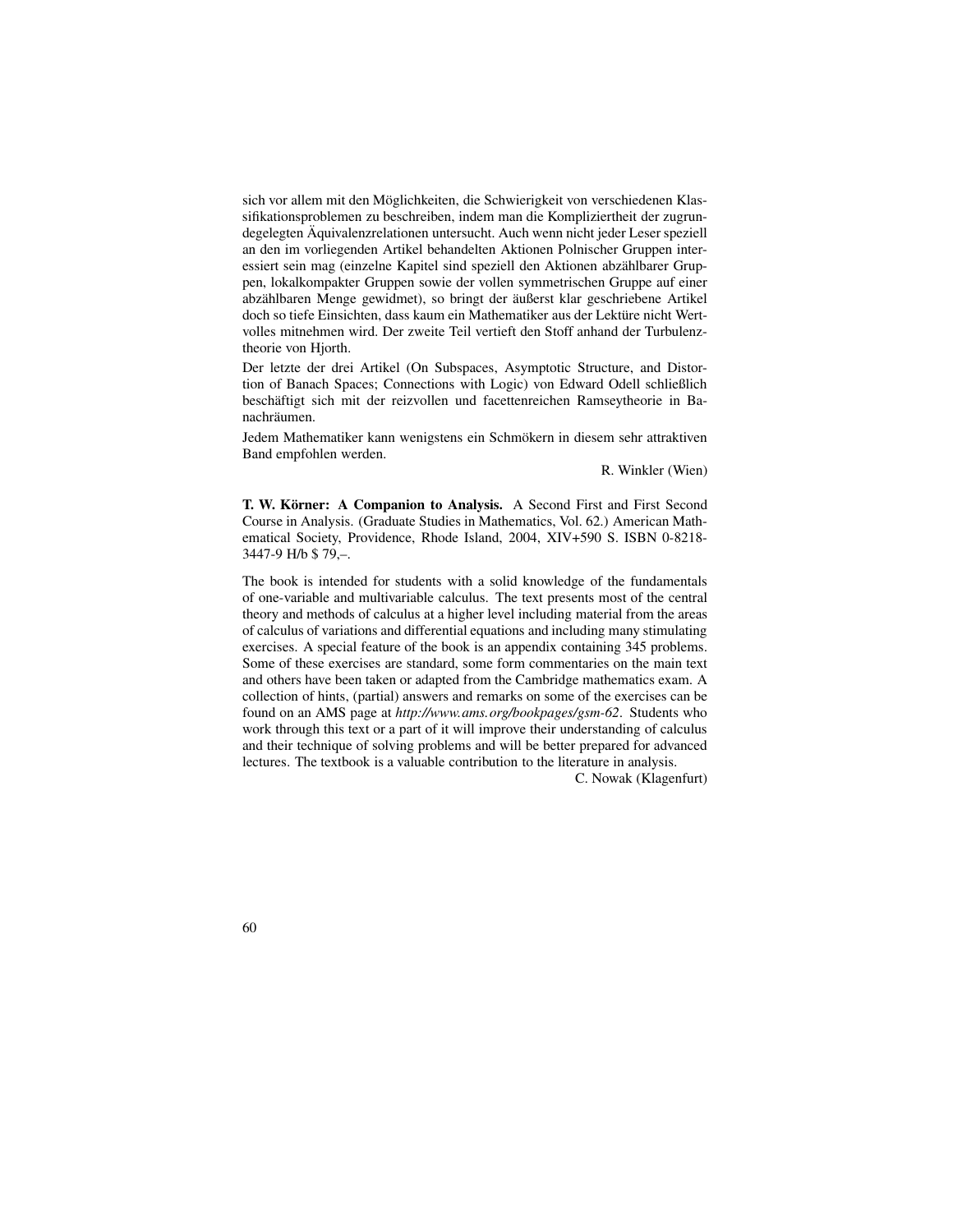## *Funktionalanalysis*

**I. Gohberg, S. Goldberg, M. A. Kaashoek: Basic Classes of Linear Operators.** Birkhäuser, Basel, Boston, Berlin, 2003, XVII+423 S. ISBN 3-7643-6930-2 P/b  $\in$  83,46.

Dieses Buch ist eine überarbeitete und erweiterte Neuauflage des gut zwanzig Jahre alten Klassikers "Basic Operator Theory" von I. Gohberg und S. Goldberg, welches sich zu einem Standardwerk in der Operatortheorie entwickelt hat. Zusammen mit "Classes of Linear Operators, Vol. I, Vol. II" derselben drei Autoren bietet dieses Buch die Möglichkeit, ein sehr detailiertes und weitreichendes Wissen über lineare Operatoren zu bekommen. Inhaltlich beginnen die Autoren mit den grundlegenden Eigenschaften von Hilberträumen, was es auch für Leser ohne besondere Vorkenntnisse attraktiv erscheinen lässt, einen Blick in "Basic Classes of Linear Operators" zu wagen. Nach der Präsentation der wichtigsten allgemeinen Resultate über Operatoren auf Hilberträumen legen die Autoren einen Schwerpunkt auf kompakte Operatoren. Später werden auch allgemeiner Operatoren auf Banachräumen, Fredholmoperatoren, Spur und Determinante von Operatoren sowie Töplitzoperatoren behandelt.

M. Kaltenbäck (Wien)

**C. S. Kubrusly: Hilbert Space Operators.** A Problem Solving Approach. Birkhäuser, Boston, Basel, Berlin, 2003, XIII+149 S. ISBN 0-8176-3242-5, 3-7643-3242-5 P/b  $\in 68$ ,-.

Dieses Buch stellt eine Einführung in die Theorie der Operatoren auf Hilberträumen dar. Der Autor verfasste dieses 149 Seiten starke Werk aber nicht als konventionelles Lehrbuch, sondern er versuchte, dem Leser die Materie durch einander abwechselnde Theorieabschnitte und Problemstellungen näher zu bringen. Dadurch wird der Leser dazu angehalten, sich mit der Materie intensiver auseinander zu setzen. Die Aufgaben sind gut ausgewählt und haben auch einen angebrachten Schwierigkeitsgrad. Außerdem befinden sich am Ende eines jeden Kapitels Lösungsvorschläge zu den gestellten Problemen. Der Inhalt des Buches, das sich vorrangig an höher semestrige Studenten richtet, spannt sich von den grundlegenden Begriffsbildungen und Eigenschaften von Operatoren auf Hilberträumen über die Betrachtung von invarianten Teilräumen, Shift-Operatoren, spektralen Eigenschaften von Operatoren sowie hypernormalen und paranormalen Operatoren bis hin zu einem Beweis des Satzes von Lomonosov über invariante Teilräume.

M. Kaltenbäck (Wien)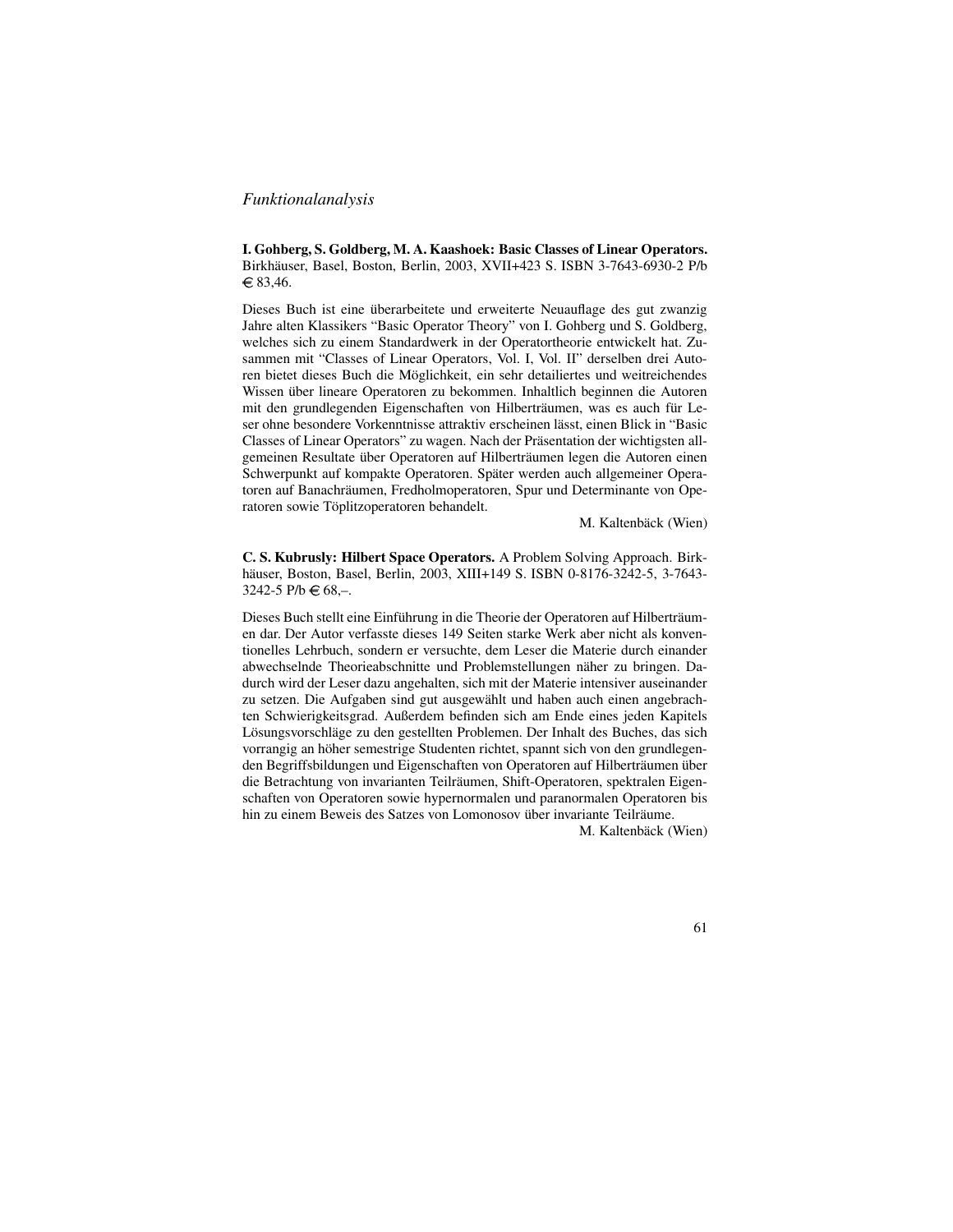## *Dynamische Systeme*

**J. Banks, V. Dragan, A. Jones: Chaos.** A Mathematical Introduction. (Australian Mathematical Society Lecture Series 18.) Cambridge University Press, 2003, XI+294 S. ISBN 0-521-53104-7 P/b *£* 27,95.

This booklet emerged from a one-semester undergraduate course and presents basic ideas and results of chaotic discrete dynamical systems in one dimension in a form that should be accessible to anyone who has taken a first course in undergraduate calculus. The essential feature of this introduction is the geometrically motivated approach leading to some useful notions. In the first part geometric analysis of the connection between the graphs of a function and its higher iterates is used to study the three ingredients of Devaney's chaos, namely sensitive dependence, transitivity and denseness of periodic points. With the exception of the last chapter the functions considered are self-maps of the unit interval. A very nice result is a sufficient test for determining whether a function has chaotic behaviour, involving the use of Schwarzian derivative. In the last part a piecewise linear method is used for obtaining topological conjugacy. The book contains many examples, exercises, hints for additional reading and references. It can be warmly recommended for beginning students in mathematics.

C. Nowak (Klagenfurt)

**T. Kappeler, J. Poschel: ¨ KdV & KAM.** (Ergebnisse der Mathematik und ihrer Grenzgebiete, 3. Folge, Vol. 45.) Springer, Berlin, Heidelberg, New York, 2003, XIII+279 S. ISBN 3-540-02234-1 H/b € 99,95.

The main topic of the present book is the periodic Korteweg de Vries equation, which can be viewed as an infinite dimensional integrable Hamiltonian system admitting a complete set of independent integrals in involution. The authors show that it admits a global bi-analytic map such that the new coordinates are Birkhoff coordinates (cartesian action-angle variables) for the KdV equation. This is then used as the starting point for studying small Hamiltonian perturbations by applying suitable generalizations of the KAM theory.

It is well written and comes with an introduction to integrable Hamiltonian systems and KAM theory, which makes it self-contained and accessible to graduate students as well. As an additional bonus, all chapters can be read independently of each other. I can only highly recommend it to anybody interested in infinite dimensional integrable systems.

G. Teschl (Wien)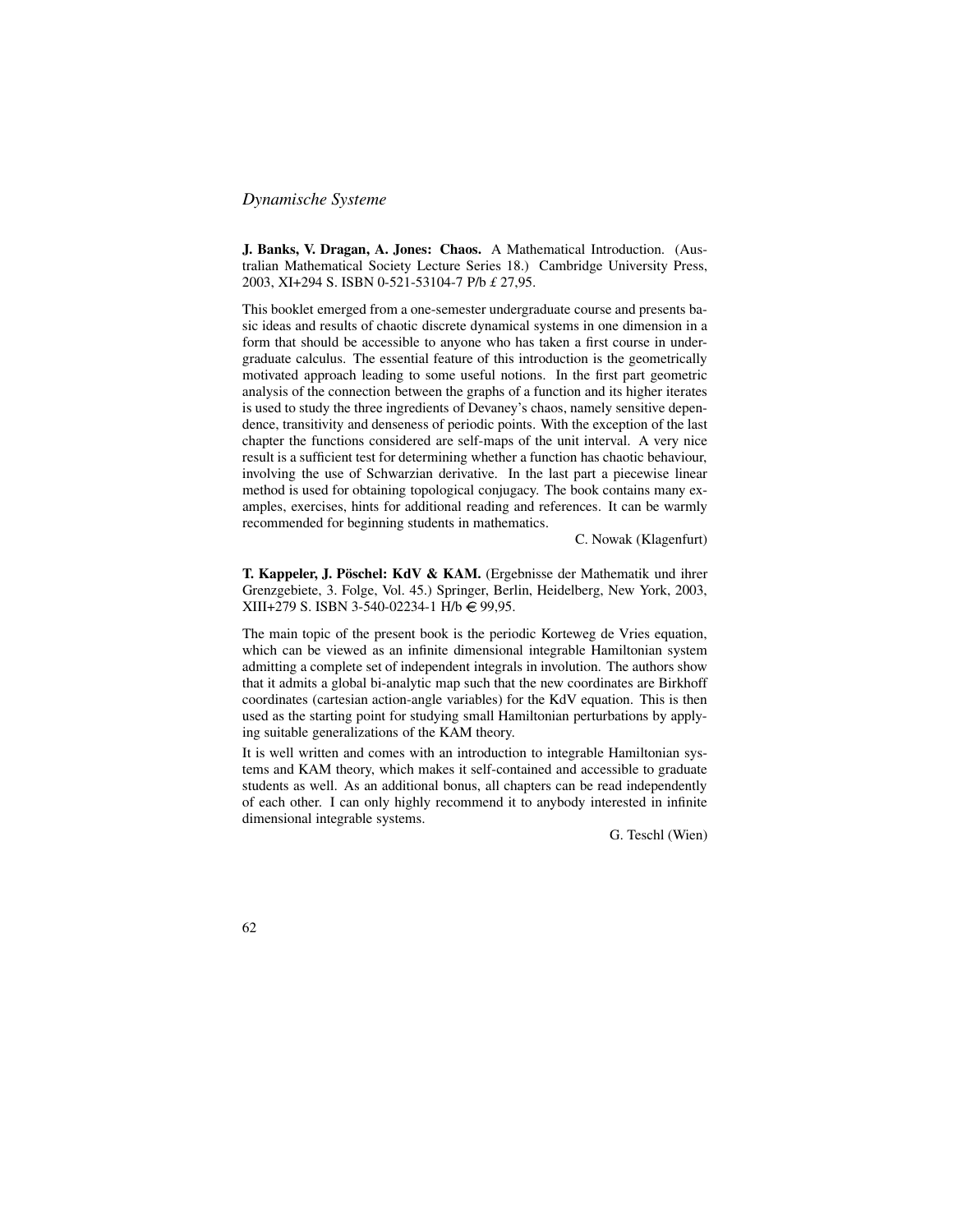**A. Katok: Combinatorial Constructions in Ergodic Theory and Dynamics.** (University Lecture Series, Vol. 30.) American Mathematical Society, Providence, Rhode Island, 2003, IV+121 S. ISBN 0-8218-3496-7 P/b \$ 29,–.

Dieses Buch gliedert sich in zwei Teile. Der erste behandelt Approximation und Generizität in der Ergodentheorie, der zweite Kozyklen, Kohomologie und kombinatorische Konstruktionen.

Im ersten Teil geht es vordringlich um die Approximation maßerhaltender Systeme auf einem Lebesgueraum durch gewisse endliche Objekte, sogenannte periodische Prozesse. Verschiedene Typen solcher Approximationen sind von Interesse und werden behandelt. Gemeinsam ist ihnen, dass sie die Voraussetzungen eines grundlegenden Satzes erfüllen, welcher besagt, dass die Menge der approximierbaren Systeme groß im Baireschen Sinne ist. Dies unterstreicht die Relevanz dynamischer Eigenschaften, welche unter gewissen Approximierbarkeitsbedingungen bewiesen werden können. Tatsächlich sind die meisten der zahlreichen Ergebnisse des ersten Teils von dieser Art oder unter diesem Gesichtspunkt zu sehen.

Der zweite Hauptteil schließlich beschäftigt sich mit den ergodentheoretischen Varianten von Kozyklen, Kohomologie, Korändern etc. Dabei rücken unterschiedliche Aspekte der Dynamik in den Vordergrund, die vielfältige Themen berühren. Der Autor ist einer der weltweit führenden Fachleute auf dem sehr weiten und mit den unterschiedlichsten Disziplinen überlappenden Gebiet der dynamischen Systeme. Der Stil ist relativ verbal gehalten und wenig formalisiert. Dadurch werden die grundlegenden Strategien gut sichtbar, insbesondere die Rolle kombinatorischer Konstruktionen in einem eher analytischen Gebiet. Dementsprechend angenehm ist das Buch zu lesen. Sollte das Buch weitere Auflagen erfahren, so könnte die Lesbarkeit wahrscheinlich nur durch die Berichtigung der in gewissen Abschnitten relativ häufigen Druckfehler noch weiter verbessert werden, sowie vielleicht durch die Aufnahme eines Index.

R. Winkler (Wien)

**X.-Q. Zhao: Dynamical Systems in Population Biology.** (CMS Books in Mathematics.) Springer, New York, Berlin, Heidelberg, 2003, XIII+276 S. ISBN 0- 387-00308-8 H/b € 79,95.

This volume is an introduction into the theory of periodic semiflows and its application to population dynamics. The selection of the material is, according to the author's own words, subjective, influenced by personal interests, and based mainly on the author's and his collaborators work (nevertheless 294 references are listed).

After an introduction to abstract discrete dynamical systems on metric spaces and a discussion of global dynamics in certain types of monotone discrete dynamical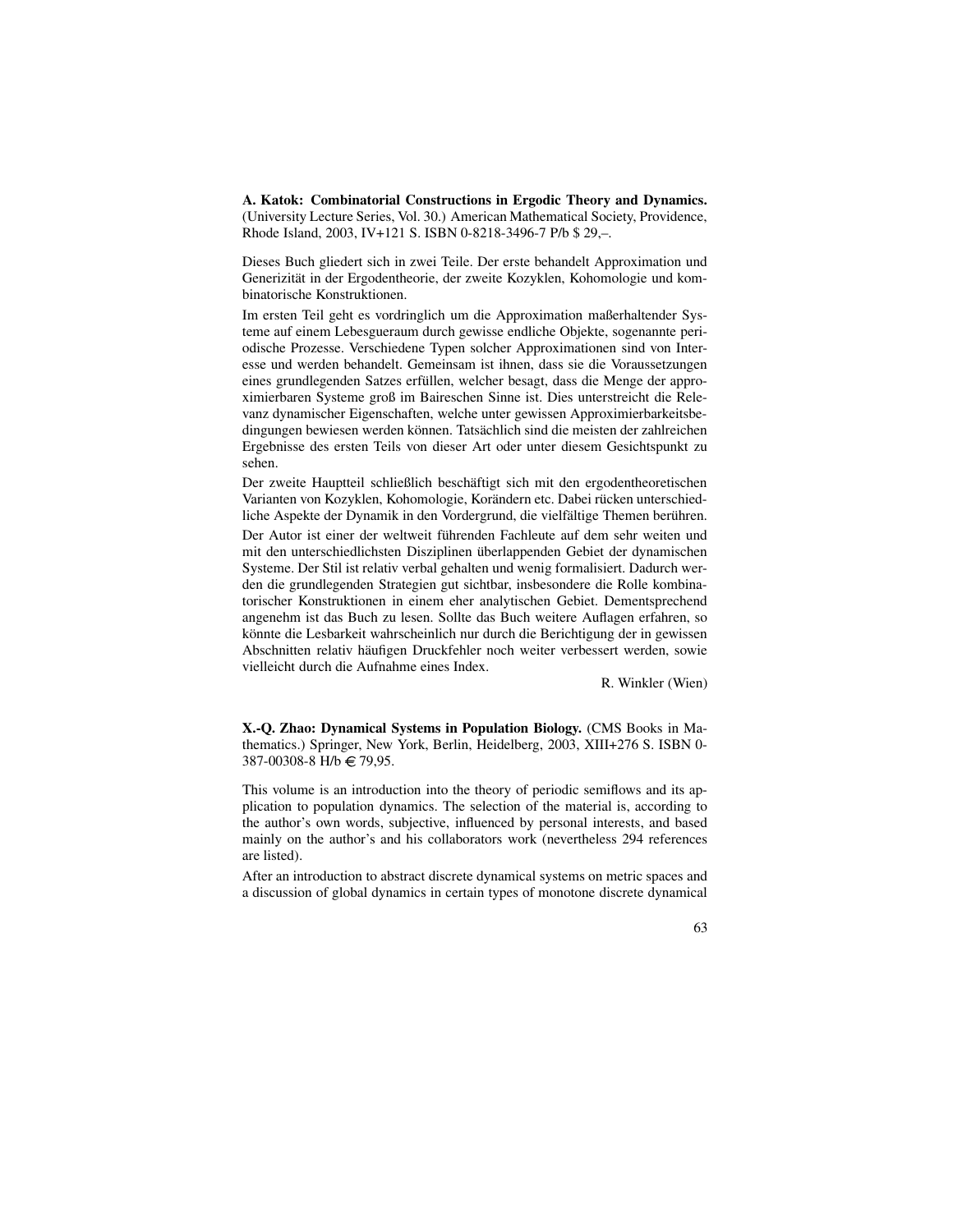systems on ordered Banach spaces, the concept of periodic semiflow is introduced and various results are presented. After that, applications are shown: first to a discrete-time, size-structured chemostat model and then – being the main concern of this book – to the global dynamics of various periodic and almost periodic systems such as continuous-time periodic population models, *N*-species competition in a periodic chemostat, almost periodic competitive systems, to competitor-competitor-mutualist parabolic systems and to a periodically pulsed bioreactor model. For these various types of systems different qualitative methods are used and developed respectively.

The book terminates with chapters on global dynamics in an autonomous, nonlocal and delayed predator-prey model and on existence, uniqueness and stability respective attractivity properties of periodic travelling waves in periodic reactiondiffusion equations. This volume is written primarily for mathematicians and is of interest for researchers in this area.

I. Troch (Wien)

### *Angewandte und numerische Mathematik*

**Z. Drmac,ˇ V. Hari, L. Sopta, Z. Tutek, K. Veselic´ (eds.): Applied Mathematics and Scientific Computing.** Kluwer Academic/Plenum Publishers, New York, 2003, X+350 S. ISBN 0-306-47426-3 H/b  $\in$  131,-.

Der Band enthält die schriftlichen Fassungen von Vorträgen einer gleichnamigen Tagung, die im Juni 2001 in Dubrovnik stattfand und die das Ziel hatte, Mathematiker und Anwender aus den Ingenieur- und Naturwissenschaften zusammenzubringen. Der erste Teil umfasst die Manuskripte eines Mini-Kurses uber ¨ "Domain Decomposition Methods" (Schwarz-Methoden für partielle Differentialgleichungen) von M. Sarkis (Worcester Polytechnic, USA) sowie jene der eingeladenen Vortäge über "Modification and Maintenance of ULV Decompositions" von J. L. Barlow (Pennsylvania State Univ), "Advances in Jacobi Methods" von Z.Drmač, V. Hari (Univ. Zagreb), I. Slapničar (Univ. Split), "Modeling of Curved Rods" von M. Jurak, J. Tambača, Z. Tutek (Univ. Zagreb), "Incompressible Newtonian Flow Through Thin Pipes" von E. Marušić-Paloka (Univ. Zagreb) und "First Order Eigenvalue Perturbation Theory and the Newton Diagram" von J. Moro, F. M. Dopico (Univ. Carlos III de Madrid). Im zweiten Teil folgen 15 ausgewählte Beiträge zu Themen aus Analysis, numerischer Mathematik und Anwendungen in den Ingenieurwissenschaften, deren Autoren bis auf drei Ausnahmen von kroatischen Universitäten kommen.

I. Troch (Wien)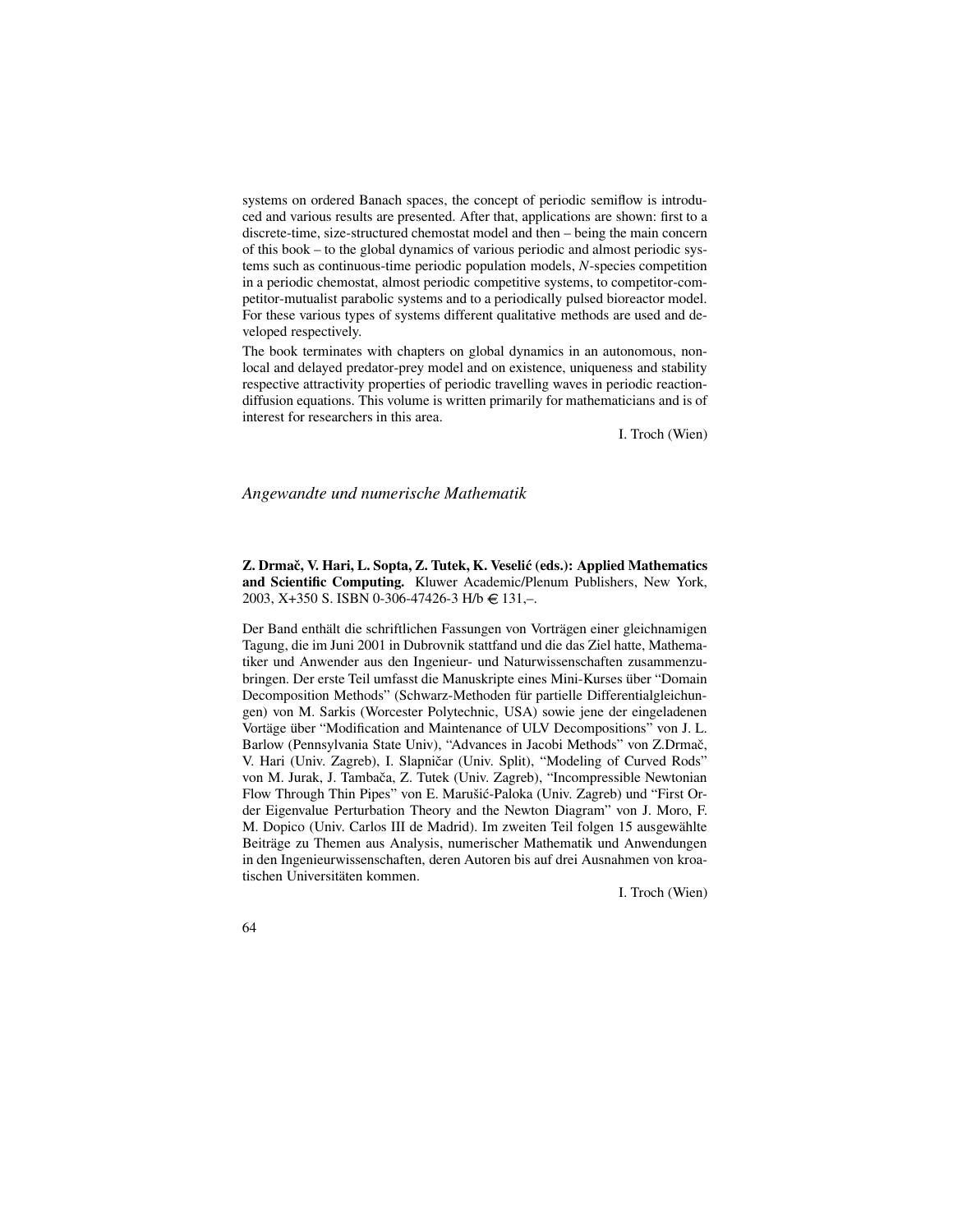**K. Hashimoto, Y. Oishi, Y. Yamamoto (eds.): Control and Modeling of Complex Systems.** Cybernetics in the 21st Century. Festschrift in Honor of Hidenori Kimura on the Occasion of his 60th Birthday. (Trends in Mathematics.) Birkhäuser, Boston, Basel, Berlin, 2003, XXIX+337 S. ISBN 0-8176-4325-7, 3-7643-4325-7 H/b  $\in$  98,-.

Aus Anlaß des 60. Geburtstages von Hidenori Kimura wurde im November 2001 ein Symposium an der Universität Tokio abgehalten, an dem etwa 150 Wissenschafter teilnahmen. Der vorliegende Band enthält eine Auswahl von 20 Beiträgen, die auf den während dieses Symposiums gehaltenen Vorträgen beruhen. Der Band beginnt mit einer kurzen Würdigung von Hidenori Kimura und einem Verzeichnis seiner wissenschaftlichen Werke (10 Bücher, 12 Buchkapitel, 108 Zeitschriftenartikel). Die wissenschaftlichen Beiträge sind in die Kapitel "Si-<br>gralverschaftung" mit vier Beiträgen von Byrnes und Lindquist, Georgieu, V. Va gnalverarbeitung" mit vier Beiträgen von Byrnes und Lindquist, Georgiou, Y. Yamamoto und Nagahara sowie von Kwon und Han integriert, um Hidenori Kimuras Interesse an diesem Gebiet und dessen Verbindung mit zeit-diskreten Kontrollproblemen zu würdigen. Dieser hat auch auf dem Gebiet der "Identifikation" gear-<br>beitet und dessen Bedautung für prektische Anwendungen betent. Deber felst ein beitet und dessen Bedeutung für praktische Anwendungen betont. Daher folgt ein Kapitel mit drei Arbeiten von Milanese und Taragna, Vidyasagar und Karandikar und von Oishi zu diesem Thema. Im dritten Teil sind fünf Arbeiten von Anderson und Bombois, Chen und Hara, Tsumura, Sugie und von Hara und Iwasaki zum Thema "Robuste Regelung" zusammengefaßt. Dieses Gebiet kann als das zentrale<br>Arbeitsgebiet von Hidapori Kimure bezeighnet werden. Der vierte Teil ist kom Arbeitsgebiet von Hidenori Kimura bezeichnet werden. Der vierte Teil ist kommenden Herausforderungen an die Regelungs- und Steuerungstheorie gewidmet, und Beiträge von Guo, Imura, S. Yamamoto und Ushio, Mita und Nam sowie von Sampei, Date udn Nakaura befassen sich mit dem Thema "Hybride, chaotische<br>und nichtlingen Systeme". Der latzte Teil ist, Anwendungen der Kontralltheorie" und nichtlineare Systeme". Der letzte Teil ist "Anwendungen der Kontrolltheorie"<br>gewidmet – die Beiträge stemmen von den Auteren Temizuke. Adeebi und He gewidmet – die Beiträge stammen von den Autoren Tomizuka, Adachi und Hashimoto, Namiki und Ishikawa und sollen Interesse und Kompetenz von Hidenori Kimura auf dem Gebiet der Anwendungen würdigen.

Insgesamt ist dieser Band gleichzeitig eine Übersicht über wichtige Themen, ungelöste Fragen und wichtige gegenwärtige und zukünftige Forschungsgebiete auf dem Gebiet der Regelungs- und Steuerungstheorie und von Interesse für alle auf diesem Gebiet wissenschaftlich Arbeitenden.

I. Troch (Wien)

**R. Plato: Concise Numerical Mathematics.** Translated by R. Le Borne, S. Le Borne. (Graduate Studies in Mathematics, Vol. 57.) American Mathematical Society, Providence, RI, 2003, XIV+453 S. ISBN 0-8218-2953-X H/b \$ 85,–.

This textbook has been developed from two-semester courses in numerical mathematics taught repeatedly by the author at TU Berlin. It adresses students and graduates of mathematics, computer sciences, and natural and engineering sciences.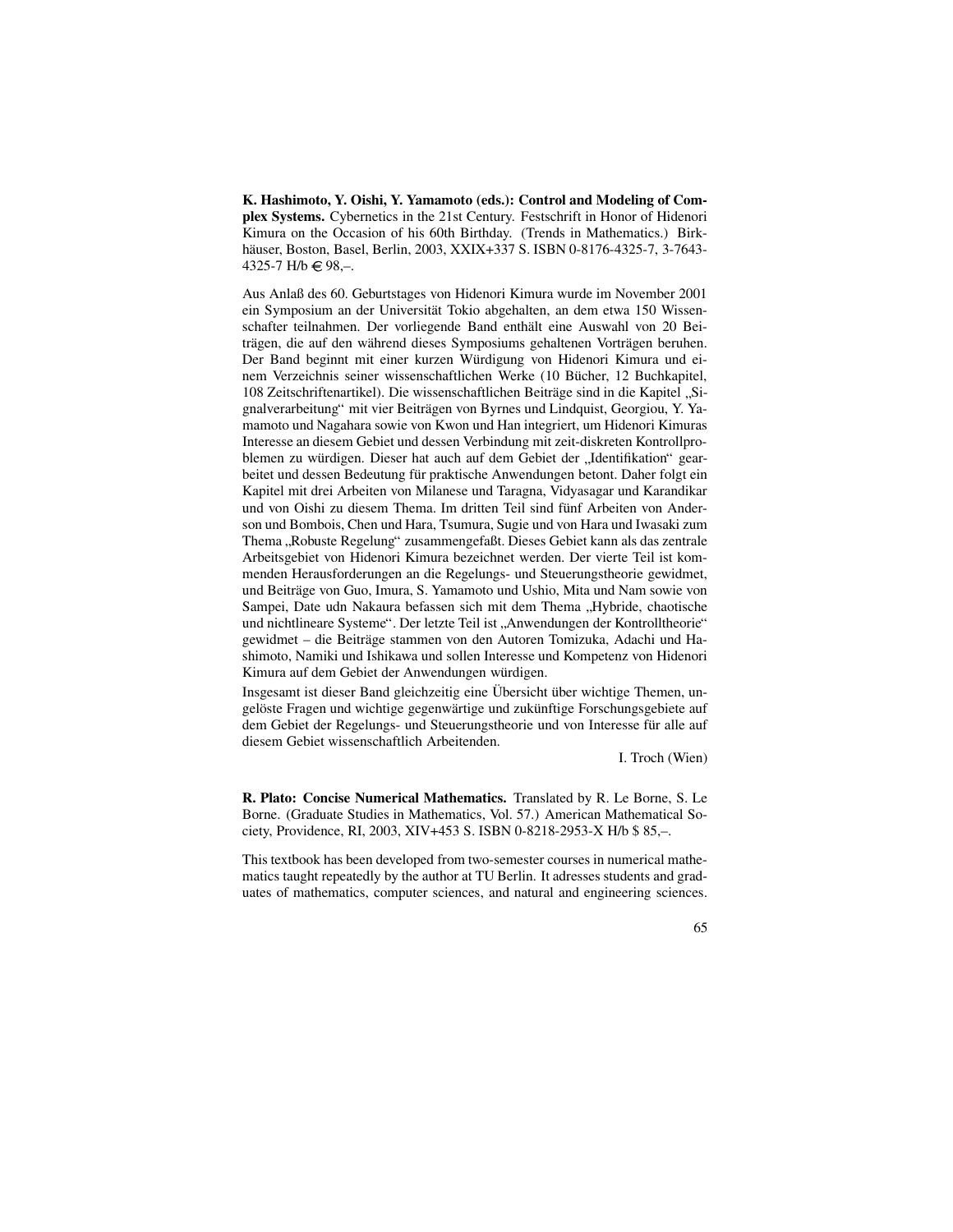The following basic topics are treated in an elementary and concise form: 1. Interpolation by Polynomials, 2. Spline Functions, 3. The Discrete Fourier Transform and its Applications, 4. Direct Solution of Linear Systems of Equations, 5. Nonlinear Systems of Equations, 6. The Numerical Integration of Functions, 7. Explicit One-Step Methods for Initial Value Problems of Ordinary Differential Equations, 8. Multistep Methods for Initial Value Problems of Ordinary Differential Equations, 9. Boundary Value Problems for Ordinary Differential Equations, 10. Jacobi, Gauss-Seidel and Relaxation Methods for the Solution of Linear Systems of Equations, 11. The Conjugate Gradient and *GMRES* ("generalized minimal residual method") Methods, 12. Eigenvalue Problems, 13. Numerical Methods for Eigenvalue Problems, 14. Peano's Error Representation, 15. Approximation Theory, 16. Computer Arithmetic. Many well chosen exercises are added. The author concludes every chapter by further comments and hints to the literature. Most of the references to German monographs appearing in the German edition are replaced by references to textbooks in English, and some new publications are added. There exists an online service which is available under *http:// www.math.tu-berlin.de/numerik/plato/amsbook* with hints for the exercises and *Matlab* routines. The book can be recommended both to students and teachers. It is a valuable contribution to the literature in numerical mathematics.

C. Nowak (Klagenfurt)

**E. Suli, ¨ D. F. Mayers: An Introduction to Numerical Analysis.** Cambridge University Press, 2003, X+433 S. ISBN 0-521-00794-1 P/b *£* 24,95\*, ISBN 0- 521-81026-4 H/b *£* 65,–.

This is an excellent book for introducing undergraduates to the fascinating discipline of numerical analysis. It is the result of many years of lectures held by the authors at the University of Oxford, a fact that explains the evident ability of the book of addressing questions frequently asked by students.

Reading of "An Introduction to Numerical Analysis" is also made enjoyable and motivating by the many historical notes regarding mathematicians who have contributed considerably to this discipline. Though the book is broader in character, two topics are treated with particular emphasis: Polynomial approximation (and integration) and the numerical solution of ordinary differential equations (ODEs).

The book is organized into 14 chapters. The first four of them are dedicated to the solution of linear and nonlinear algebraic problems. Chapter 5 is devoted to symmetric eigenproblems. Polynomial approximation and numerical integration are discussed in detail in six chapters. Chapters 12 and 13 provide a nice introduction to numerical schemes, their stability, and accuracy in solving initial value and boundary value problems for ODEs. A short introduction to the finite element method is given in the last chapter. All chapters are completed with excellent historical and technical notes and many exercises. (The solutions to exercises are available; contact *solutions@cambridge.org*) A. Borzi (Graz)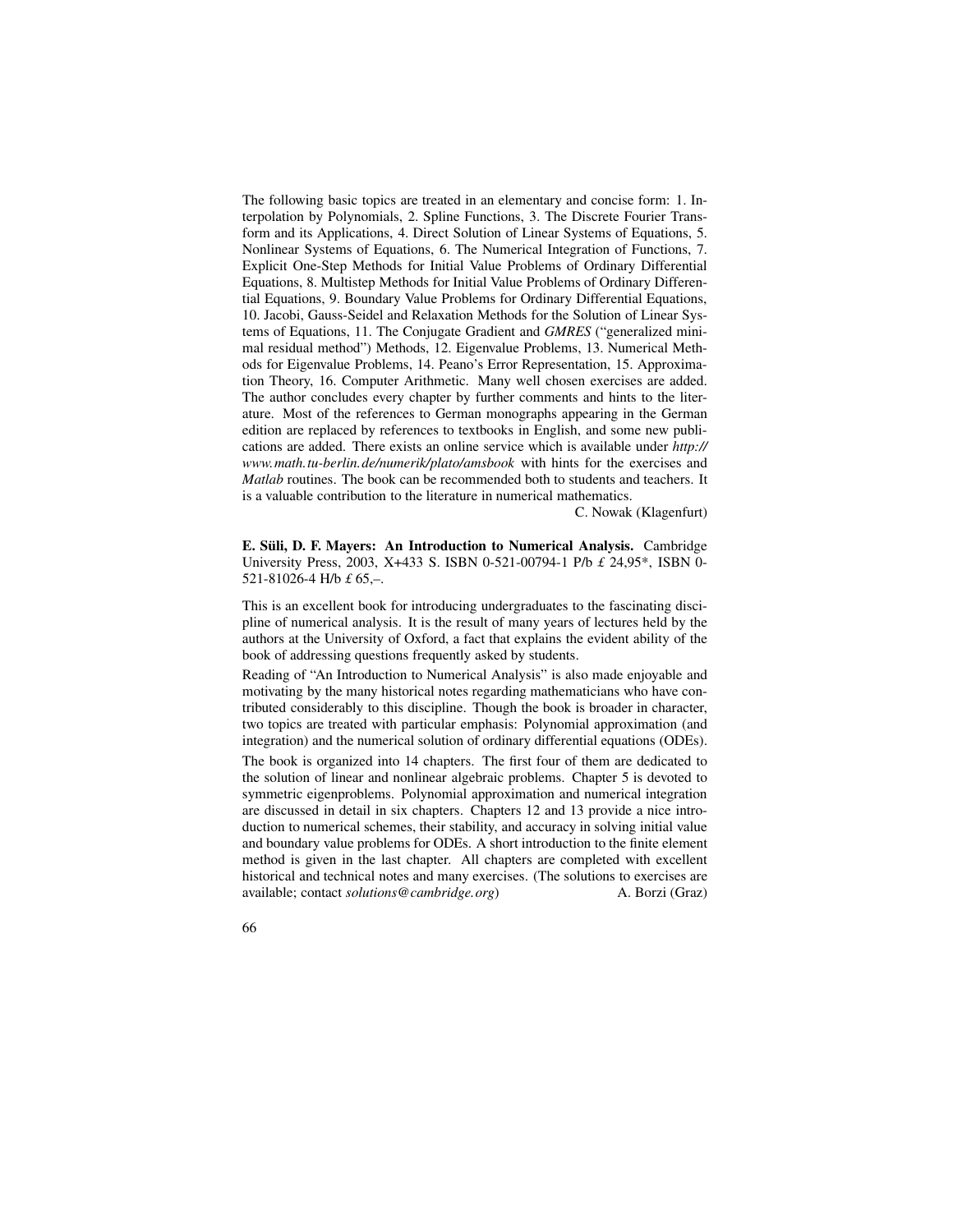### *Informatik*

**A. Heck: Introduction to Maple.** Third Edition. With 221 Illustrations. Springer, New York u.a. 2003, XVI+828 S. ISBN 0-387-00230-8 H/b € 49,95.

This is the third edition of the best-selling *Introduction to Maple* by André Heck. Apart from the correction of typing errors and the updating of many examples some chapters were rewritten completely. In particular, the chapter on differential equations now also contains partial differential equations and numerical methods. Linear Algebra is now based on the new packages *LinearAlgebra* and *VectorCalculus* instead of the older package *linalg*. The chapter on simplification has been updated and expanded and a new chapter on Gröbner basis theory has been added. The book is based on version 8 of *Maple*.

The author gives an introduction to Computer Algebra in general and to the Computer Algebra System *Maple* in particular. Among others the following topics are being dealt with: functions, definition and manipulation of polynomials and rational functions, differentiation and integration, simplification, graphics, the solving of equations and differential equations. The solving of a set of polynomial equations is based on the *Maple* package *Groebner*.

There is quite a host of examples from various fields like physics, chemistry and kinematics. For instance Linear Algebra methods are applied in the computation of π-electron energies and electronic charge distributions in molecules, the forward and inverse kinematics of serial robot manipulators are discussed and a model for cadmium transfer through the human body is investigated. Moreover each chapter is rounded off by numerous exercises to be solved by the reader. A list of relevant references is given at the end of the book. The book can be recommended to readers who intend to learn *Maple* from scratch. But at the same time it is also a good reference for skilled *Maple* users. The reader should at least have some knowledge on mathematics at an intermediate level.

A. Gfrerrer (Graz)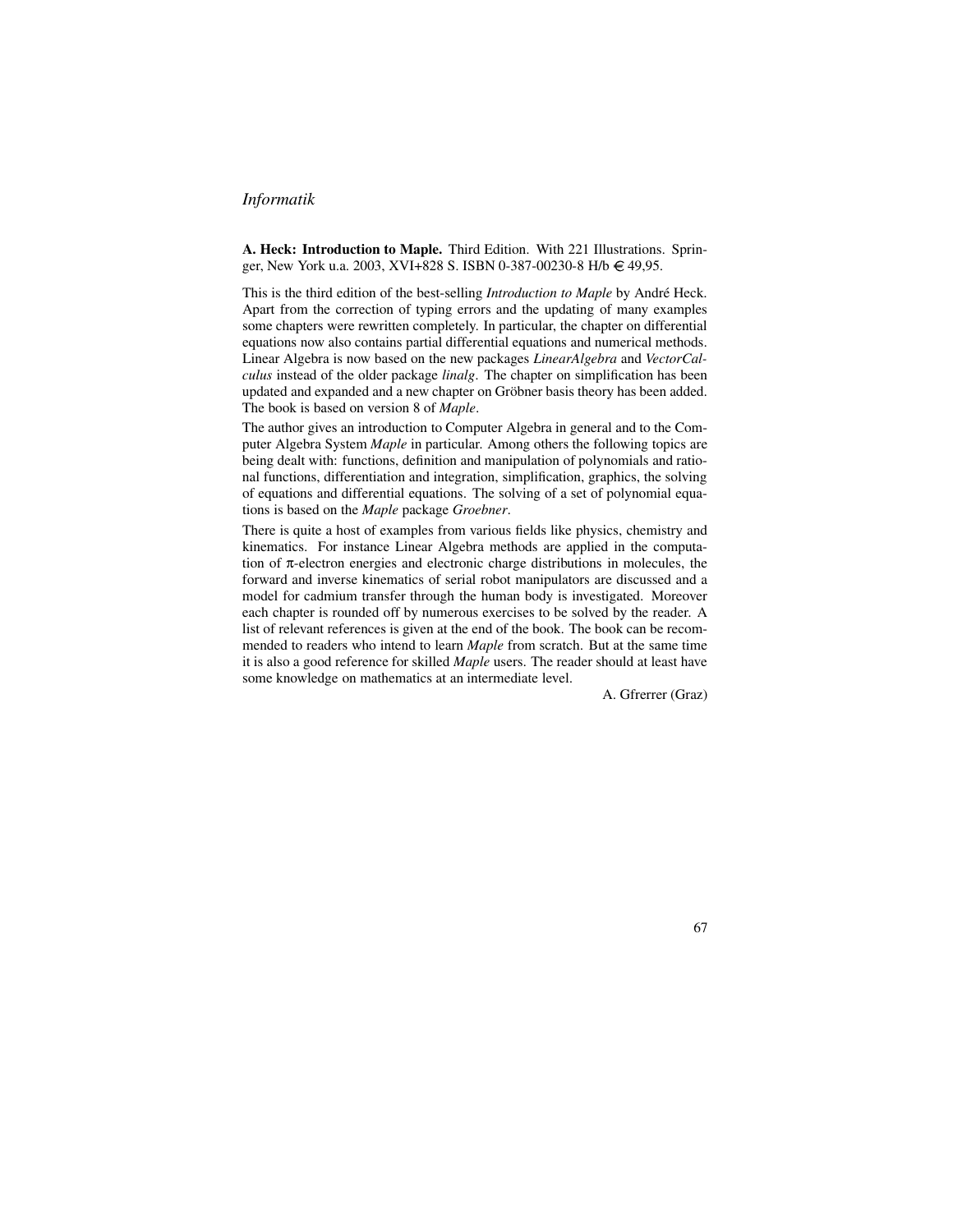### *Mathematische Physik*

**B. Cordani: The Kepler Problem.** Group Theoretical Aspects, Regularization and Quantization, with Application to the Study of Perturbations. (Progress in Mathematical Physics, Vol. 29.) (Mit CD-ROM.) Birkhäuser, Basel, Boston, Berlin, 2003, XVII+439 S. ISBN 3-7643-6902-7 H/b  $\in$  83,-.

Zum Thema des Titels sind schon früher ein paar Monografien erschienen; das vorliegende Buch ist wohl die bisher umfassendste Darstellung der verschiedenen Gesichtspunkte, und dies in beliebiger Raumdimension.

Nach einem einführenden Überblick über den gesamten Inhalt werden auf klassischer Ebene die Separation der Veränderlichen in den verschiedenen dazu geeigneten Koordinatensystemen, verschiedene Sätze von Winkel- und Wirkungsvariablen und mehrere Regularisierungsverfahren der Bewegungsgleichung behandelt. Quantenmechanisch wird die Schrödingergleichung in den dazu geeigneten Koordinatensystemen separiert und es werden verschiedene Zugänge zur Quantisierung des Problems behandelt. Die Darstellung des Systemphasenraums als koadjungierte Bahn einer (pseudoorthogonalen) Liegruppe ermöglicht die Anwendung der geometrischen Quantisierung. Schließlich wird auch auf das Keplerproblem mit magnetischem Monopol eingegangen, und nach einer guten Einführung in die Störungstheorie werden insbesondere verschiedene achsialsymmetrische Störungen behandelt. Mehrere Anhänge fassen die differenzialgeometrischen Grundlagen der klassischen Theorie samt Liegruppen knapp zusammen.

Die Stärke der Darstellung liegt vor allem im umfassenden Überblick über die verschiedenen Zugänge zum Problemkreis und den ausführlich gebrachten analytischen Rechnungen. Während die Erklärungen auf klassischer Ebene ziemlich erschöpfend sind, sind sie in den quantenmechanischen Teilen, in denen Funktionalanalysis und Hilbertraumdarstellungen benötigt werden, knapp und manchmal unklar ausgefallen; dies betrifft insbesondere den allerdings kurzen Abschnitt 9. Die grundlegenden Ideen der geometrischen Quantisierung kann und muss man in den angegebenen Spezialwerken nachlesen, aber auch die Erläuterungen der sonstigen hier benötigten darstellungstheoretischen Zusammenhänge sind oft unklar, und das auf S. 196 in Rem. 9.1 angegebene Zitat aus Barut/Raczka betreffend die Gleichwertigkeit von induzierten und Multiplikatordarstellungen ist im hier vorgestellten Rahmen unzutreffend: A. a. O. werden ausdrücklich operatorwertige Multiplikatoren zugelassen, sonst besteht die behauptete Äquivalenz nicht.

Das Buch enthält neben einem Sachverzeichnis eine Tabelle der Abbildungen und eine Bibliografie, in der auch die Titel der Zeitschriftenarbeiten angeführt sind, wobei allerdings alle deutschen Titel elementare Rechtschreibfehler aufweisen. Auf einer beigefügten CD findet man ein Programm für Störungsrechnungen und eines für die Behandlung des Zweizentrenproblems.

W. Bulla (Graz)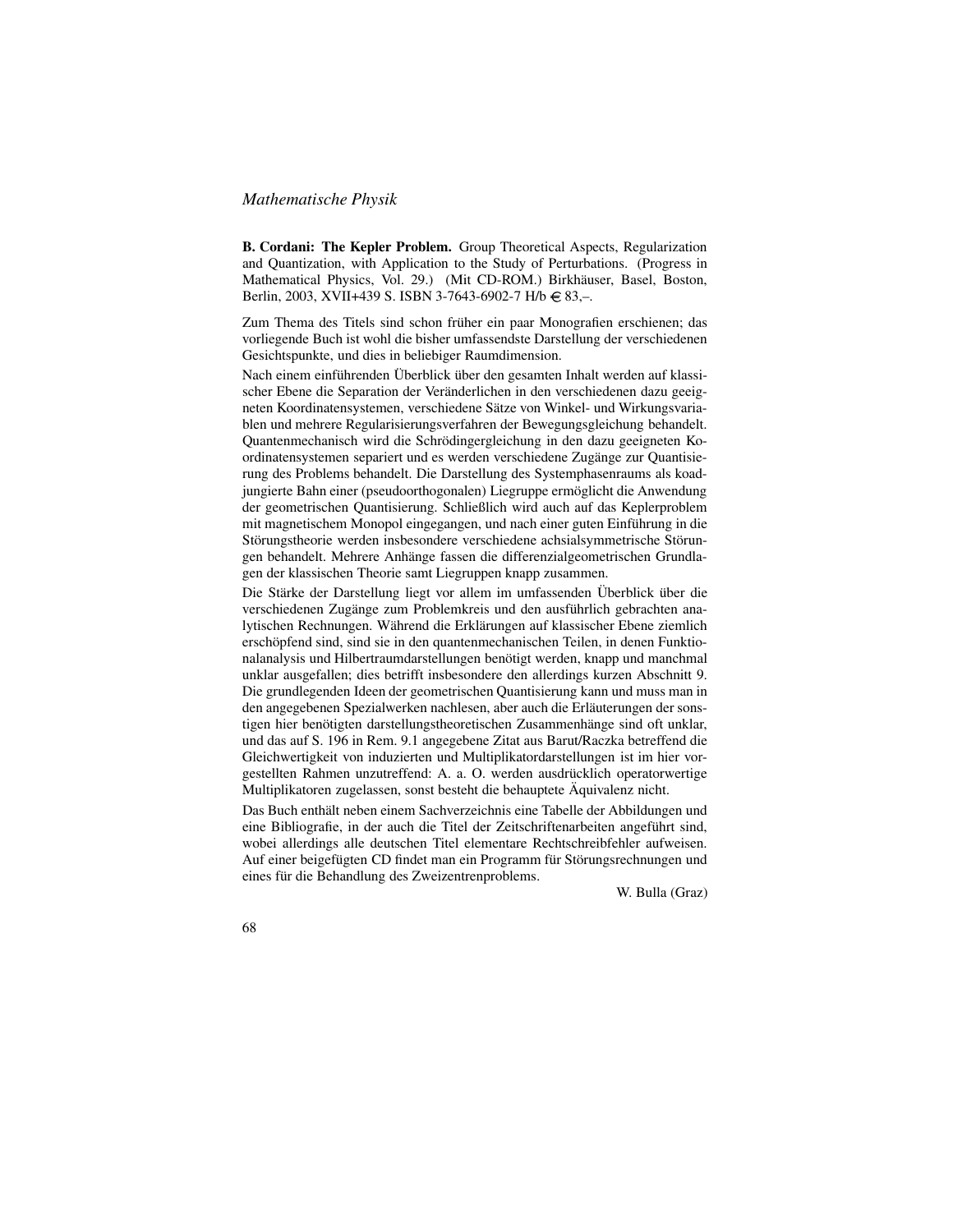**S. J. Gustafson, I. M. Sigal: Mathematical Concepts of Quantum Mechanics.** (Universitext.) Springer, Berlin, Heidelberg, New York, 2003, X+249 S. ISBN  $3-540-44160-3$  P/b  $\in$  39,95.

The present textbook is a very readable introduction to modern mathematical topics in quantum mechanics intended for students of mathematics or physics. However, even though much background material (both mathematical and physical) has been included to make the book relatively self-contained, it still proceeds at a fast pace and requires some amount of work, especially for beginners. On the other hand, it quickly reaches topics of current interest. Clearly the price one has to pay for this is lacking mathematical rigor and most proofs are only sketched.

The topics covered include spectral theory, scattering theory, many-particle systems, path integrals, quasi-classical asymptotics, resonances, quantum field theory, and theory of radiation. I consider the book a valuable addition to the textbook literature in this field.

G. Teschl (Wien)

**D. F. Parker: Fields, Flows and Waves.** An Introduction to Continuum Models. With 90 Figures. (Springer Undergraduate Mathematics Series.) Springer, London, Berlin, Heidelberg, 2003, XII+270 S. ISBN 1-85233-708-7 P/b € 24,95.

Das Buch soll als erste Einführung in die Verwendung von mathematischen Konzepten in Kontinuumstheorien dienen. Es ist mathematisch nicht allzu schwierig verfaßt, da es die Hauptintention des Verfassers ist, den Leser in die physikalischen Ideen der Impuls- und Erhaltungssätze einzuführen und dabei auf natürliche (und nahezu spielerische) Weise die sich ergebenden gewöhnlichen und partiellen Differentialgleichungen zu entwickeln.

Dem Titel des Buches entsprechend werden eingangs die wesentlichen Begriffe der Kontinuumstheorien (Felder und Potentiale) sowie die Laplace- und Poissongleichungen behandelt. In den verbleibenden sechs Kapiteln werden dann im Rahmen der Kontinuumstheorie die Elastizität von Festkörpern, die Bewegungsgleichung einer elastischen Saite, Schwingungen und Wellen bei Festkörpern und die Grundzüge der Fluidmechanik besprochen. Die beiden letzten Kapitel der Monographie sind elektromagnetischen Wellen und ihrer Beschreibung nach der Maxwell-Theorie sowie Diffusionsvorgängen in der Biologie und Populationslehre gewidmet. Das Buch ist ausgezeichnet lesbar und kann als gute Einführung in die wesentlichen Ideen der Kontinuumstheorie empfohlen werden.

E. Werner (München)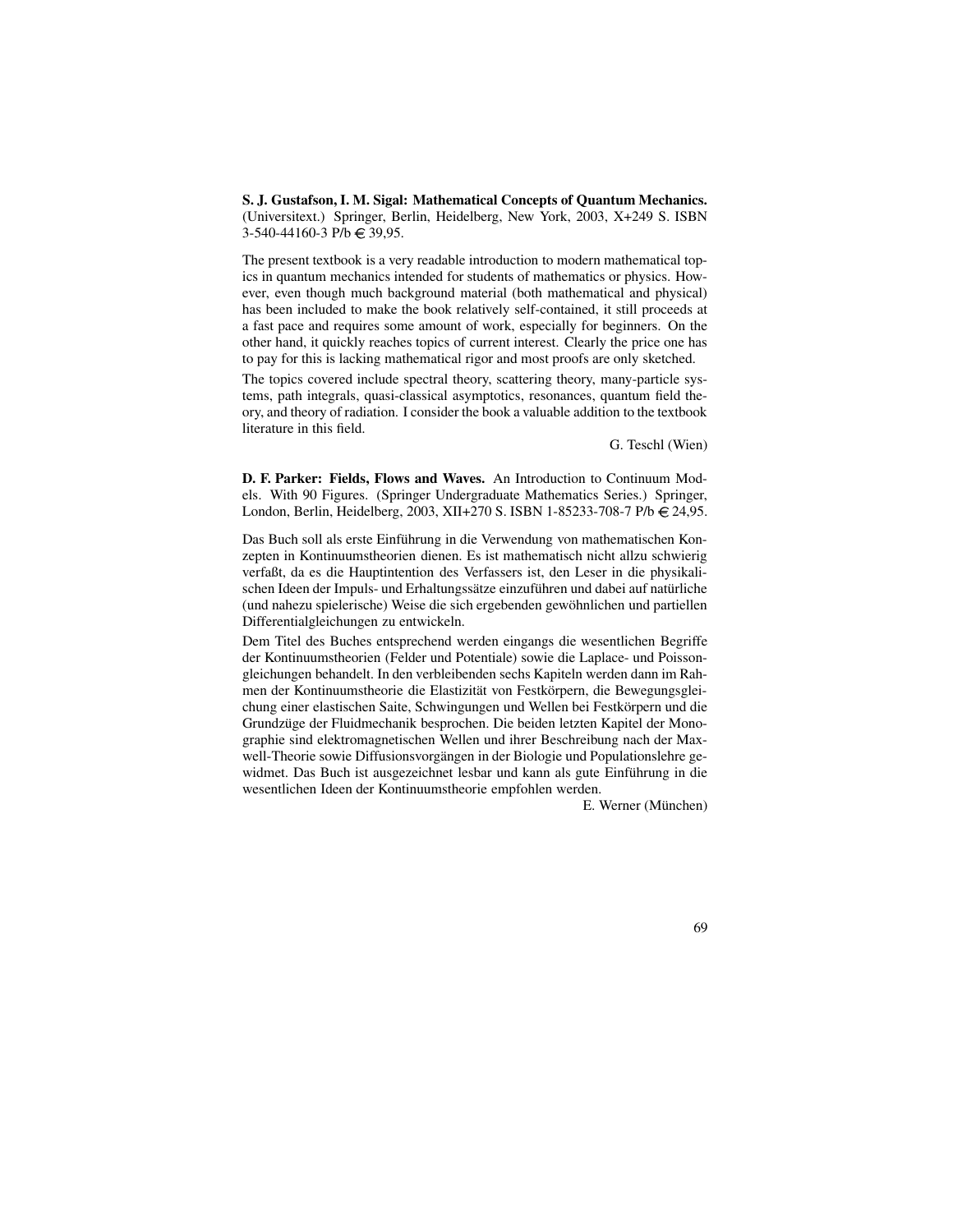### *Finanzmathematik*

**M. Capinski, ´ T. Zastawniak: Mathematics for Finance.** An Introduction to Financial Engineering. With 75 Figures. (Springer Undergraduate Mathematics Series.) Springer, London, Berlin, Heidelberg, 2003, X+310 S. ISBN 1-85233- 330-8 P/b € 29,95.

Das vorliegende Buch gibt eine umfassende Einführung in die grundlegendsten und wichtigsten Aspekte der Finanzmathematik. Dabei werden folgende Inhalte behandelt: Diskrete Marktmodelle, Portfolio-Management (CAPM), Optionsbewertung (Binomial- und Black-Scholes-Modell), Financial Engineering und stochastische Zinsmodelle. Das Buch stellt die Inhalte in einfacher Form dar, wobei größtenteils auf exakte mathematische Beweisführungen zugunsten allgemeiner Verständlichkeit verzichtet wird (beispielsweise wird die gesamte stochastische Analysis vernachlässigt). Zusammenfassend gibt dieses Buch einen guten, integrierten Überblick über die wesentlichen Inhalte der Finanzmathematik, stellt jedoch beinahe keine mathematischen Anforderungen an die Leser. Es ist auch auf Grund der vielen Beispiele selbst für Anfänger eines Mathematik-Studiums, oder aber auch für Wirtschaftsstudierende leicht verständlich.

M. Predota (Graz)

### *Wahrscheinlichkeitstheorie und Statistik*

**K. L. Chung, F. AitSahlia: Elementary Probability Theory.** With Stochastic Processes and an Introduction to Mathematical Finance. Fourth Edition. With 57 Figures. (Undergraduate Texts in Mathematics.) Springer, New York, Berlin, Heidelberg, 2003, XIII+402 S. ISBN 0-387-95578-X H/b  $\in$  79,95.

Es ist eine heikle Aufgabe, ein Buch über Wahrscheinlichkeitstheorie zu schreiben, das exakt ist, keine Maßtheorie voraussetzt und für Anfänger lesbar bleibt. Chung hat das Problem gelöst, indem er die grundlegenden Begriffe im Text einführt, mit Beispielen erläutert, und dann die Abfolge Voraussetzung-Behaup*tung–Beweis* durchsteht. Die Beweise finden sich entweder explizit im Text, oder sind in Anhänge zusammengefasst, die sich bei Bedarf an einzelne Kapitel anschließen. In einigen tieferliegenden Fällen wird der Beweis durch ein Literaturzitat ersetzt. Ganz ohne Vorkenntnisse geht es trotzdem nicht ab: Der Leser muß mit Analysis vertraut sein. Auf diese Weise wird der übliche Stoff bis hin zum Zentralen Grenzwertsatz und den Gesetzen der großen Zahlen abgehandelt.

Der ins Auge gefasste Leserkreis von Anfängern schätzt dies offensichtlich, wie die jetzt notwendig gewordene vierte Auflage zeigt.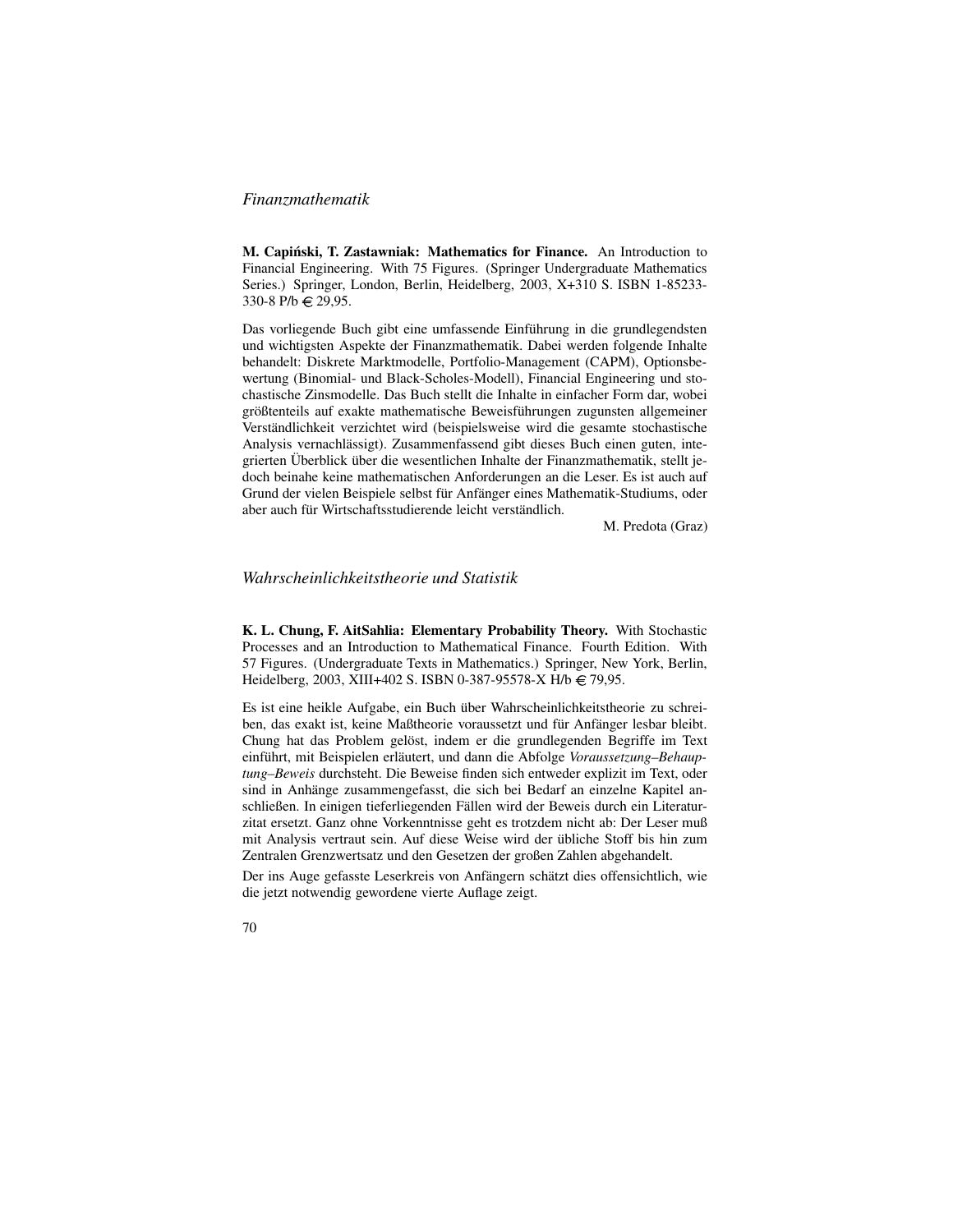Gegenüber der 25 Jahre zurückliegenden dritten Auflage wurde das Buch durch AitSahlia um zwei Kapitel über Portfoliotheorie aus dem Bereich der Wirtschaftswissenschaften und durch Chung um einen Anhang über Martingale erweitert. Für den Fachmathematiker ist es interessant, die Begriffsbildungen der Wirtschaftswissenschaftler zu lesen, mit denen er selten in Berührung kommt, und eine neue Anwendung der Stochastischen Prozesse kennenzulernen.

W. Knödel (Stuttgart)

**E. J. Dudewicz, B. L. Golden, Z. Govindarajulu (eds.): Modern Mathematical, Management, and Statistical Sciences, II.** (American Series in Mathematical and Management Sciences, Vol. 49.<sup>1</sup>) American Sciences Press, Columbus, 2003, 203 S. ISBN 0-935950-53-2 P/b \$ 235,–.

Die neun Arbeiten dieses Sammelbandes enthalten theoretische Grundlagenarbeiten, die Entwicklung von Methoden und Algorithmen sowie Anwendungsbeispiele. Der Bogen spannt sich von der Schätz- und Testtheorie, der Zuverlässigkeitstheorie, der statistischen Qualitätskontrolle bis zur Versuchsplanung. *D. Plachky* benutzt einen Zusammenhang zwischen der negativen Binomialverteilung und der negativen hypergeometrischen Verteilung, um den kritischen Wert eines gleichmäßig besten Hypothesentests für die Erfolgswahrscheinlichkeit im einseitigen Fall zu ermitteln. *M. R. Yilmaz* widmet sein Interesse subjektiven Wahrscheinlichkeiten, die er als Konstrukt auffasst, das vorhandene Informationen nutzt. Es werden verschiedene Konstruktionsansätze erörtert, wovon ein spezielles Modell herausgegriffen und durch instruktive Beispiele illustriert wird.

Konsistente Parameterschätzer in Regressionsmodellen mit Fehlern in den Regressorvariablen, die auf einer korrigierten Scorefunktion basieren, werden von *W.-K. Fung, X.-P. Zhong* und *B.-Ch. Wei* vorgeschlagen. Daneben werden noch einige diagnostische Kenngrößen konstruiert und ein Datensatz, der die Modellierung von Hauspreisen in Boston betrifft, analysiert. *K. Gürsoy* und *M. N. Katehakis* diskutieren das Problem einer dynamischen optimalen Zuordnung eines Mechanikers zu defekten Komponenten eines seriellen Systems. Unter der Annahme, dass die Lebensdauern und die Reparaturzeiten der Komponenten unabhängig geometrisch verteilt sind, kann für ein System mit zwei Komponenten gezeigt werden, dass die Systemverfügbarkeit durch die Zuordnung des Mechanikers zur zuverlässigsten Komponente maximiert wird, unabhängig von den Parameterwerten der Reparaturverteilung.

Verteilungseigenschaften und Implikationen des geschätzten Indexes für die sogenannte Prozessunfähigkeit, der für Prozesse mit symmetrischen und unsymmetrischen Toleranzen definiert ist, werden von *P. C. Lin, W. L. Pearn* und *K. S. Chen* angegeben, die auch einen Test für Prozessunfähigkeit vorschlagen. A. Nanthaku*mar* und *K. Selvalvel* diskutieren die Eigenschaften eines sequentiellen Schätzers

<sup>&</sup>lt;sup>1</sup>Dieses Werk ist gleichzeitig erschienen als: American Journal of Mathematical and Management Sciences, Volume 23 (2003), issues 1 and 2.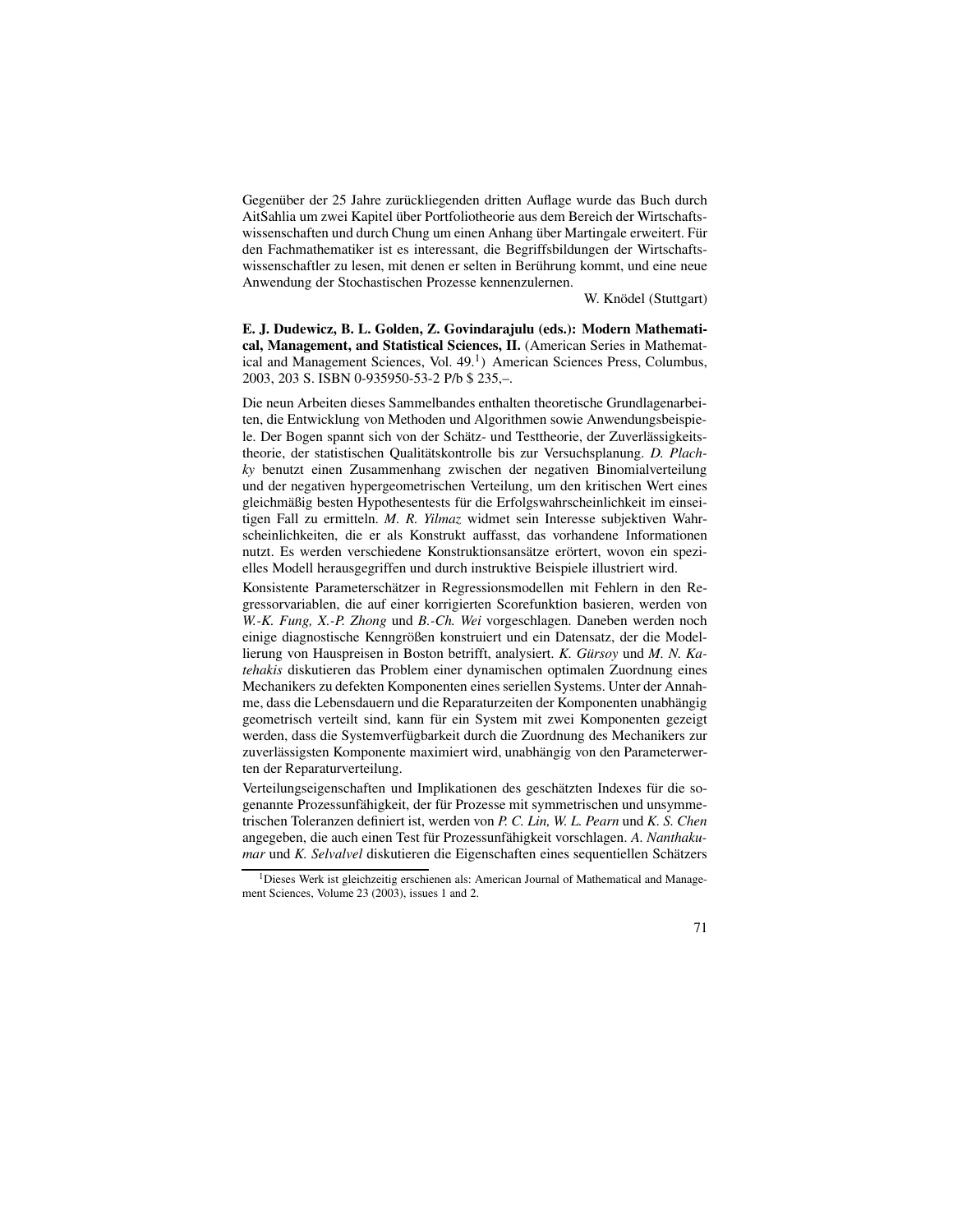und einer Stoppregel für den Prozessfähigkeitsindex  $C_{pm}$  bei fest vorgegebener Breite des Schätzintervalls.

*M. A. Lejeune* entwickelt einen Austauschalgorithmus für die Konstruktion supersaturierter, saturierter und nicht saturierter Versuchspläne und testet die Effizienz seiner Methode an Hand verschiedener Standard-Kriterien. Die Anwendbarkeit seines Verfahrens wird mittels eines realen Beispiels illustriert. Ein Programmlisting in *Delphi* beschließt diese Arbeit. Die Analyse von Mittelwerten ist eine Technik, in der eine Gruppe von Behandlungsmittelwerten verglichen wird, um festzustellen, ob sich irgendwelche dieser Gruppenmittelwerte signifikant vom Gesamtmittelwert unterscheiden. Dies kann als Alternative zur klassischen Varianzanalyse mit festen Effekten angesehen werden. In der Arbeit von *E. J. Dudewicz* und *P. R. Nelson* wird der diffizile Fall ungleicher (heteroszedastischer) Gruppenvarianzen behandelt und eine ausführliche Studie der Gütefunktionen in Abhängigkeit vom Signifikanzniveau und der Gruppenanzahl präsentiert. Momente von Ordnungsstatistiken und beste lineare Parameterschätzer für die verallgemeinerte Lambdaverteilung werden schließlich von *M. Z. Raqab* vorgestellt und mit anderen Schätzern verglichen.

Die vorliegenden Arbeiten sind auch für Nichtspezialisten lesbar. Sie sind verständlich geschrieben mit ausführlichen Beweisen, detaillierten Algorithmen und vollständigen Datenanalysen. Jeder an statistischen Methoden und deren Anwendungen interessierter statistisch vorgebildeter Leser wird daher den einen oder anderen Artikel dieser Sammlung zu schätzen wissen.

E. Stadlober (Graz)

**S. N. Mishra, B. K. Sinha, S. V. Sabnis (eds.): Forum for Interdisciplinary Mathematics, Proceedings on Statistics, Combinatorics, and Related Areas.** (American Series in Mathematical and Management Sciences, Vol.  $48<sup>2</sup>$ ) American Sciences Press, Columbus, 2002, 217 S. ISBN 0-935950-52-4 P/b \$ 235,–.

Dieser Tagungsband ist zwei großen indischen Statistikern gewidmet, die durch kurze Biographien und den Abdruck ihrer Publikationslisten gewürdigt werden. Shanti S. Gupta (1925–2002) hat lange an der Purdue University in den USA gewirkt und mehr als 200 Arbeiten auf dem Gebiet des *ranking and selection* von Verteilungen verfasst. V. K. Srivastava (1944–2001) war an der Universität in Lucknow (Indien) tätig und hat in seinen mehr als 150 Beiträgen Fragestellungen aus der Ökonometrie und statistischen Schätztheorie behandelt.

*M. Deza, M. Dutour* und *E. Panteleeva* beschäftigen sich mit polyedrischen konvexen Kegeln und gerichteten Mehrfachschnitten auf *n* Punkten. Für  $n = 3, 4, 5$ werden die Anzahlen der Facetten und extremen Strahlen mit ihren Adjazenzen

<sup>&</sup>lt;sup>2</sup>Dieses Werk ist gleichzeitig erschienen als: American Journal of Mathematical and Management Sciences, Volume 22 (2002), issues 3 and 4.

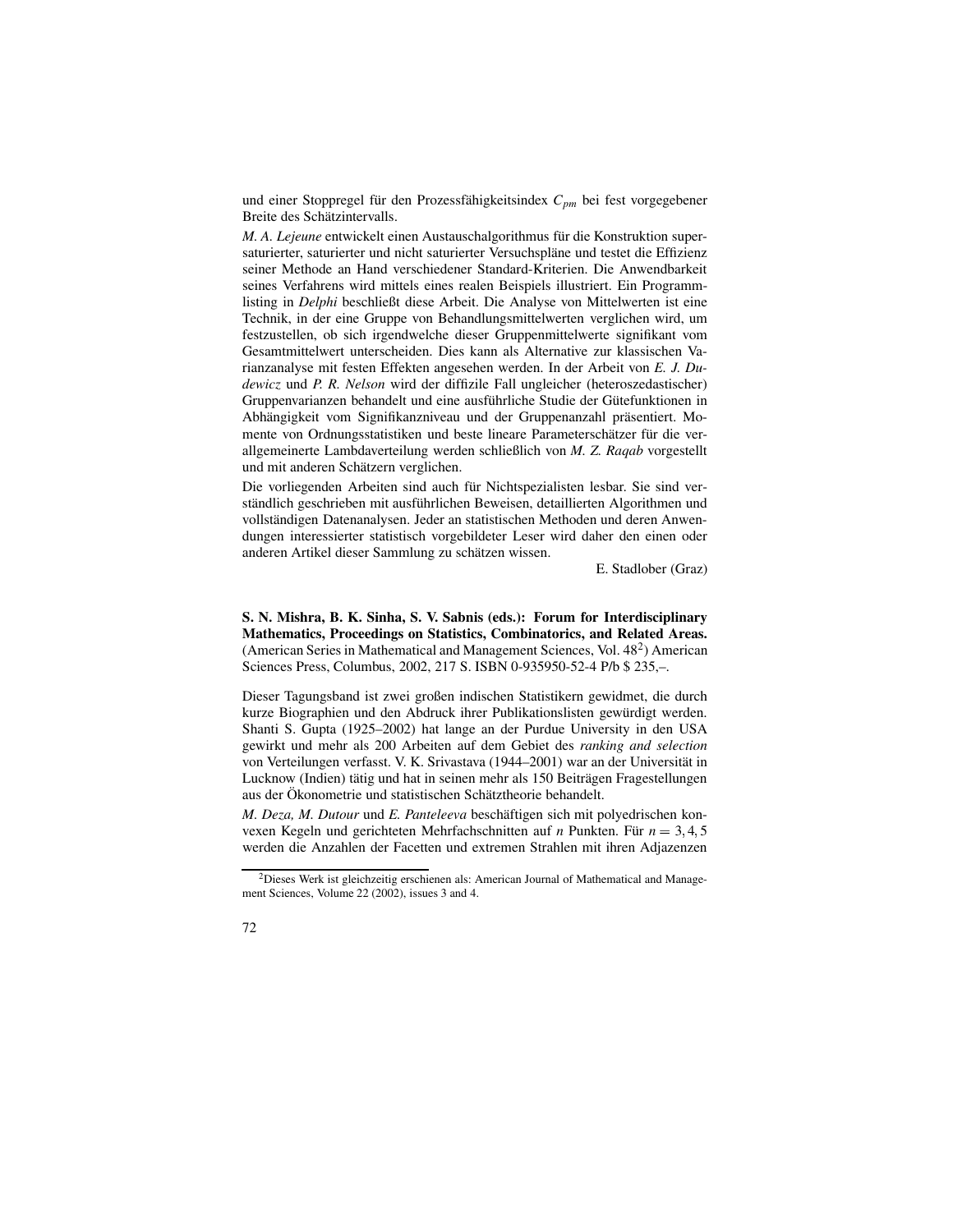und Inzidenzen explizit berechnet. Einige neue Resultate für allgemeines *n* werden ebenfalls angegeben. *N. M. Singhi, G. R. Vijayakumar* und *N. U. Devi* diskutieren einige Ergebnisse im Zusammenhang mit der partiellen Ordnung auf der Menge von finiten Untermengen einer partiell geordneten Menge. Das klassische Behrens-Fisher-Problem greifen *P. Sing, K. K. Saxena* und *O. P. Srivastava* auf. Es wird ein neuer Test konstruiert, der eine Alternative zu den bekannten Tests von Welch-Satterthwaite und Cochran-Cox darstellt. Für die praktische Anwendbarkeit dieser neuen Prozedur fehlen noch entsprechende Tabellen mit den kritischen Werten der Teststatistik. *T. Ahmad* und *A. Rai* schlagen einen stratifizierten Stichprobenplan für Umweltstudien vor, der sowohl die räumliche Struktur der Umweltvariablen, als auch den Effekt von Clusterungseigenschaften kontaminierter Nachbarschaftsgebiete berücksichtigt. *R. Dasgupta* studiert die Gleichmäßigkeit der Oberfläche von Industrieprodukten, die durch die maximale Abweichung in der Dicke beschrieben wird. An Hand von Beispielen wird gezeigt, dass die Verteilung der Gleichmäßigkeit durch Extremwertverteilungen ausreichend genau approximiert werden kann.

*H. Toutenburg* und *V. K. Srivastava* betrachten gewichtete Parameterschätzer bei gemischten Regressionsproblemen mit fehlenden Werten in den Regressorvariablen und vergleichen deren Eigenschaften mit den Eigenschaften konventioneller Least Square Schätzer und gemischter Regressionsschätzer. *M. Pal, G. Chattopadhyay* und *B. K. Sinha* fassen ein System *S* als Mischung von *k* Subsystemen *S<sup>i</sup>* mit den Wahrscheinlichkeitsgewichten *p<sup>i</sup>* auf und setzen voraus, dass jedes Subsystem aus einem seriellen System mit 2 Komponenten besteht. Für solche Systeme werden jeweils Charakterisierungen bzgl. unterschiedlicher Verteilungen angegeben. *A. Dharmadhikari* betrachtet die Performance von *m* Typen von Komponenten in *n* Umgebungen und setzt für jede der *mn* Beobachtungskombinationen Exponentialverteilung mit verschiedenen Skalierungsparametern voraus, die noch zusätzlich multiplikativ vom Typ, der Umgebung und der Interaktion Typ \ Umgebung abhängen. Für das Modell einer doppelten Varianzanalyse mit Interaktion werden die Eigenschaften von Schätzern und Hypothesentests untersucht.

Im Mittelpunkt der Arbeit von *U. J. Dixit* und *V. U. Dixit* steht das Testen von Parametern einer rechts abgeschnittenen Exponentialverteilung. *P. Singh, A. N. Gill* und *S. N. Mishra* stellen eine Klasse von Selektionsprozeduren vor, bei denen eine Teilmenge zufälliger Größe aus *k* Populationen mit unterschiedlichen Exponentialverteilungen so ausgewählt wird, dass diese Teilmenge die Population mit dem kleinsten Skalierungsparameter mit einer vorgegebenen Wahrscheinlichkeit  $p > 1/k$  enthält. Eine der Hauptquellen von systematischen Fehlern und fehlenden Antworten bei persönlichen Interviews ist die soziale Verträglichkeit der Antworten auf sensible Fragen. *S. Gupta* und *B. Thornton* vergleichen die Technik der partiellen Randomisierung mit zwei anderen Methoden und demonstrieren die Brauchbarkeit dieses Ansatzes an Hand eines Datenbeispiels.

Die Artikel decken ein breites Spektrum an Fragestellungen ab, die für Fachleute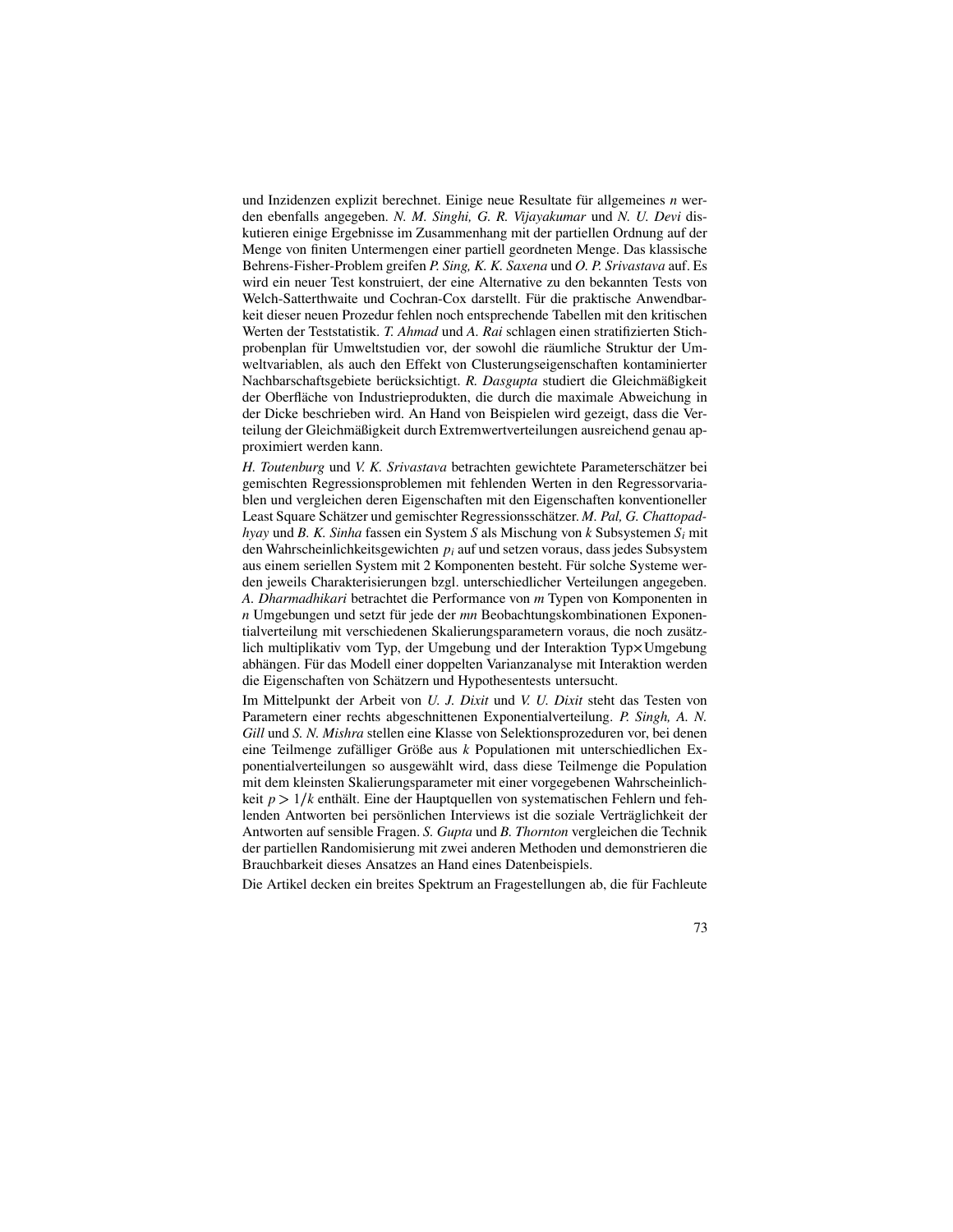aus dem Bereich der Statistik durchaus von Interesse sein könnten. Allerdings ist der Preis dieses Sammelbandes von \$ 235,– unangemessen hoch, was seine Verbreitung auf einige wenige Fachbibliotheken beschränken wird.

E. Stadlober (Graz)

### **E. Pap (ed.): Handbook of Measure Theory, Vols. I+II.** North-Holland/Elsevier, Amsterdam, 2002, 1636 S. ISBN 0-444-50263-7 H/b  $\in$  260,-.

Das aus zwei schön ausgestatteten Bänden bestehende Werk ist eine bemerkenswerte Publikation, die in gewisser Weise die meisten wichtigen Resultate zeitgenössischer Maßtheorie zusammenfasst. Die beiden Bände enthalten insgesamt 37 Kapitel über verschiedene Aspekte der Maß- und Integrationstheorie von verschiedenen Autoren, die in 9 Teile gegliedert sind. Dabei werden neben klassischen Gebieten der Maßtheorie auch aktuellere Themen wie Fuzzy-Modelle in angemessener Weise behandelt. Damit werden die beiden Bände zu einer enzyklopädieartigen Zusammenfassung der Maß- und Integrationstheorie, wenn auch, bedingt durch die verschiedenen Autoren, Redundanzen auftreten. Dies ist aber nicht nur von Nachteil, da die einzelnen Kapitel unabhängig voneinander gelesen werden können. Im Einzelnen ist das Handbuch in folgende Teile gegliedert: Part 1, *Classical Measure Theory*, umfasst sieben Kapitel, darunter historische Aspekte, Paradoxien, Konvergenzsätze, Radon-Nikodym-Sätze und Konvergenzfragen. Part 2, *Vector Measures*, besteht aus drei Kapiteln, die Vektor-Integration, den Rieszschen Darstellungssatz und stochastische Prozesse sowie stochastische Integration in Banachräumen umfassen. Part 3, *Integration Theory*, umfasst 4 Kapitel mit den Inhalten Daniell-Integral, Pettis-Integral, Henstock-Kurzweil-Integral sowie eine Übersicht über mengenwertige Integration und mengenwertige Wahrscheinlichkeitstheorie. Part 4, *Topological Aspects of Measure Theory*, umfasst 4 Kapitel zu den Themenkreisen 'Density topologies', 'FN-topologies and group-valued measures', 'products of topological measure spaces', sowie 'perfect measures and related topics'. Damit ist der erste Band abgeschlossen.

Der zweite Band beginnt wie der erste mit einer Liste von Autoren und besteht aus 5 Teilen, einem Autoren- und Sachindex, die beide sehr umfassend sind. Part 5, Order and Measure Theory, enthält 5 Kapitel mit folgenden Themen: 'Riesz spaces and ideals of measurable functions', 'Measures on quantum structures', 'Probability on MV-algebras', 'Measures on clans and on MV-algebras', sowie 'Triangular norm-based measures'. Part 6, *Geometric Measure Theory*, behandelt in 2 Kapiteln 'Geometric measure theory' und 'Fractal measures'. Part 7, *Relation to Transformation and Duality*, umfasst 5 Kapitel mit den Themen 'Positive and complex Radon measures in locally compact Hausdorff spaces', 'Measures on algebraic-topological structures', 'Liftings', 'Ergodic theory' und 'Generalized derivatives'. Part 8, *Relation to the Foundations of Mathematics*, beschreibt 'Real valued measurability and some set-theoretic aspects' und 'Nonstandard analysis and measure theory'. Der letzte Teil, Part 9, *Non-Additive Measures*, besteht aus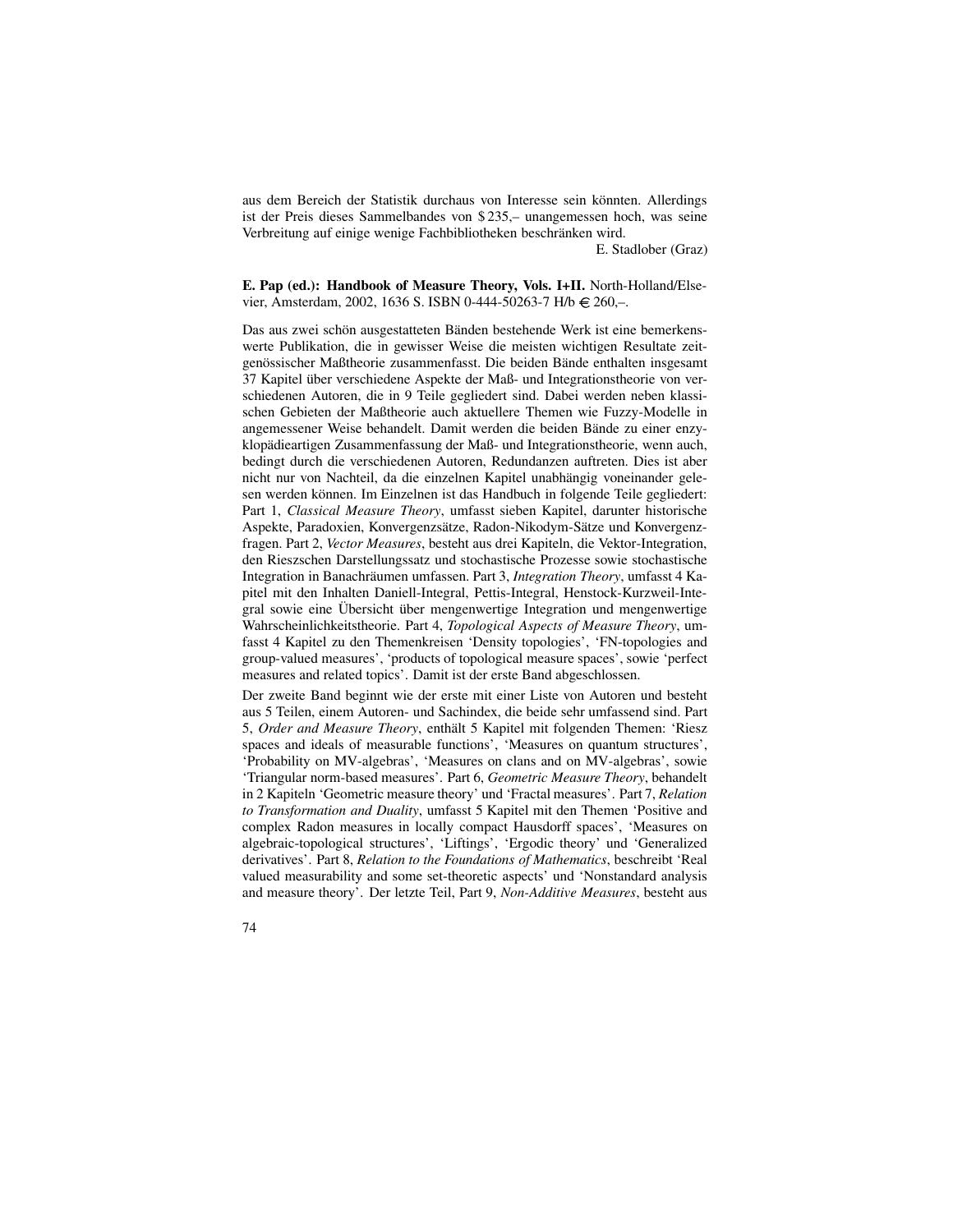5 Kapiteln mit folgenden Themen: 'Monotone set-functions-based integrals', 'Set functions over finite sets: Transformations and integrals', 'Pseudo-additive measures and their applications', 'Qualitative possibility functions and integrals' und dem Abschlusskapitel 'Measures of information'. Die beiden Bände enthalten zahlreiche Literaturhinweise und bilden insgesamt eine nahezu vollständige Übersicht über den aktuellen Stand der Maßtheorie. Ein Autorenindex mit über 1500 Namen sowie die Druckqualität und schöne Ausstattung machen die beiden Bände zu einem Nachschlagwerk mit hohem Standard, das jedem mit Maßtheorie befassten bestens empfohlen werden kann.

R. Viertl (Wien)

### **PACIFIC JOURNAL OF MATHEMATICS**

Editors: V. S. V a r a d a r a j a n (Managing Editor), Robert F i n n, Robert G u r a l n i c k, Kefeng L i u, Darren L o n g, Jiang-Hua L u, Sarin P o p a, Jie Q i n g, Jonathan R o g a w s k i, L.-S. Y o u n g.

The Journal is published 10 times a year with approximately 200 pages in each issue. The subscription price is \$ 340,00 per year. Members of a list of supporting institutions may obtain the Journal for personal use at the reduced price of \$ 170,00 per year. Back issues of all volumes are available. Price of back issues will be furnished on request.

### **PACIFIC JOURNAL OF MATHEMATICS P. O. BOX 4163 BERKELEY, CA 94704-0163**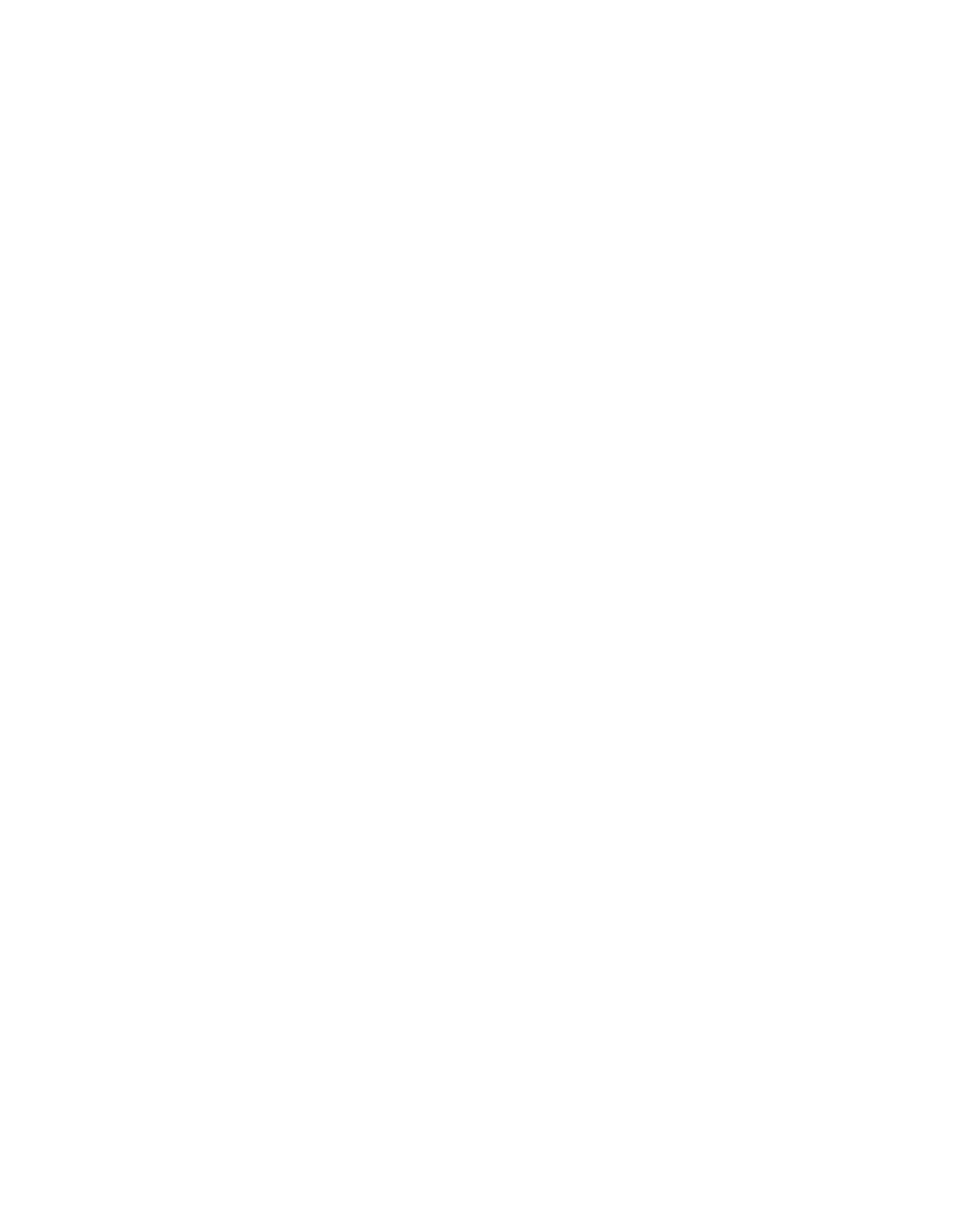# **Internationale Mathematische Nachrichten**

### **Abelpreis 2004**

Den mit umgerechnet 728.000 € dotierten "Abel-Preis für Mathematik" teilen sich in diesem Jahr der Brite Sir *Michael Francis Atiyah* von der Universität Edinburgh und der US-Amerikaner *Isadore M. Singer* vom MIT. Die beiden Wissenschaftler wurden für den Brückenschlag zwischen Mathematik und theoretischer Physik geehrt.

Der zum zweiten Mal verliehene Abel-Preis wurde im Jahr 2002 zum 200. Geburtstag des norwegischen Mathematik-Genies Niels Henrik Abel (1802–1829) gestiftet und soll sich nach Wunsch der Norwegischen Akademie der Wissenschaften in der Disziplin Mathematik als Äquivalent zum Nobelpreis etablieren.

Die Auszeichnung wird jährlich vergeben. Der erste Preisträger war im vergangenen Jahr der Franzose *Jean-Pierre Serre*.

(ORF)

### **International Congress of Mathematicians 2006 in Madrid**

Der "International Congress of Mathematicians 2006" wird von 22.–30. August 2006 in Madrid stattfinden. Vorregistrierungen können bereits auf der Internetseite *http://www.icm2006.org* vorgenommen werden.

(Manuel de León, President, ICM 2006)

### **5th MATHMOD Vienna**

The "5th IMACS Symposium on Mathematical Modelling" (5th MATHMOD Vienna) will take place at Vienna University of Technology from February 8–10, 2006.

The scope of the conference covers theoretic and applied aspects of the various types of mathematical modelling (equations of various types, automata, Petri nets, bond graphs, qualitative and fuzzy models, etc.) for systems of dynamic nature (deterministic, stochastic, continuous, discrete or hybrid with respect to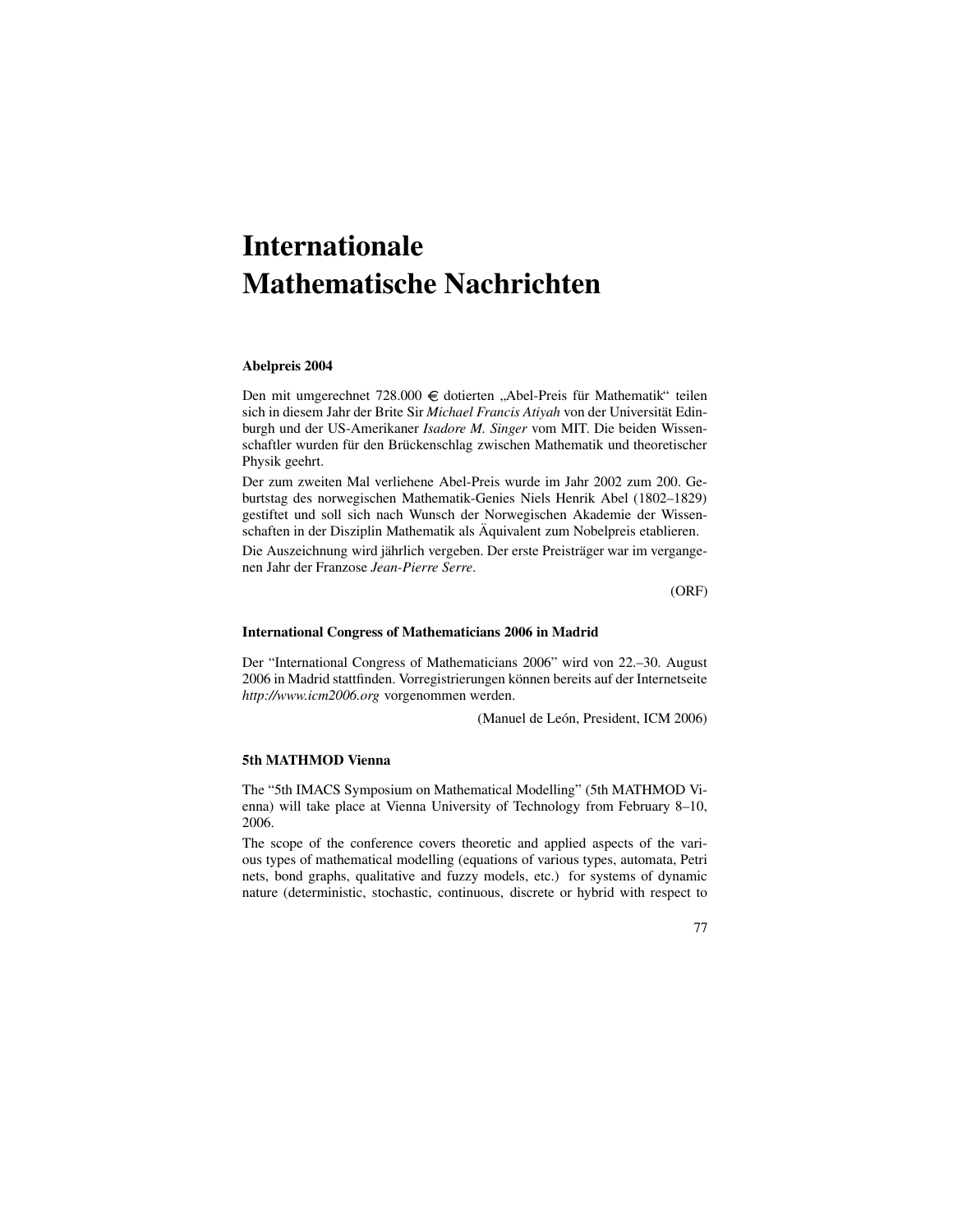time, etc.). Comparison of modelling approaches, model simplification, modelling uncertainties, port-based modelling, and the impact of items such as these on problem solution, numerical techniques, validation, automation of modelling and software support for modelling, co-simulation, etc. will be discussed in special sessions as well as applications of modelling in control, design or analysis of systems in engineering and other fields of application.

For further information see *http://simtech.tuwien.ac.at/MATHMOD/* or contact Univ.Prof. Dr. Inge Troch, Vienna University of Technology, Wiedner Hauptstrasse 8–10, 1040 Wien, Austria, Phone: (+43)1-58801-10116, Fax: (+43)1- 58801-10199, e-mail *inge.troch@tuwien.ac.at*.

(Inge Troch)

### **Ehrenpromotion von Rolf Schneider in Salzburg**

Am 29. April 2004 fand an der Universität Salzburg aus Anlass der Ehrenpromotion von Prof. *Rolf Schneider* (Univ. Freiburg) ein Festkolloquium über Konvexgeometrie statt.

Es wurden folgende Vorträge gehalten:

- *Jörg Wills* (Univ. Siegen): On convex bodies and lattice points and on my first question to Rolf Schneider.
- *Peter McMullen* (University College London): Mixed fibre polytopes.
- *Richard Vitale* (University of Connecticut, Storrs): Convex bodies: volume and dimension.
- *Stefano Campi* (Universita` degli Studi di Modena e Reggio Emilia): Variational problems in Convex Geometry: results and prospects.

*Peter Gruber* (TU Wien): Asymptotic approximation of convex bodies.

Wegen des großen Interesses an der Ehrenpromotion drucken wir auch die Laudatio von Prof. *Christian Buchta* und die Dankesworte von Prof. *Rolf Schneider*  $ab^3$ 

Hohe Festversammlung!

Es ist mir die ehrenvolle Aufgabe zuteil geworden, den Werdegang und das wissenschaftliche Werk Rolf Schneiders zu skizzieren.

Rolf Schneider wurde am 17. März 1940 in Hagen (Westfalen) geboren. Seine Mutter war wegen der Bombenangriffe auf Magdeburg evakuiert worden und hielt sich bei ihrer Mutter in der Gegend von Hagen auf. Sein Vater war zu dieser Zeit dienstverpflichtet.

<sup>&</sup>lt;sup>3</sup>Die Redaktion der IMN bedankt sich bei Prof. Christian Buchta und Prof. Rolf Schneider für das Überlassen ihrer Manuskripte.

<sup>78</sup>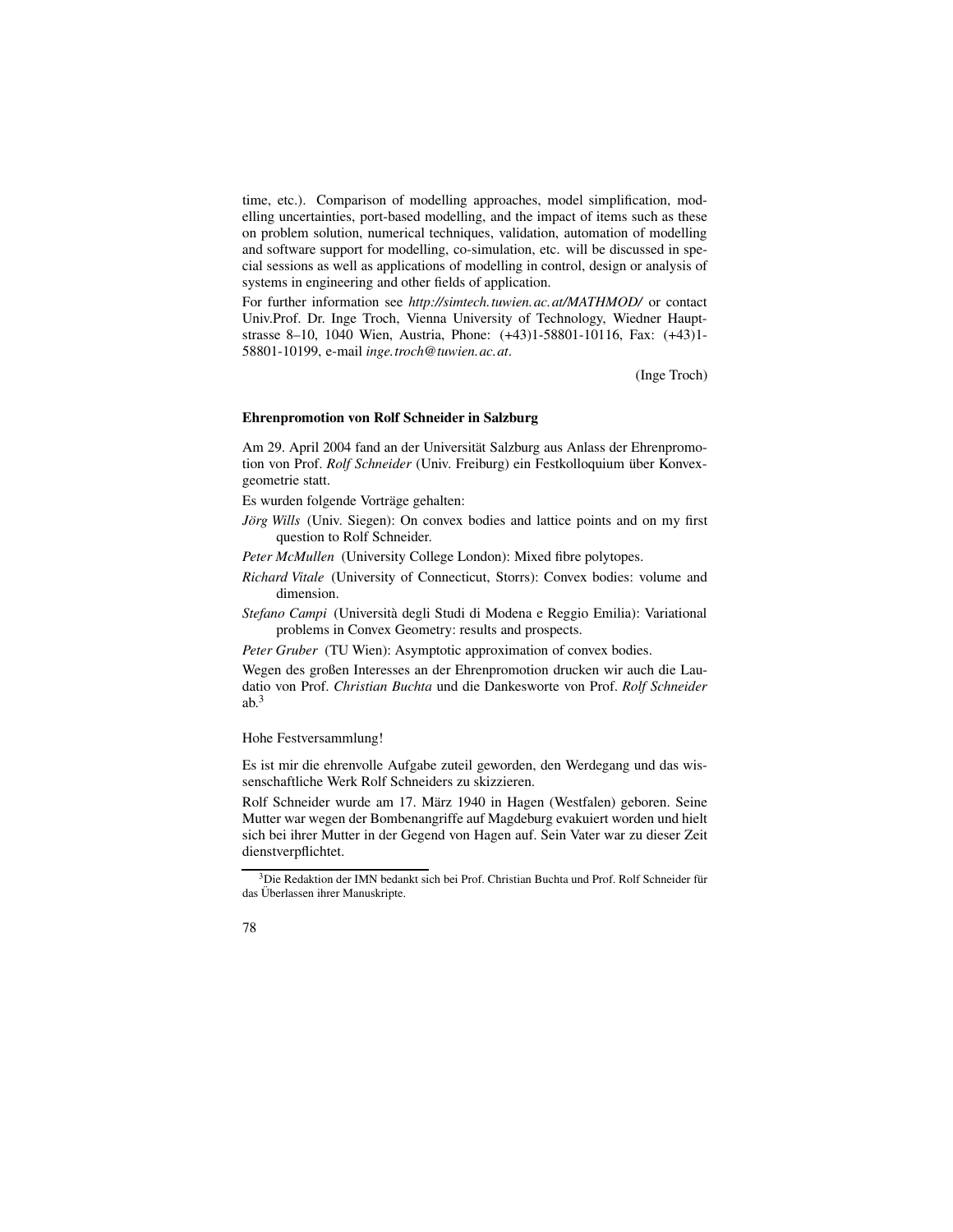Der Großvater mütterlicherseits war Seeoffizier und kam im Frühjahr 1916 in der Seeschlacht im Skagerrak ums Leben. Die Mutter hätte gern Chemie studiert, was jedoch die Umstände nicht zuließen.

Der Großvater väterlicherseits war Schneidermeister und wanderte in die USA aus — ursprünglich in der Absicht, seine Familie nachkommen zu lassen; doch dazu kam es letztendlich nicht. Der Vater war Architekt und Oberbaurat.

Die Grundschule begann Rolf Schneider in Soest (Westfalen). 1949 übersiedelte die Familie nach Frankfurt, wo sein Vater fortan beruflich tätig war. In Frankfurt absolvierte Rolf Schneider auch das Realgymnasium bis zum Abitur im Jahr 1959.

Anschließend diente er in der Bundeswehr in der Panzerartillerie in Niederlahnstein bei Koblenz am Rhein. Er war der Feuerleitstelle zugeteilt, weil er mit mathematischen Tafeln umgehen konnte.

Schon in seiner Schulzeit war ihm klar, dass er Mathematik studieren wollte. Sein Vater riet ihm ab und schlug vor, er solle Statiker werden. Der Beginn eines Physikstudiums in Frankfurt war dann ein gewisser Kompromiss. In der Quantenmechanik hatte er Aufgaben zu lösen, die er als unbefriedigend empfand, weil ihm der Hintergrund äußerst unklar erschien. Das veranlasste ihn noch vor dem Vordiplom, zur Mathematik zu wechseln.

Das Mathematikstudium in Frankfurt schloss er 1964 im neunten Semester mit einer Diplomarbeit bei Ruth Moufang ab. Aus der Diplomarbeit gingen zwei Publikationen hervor, die im "Archiv der Mathematik" erschienen sind. Die erste gibt<br>sine Konnecishnung der Kugal, die gweite beschäftigt sich mit Ähnlichkeite, und eine Kennzeichnung der Kugel, die zweite beschäftigt sich mit Ähnlichkeits- und Translationssätzen für Eiflächen. Das Thema seiner Diplomarbeit suchte er sich selbst und berichtete Ruth Moufang darüber erst, als schon Ergebnisse vorlagen. Über die Diplomarbeit trug er 1966 auf dem Internationalen Mathematikerkongress in Moskau vor. Unter den Zuhörern war A. D. Aleksandrov.

1967 promovierte er in Frankfurt, wieder bei Ruth Moufang. Die Ergebnisse der Dissertation sind in der "Mathematischen Zeitschrift" unter dem Titel "Zur affinen<br>Differentielscomatrie im Großor" veröffentlicht Differentialgeometrie im Großen" veröffentlicht.

Als Student war Rolf Schneider wissenschaftliche Hilfskraft und hatte Übungen zur Analysis zu betreuen. Eine Übungsteilnehmerin fiel ihm durch ihre besondere Begabung auf. Umso überraschter war er, als ihm die junge Dame am Ende des Semesters mitteilte, die Mathematik wäre nicht das Richtige für sie, und deshalb würde sie zur Biologie wechseln. Später schrieb diese Dame in ihrer Autobiographie: "I also did courses in mathematics and theoretical mechanics which fascinated me for a year, until I found these topics too difficult. Via the class in chemistry I got reminded of my true interests in biology." Es handelt sich um Christiane Nüsslein-Volhard, die 1995 für ihre Forschungen in der Entwicklungsbiologie den Nobelpreis für Medizin erhielt.

Eine andere junge Dame fiel Rolf Schneider in Südtirol beim Schifahren auf. Damals hieß sie Anjetta Müller. Seit 1967 ist sie seine Frau. 1970 wurde der erste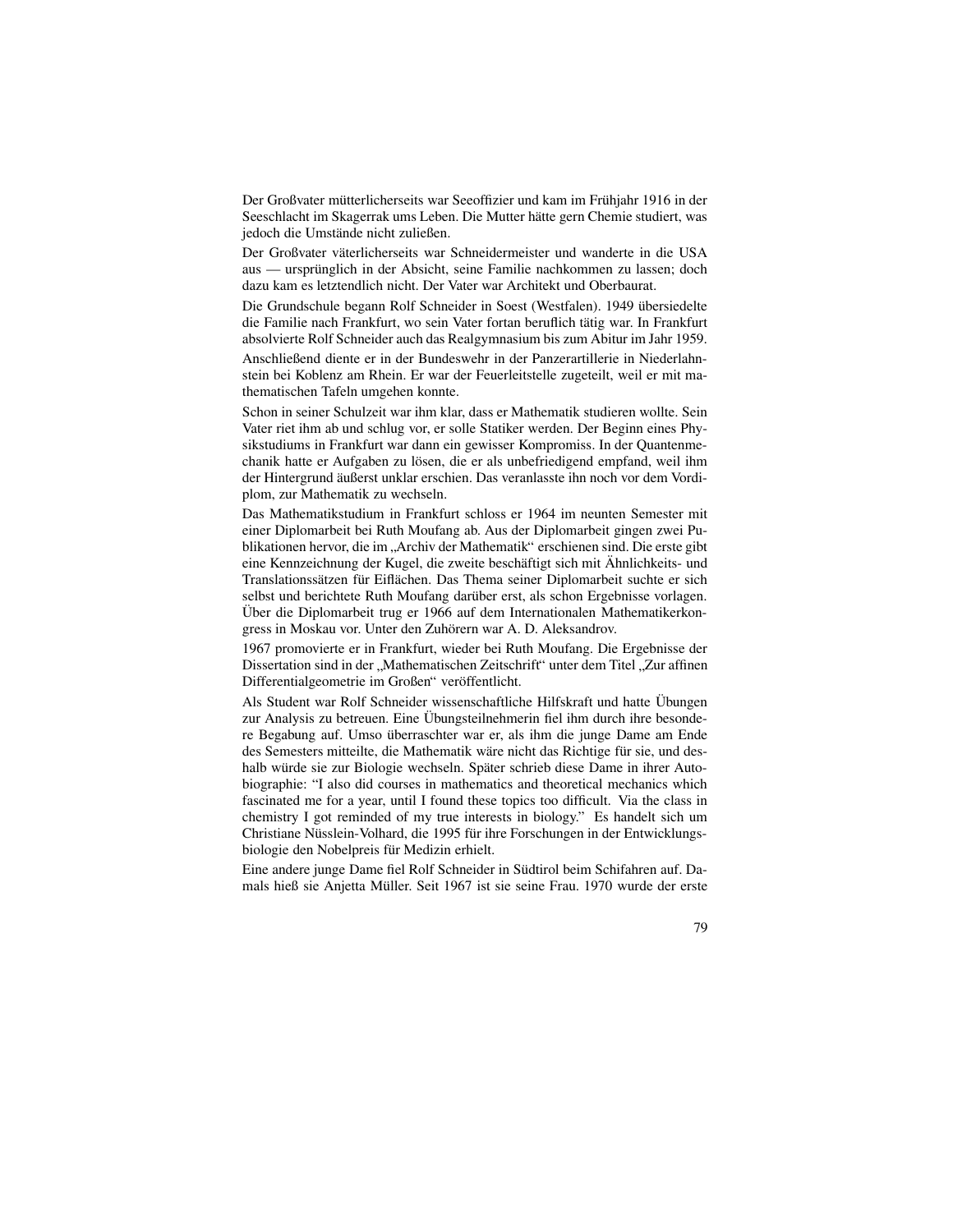Sohn, Jan, 1975 der zweite Sohn, Thomas, geboren.

Nach dem Studienabschluss ist Rolf Schneider zunächst Verwalter einer Stelle eines wissenschaftlichen Assistenten in Frankfurt. 1967 trifft er im Mathematischen Forschungsinstitut Oberwolfach Günter Ewald, der ihm eine Assistentenstelle in Bochum anbietet. 1969 habilitiert sich Rolf Schneider in Bochum. 1970 wird er Wissenschaftlicher Rat und Professor in Frankfurt und noch im selben Jahr Ordinarius an der TU Berlin, als Nachfolger von Kurt Leichtweiß, der nach Stuttgart geht. Die Zeit in Berlin ist rau, die politische Situation belastend. Bald ist Rolf Schneider Vorsitzender des Fachbereichsrats, was einem Dekan entspricht, und leidet unter den Mühen, die dieses Amt mit sich bringt, wie etwa Sitzungsdauern von bis zu 14 Stunden.

1974 folgt er einem Ruf an die Universität Freiburg im Breisgau. Der Abschied aus Berlin fällt ihm nicht schwer. Um die Enttäuschung über die unbefriedigenden Umstände an der TU Berlin der Universitätsspitze gegenüber zum Ausdruck zu bringen, verzichtet er auf Bleibeverhandlungen.

In Freiburg findet er eine gute Atmosphäre vor, die ihm die ideale Voraussetzung für eine erfolgreiche wissenschaftliche Arbeit bietet. Zwar nimmt er auch in Freiburg akademische Ämter auf sich — gegenwärtig ist er Dekan der Fakultät für Mathematik und Physik —, doch die Belastung hält sich in Grenzen, zumindest bezogen auf den Gesamtzeitraum von 30 Jahren.

Heute liegen ca. 140 Artikel in den angesehensten mathematischen Fachzeitschriften vor, mehr als 100 davon sind in Freiburg entstanden. Auch die vier von Rolf Schneider verfassten Bücher entfallen auf die Freiburger Zeit.

Sowohl die Bücher als auch die Zeitschriftenartikel beschäftigen sich mit der Konvexgeometrie, der Integralgeometrie und der Stochastischen Geometrie. Einige der früheren Arbeiten haben Bezüge zur Differentialgeometrie. Es werden die unterschiedlichsten Fragen behandelt, sodass es vollkommen unmöglich erscheint, wenigstens summarisch die wichtigsten Aspekte anzuführen. Ich kann hier nur einige Beispiele herausgreifen, wobei die Auswahl unter dem Gesichtspunkt der erhofften Verständlichkeit für ein allgemeines Publikum getroffen wurde.

Eine in der "Mathematischen Zeitschrift" erschienene Arbeit trägt den Titel "Zu alnam Broblem von Shaphard über die Broiektienen konvexer Körper". Ein konve einem Problem von Shephard über die Projektionen konvexer Körper". Ein konvexer Körper ist ein Objekt mit der Eigenschaft, dass die Verbindungslinie von zwei beliebigen Punkten vollständig im Objekt enthalten ist. Demnach sind im dreidimensionalen Raum eine Kugel, ein Würfel oder eine Pyramide konvexe Körper, eine gekrümmte Banane dagegen nicht, wenn die Verbindungslinie der beiden Endpunkte nicht im Inneren der Banane verläuft. In Rolf Schneiders Arbeit geht es nun um folgende Frage: Wenn von zwei konvexen Körpern der erste in jede Richtung einen größeren Schatten (dem Inhalt nach) wirft als der zweite, hat dann der erste auch größeres Volumen als der zweite? Im Allgemeinen ist das nicht der Fall. Die Arbeit beschreibt einerseits Körperklassen, für die der Schluss rich-

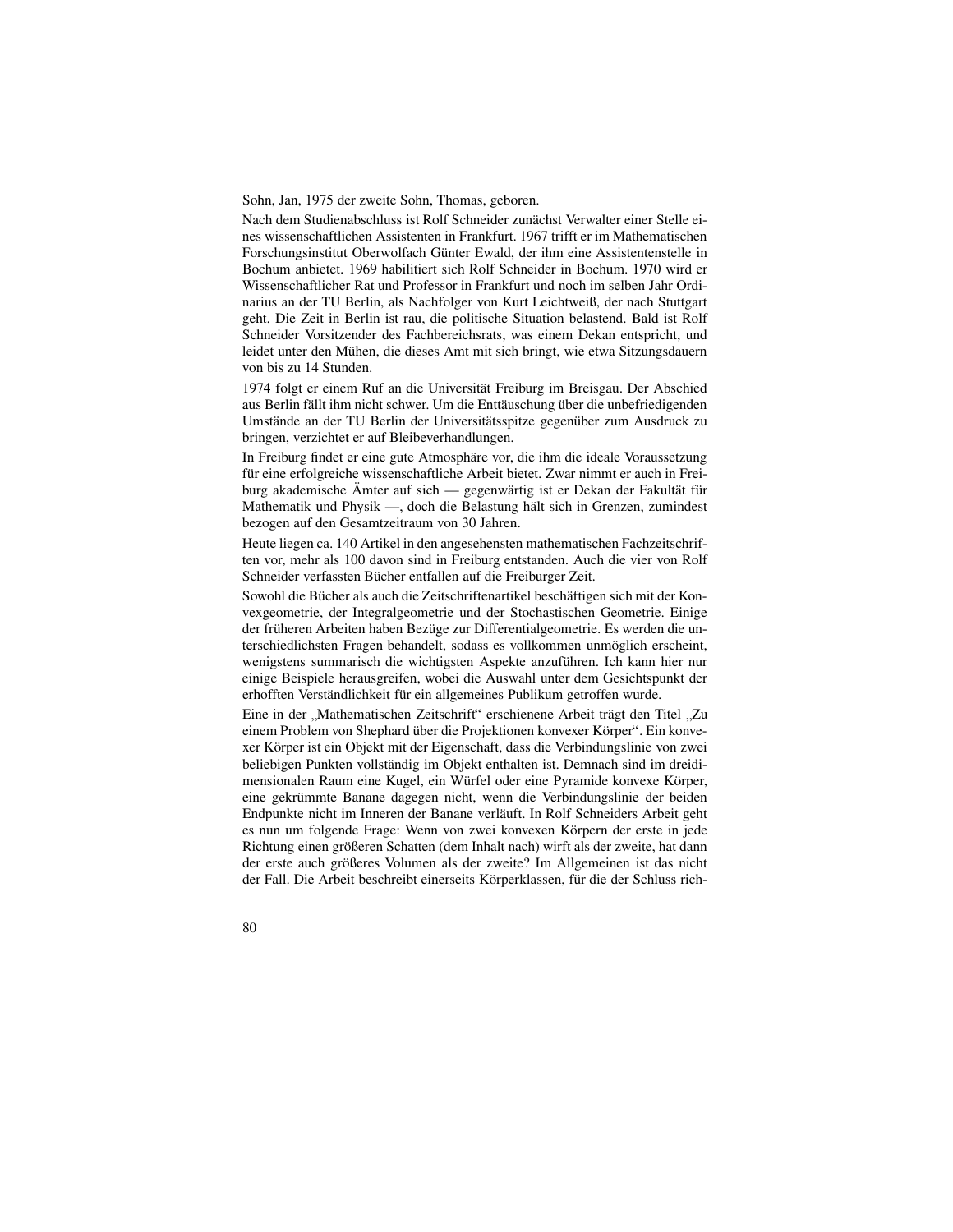tig ist, und andererseits solche, für die er nicht richtig ist. Der Schlüssel zur Behandlung des Problems ist die Idee Rolf Schneiders, den so genannten Projektionenkörper heranzuziehen. Die erfolgreiche Verwendung des Projektionenkörpers hat die Anregung gegeben, bei einem verwandten Problem, dem Busemann-Petty-Problem, analog zum Projektionenkörper den Schnittkörper zu definieren, mit dessen Hilfe schließlich der Durchbruch zum Erfolg geglückt ist. Als Busemann-Petty-Problem bezeichnet man folgende Frage: Wenn von zwei zentralsymmetrischen konvexen Körpern der erste in jeder Richtung eine größere Schnittfläche (dem Inhalt nach) hat als der zweite, wobei sich Schnittfläche auf einen Schnitt mit einer Hyperebene durch den Ursprung bezieht, hat dann der erste auch größeres Volumen als der zweite? In den Dimensionen 3 und 4 lautet die Antwort ja, was nicht sehr überrascht. Ab der Dimension 5 jedoch lautet die Antwort nein, was intuitiv schwer nachvollziehbar ist. Um das Interesse zu dokumentieren, das das Busemann-Petty-Problem bis zu seiner Lösung in den letzten Jahren auf sich gezogen hat, möchte ich die Namen von Mathematikern nennen, die zur Lösung beigetragen haben: Ball, Bourgain, Gardner, Giannopoulos, Koldobsky, Larman, Lutwak, Papadimitrakis, Rogers, Schlumprecht und Zhang. Ein der Mathematik ferner Stehender fragt sich vielleicht, inwiefern es interessiert, von den Schatten, die ein Körper wirft, oder von den Inhalten seiner Schnitte auf den Körper selbst zu schließen. Denken Sie in diesem Zusammenhang etwa an das Interesse Ihres Arztes, aus zweidimensionalen Röntgenbildern Schlüsse auf Ihren dreidimensionalen Körper zu ziehen.

Ich komme zu einem zweiten Beispiel, zu einer im "Journal für die reine und ange-<br>wordte Methemetik" erschienenen Arbeit mit dem Titel. Gleitkörper in konvexen wandte Mathematik" erschienenen Arbeit mit dem Titel "Gleitkörper in konvexen<br>Politienen", Ein konvexes Politien ist ein konvexen Kömen mit ehenen Seiten Polytopen". Ein konvexes Polytop ist ein konvexer Körper mit ebenen Seitenflächen. Ein Würfel oder eine Pyramide sind Polytope, eine Kugel dagegen nicht. Ein Körper, der in jeder Richtung gleich dick ist, heißt Körper konstanter Breite. Ein solcher Körper hat die Eigenschaft, dass man ihn in einem passenden Würfel vollständig frei drehen kann, wobei er stets an allen Seitenflächen des Würfels entlanggleitet. Analog ist ein Rotor in einem konvexen Polytop erklärt. Die Arbeit enthält eine vollständige Klassifikation (in allen Dimensionen) der Paare von konvexen Polytopen und zugehörigen Rotoren. Der Beweis benützt Hilfsmittel aus der harmonischen Analyse, nämlich Kugelfunktionen und ihren Zusammenhang mit den Darstellungen der Drehgruppe. Der Beweis ist in Helmut Groemers Monographie "Geometric Applications of Fourier Series and Spherical Harmonics", Cambridge University Press, 1996, vollständig aufgenommen worden.

Das dritte Beispiel ist eine in den " Commentarii Mathematici Helvetici" erschienene Arbeit. Aus der klassischen Differentialgeometrie weiß man, dass die einzigen hinreichend glatten Eiflächen mit konstanter mittlerer Krümmung die Ränder von Kugeln sind. Dasselbe gilt für die Gaußsche Krümmung sowie in höheren Dimensionen für jede der elementarsymmetrischen Krümmungsfunktionen. In der Arbeit wird dieses Ergebnis auf allgemeine konvexe Körper ausgedehnt, ohne je-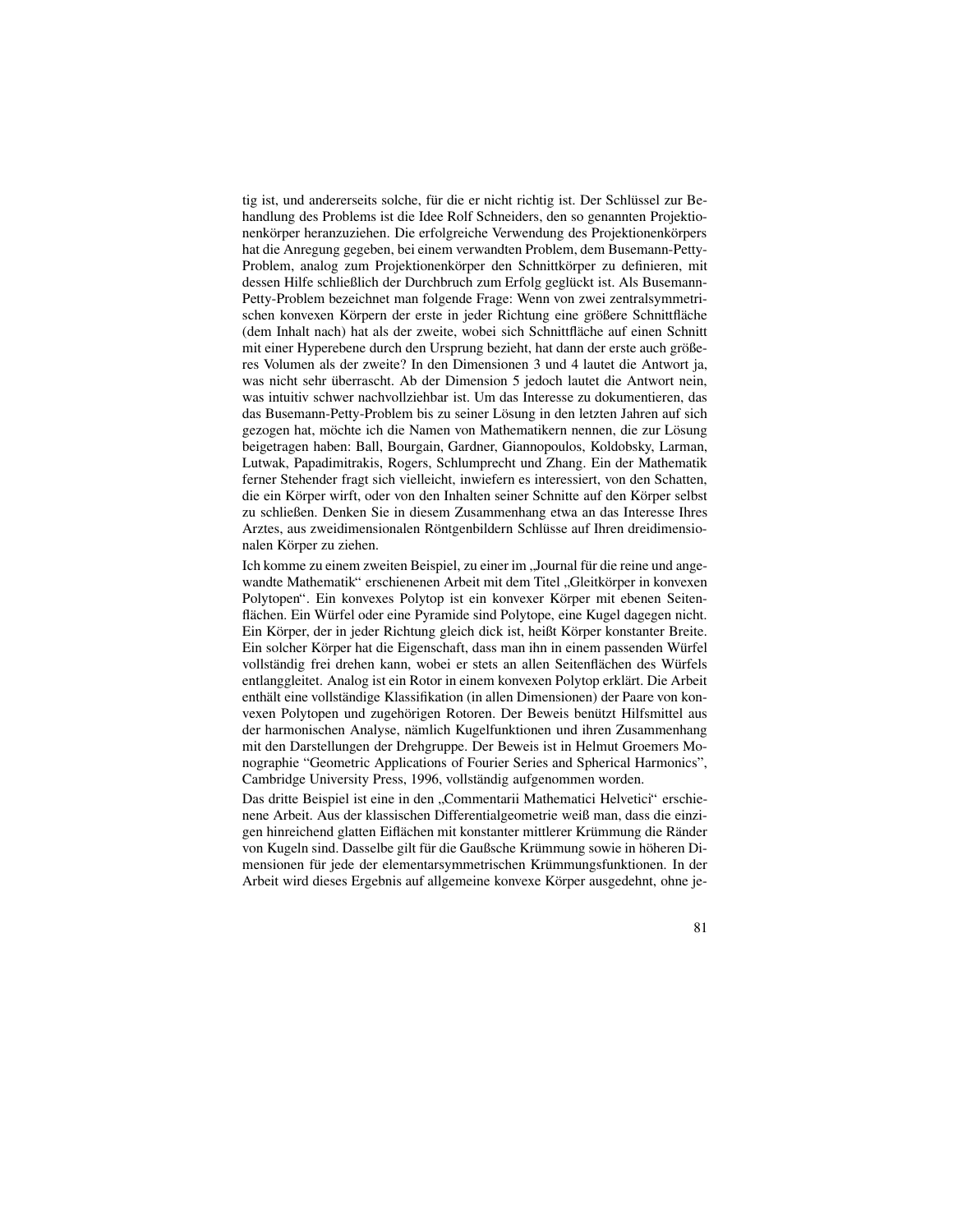de Differenzierbarkeitsvoraussetzung. Die Krümmungsfunktionen werden dabei durch entsprechende Krümmungsmaße ersetzt. Es liegt also im natürlichen Rahmen der konvexen Körper ein differentialgeometrischer Satz vor, der an keinerlei analytische Voraussetzungen gebunden ist. Der Satz erklärt beispielsweise, warum es nur kugelförmige Seifenblasen geben kann.

Das vierte und letzte Beispiel, eine in den "Mathematischen Annalen" erschie-<br>nana Arbeit, hatzifft die Annazyimation konvexer Flächen durch Bolytone, Unter nene Arbeit, betrifft die Approximation konvexer Flächen durch Polytope. Unter Approximation versteht man die Ersetzung eines komplizierten Objekts durch ein einfacheres. Bei der Approximation einer konvexen Fläche durch ein konvexes Polytop wird die gegebene Fläche durch eine Fläche ersetzt, die aus ebenen Stücken besteht. Denken Sie hier vielleicht an einen Fußball, der bekanntlich aus 12 Funf- ¨ ecken und 20 Sechsecken zusammengenäht ist. Wie sollte man auch aus einem Stück Leder die Oberfläche einer Kugel herstellen? Das aus den 12 Fünfecken und den 20 Sechsecken zusammengebaute Objekt ist ein konvexes Polytop, das eine Kugel approximiert. Bei einer solchen Approximation nimmt man zwangsläufig eine Abweichung in Kauf. Je mehr Seitenflächen oder Eckpunkte man für das approximierende Polytop zulässt, desto kleiner wird die Abweichung. Rolf Schneiders Resultat gibt nun für allgemeine glatte konvexe Körper beliebiger Dimension bei vorgegebener zugelassener Eckenzahl jene Abweichung an, die man jedenfalls in Kauf nehmen muss, und zwar asymptotisch, das heißt für eine sehr groß zu denkende Zahl zugelassener Eckpunkte.

Um es nochmals zu sagen: Das war jetzt eine Skizze von vier Forschungsarbeiten, die ich aus den 140 vorhandenen herausgegriffen habe.

Die Arbeiten Rolf Schneiders zeichnen sich durch natürliche Fragestellungen aus. Ein Nichtmathematiker fragt sich vielleicht, was man sich unter einer natürlichen Frage vorstellen soll. Nun, einem wissenschaftlich tätigen Mathematiker wird es keine Schwierigkeit bereiten, beliebig viele mathematische Probleme anzugeben, die ungelöst sind. Die Fortschritte bei der Lösung mancher dieser Probleme werden in Fachkreisen mit größtem Interesse verfolgt, und ein Kollege, dem die Lösung letztendlich glückt, erwirbt sich weltweites Ansehen. Die Lösung anderer Probleme, mag sie auch noch so schwierig sein, ist völlig bedeutungslos. Was eine natürliche Fragestellung ist, darüber herrscht unter den Kundigen weitgehender Konsens, auch wenn es kaum möglich ist, die Kriterien klar zu definieren. Halten Sie sich vielleicht vergleichsweise vor Augen, dass sich unter Musikliebhabern ein Konsens darüber herstellen lässt, dass die Musik, die wir gestern Abend gehört haben, höher zu bewerten ist, als die Musik, die mein fünfjähriger Sohn und meine dreijährige Tochter mit den Trommeln produzieren, die ihnen meine Schwägerin geschenkt hat. Dennoch würde man sich schwer tun, jemandem, der noch nie Musik gehört hat, den Unterschied zu erklären.

Die Zeit schreitet voran, und ich muss ein Ende meiner Ausführungen ansteuern. So möchte ich einige bedeutende Leistungen Rolf Schneiders außerhalb seiner überragenden Forschungsergebnisse nur aufzählen.

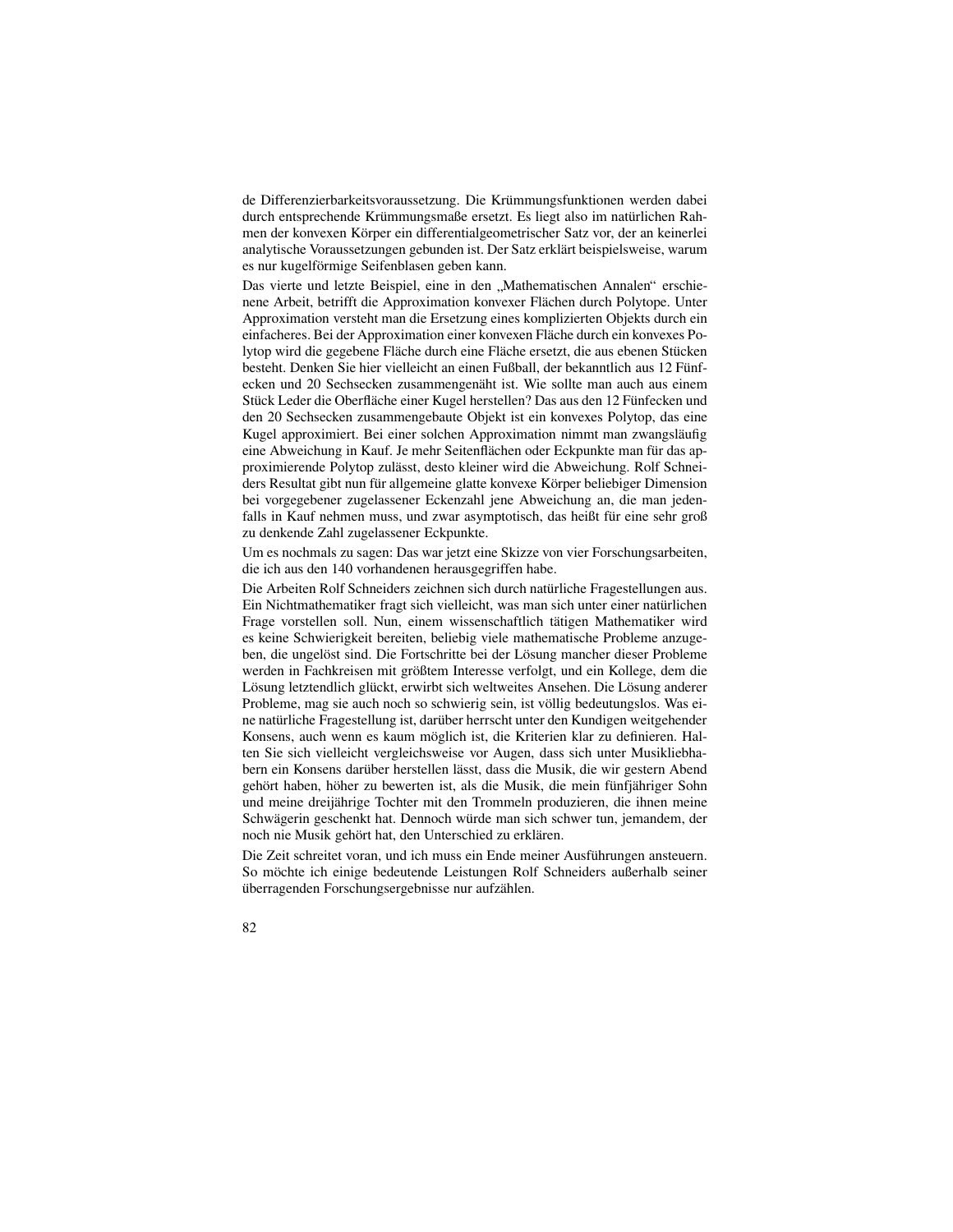Rolf Schneider hat vier Bücher verfasst. Das bedeutendste davon, "Convex Bodies — the Brunn-Minkowski Theory", ist gut zehn Jahre nach seinem Erscheinen *der* Klassiker der Konvexgeometrie. Allein dieses Buch zu schreiben hätte ausgereicht, weltberühmt zu werden. Auch die anderen drei Bücher sind zu Standardwerken der Gebiete, die sie behandeln, nämlich der Integralgeometrie und der Stochastischen Geometrie, geworden.

Als Gutachter für mathematische Fachzeitschriften, in Herausgebergremien und redaktionellen Beiräten sowie als Mitglied wissenschaftlicher Programmkomitees zahlreicher internationaler Tagungen hat Rolf Schneider richtungsweisend gewirkt.

An mehreren Orten hat Rolf Schneider die Konvexgeometrie gefördert, einer davon ist Salzburg. Jahrzehntelang hat er hier meinen verehrten Vorgänger, Herrn Professor August Florian, und meinen Kollegen Hans Linhart beim Aufbau des Forschungsschwerpunkts "Diskrete Geometrie und Konvexgeometrie"<br>unterstützt, Auf den von 1975 bie 2002 in Selzburg veronstelteten Geometrie unterstützt. Auf den von 1975 bis 2003 in Salzburg veranstalteten Geometrie-Tagungen hat Rolf Schneider wesentliche Beiträge geleistet.

Er hält phantastische Vorlesungen, und im Lauf der Jahre hat die Liste der Fächer, über die er Vorlesungen gehalten hat, eine beachtliche Länge erreicht.

Die Nachricht von dieser Ehrenpromotion hat sich um den ganzen Globus verbreitet, und wir haben Applaus dazu aus Peking genauso bekommen wie aus New York.

Das gewaltige wissenschaftliche Schaffen haben Sie, sehr verehrte Frau Schneider, über Jahrzehnte unterstützt und sich auf diese Weise um die Mathematik und die Wissenschaft verdient gemacht.

So wünsche ich im Namen aller Anwesenden sowie im Namen aller, die diese Ehrung mit Interesse verfolgen und aus den verschiedensten Gründen nicht persönlich kommen konnten, Ihnen, sehr geehrter, lieber Herr Schneider, und ebenso Ihnen, sehr verehrte Frau Schneider, für den weiteren Lebensweg Glück, Gesundheit und Gottes Segen.

#### Christian Buchta

Magnifizenz, Spektabiles, verehrte Festgäste, liebe Freunde, liebe Familie!

An einem solchen Tag stürmt auf den Betroffenen eine Vielfalt von Gefühlen ein. Vorherrschend ist das Gefühl der Dankbarkeit. Die hohe Ehre, die mir zuteil wird, hat ja zunächst eine Initiative erfordert, dann Abwägung, Begutachtung, Überzeugungsarbeit vielleicht, Gremienarbeit, und letztlich viel organisatorischen Aufwand. Den Initiatoren sei als Ersten von Herzen gedankt, nicht minder herzlich dem Fachbereich, der Fakultät und der Universität sowie allen, die an der Vorbereitung dieses festlichen Tages mitgewirkt haben. Bei einer solchen Ehrung wird man zum Glück nicht vorher gefragt; wie hätte ich sonst zulassen können, dass meine Person so viel Aufmerksamkeit erregt und so viel Aufwand verursacht!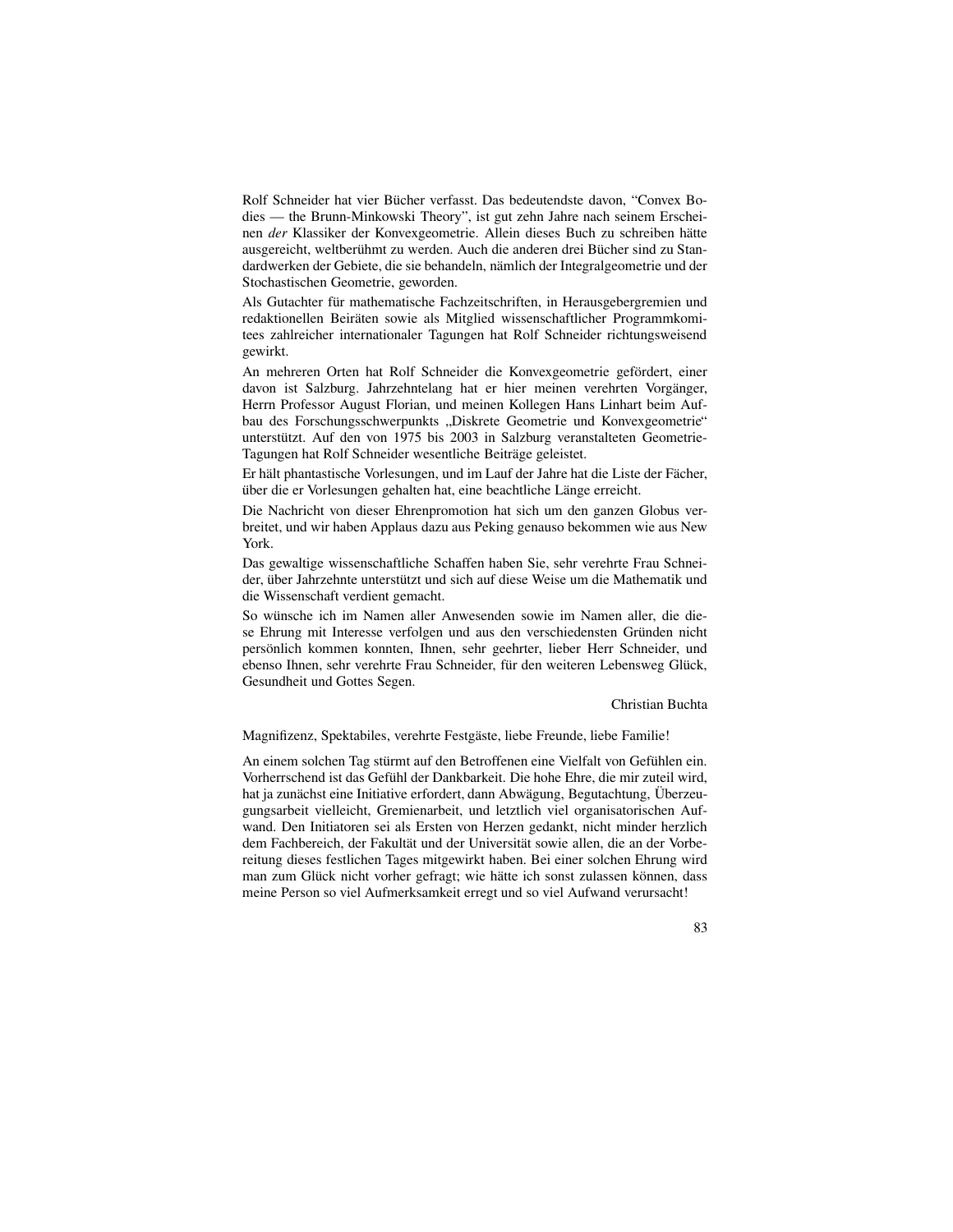Ebenso groß wie das Gefühl der Dankbarkeit ist die Freude: Freude über die Ehrung, aber auch große Freude über die neue und besondere Verbundenheit mit Salzburg. Dass man Salzburg lieben muss, ist trivial; ich muss also mehr anfuhren, ¨ um meine besondere Neigung zu Salzburg zu belegen. Die Anfänge dieser Zuneigung waren nicht-mathematisch. Bald nach unserer Eheschließung begannen meine Frau und ich, uns für Volkskunst und Bauernmöbel zu interessieren. Da war Salzburg oft Reiseziel und Ausgangspunkt für sammlerische Streifzüge. Im Salzburger Museum Carolino Augusteum gab es 1971 eine Ausstellung über Hinterglasbilder, die uns zu einem Teilgebiet unseres Sammelns angeregt hat. In jenen Jahren gab es in der Getreidegasse ein Antiquitätengeschäft Oberholzner. An mehreren Volkskunst-Sammlerstücken von dort, aber auch aus der Umgebung von Salzburg, haben wir noch heute unsere Freude.

Nun aber zur Mathematik in Salzburg! Im Jahre 1975 begann die Reihe der Salzburger Tagungen über Diskrete Geometrie, die noch heute im Gedächtnis vieler Geometer sind. Unserem hochverehrten Kollegen August Florian verdanken wir diese Zusammenkünfte von Geometern verschiedener Richtungen, die sehr fruchtbar waren und uns allen unvergesslich sind. Weitere Kolloquien und Tagungen in Salzburg haben mir diese Stadt zur liebsten für mathematische Treffen werden lassen. Mit großer Freude konnten viele von uns Geometern hier im vorigen Jahr an dem Festkolloquium zum 75. Geburtstag von Herrn Florian teilnehmen. Für Ihre langjährige Förderung der Geometrie, Herr Florian, bleiben wir Ihnen zu größtem Dank verpflichtet.

Wir sind alle froh, dass sich Herrn Florians Nachfolge, nach einigen Verzögerungen, in so glücklicher Weise gestaltet hat, durch die Berufung von Herrn Buchta, der in der Mathematik sowohl das geometrisch Schöne als auch das volkswirtschaftlich Nützliche pflegt und fördert.

Neben den Gefühlen der Dankbarkeit und der Freude weckt die mir zuteil gewordene Ehrung natürlich auch weitere Gefühle, die sich aber nicht so leicht benennen und beschreiben lassen. Am deutlichsten ist mir ein Gefühl der Zustimmung zu meinem mathematischen Weg, die Bestätigung also, vielleicht doch nicht alles falsch gemacht zu haben. Die Anfänge waren ja etwas unklar. Wie Sie gehört haben, hatte ich schon in der Schule eine Neigung zur Mathematik, aber mein Vater wollte mich Statiker werden lassen, mit dem Hinweis, da könnte ich doch genug rechnen. Nun, rechnen wollte ich eigentlich gar nicht, und ich will es auch heute noch nicht, wenn es sich vermeiden lässt. Ich habe dann ein Physik-Studium begonnen, mit fortdauernder Vorliebe für die Mathematik, wenn auch nicht ohne Selbstzweifel. Diese Zweifel führten dazu, dass ich noch vor dem Vordiplom umsatteln wollte auf Medizin. Ich habe dafür sogar ein Pflegepraktikum absolviert, aber nach sechs Wochen war ich geheilt, und von da an war der Weg frei für die Mathematik.

Auf diesem weiteren Weg habe ich mich durch die Jahre hinweg immer mit *den* mathematischen Fragen beschäftigt, die mir gerade interessant erschienen, und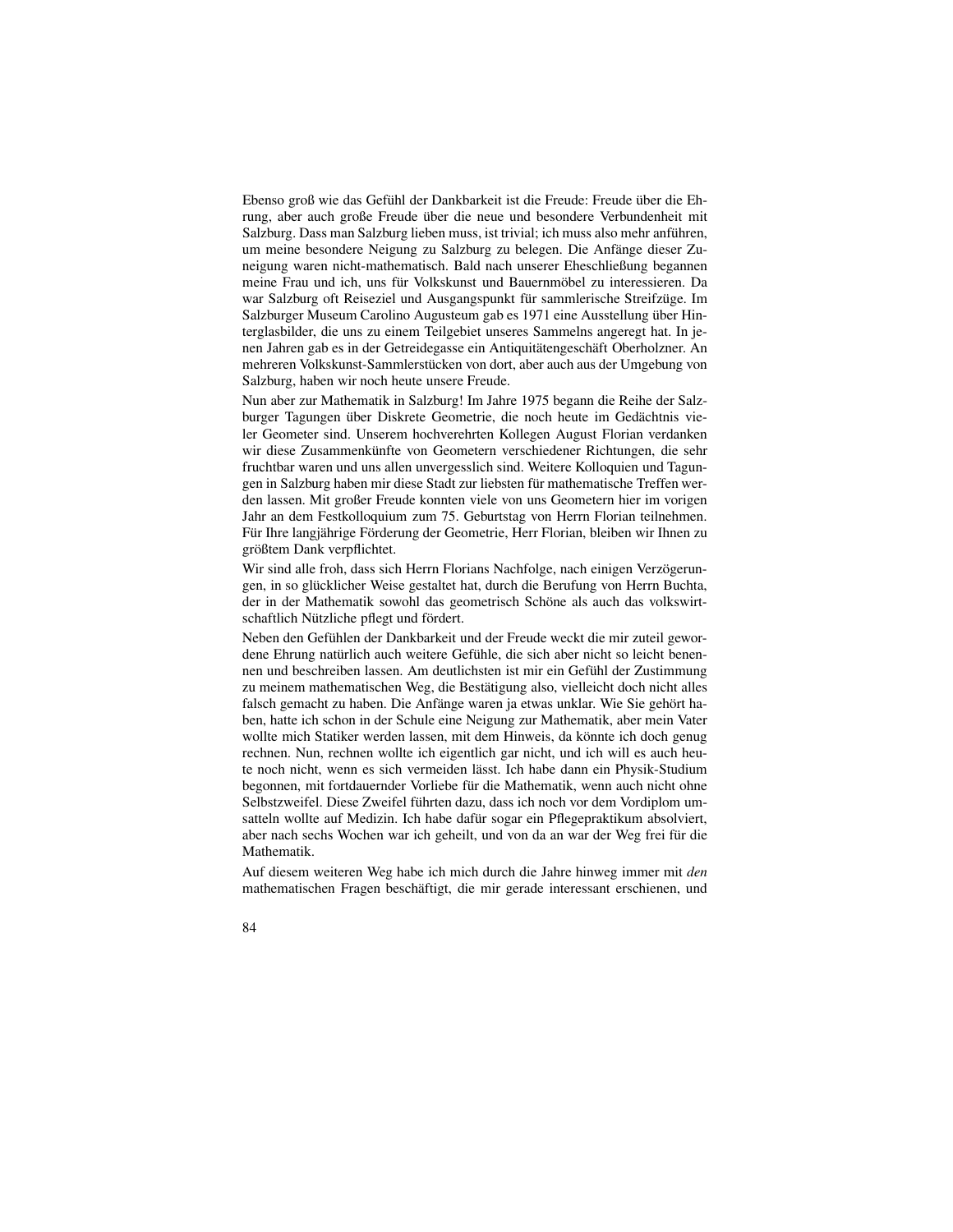mit den offenen Problemen, die ich gern gelöst hätte. Unmittelbarer wirtschaftlicher Nutzen oder der Entwurf von Projekten für die Einwerbung von Drittmitteln waren mir also keine Leitideen. Dieses Geständnis mag heutzutage provokant wirken, aber ich stehe dazu. Dass meine Arbeit nicht unbemerkt geblieben ist und sogar dieser hohen Ehrung für würdig befunden worden ist, bestärkt mich in der Hoffnung, dass unser akademisches Leben auch in Zukunft nicht ganz vom Utilitaristischen und Quantifizierbaren beherrscht werden wird.

Die Mathematik ist ja ein Zwitterwesen: einerseits reine Geisteswissenschaft und hohe Kulturleistung, andererseits immens anwendbar und nützlich und existenziell wichtig für unsere industrialisierte Gesellschaft. Nutzen für die Gesellschaft hat sich aber ständig ergeben, ohne dass er gefordert wurde. Nehmen wir ein einziges Beispiel, aus Österreich. Als Johann Radon seine heute nach ihm benannte Transformation entwickelte, konnte er nicht ahnen, dass sie Jahrzehnte später in die mathematischen Grundlagen der Computer-Tomographie eingehen würde. Hätte er zu seiner Zeit einen Antrag auf Förderung eines Projektes stellen sollen, das man später Computer-Tomographie nennen würde? Ich sehe es auch heute nicht als sinnvoll an, wenn sich Mathematik in jeder Phase durch ihren Anwendungsbezug rechtfertigen soll. Gewisse Zwänge und Trends dazu gibt es ja, aber Trends können sich ändern. Am Beginn meiner Professorenzeit waren etwa "Leistung" und "Elite" Tabuworte, *das* hat sich geändert. Ich habe die Hoffnung, dass<br>tung" und "Elite" Tabuworte, *das* hat sich geändert. Ich habe die Hoffnung, dass man nach einer vergleichbaren Zeit auch wieder von der Mathematik als einer Kulturleistung sprechen kann, ohne rot zu werden oder Nachteile befürchten zu müssen.

Wie sich im Hochschulbereich Trends innerhalb einer Generation umkehren können, wird mir deutlich, wenn ich die Anfangszeit meines Professorenlebens in Berlin vergleiche mit der Endzeit heute; von Endzeit darf ich reden, weil ich im nächsten Jahr emeritiert werde. Anfangs- und Endphase dieser 35 Jahre haben gemeinsam, dass es sich jeweils hochschulpolitisch um eine Umbruchszeit handelt. Nun leben wir nach Tucholsky zwar ständig in einer Übergangszeit, aber die genannten Phasen heben sich doch beide hervor durch eine besondere Hektik in der Hochschulreform, wenn auch mit grundsätzlich anderen Vorzeichen. Typische Schlagworte im Gefolge der 68er-Jahre waren " Abschaffung der Ordinarienherrschaft" und "Demokratisierung der Hochschulen". Gewiss waren Reformen<br>networdig und berechtigt, eber es wurden doch viele Kinder mit dem Bede aus notwendig und berechtigt, aber es wurden doch viele Kinder mit dem Bade ausgeschüttet. Die demokratisierte Gruppenuniversität wurde rasch zum Spielball der ideologisch geprägten Studentengruppen, die weniger Forschung und Lehre verbessern, sondern vielmehr die Gesellschaft in ihrem Sinne umgestalten wollten. Zeit und Energie wurden in Grabenkämpfen zwischen den Gruppen vergeudet, und es wurde mehr und mehr verpönt, etwa Leistung zu fordern oder gar von Elite zu reden. Änderungen der Hochschulgesetze gab es in rascher Folge. Ich erinnere mich noch, dass ich in unserem Fachbereichsrat an der TU Berlin zu einem Thema X, an dessen Inhalt ich mich aber nicht erinnere, einmal den folgenden Beschluss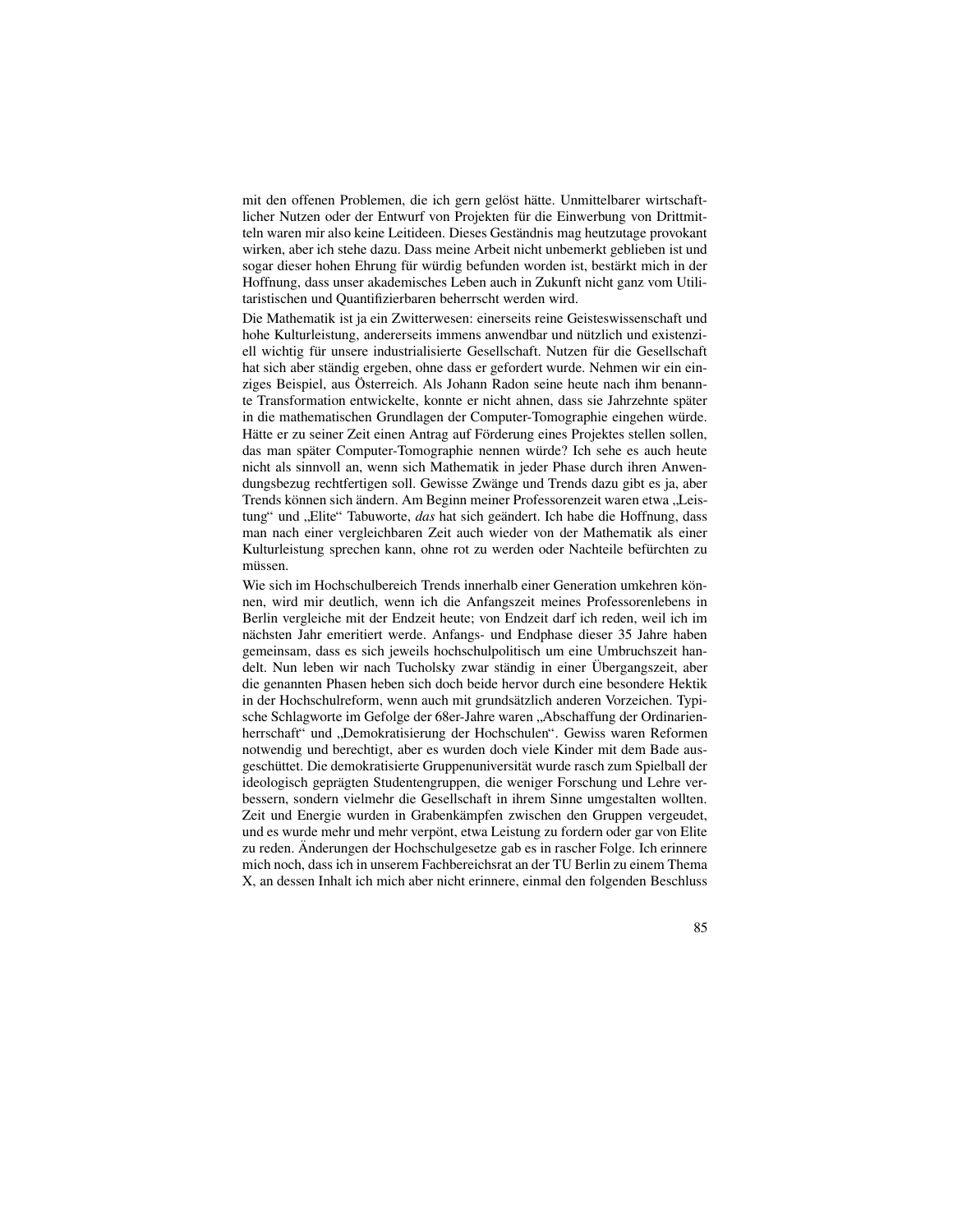eingebracht habe: "Der Fachbereichsrat wird sich mit dem Thema X erst wieder<br>haberenn wann eine Bambiaung der Geestzeelege eingetreten ist." So wurde es befassen, wenn eine Beruhigung der Gesetzeslage eingetreten ist." So wurde es beschlossen, und niemand hat den Beschluss beanstandet.

Ich bin versucht, diese Art der Beschlussfassung zu reaktivieren. Die Gesetzgebung im Hochschulbereich ist nämlich wieder einmal hektisch. So haben wir uns etwa in Baden-Württemberg gerade an ein Hochschulgesetz vom Jahr 2000 mit insgesamt 472 Paragraphen gewöhnt, bekommen aber Anfang 2005 ein neues, nun mit 97 Paragraphen und zahlreichen Neuerungen. Dazwischen lag nicht etwa ein Regierungswechsel, sondern nur ein Ministerwechsel. Hinzu kommen die Änderung der Personal- und Besoldungsstruktur sowie die Einführung gestufter Studiengänge. Die Hektik ist also ähnlich wie vor dreißig Jahren. Die Richtung allerdings hat sich um 180 Grad gedreht. Was damals des Teufels war, bringt nun das Heil. Um die Richtung anzudeuten, verrate ich Ihnen nur ein Detail aus dem Entwurf unseres neuen Hochschulgesetzes: der Rektor soll in Zukunft nicht mehr Rektor heißen, sondern Vorstandsvorsitzender, und gewählt wird er nicht, wie bisher, vom Senat der Universität, sondern — vielleicht erraten Sie es schon — von einem Aufsichtsrat, der mehrheitlich aus externen Mitgliedern bestehen soll. Zum Trend ist weiterhin zu bemerken, dass die Begriffe Leistung und Elite wieder da sind, allerdings mit zunächst noch gewöhnungsbedürftigen Begleiterscheinungen. Über die Notwendigkeit von Reformen im Hochschulbereich wird man nicht streiten wollen, über manche Richtungen und Neuerungen aber schon. Jedenfalls leben wir in den Universitäten in einer spannenden Zeit. Eine meiner Hoffnungen ist, dass das Nützlichkeitsdenken nicht gute akademische Traditionen verschütten möge. Zu diesen zählt auch die heutige Festveranstaltung. Ich darf noch einmal allen herzlich danken, die daran mitgewirkt haben, dass mir diese hohe Ehrung zuteil geworden ist. Danken möchte ich auch allen, die zum Gelingen dieses Festakts beigetragen haben, besonders nun dem "giovanni trio salzburg" und Ihnen,<br>liebe Festgäste für den Glanz, den Sie diesem Teg verlieben behen. liebe Festgäste, für den Glanz, den Sie diesem Tag verliehen haben.

Rolf Schneider

### **VII. Osterr ¨ eichisches Symposion zur Geschichte der Mathematik**

Das VII. Österreichische Symposion zur Geschichte der Mathematik fand vom  $16,-22.5.2004$  in Miesenbach (NÖ) statt. Das Thema war: Jubiläen – Chance oder Plage?

Das wissenschaftliche Programm bestand aus den folgenden Vorträgen:

*Klaus Barner* (Kassel): War Fermat ein Humanist? *Wolfgang Breidert* (Karlsruhe): Kant und die Mathematik. *Miloš Čanak* (Belgrad): Über den Terzenaufbau der Akkorde.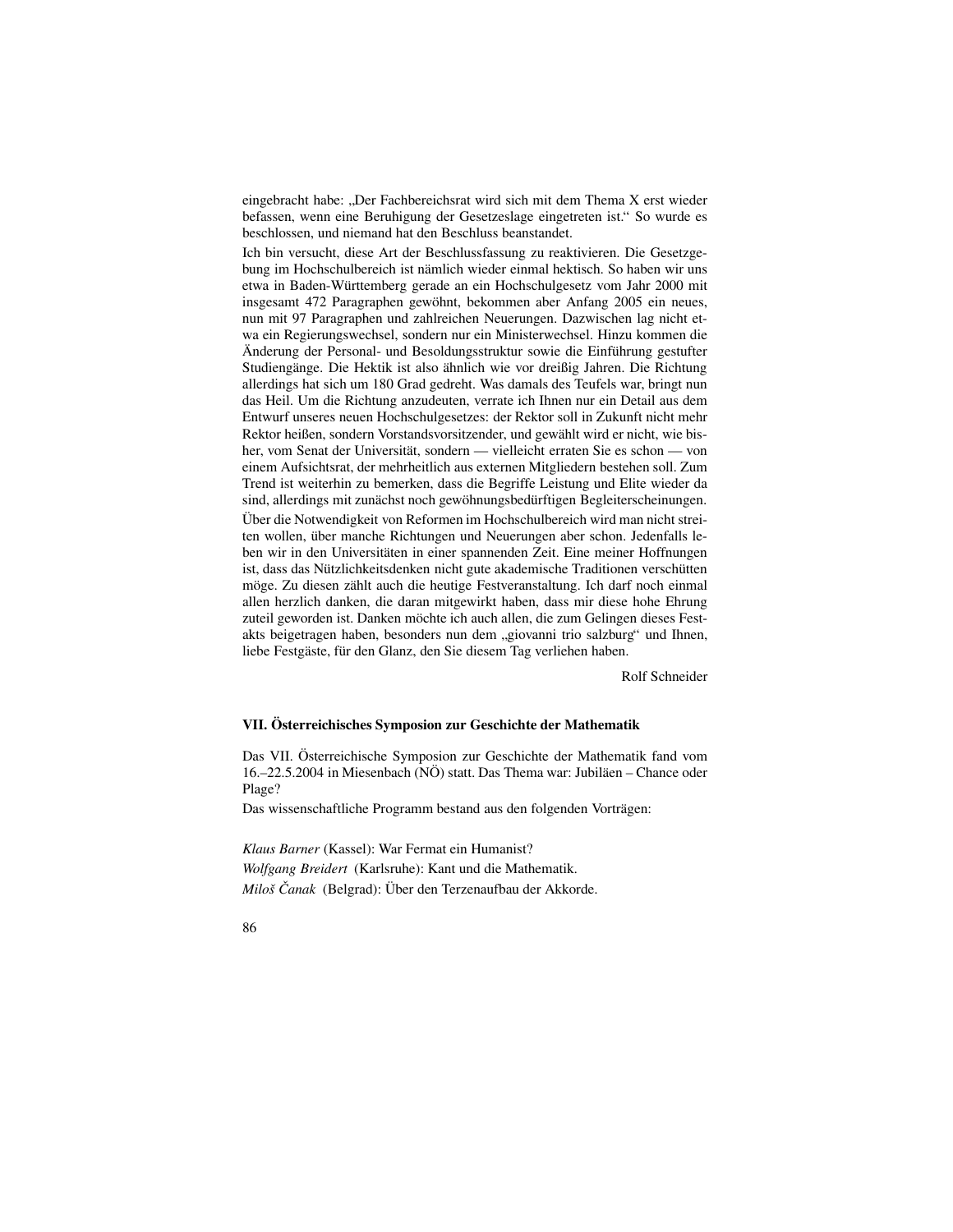- *Miloš Čanak* (Belgrad): Über die Geschichte der mathematischen Schachtheorie, II. Teil, Über die Anwendung der Graphentheorie auf das Schachbrett.
- *Philip Davis* (Providence, USA): The Decline, Fall and Current Resurgence of Visual Geometry: Mathematics is a multisemiotic enterprise.
- *Sergui Demidov* (Moskau): Die mathematische Gesellschaft in Moskau: eine der ersten mathematischen Gesellschaften in Europe, 140 Jahre alt.
- *Gerlinde Faustmann* (Wiener Neustad): Georg Vega (1754–1802), Jubiläen Originaldokumente.
- *Jasna Fempl-Madjarevic* (Belgrad): Life and Opus of Prof. Dr. Stanimir Fempl, Serbian Mathematician of German Origin.
- *Lázló Filep* (Nyíregyháza): A new interpretation of Platos geometrical numbers.
- *Lázló Filep* (Nyíregyháza): Noted mathematicians of Franz Joseph University (mit Gábor Desző, Cluj, Rumänien).
- *Harald Gropp* (Heidelberg): Jubilees and calendars Iranian and European calenders in comparison.
- *Magdalena Hykšová* (Prag): Several milestones in the history of game theory.
- *Friedrich Katscher* (Wien): Die Geschichte der Multiplikation.
- *Friedrich Katscher* (Wien): Die Gleichungstransformationen bei Cardano.
- *Christine Phili* (Athen): 1837–1937: ein Jahrhundert der höheren Institutionen in Griechenland.
- *Herbert Pieper* (Berlin): Netzwerk des Wissens und Diplomatie des Wohltuns. Berliner Mathematik, gefördert von A.v. Humboldt und C.F. Gauß.
- *Walter Purkert* (Bonn): Felix Hausdorff Aspekte seines Lebens und Werkes.
- *Ulrich Reich* (Karlsruhe): "Sicher feiern Sie den 500. Geburtstag des größten Schnes Ibrer Stedt." persönliche Erfebrungen mit Jubilöen Sohnes Ihrer Stadt. " - persönliche Erfahrungen mit Jubiläen.
- *Herwig Säckl* (Regensburg): Ferdinand Lindemann: Lehren und Lernen in der Mathematik (1904) – Vom Nutzen der Mathematikgeschichte.
- Karl-Heinz Schlote (Leipzig): Die Begründung des Theoretisch-Physikalischen Instituts in Leipzig.
- *Renate Tobies* (Kaiserslautern): 100-jähriges Jubiläum der ersten ordentlichen Professur für Angewandte Mathematik: Ein Blick auf Carl Runge.
- *Waltraud Voss* (Dresden): Georg Helm ein Dresdner Mathematikprofessor.

Ein Tagungsband ist bei Dr. Christa Binder (TU Wien, Institut für Analysis und Scientific Computing, Wiedner Hauptstr. 8–10/101, A 1040 Wien, Tel. (+43) 1 58801 10129, e-mail *christa.binder@tuwien.ac.at*) erhaltlich. ¨

Christa Binder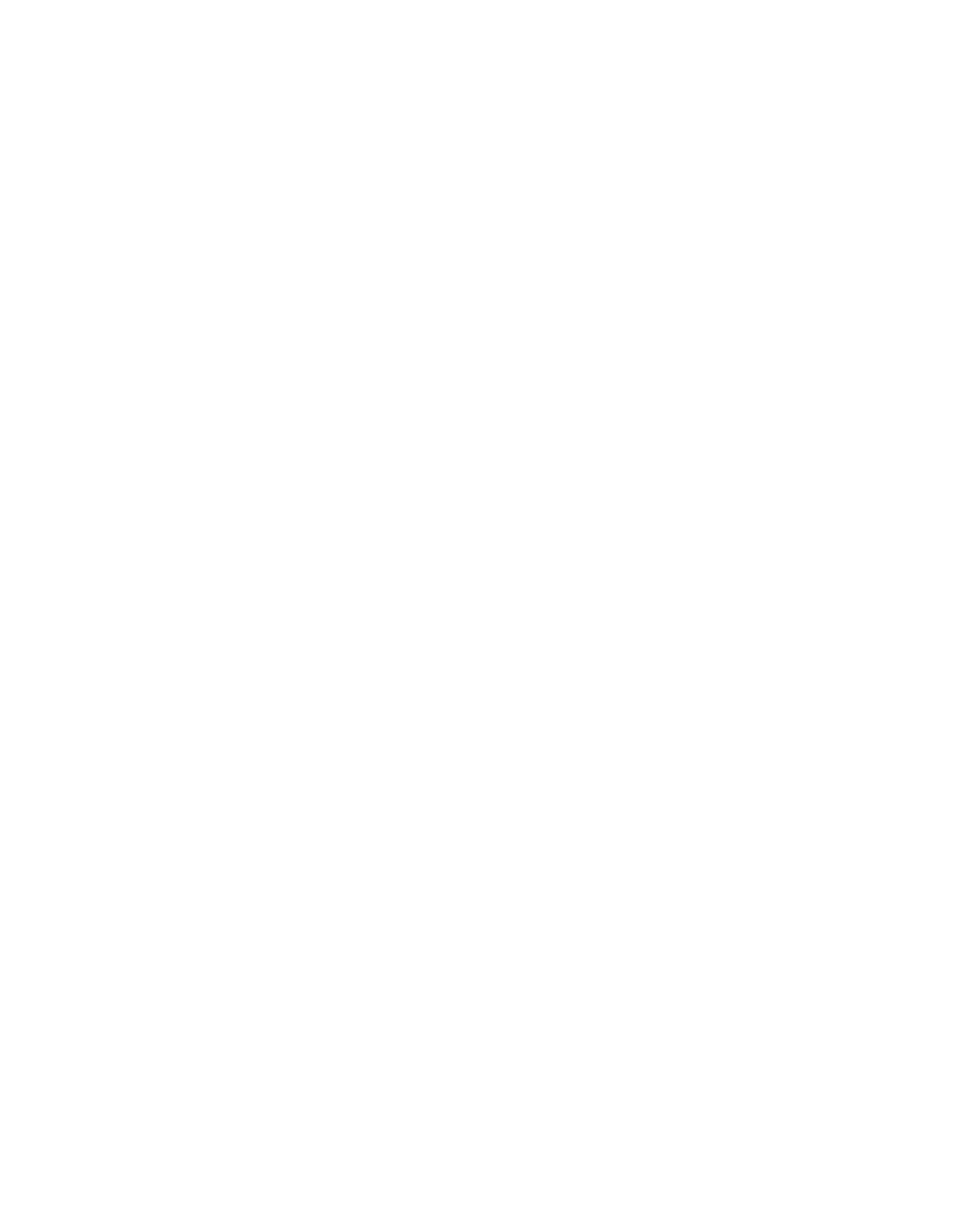# **Nachrichten der Osterr ¨ eichischen Mathematischen Gesellschaft**

### **Brief des Vorsitzenden**

Die Vorbereitungsarbeiten zum 16. Internationalen Mathematikerkongress in Klagenfurt (19. bis 23. September 2005) schreiten unter der Leitung der Kollegen Winfried Müller und Hermann Kautschitsch gut voran; die Planung des wissenschaftlichen Programms ist, was die Hauptvorträge und die Minisymposia betrifft, abgeschlossen. Sie finden in diesem Heft die erste Aussendung. Ich ersuche Sie, sich möglichst bald anzumelden, damit die Organisatoren rechtzeitig eine verlässliche Schätzung der Anzahl der Teilnehmer vornehmen können, was für die Budgetplanung von großer Bedeutung ist. Das wissenschaftliche Programm und sicherlich auch das Rahmenprogramm werden so attraktiv sein, dass wir mit einer Rekordbeteiligung an diesem Kongress aus dem In- und Ausland rechnen können (oder zumindest wollen).

Die Evaluierung der Mathematik an Österreichs Universitäten ist nun nach zahlreichen (nicht von der ÖMG zu verantwortenden) Verzögerungen endlich angelaufen. In ihren letzten Sitzungen haben sich Vorstand und Beirat der ÖMG einhellig dafür ausgesprochen, trotz dieser Verzögerungen an der Evaluierung festzuhalten. Die Gutachter stehen nun fest:

*Jean-Pierre Bourguignon* (gemeinsamer Vorsitz), Bures-sur-Yvette *Karl-Heinz Hoffmann* (gemeinsamer Vorsitz), Bonn/Munchen ¨ *Eva Bayer-Fluckinger*, Lausanne *Friedrich Gotze ¨* , Bielefeld *Jürg Kramer*, Berlin  $Pekka Neittaanmäki, Jyväskylä$ *Alexander Schrijver*, Amsterdam *Eduard Zehnder*, Zurich. ¨

Nun ist es endlich gelungen, vom Vorsitzenden des Gutachtergremiums den mit den Gutachtern abgestimmten Fragebogen für die erste (schriftliche) Phase der Evaluierung zu erhalten. Dieser Fragebogen ist Anfang Juli im Wege über die Landesvorsitzenden allen Evaluierungseinheiten zugegangen, er ist auch von der Homepage der OMG http://www.oemg.ac.at/index.html abzurufen. Das Ausfüllen dieses Fragebogens wird sicherlich einige Zeit erfordern, und zwar nicht nur die der betroffenen Institute, sondern auch die der Studienkommissionen oder der sonstigen für den Studienbetrieb nun zuständigen Organen. Ich appelliere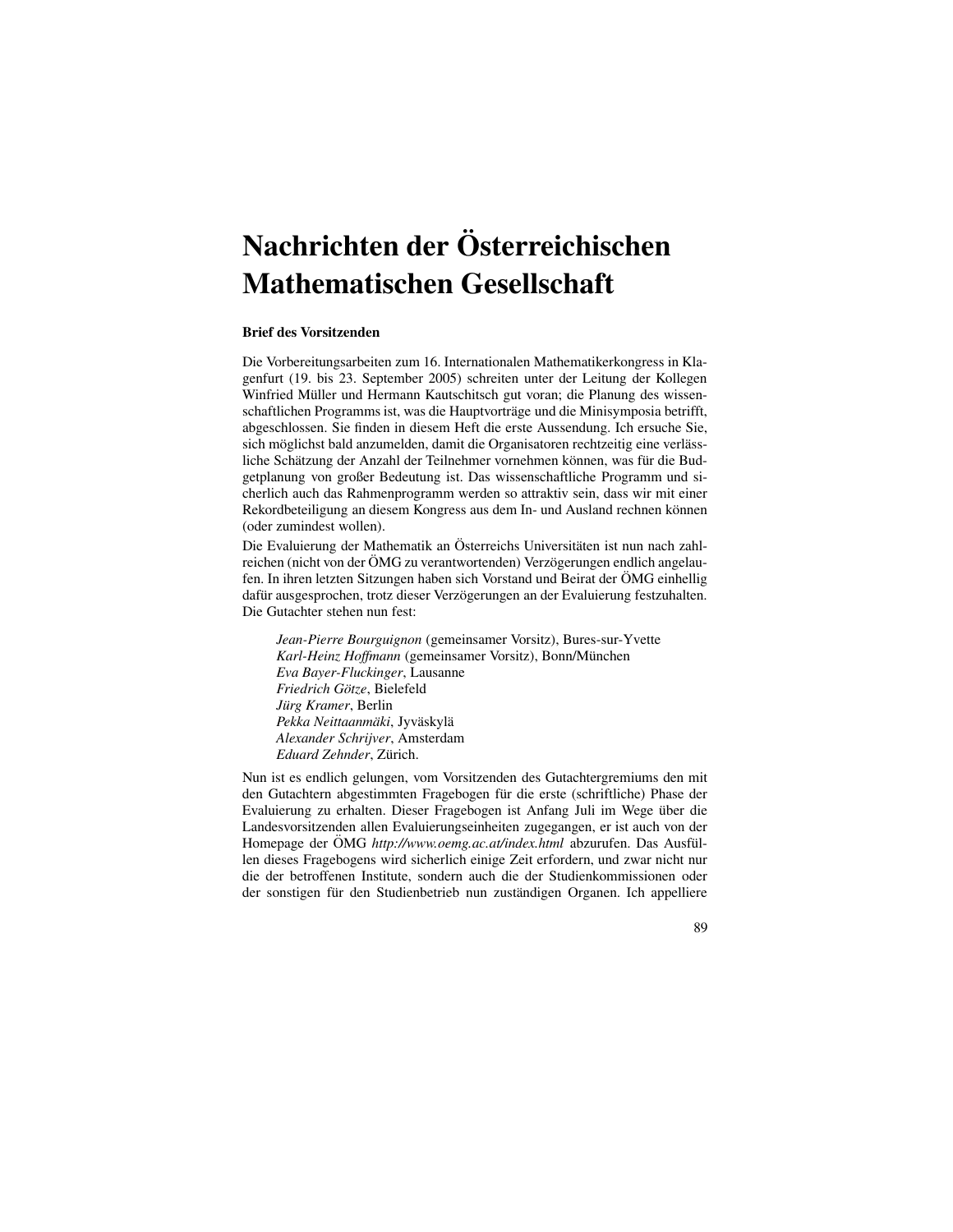nochmals an alle, diese Fragebogen sorgfältig auszufüllen und (wieder im Wege über die Landesvorsitzenden) termingerecht bis Ende September zurückzusenden (möglichst natürlich elektronisch). Diese Fragebogen werden die Grundlage eines Zwischenberichts der Gutachter sein, der den Betroffenen nochmals zur Beseitigung von Fehlern zugestellt wird. Der dann bereinigte Bericht wird als Zwischenbericht dem Ministerium zugehen und zugleich Grundlage für die Besuche des Gutachtergremiums an den einzelnen Universitätsorten sein. Die Besuche an den Universitäten sind für folgende Termine geplant:

|                            | 7.1.2005 Univ. Graz         | 8.1.2005 TU Graz      |                          |
|----------------------------|-----------------------------|-----------------------|--------------------------|
| 10./11, 1, 2005 Univ. Wien |                             | 11./12.1.2005 TU Wien |                          |
|                            | $29.1.2005$ Univ. Innsbruck |                       | 30.1.2005 Univ. Salzburg |
|                            | 31.1.2005 Univ. Linz        |                       |                          |

Das Einhalten dieses Zeitplans setzt natürlich voraus, dass die Rücksendung der Fragebogen rechtzeitig erfolgt. Der Endbericht wird dann voraussichtlich im März 2005 vorliegen. Meines Erachtens braucht die Österreichische Mathematik zu ihrem weiteren Gedeihen und ihrer Absicherung diese Ergebnisse dringend, wie folgendes Beispiel zeigen soll:

Am Hochschulstandort Graz sind spektakuläre Entwicklungen im Gang: Nach jahrelangen Diskussionen, zuletzt in der sogenannten Profilbildungskommission des Ministeriums, über Kooperationen im Bereich der Naturwissenschaften zwischen der Karl-Franzens-Universität und der Technischen Universität Graz werden nun diese Diskussionen am Standort Graz selbst von den beiden Rektoraten und Universitätsräten mit wesentlich größerem Nachdruck und vor allem mit einem ganz konkreten Aktions- und Zeitplan weitergeführt. Es geht nicht mehr nur um Kooperationen, sondern in Teilbereichen möglicherweise auch um organisatorische Zusammenfassung. Wenn diese Dinge richtig gemacht werden, kann das für die betroffenen Fachbereiche, also auch für die Mathematik, sehr gut sein, wenn man es schlecht macht, kann es katastrophal ausgehen. Wie kann man so ein Projekt nun "richtig" durchführen? Grundvoraussetzung ist selbstverständlich<br>eine genaue fechliche Analyse als Entscheidungsgrundlage für die Bekterste und eine genaue fachliche Analyse als Entscheidungsgrundlage für die Rektorate und die Universitätsräte, die wohl am besten ein hochkarätiges internationales Gutachtergremium durchführen kann. Für dieses Projekt kommt das Ergebnis der Evaluierung (hoffentlich) gerade noch zur richtigen Zeit.

In den letzten beiden Jahren hat man immer wieder gesprächsweise gehört, die ÖMG bestehe 100 Jahre. Dies stimmt natürlich nicht formal, wohl aber sinngemäß, wenn man die von den Professoren Boltzmann, Escherisch und Müller 1903 gegründete und von Prof. Inzinger 1946 wieder gegründete "Mathematische Gesellschaft in Wien" als Vorgängerorganisation der ÖMG auffasst; diese Gesellschaft wurde ja im Jahr 1948 in "Österreichische Mathematische Gesellschaft" umbenannt. In Anerkennung dieses Jubiläums hat der Vorstand der ÖMG beschlossen, heuer ausnahmsweise zwei Förderungspreise zu verleihen. Dies erschien auch deshalb gerechtfertigt, weil heuer besonders viele ausgezeichnete No-

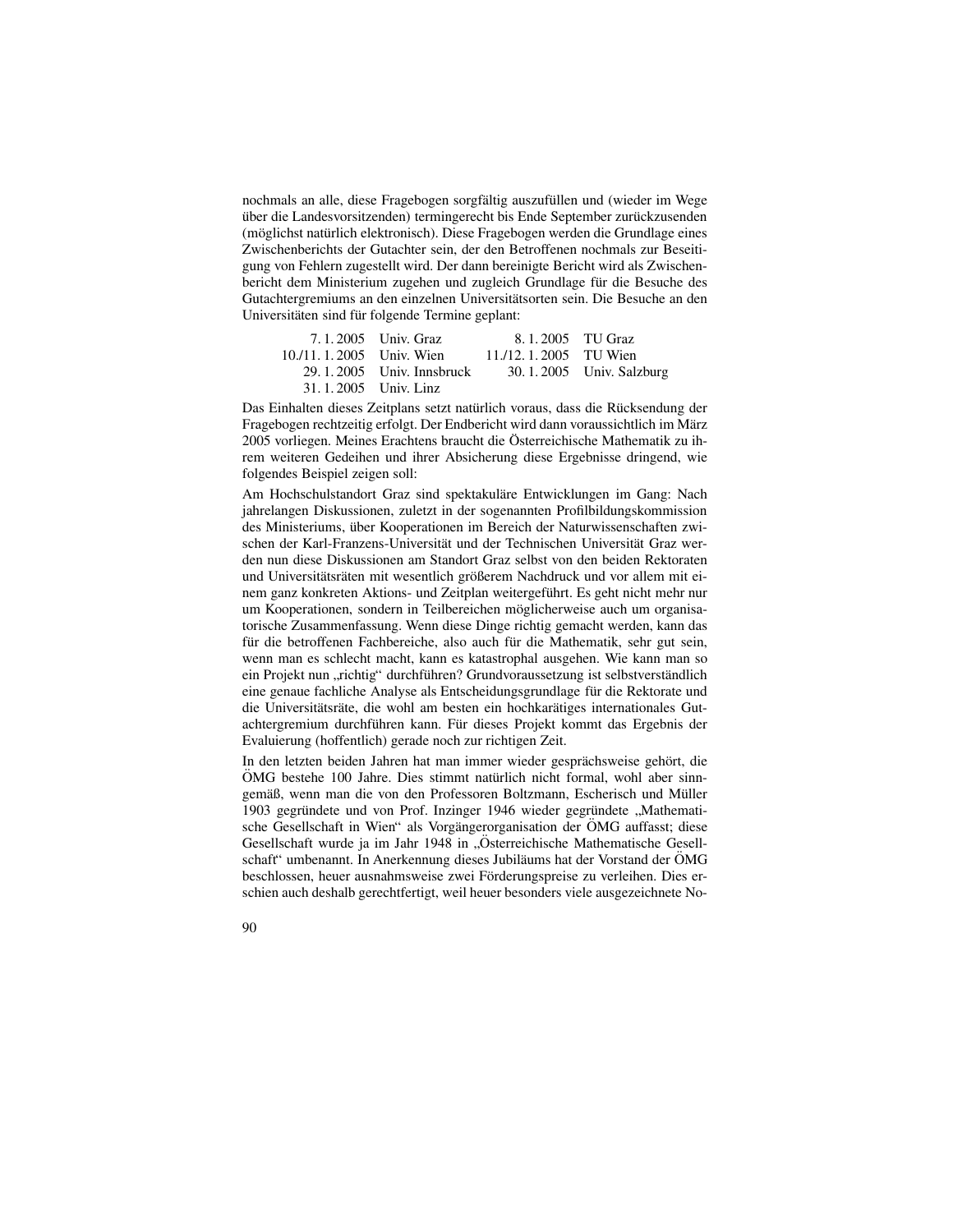minierungen vorlagen (übrigens auch für den Studienpreis). Die Förderungs- und Studienpreise werden in der Generalversammlung am 19. November 2004 verliehen, die erstmals in den neuen Räumen des Instituts für Mathematik der Universität Wien stattfindet. Die Einladung zur Generalversammlung finden Sie in diesem Heft.

Auf der Generalversammlung wird auch über eine mögliche Neugestaltung der Aktivitäten der ÖMG im Bereich der Didaktik der Mathematik und der Mathematik in der Schule diskutiert werden; diese Bereiche werden derzeit von der Didaktikkommission und der neu eingerichteten Lehrersektion wahrgenommen, doch wird im Vorstand diskutiert, ob dies die optimale Organisationsstruktur ist. In einem ausführlichen Gespräch, das der Vorsitzende der Didaktikkommission, Prof. Schlöglmann, und ich mit Herrn Sektionschef Dobart vom Bundesministerium für Bildung, Wissenschaft und Kunst führen konnten, wurde über eine engere Einbindung der ÖMG in Diskussionen über Lehrplan oder (ganz aktuell) Standards im Mathematikunterricht gesprochen, wir planen eine gemeinsame Veranstaltung zu diesen Themen.

Die Neuorganisation der Forschungsförderung wird nicht nur, aber auch die österreichische Mathematik betreffen. Vernünftigerweise bleibt der FWF unabhängig, allerdings werden seine Gremien nach anderen Verfahren als bisher beschickt werden. Im Rahmen der Begutachtung des entsprechenden Gesetzesentwurfes konnten (auch unter Beteiligung der ÖMG) noch einige Verbesserungen im Zusammenhang mit der Bestellung des Aufsichtsrats erreicht werden. Es wird nun wichtig sein, wie die neuen Gremien des FWF zusammengesetzt sind, für uns insbesondere, dass die Mathematik weiterhin so kompetent im Präsidium und im Kreis der Referenten vertreten bleibt wie bisher. Übrigens ist auch heuer wieder ein Mathematiker unter den START-Preisträgern, nämlich Michael Kunzinger (Univ. Wien), der im letzten Jahr den Förderungspreis der ÖMG erhielt.

Eine große Möglichkeit ergibt sich für Wiener Mathematiker durch das neue Schwerpunktprogramm, "Mathematik und ?" des Wiener Wissenschafts-, For-<br>schungs und Technologisfands des mit 4 Millioner G detiert ist. Es können dert schungs- und Technologiefonds, das mit 4 Millionen € dotiert ist. Es können dort größere Projekte mit einer etwa dreijährigen Laufzeit eingereicht werden, in denen innovative Mathematik mit Anwendungen in anderen Wissenschaften mit einer zumindest mittelfristigen Nutzungsperspektive verbunden wird. Die Entscheidung des WWTF für ein Mathematik-Schwerpunktprogramm (in Konkurrenz zu anderen Vorschlägen) fiel nach einer sehr intensiven Diskussion, in die auch Vertreter der ÖMG eingebunden waren. Nähere Informationen zu diesem Programm und zu den Einreichungsformalitäten finden Sie auf der Homepage des WWTF *http://www.wwtf.at.*

Es gibt also hervorragende neue Chancen für die österreichische Mathematik, Pessimismus (wie man ihn an österreichischen Universitäten zur Zeit manchmal findet) ist also für uns keineswegs angebracht, wir sind weiterhin gut unterwegs!

Heinz W. Engl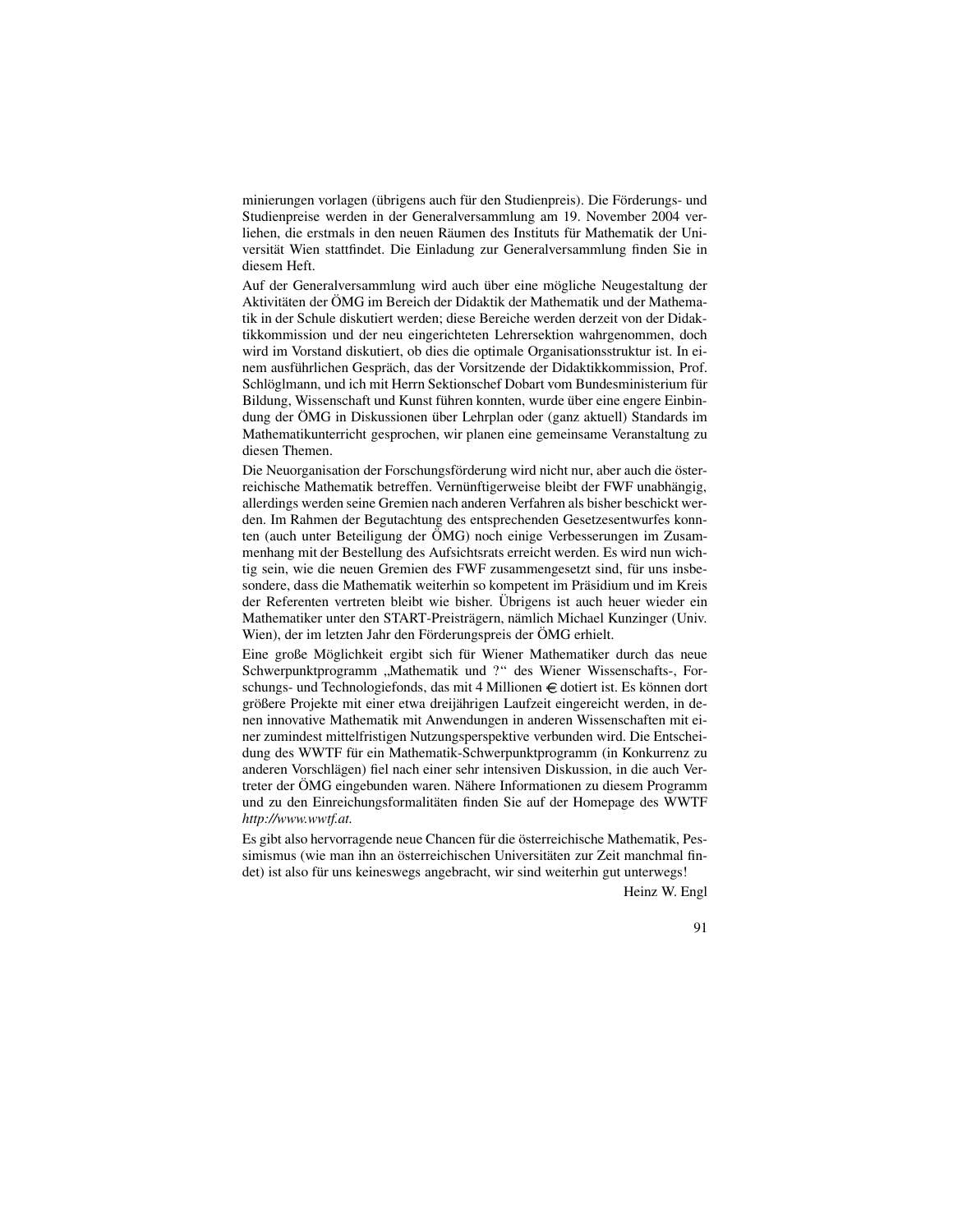### **Rudolf Heersink verstorben**

Rudolf Heersink wurde am 17. 4. 1946 in Heft bei Hüttenberg in Kärnten geboren. Er verbrachte dort seine Kindheit und besuchte nach dem Gymnasium in Villach die Höhere Technische Lehranstalt (Elektrotechnik) in Klagenfurt, wo er im Juni 1965 die Reifeprüfung mit Auszeichnung abgelegt hat.

Danach begann er mit dem Studium der Technischen Physik an der Technischen Hochschule in Graz. Noch während des Studiums war er als Wissenschaftliche Hilfskraft am Institut für Angewandte Mathematik (geleitet von O.Univ.Prof. Dr. Helmut Florian) beschäftigt. Nach seiner Graduierung zum Diplomingenieu im Jahre 1970 war er als Hochschulassistent (Promotion zum Dr. techn. 1972), seit 1977 als Universitätsdozent, seit 1980 als Außerordentlicher Universitätsprofessor und seit 1998 als Universitätsprofessor an diesem Institut tätig. Sein Arbeitsgebiet war die Analysis, insbesondere die funktionentheoretische Behandlung von partiellen Differentialgleichungen und damit zusammenhängende funktionalanalytische Methoden. Im Studienjahr 1974/75 war Rudolf Heersink als Research FeIlow und Lecturer an der Universität Glasgow beschäftigt.

Während seiner Dienstzeit wirkte er jahrelang als Studienkommissionsvorsitzender und Studiendekan sowie als Erasmusbeauftragter für den Studienaustausch von Studierenden, wobei er immer guten Kontakt zu seinen Studenten hielt und die ihn ihrerseits auch sehr schätzten. Rudolf Heersink war seit 1970 mit seiner Frau Helga verheiratet, 1976 wurde die gemeinsame Tochter Lisa-Maria geboren.

Er war ein sehr vielseitiger Mensch, nicht nur mit Interessen für Mathematik, Naturwissenschaften und Technik, sondern auch für Geisteswissenschaften, Philosophie, Theologie und Musik. Er liebte es zu reisen, war ein hervorragender Fotograf und als Gourmet ein Kenner erlesener Speisen und Getränke. Als Dekan hatte ich mit Rudolf Heersink in den letzten Jahren eng zusammengearbeitet und schätzte ihn als äußerst kompetenten Studiendekan, als hilfsbereiten Kollegen und als besonders verlässlichen Menschen außerordentlich. Sein früher Tod ist ein großer Verlust für den Fachbereich Mathematik, für unsere Fakultät und die gesamte Technische Universität Graz.

Robert Tichy, Juni 2004

### **Schriftenverzeichnis von Rudolf Heersink**

1. Florian, H., and Heersink, R., Über eine partielle Differentialgleichung mit  $p + 2$  Variablen und deren Zusammenhang mit den allgemeinen Kugelfunktionen. *Manuscr. Math.* 12, 339–349  $(1974)$ 

2. Heersink, R., Partial differential equations with complex variables. *Math. Balk.* 4, 245–250 (1974).

3. - , Operatoren bei einer inhomogenen partiellen Differentialgleichung. Österr. Akad. Wiss., *Math.-naturw. Kl., S.-Ber., Abt. II* 183, 361- 372 (1975).

4.  $\frac{1}{100}$ , Characterization of certain differential operators in the solution of linear partial differential equations. *Glasg. Math. J.* 17, 83–88 (1976).

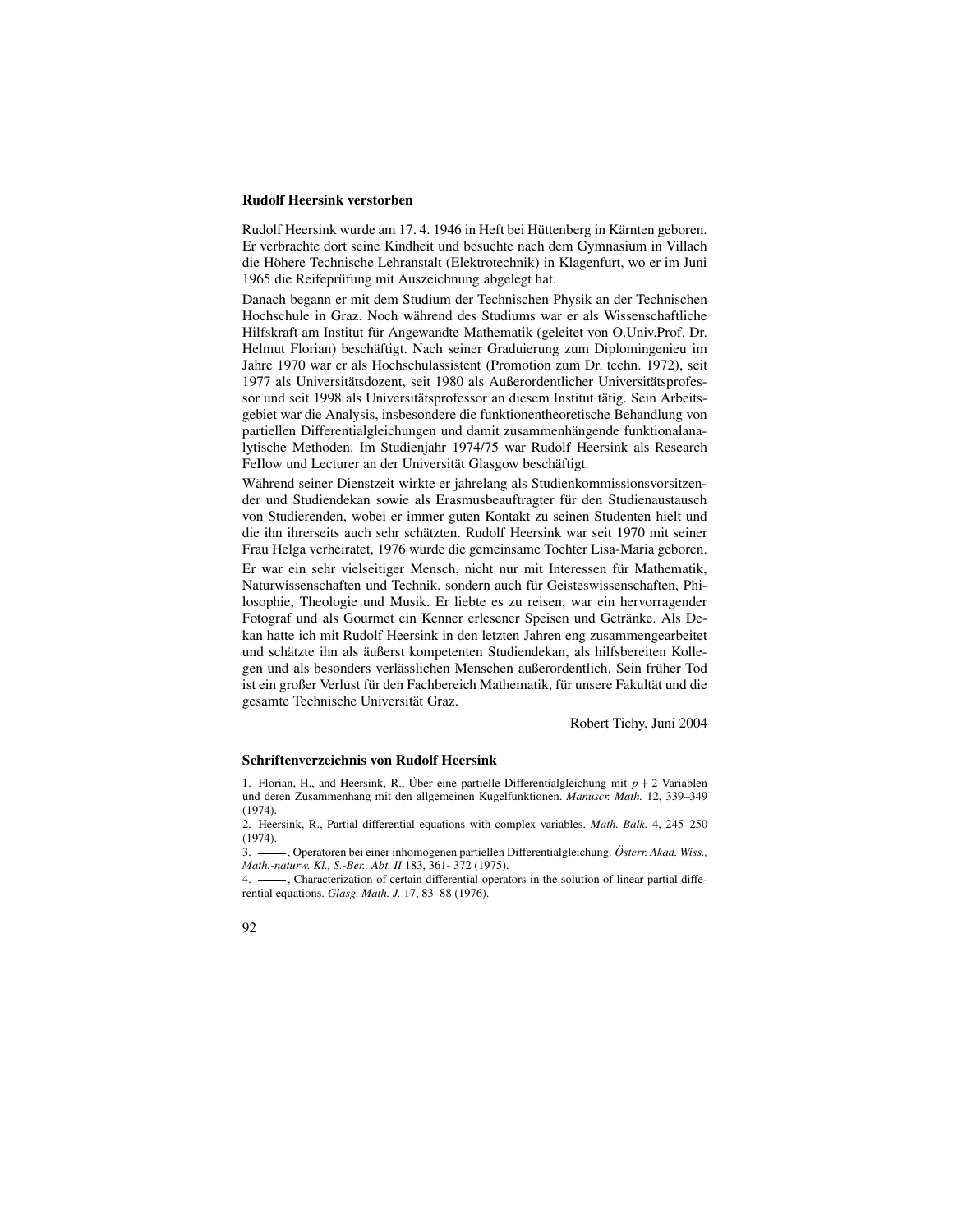-, Über Lösungsdarstellungen und funktionentheoretische Methoden bei elliptischen Differentialgleichungen. Bericht No. 67. Graz: Mathematisch-statistische Sektion im Forschungszentrum Graz. 79 S. (1976).

6.  $\longrightarrow$ , Lösungsdarstellungen mittels Differentialoperatoren für das Dirichlet-Problem der Gleichung  $\Delta u + c(x, y)u = 0$ . *Lecture Notes Math.* 561, Springer Verlag, S. 227–238 (1976).

7. - , Isolierte Singularitäten von Lösungen gewisser elliptischer Differentialgleichungen. Z. *angew. Math. Mech.* 57, T 236-T 238 (1977).

8. Florian, H., and Heersink, R., Ein verallgemeinertes Riemann-Hilbertsches Randwertproblem. *Appl. Anal.* 8, 277–284 (1979).

9. Heersink, R. Über Kopplungsprobleme in der Funktionentheorie und zugeordnete singuläre Integralgleichungen. *Bull. Appl. Math.* 100–109, 29–42 (1982).

-, Über die Fortsetzung einer lokalen Lösungsdarstellung bei elliptischen Differentialgleichungen. Ber. Math.-Stat. Sekt. Forschungszent. Graz 192, 1–7 (1983).

11. Florian, H., and Heersink, R., Differential operators in the theory of elliptic equations and boundary value problems. In: Complex analysis. Methods, trends, and applications, Springer. pages 198-214 (1983).

12. Heersink, R., Zur Charakterisierung spezieller Lösungsdarstellungen für elliptische Gleichungen. *Sitzungsber., Abt. II, Osterr ¨ . Akad. Wiss., Math.-Naturwiss. Kl.* 192, 267-293 (1983).

13.  $\_\_\_\$ , Über das Randverhalten von Lösungen einer Eulergleichung. *Wiss. Z. Tech. Hochsch. Ilmenau* 30, No.3, 51-59 (1984).<br>14. **......** Über das Randverha

, Über das Randverhalten von gewissen verallgemeinerten holomorphen Funktionen. In: Comp. Var. Th. Appl. 4, Springer. S. 119–136 (1985).

15.  $\_\_\$ n, Über Lösungen der Bauer-Peschl-Gleichung und polyanalytische Funktionen. Ber. Math.-Stat. Sekt. Forschungsges. Joanneum 268, 1–9 (1986).

16.  $\_\_\_\$ ngsdarstellungen für die Bauer-Peschl-Gleichung als lineare Homömorphismen. *Math. Nachr.* 130, 241–244 (1987).

17.  $\frac{17}{2}$ , Eigenschaften von Bauer-Operatoren für elliptische Differentialgleichungen. *Z. Angew. Math. Mech.* 69, No. 4, T 145–T 146 (1989).

18.  $\frac{1}{18}$ , On the local existence of Green's functions for elliptic differential equations with complex coefficients. Grazer Math. Ber. 304, 8–14 (1989).

19.  $\frac{1}{2}$ , Eigenschaften von Lösungsdarstellungen bei elliptischen Differentialgleichungen durch Differential- und Integraloperatoren. In: Complex methods on partial differential equations, Akademie-Verlag. S. 49–54 (1989).

20. Heersink, R. and Tutschke, W., Properties of Bauer, Bergman and Vekua operators for elliptic differential equations with complex coefficients. *Comp. Var. Th. Appl.* 14, 71–76 (1990).

21. Heersink, R., Zur lokalen Existenz Greenscher Funktionen für elliptische Differentialgleichungen zweiter Ordnung mit komplexen Koeffizienten in *p* 2 Variablen. *Rostocker Math. Kolloq.* 42, 4–8 (1990).

22. Heersink, R., and Tutschke, W., Solution of initial value problems of Cauchy-Kovalevskaya type satisfying a partial second order differential equation of prescribed type. Grazer Math. Ber. 312, 17 p. (1991).

23.  $\frac{1}{2}$ , Ordinary differential equations in the complex domain whose solutions satisfy a partial differential equation of second order. *Comp. Var. Th. Appl.* 18, 49–53 (1992).

24. , On associated and co-associated complex differential operators. *Z. Anal. Anwend.* 14, 249–257 (1995).

25. Heersink, R., On associated operators in the theory of Cauchy-Kovalevskaya problems. In Begehr, H. et a. (ed.), Partial differential equations with complex analysis. Longman Scientific & Technical. pages 23–28 (1992).

26. Heersink, R., and Tutschke, W., On the approximation of continuous complex-valued functions using generalized analytic functions. *J. Math. Sci.* 28, 47–63 (1994).

27.  $\longrightarrow$ , A decomposition theorem for solving initial value problems in associated spaces.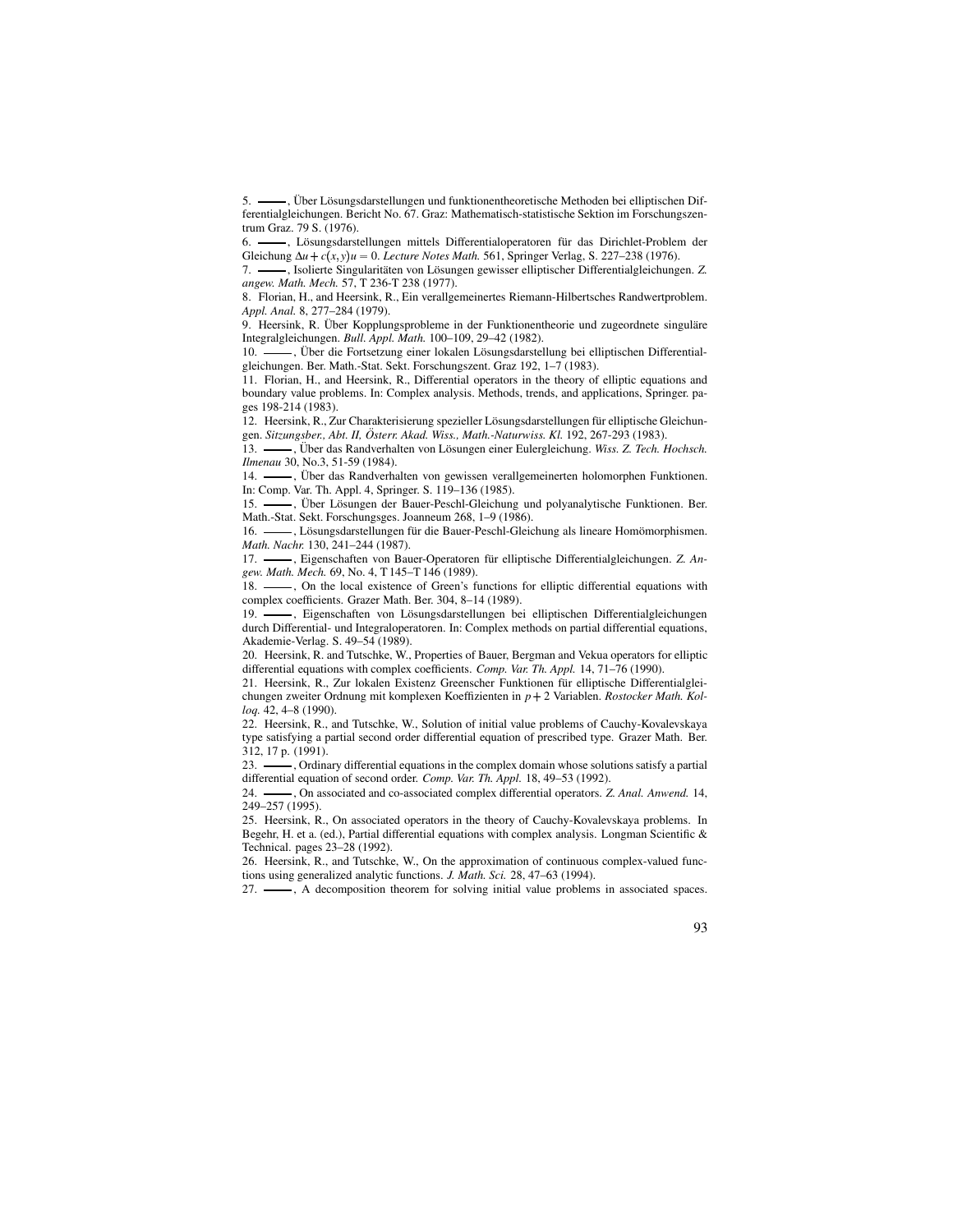*Rend. Circ. Mat. Palermo, II. Ser.* 43, 419–434 (1994).

28.  $\frac{1}{28}$ , Stone-Weierstrass approximations by solutions of elliptic differential equations. *Comp. Var. Th. Appl.* 27, 97–104 (1995).

29. Heersink, R., Initial value problems in scales of Banach spaces. Textos de Matemática. Série B. 16. Coimbra: Departamento de Matemática da Universidade de Coimbra, 45 p. (1998).

30. Heersink, R., and Malonek, H. R., On initial value problems for quaternionic valued functions. *Adv. Appl. Clifford Algebr.* 9, 77–90 (1999).

31. Heersink, R., Some remarks on the possibility of solving Cauchy-Kowalewski problems in spaces of (v, μ)-generalized analytic functions. *Appl. Anal.* 73,95–100 (1999).

### **Vortrage ¨ im Rahmen der OMG ¨ in Wien**

7. 5. 2004 Mathematisches Minikolloquium an der TU Wien.

*Nikolaus Stephanidis* (Thessaloniki): Über den Vektorraum der Strahlensysteme, deren Mittenhüllfläche eine Minimalfläche ist.

*Peter Šemrl* (Ljubljana): Approximate isometries.

*Salvador Segura-Gomis* (Alicante): Relative geometric inequalities.

*Maria Angels Hernandez-Cifre* (Murcia): Some geometric properties of the roots of Steiner's polynomial, a relationsship with complete systems inequalities.

*Matthias Reitzner* (Wien): Random points in convex bodies.

### **Kooperation von WPI und CNRS**

Das Wolfang-Pauli-Institut (WPI) und das Centre National de la Recherche Scientifique (CNRS) gründeten in Wien ein gemeinsames Mathematik-Institut, das Institut CNRS-Pauli (ICP). Das ICP ist europaweit die dritte und weltweit die 15. internationale Forschungseinheit des CNRS. Im Rahmen des ICP wird das CNRS jährlich bis zu fünf Wissenschaftler aus den Gebieten Mathematik, Physik und Informatik bei vollen Bezügen für ihre Arbeit in Wien freistellen.

(Wiener Zeitung)

### **Personliches ¨**

Prof. *Robert Tichy* (TU Graz) wurde zum korrespondierenden Mitglied und Prof. *Christian Krattenthaler* (Univ. Lyon) zum korrespondierenden Mitglied im Ausland in die Österreichische Akademie der Wissenschaften gewählt.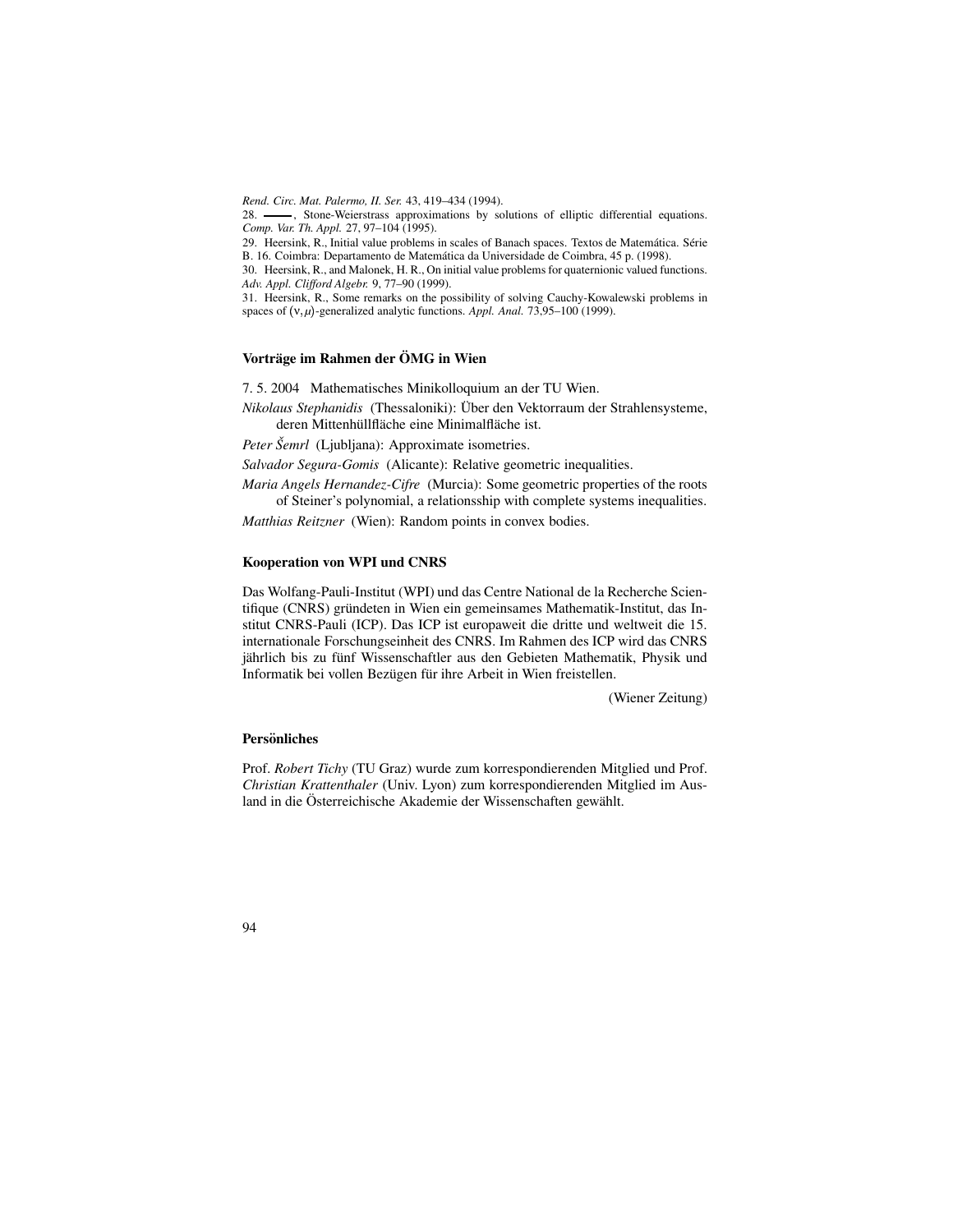## **Neue Mitglieder**

**Markus Hohenwarter**, Dipl.-Ing. Mag. — Abt. Didaktik der Mathematik und Informatik, Univ. Salzburg, Hellbrunnerstr. 34, A-5020 Salzburg. geb. 1976. 1994 bis 2002 Studien der Angewandten Informatik sowie Mathematik/PPP Lehramt Univ. Salzburg, 2002 bis 2003 Lehrer am BRG Salzburg, 2003 bis 2004 Lehraufträge an den Universitäten Salzburg und Innsbruck, derzeit: Doktoratsstudium, DOC-Stipendiat der Österreichischen Akademie der Wissenschaften. e-mail Mar*kus.Hohenwarter@sbg.ac.at* Homepage: *http://www.geogebra.at*.

**Denise Pachernegg**, Dipl.Ing. — Neusiedl 2, A-8903 Lossing. geb. 1981. 2000 bis 2004 Diplomstudium Technische Mathematik TU Graz, seit 2004 Projektmitarbeiterin bei Prof. Tichy, TU Graz. e-mail *pachernegg@finanz.math.tugraz.at*.

**Wolfgang Alexander Schmid**, Mag.Dr. - Bahnhofgürtel 19, A-8020 Graz. geb. 1978. 1996 bis 2003 Studium Mathematik Univ. Graz, seit 2003 FWF-Projektmitarbeiter bei Prof. Halter-Koch, Univ. Graz. e-mail *waschmid@aon.at*.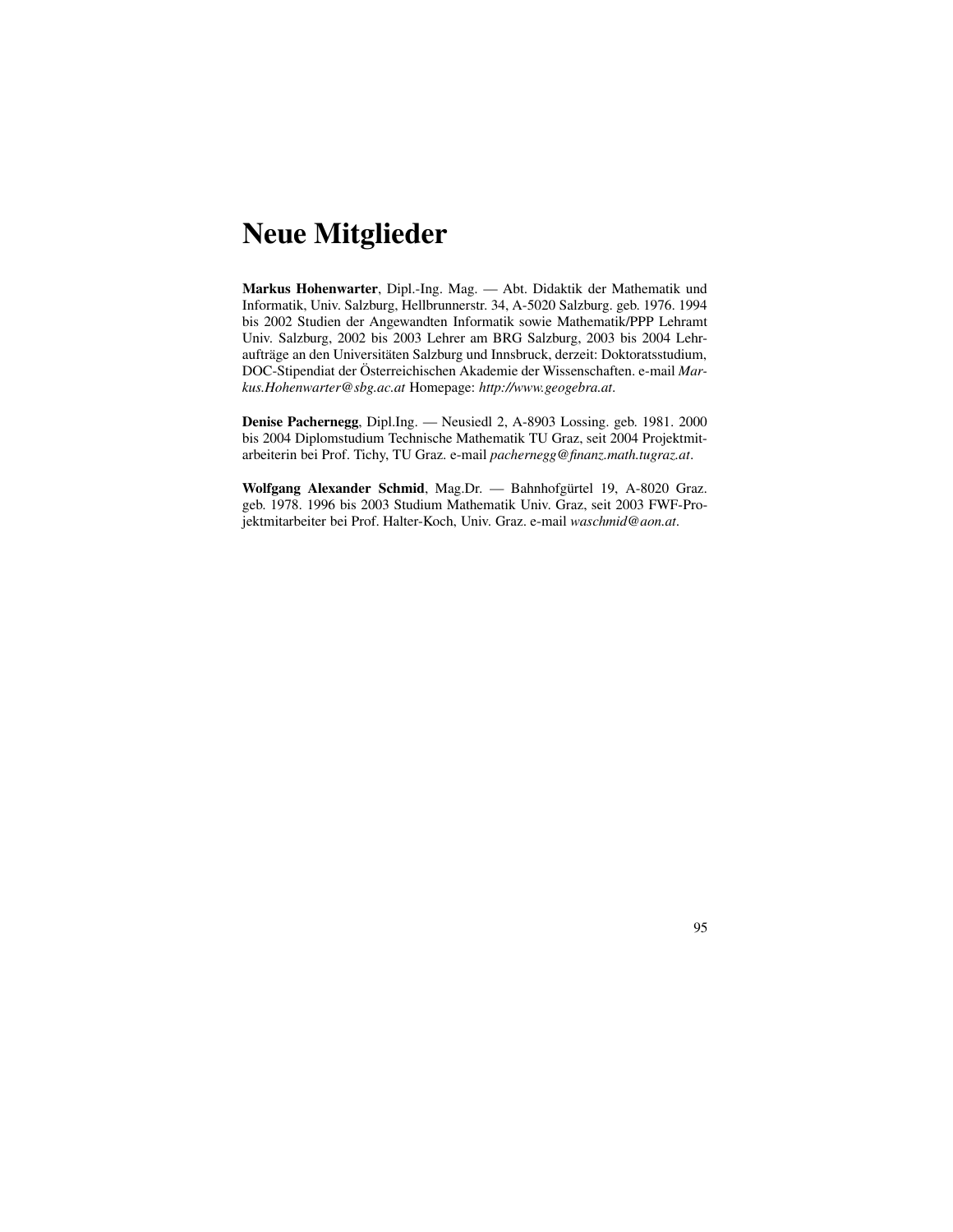# **MATHEMATIK 2005**

## **16. Internationaler Kongress der Osterr ¨ eichischen Mathematischen Gesellschaft**

**in Kooperation mit der Deutschen Mathematikervereinigung (DMV) und der Society for Industrial and Applied Mathematics (SIAM)**

**Alpen-Adria-Universitat¨ Klagenfurt 18.–24. 9. 2005**

Erste Aussendung Der Vorstand der Österreichischen Mathematischen Gesellschaft und die örtliche Tagungsleitung laden alle interessierten Kolleginnen und Kollegen herzlich zur Teilnahme am 16. Internationalen Kongress ein. Die Tagung findet vom 18. September (Anreise) bis zum 24. September (Abreise) an der Alpen-Adria-Universität Klagenfurt statt.

Das wissenschaftliche Programm beginnt am 19. September und endet am Nachmittag des 23. September 2005. Entsprechend der geografischen Lage der Universität Klagenfurt soll ein Südosteuropa-Schwerpunkt gesetzt werden. Neben Plenarsitzungen mit den Hauptvorträgen finden Kurzvorträge zu je 20 Minuten in folgenden Sektionen statt:

- *Algebra*
- *– Zahlentheorie*
- *– Diskrete Mathematik, Algorithmen*
- *– Mathematische Logik, Theoretische Informatik*
- *– Geometrie*
- *– Topologie, Differentialgeometrie*
- *– Funktionalanalysis, Harmonische Analysis*
- *– Funktionentheorie*
- *– Reelle Analysis, Funktionalgleichungen*
- *– Angewandte Mathematik, Industrieund Finanzmathematik*
- *– Numerische Mathematik, Wissenschaftliches Rechnen*
- *– Wahrscheinlichkeitstheorie, Statistik*
- *– Dynamische Systeme, Kontrolltheorie*
- *– Partielle Differentialgleichungen, Variationsmethoden*
- *– Geschichte und Philosophie der Mathematik*
- *– Mathematische Bildung und Bildungsstandards.*

Außerdem finden öffentlich zugängliche Veranstaltungen, ein öffentlicher Vortrag zur Rolle der Mathematik auf den Finanzmärkten von o.Univ.Prof. Dr. Schachermayer, ein Schüler-, Lehrer- und ein Fachhochschultag sowie Minisymposien zu derzeit folgenden Themen statt:

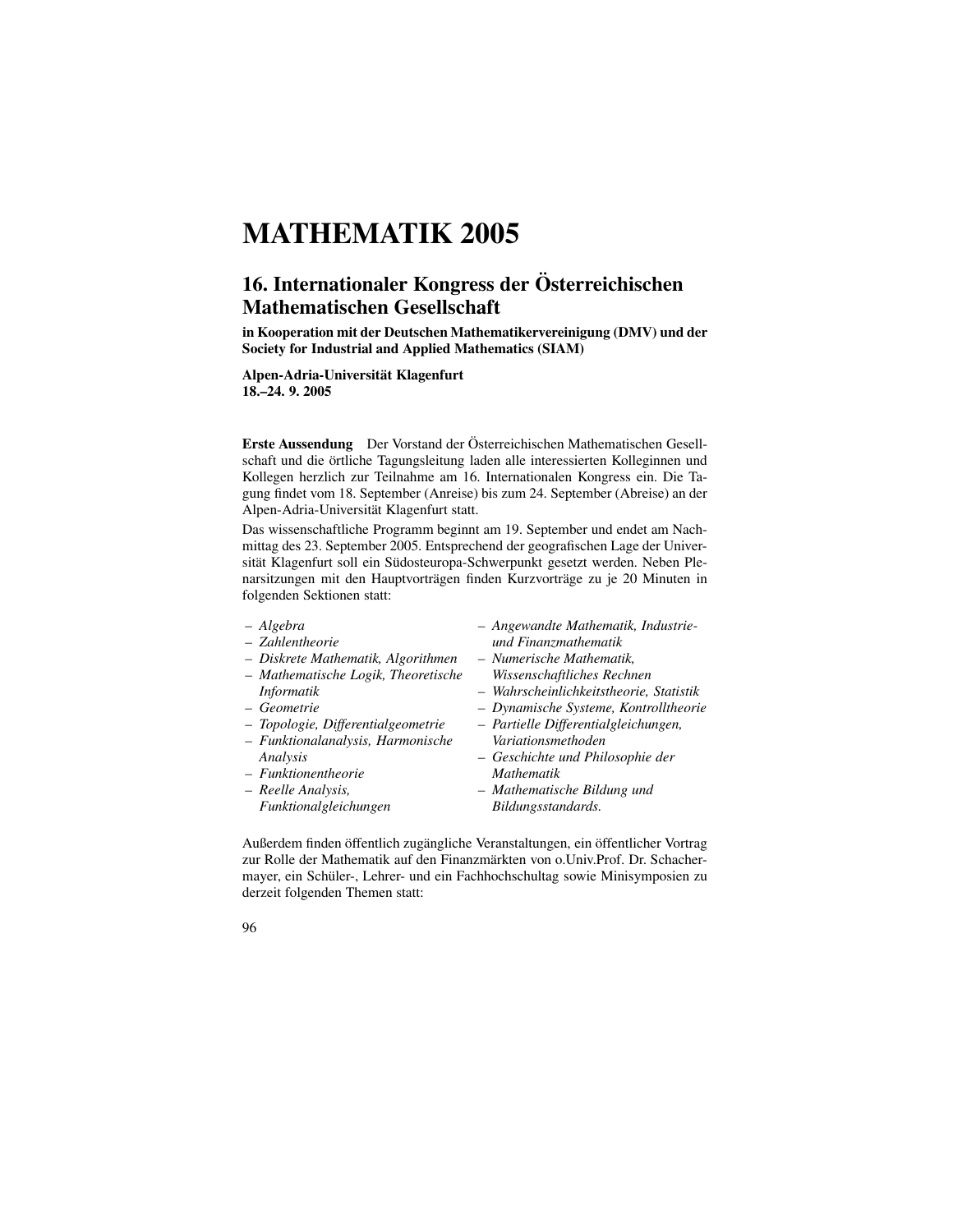- *Biomathematik*
- *Diophantische Gleichungen,*
- *Elliptische Kurven* – *Graph Theory*
- *Geometry and Topology*
- 

Folgende Hauptvortragende haben zugesagt:

- *Luis A. Caffarelli* (Austin)
- *Suncica Canic* (Houston)
- *Kai Cieliebak* (Munchen) ¨
- *Gotz ¨ Krumheuer* (Frankfurt)
- *Terry J. Lyons* (Oxford)

– *Analysis and Simulation of Multiscale Problems* (SIAM) – *Scientific Computing* (SIAM) – *Optimal Control and Optimization with PDE Constraints* (SIAM).

- *Carl B. Pomerance* (Dartmouth)
- *Peter Semrl ˇ* (Ljubljana)
- *Stanley Osher* (Los Angeles).

Während des Kongresses werden die ordentliche Generalversammlung der Österreichischen Mathematischen Gesellschaft und auch die Sitzung des Beirates sowie die Hauptversammlung der Deutschen Mathematikervereinigung stattfinden.

Allen Teilnehmern und Begleitpersonen wird ein vielfältiges Rahmenprogramm angeboten. Die Tagungsgebühren wurden wie folgt festgelegt:

| - Mitglieder der ÖMG/DMV/SIAM | $\in$ 70.-     |
|-------------------------------|----------------|
| - Nichtmitglieder             | $\in$ 120.-    |
| – Lehrer                      | $\epsilon$ 50. |
| - Studierende                 | $\in$ 30,-     |
| - Begleitpersonen             | $\in$ 30,-     |

Nach dem 31. Mai 2005 kommt ein Verspätungszuschlag von €30,– hinzu. Nichtmitglieder können ein Formblatt für die Beitrittserklärung direkt von der Homepage der ÖMG bzw. der DMV herunterladen.

Bitte geben Sie diese Tagungsankündigung auch an interessierte Kolleginnen und Kollegen weiter. Im Internet finden Sie ab Oktober alle jeweils aktuellen Informationen. Dann wird auch eine Anmeldung über e-mail und Internet möglich sein.

*http://oemg2005.uni-klu.ac.at* e-mail *oemg2005@uni-klu.ac.at* Tel. (+43) 463 2700 3102 Fax (+43) 463 2700 3199.

Klagenfurt, im Juli 2004